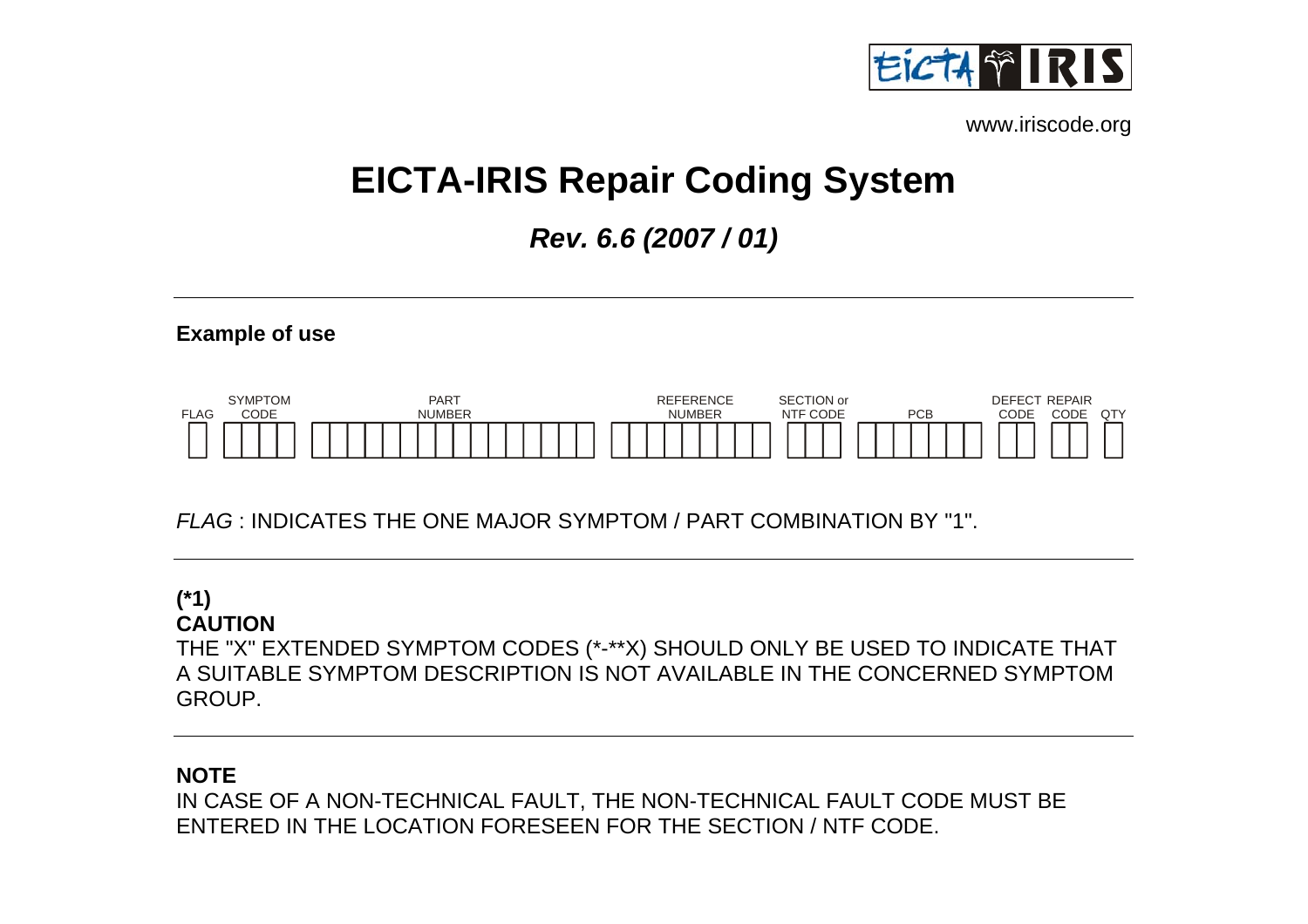- **1** CONSTANTLY
- **2** INTERMITTENTLY
- **3** AFTER A WHILE
- **4** IN A HOT ENVIRONMENT
- **5** IN A COLD ENVIRONMENT
- **6** WHEN SWITCHING
- **7** UNDER VIBRATION
- **8** IN A DAMP / WET / RAINY / SNOWY ENVIRONMENT
- **9** IN A DRY ENVIRONMENT
- **A** DUE TO PHYSICAL DAMAGE
- **B** AFTER LIGHTNING STRIKE
- **C** ONLY CERTAIN STATION(S) / SOFTWARE / MODE / CHANNELS / FREQUENCY BAND / NETWORK(S)
- **D** ONLY ON CERTAIN STANDARDS OR SYSTEMS
- **E** ONLY ON ONE CHANNEL
- **F** ONLY WITH CERTAIN INPUT(S)
- **G** ONLY ON CERTAIN OUTPUT(S)
- **H** IN STANDBY / IDLE / OFF MODE
- **J** AT EDIT POINT
- **K** WHEN INTERCONNECTED, USED WITH SPECIFIC EXTERNAL EQUIPMENT, ADAPTER KIT
- **L** LIQUID CONTAMINATION
- **M** FOR A SHORT WHILE AFTER SWITCH-ON
- **N** AFTER MAKING A COPY
- **O** UNDER STRESSED CONDITIONS / HIGH LOAD
- **P** AT SWITCH-OFF
- **Q** ONLY WHILE SENDING / WRITING
- **R** ONLY WHILE RECEIVING / READING
- **S** ONLY WITH CERTAIN MEDIA
- **T** ONLY WHEN ACCESSING A SPECIFIC AREA OF THE MEDIUM
- **U** ONLY AT CERTAIN GEOGRAPHICAL LOCATION(S)
- **X** EXTENDED IRIS CODE LINE (ADVANCED)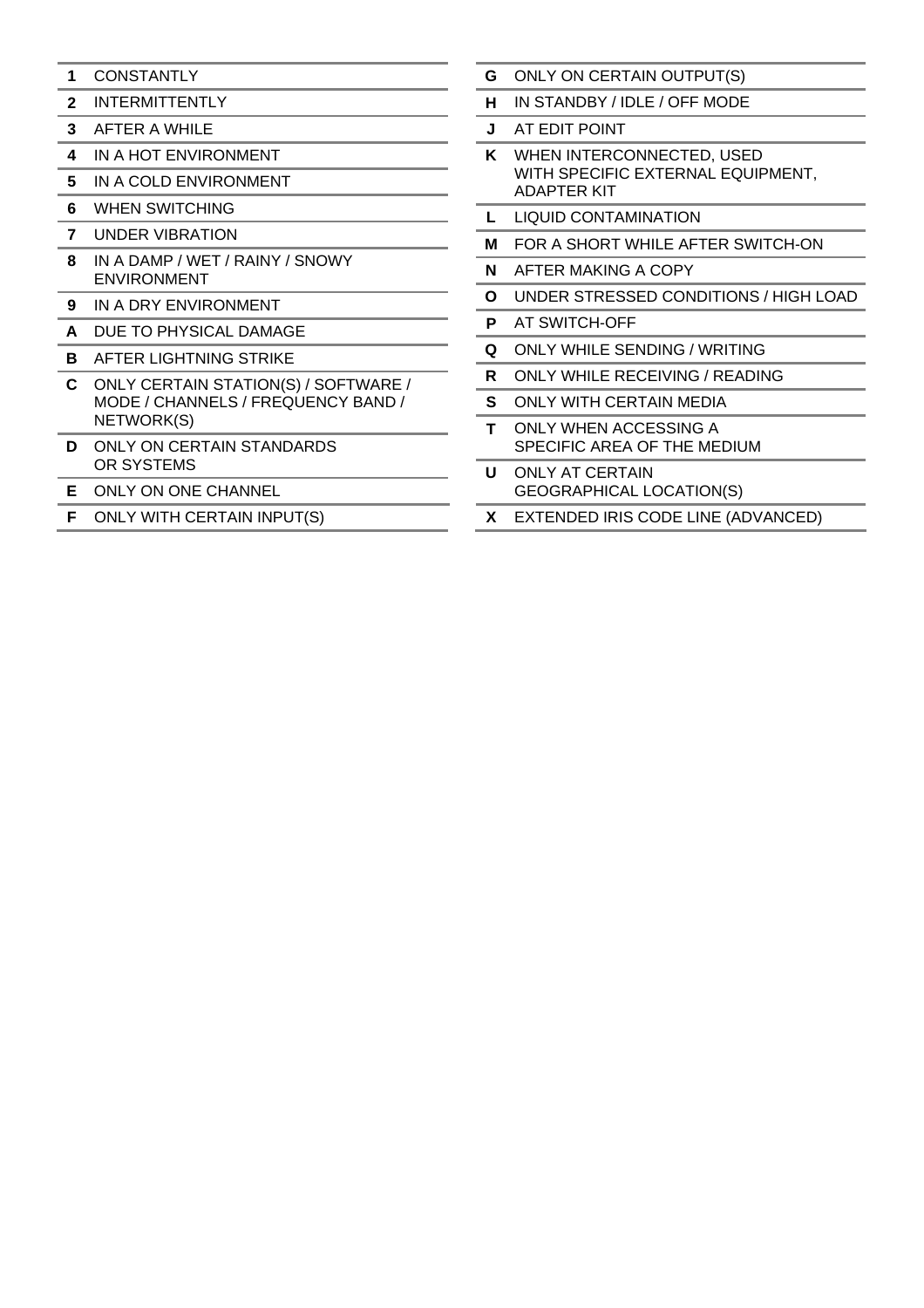# **110 POWER PROBLEM OR NOT OPERATING**

- 111 NO POWER
- 112 NO POWER WHEN USING AC ADAPTER
- 113 NO POWER WHEN USING DRY BATTERIES
- 114 NO POWER WHEN USING RECHARGEABLE BATTERIES
- 115 NO POWER FROM SOLAR CELL
- 116 NO POWER WHEN USING A CAR BATTERY
- 117 SHORT OPERATION TIME / SHORT BATTERY LIFE
- 118 POWER-OFF FUNCTION NOT WORKING
- 119 NO SWITCH-ON FROM STANDBY
- 11A POWERS UP BUT NO OPERATION
- 11B CYCLIC POWER ON / OFF
- 11C BLOWING EXTERNAL (MAINS) FUSE
- 11D SET SWITCHES OFF BY ITSELF
- 11E BACKUP BATTERY PROBLEM
- 11F NOT OPERATING
- 11G NO AUTOMATIC SWITCH ON / OFF
- 11H PROTECTION SWITCH / FUSE IN SET TRIGGERS
- 11J RECHARGEABLE BATTERY NOT RECOGNIZED
- 11K SET START-UP TOO SLOW
- 11X OTHER POWER PROBLEM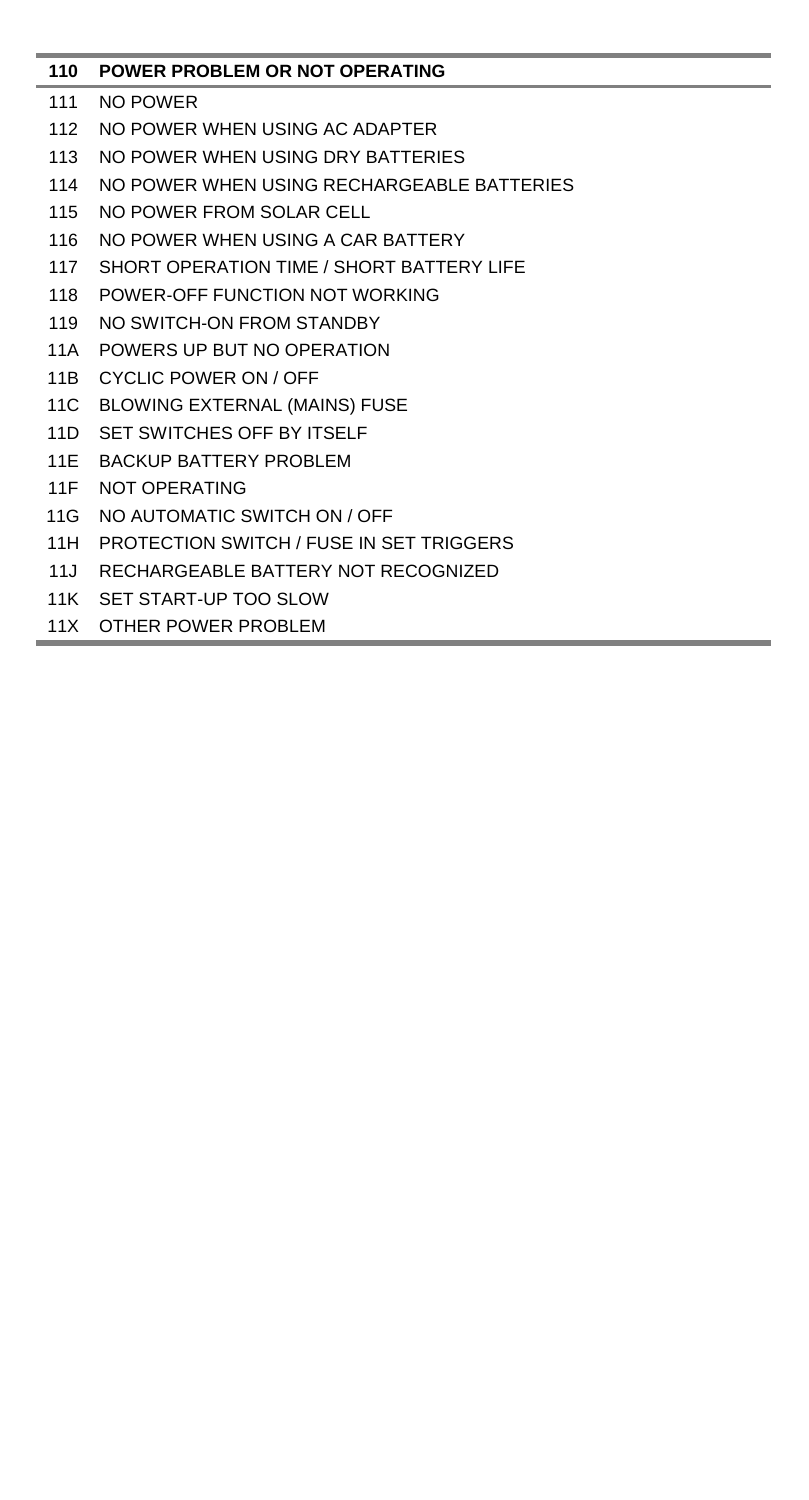### **CHARGING PROBLEM**

### NO BATTERY CHARGING

# INCOMPLETE BATTERY CHARGE

### CHARGING TIME TOO LONG

### 12X OTHER CHARGING PROBLEM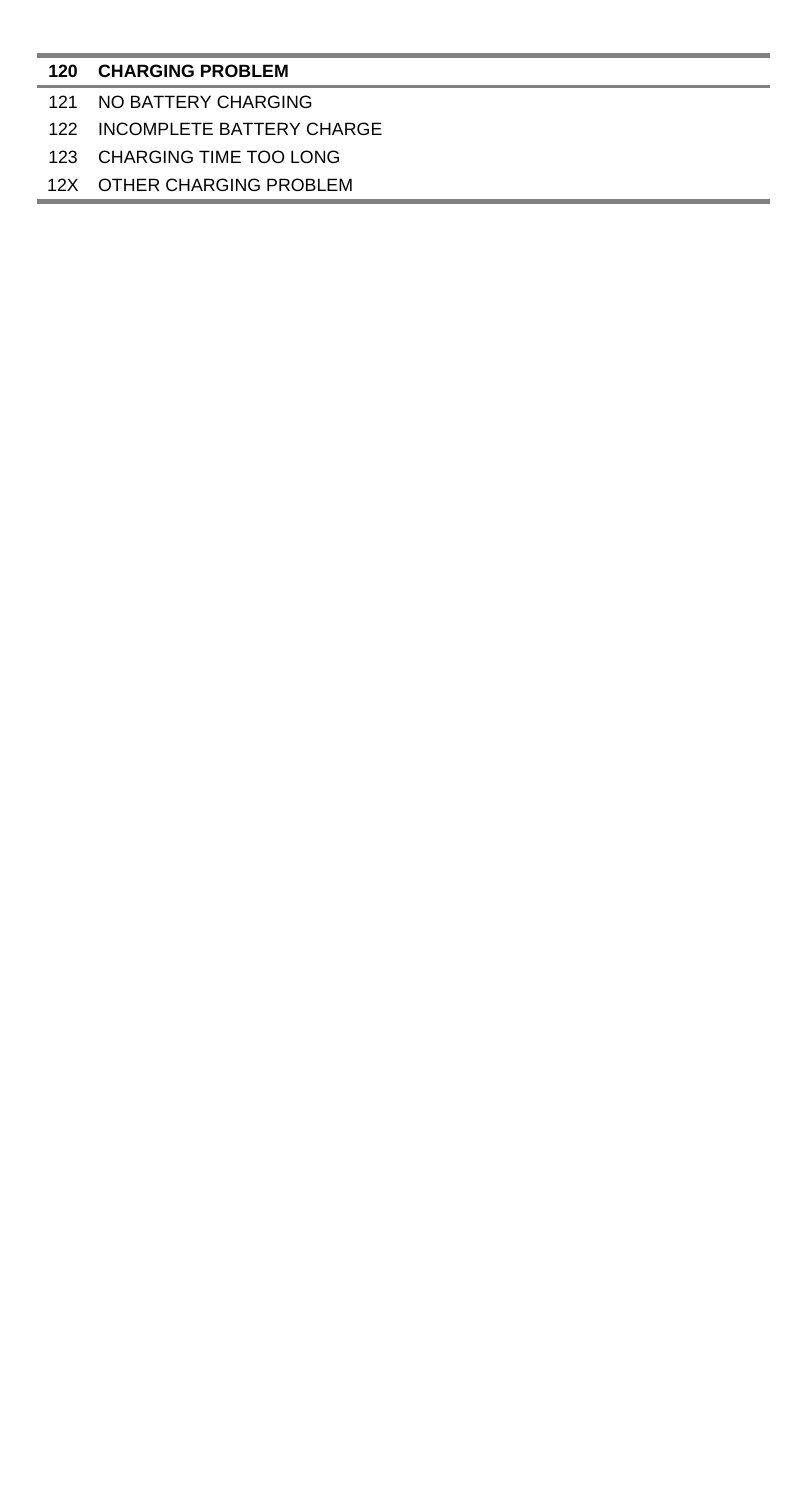# **130 DISPLAY FUNCTION PROBLEM**

- 131 NO OR FAULTY DISPLAY
- 132 FAULTY LAMP / LED OPERATION
- 133 FAULTY LEVEL METER OPERATION
- 134 NO OR FAULTY ON-SCREEN DISPLAY OPERATION
- 135 ELECTRONIC TUNING DISPLAY FAULT
- 136 MECHANICAL TUNING DISPLAY FAULT
- 137 FAULTY TIME CODE DISPLAY
- 138 FAULTY ALARM / ERROR DISPLAY
- 139 DISPLAY DIM / TOO DARK / PARTIAL / FLICKERING / BAD COLOUR ETC.
- 13A UNUSUAL OR INCORRECT MESSAGE IN DISPLAY
- 13B NO, PARTIAL, OR UNEVEN BACKLIGHT
- 13C BEEPS / NO DISPLAY
- 13D WARNING LIGHT DOES NOT WORK
- 13E WARNING LIGHT LIGHTS UP
- 13F MISSING SEGMENT(S)
- 13X OTHER DISPLAY FUNCTION PROBLEM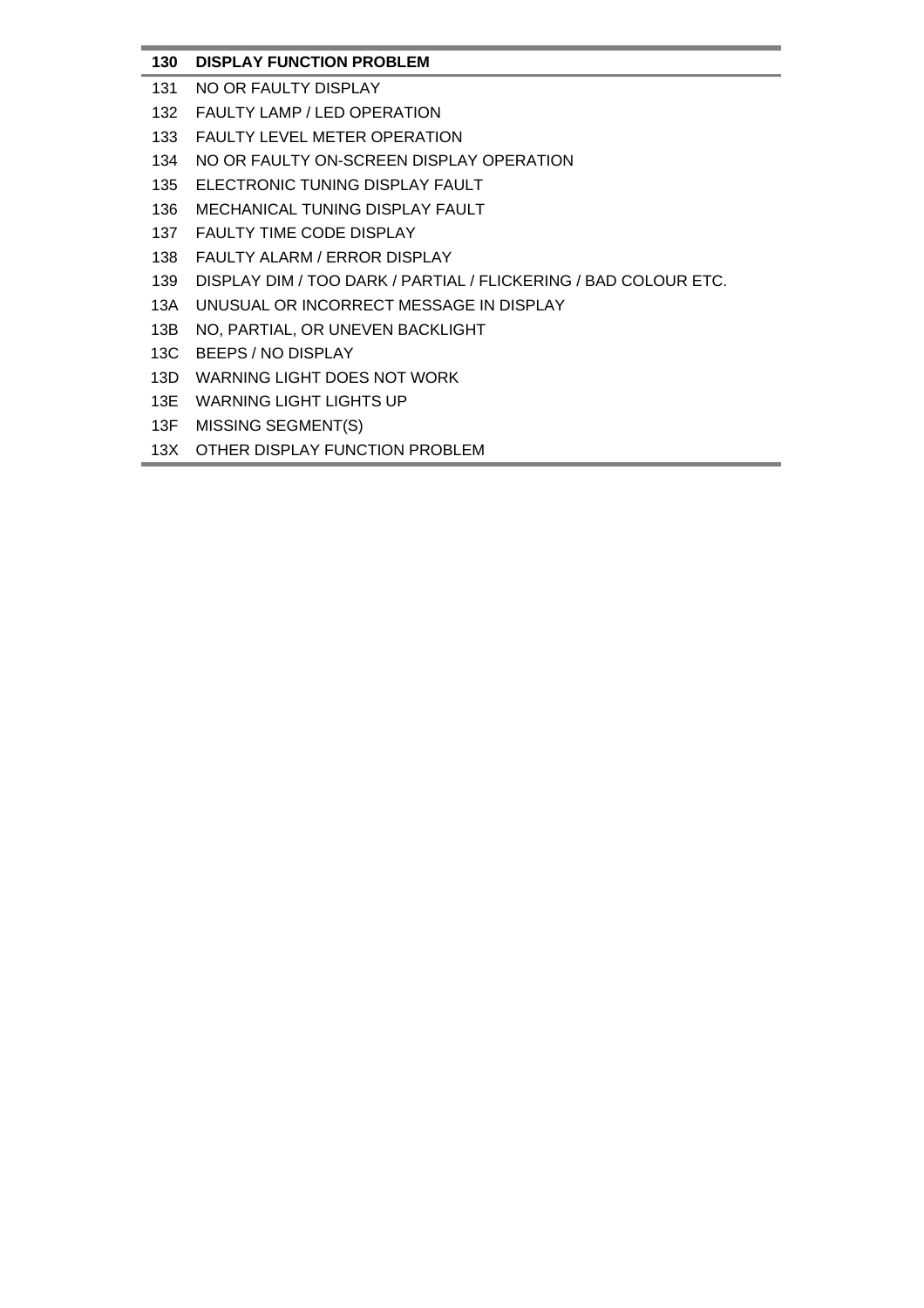# **ABNORMAL NOISE**

- CRT DISCHARGING NOISE
- EHT DISCHARGING NOISE
- NOISY CABINET / CRACKING TRAYS
- NOISY TRANSFORMER / HUMMING
- NOISY COMPONENT(S)
- RATTLE
- CLICKING
- CLOCK NOISE
- CRACKING
- 14A WHISTLING
- 14X OTHER ABNORMAL NOISE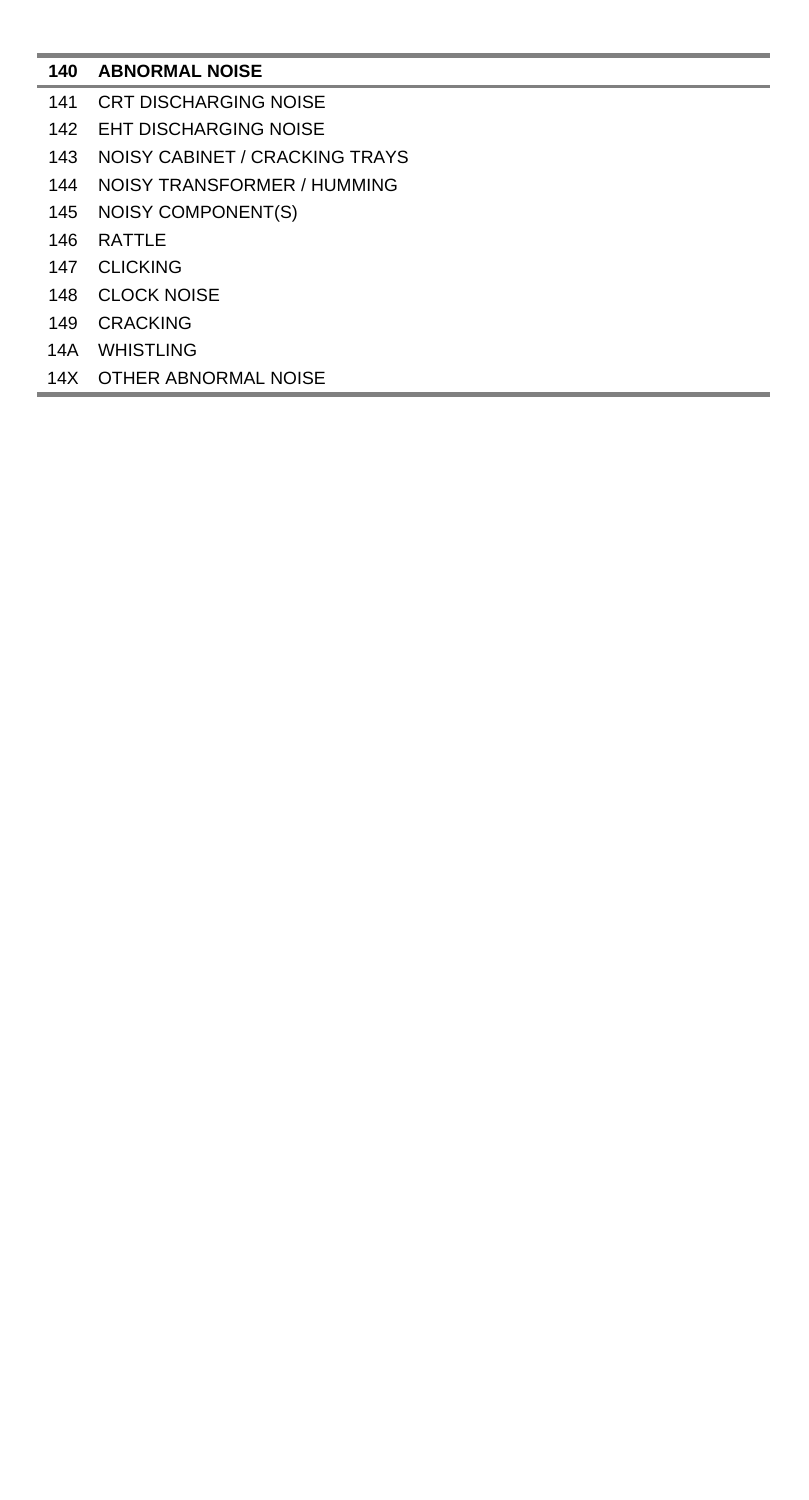### **REMOTE CONTROL PROBLEM**

- NO REMOTE CONTROL OPERATION
- INCORRECT REMOTE CONTROL OPERATION
- REMOTE CONTROL PROGRAMMING / LEARNING MODE PROBLEM
- POOR REMOTE CONTROL SENSITIVITY
- 15X OTHER REMOTE CONTROL PROBLEM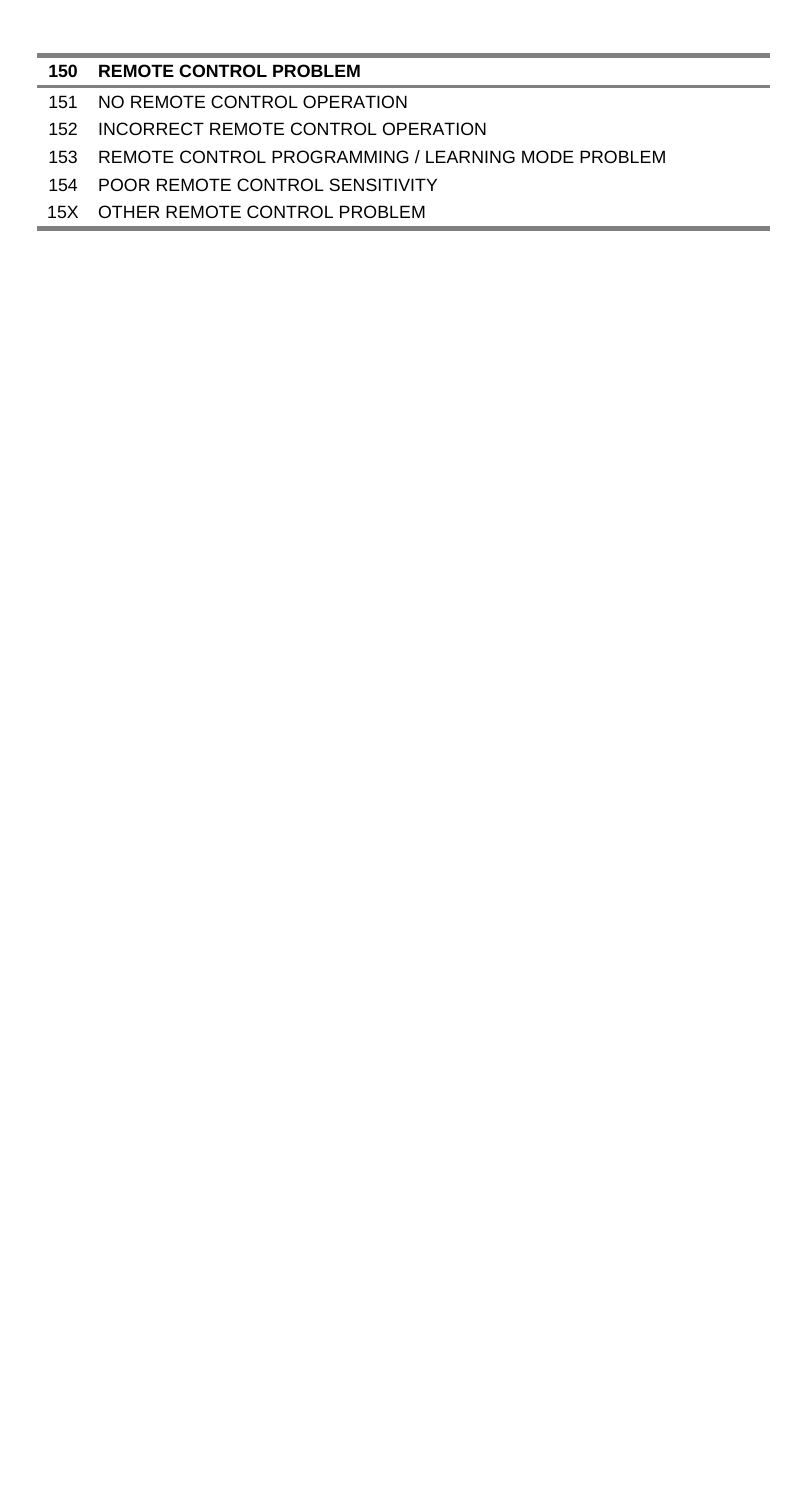| 160 | <b>PHYSICAL DAMAGE</b>                                                |
|-----|-----------------------------------------------------------------------|
| 161 | DAMAGED / DEFORMED CABINET / PANEL / GLASS                            |
| 162 | DAMAGED HANDLE / CLIP                                                 |
| 163 | DAMAGED CONTROL KNOB(S) / BUTTON(S) / KEYPAD                          |
| 164 | DAMAGED DOOR / COVER                                                  |
| 165 | <b>DAMAGED SEAL</b>                                                   |
| 166 | DAMAGED PLUG / SOCKET / TERMINAL / CONNECTOR / CARD HOLDER            |
| 167 | DAMAGED LENS                                                          |
| 168 | DAMAGED CARTRIDGE OR STYLUS                                           |
| 169 | DAMAGED ANTENNA                                                       |
| 16A | DAMAGED CRT / VIEWFINDER / LCD DISPLAY                                |
| 16B | MISSING COMPONENT(S) OR ORNAMENTAL PARTS                              |
| 16C | PRINTED MARKINGS ERASED / PEELED OFF                                  |
| 16D | SET BURNING / EMITS SMOKE                                             |
| 16E | EXTERNAL SURFACE DAMAGE                                               |
|     | (BUBBLING / PEELING / RUSTING / SCRATCHED / SHARP EDGES)              |
| 16F | SMELL                                                                 |
| 16G | <b>WEAK / DAMAGED STAND</b>                                           |
| 16H | DAMAGED SPEAKER                                                       |
| 16J | SET GETS VERY HOT / PARTS MELTING                                     |
| 16K | FOREIGN SUBSTANCE ON / IN UNIT                                        |
| 16L | <b>BURNING MARKS</b>                                                  |
| 16M | INTERNAL SURFACE DAMAGE<br>(BUBBLING / PEELING / RUSTING / SCRATCHED) |
| 16N | DAMAGED POWER CABLE                                                   |
| 16P | DAMAGED ACCESSORY                                                     |
| 16R | <b>DISCOLOURATION</b>                                                 |

16X OTHER PHYSICAL DAMAGE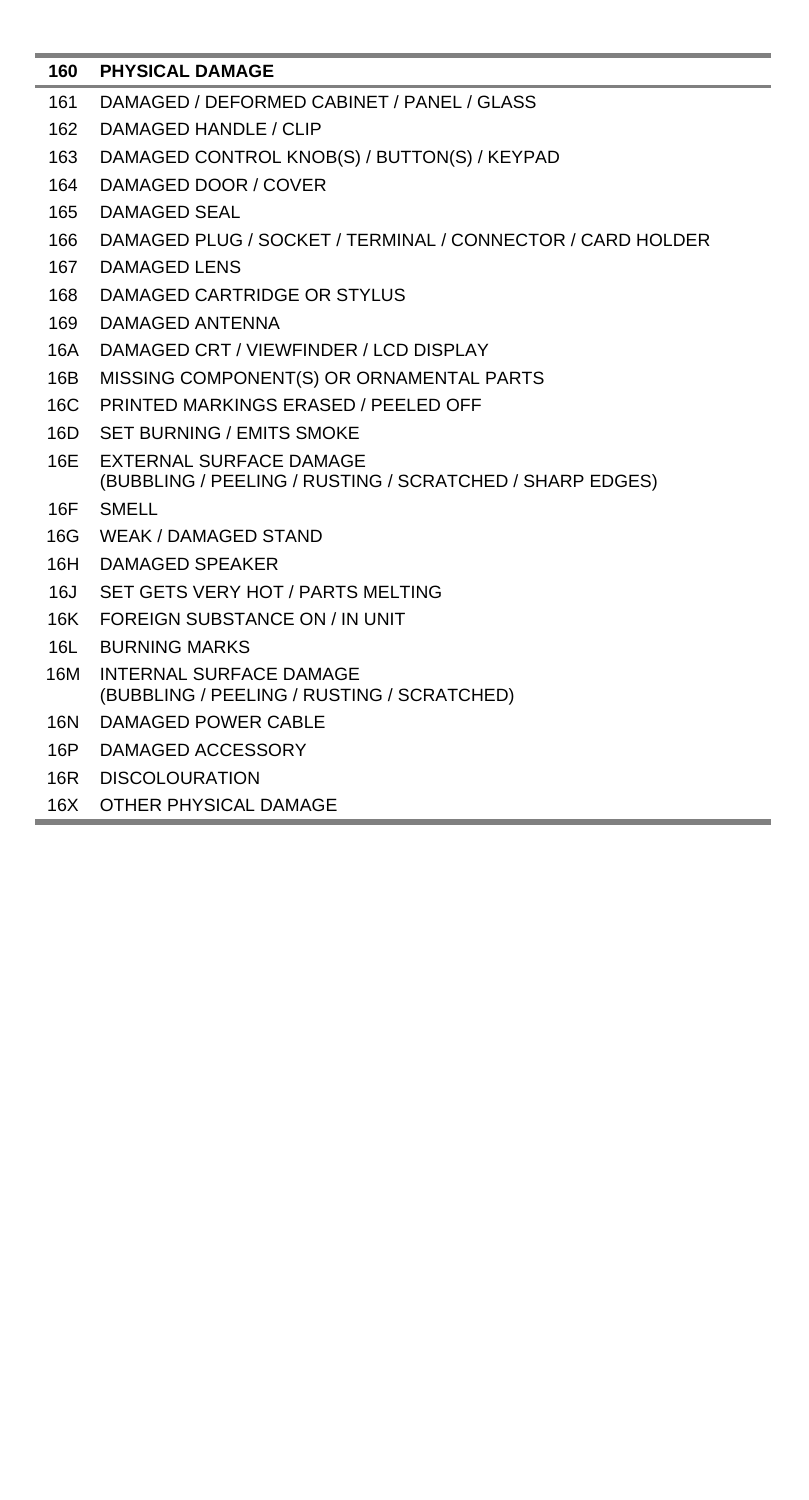# **170 GENERAL FUNCTION PROBLEM**

- 171 FAULTY CLOCK FUNCTION
- 172 FAULTY SLEEP FUNCTION
- 173 FAULTY TIMER PROGRAMMING
- 174 FAULTY TIMER OPERATION
- 175 PROGRAMMING / USER ADJUSTMENT PROBLEM
- 176 FAULTY RECORD MUTE OPERATION
- 177 FAULTY PROGRAMMED PLAYBACK OPERATION
- 178 FAULTY MEMORY FUNCTION
- 179 FAULTY INPUT SWITCHING
- 17A FAULTY OUTPUT SWITCHING
- 17B ELECTRIC SHOCK / STATIC DISCHARGE
- 17C FAULTY SEARCH FUNCTION (INDEX / VIEW / TITLE / CHAPTER / TRACK …)
- 17D WRONG LANGUAGE / CHARACTER SET
- 17E ERROR CODE APPEARS IN DISPLAY
- 17F SWITCH NOT OPERATING
- 17G PEDAL NOT OPERATING
- 17H FAULTY STANDBY MODE
- 17J FAULTY HIBERNATION MODE
- 17K NO AUDIBLE WARNING SIGNAL
- 17L FAULTY OPERATION OF PARENTAL LOCK / KEYLOCK FUNCTION
- 17M FAULTY MODE SWITCHING
- 17N MENU FUNCTION PROBLEM
- 17P FAULTY USER CONTROL FUNCTION
- 17Q FAULTY FLASHLIGHT / LAMP OPERATION
- 17R REGION-CODE / SECURITY-RELATED PROBLEM (DVD AMONGST OTHERS)
- 17X OTHER GENERAL FUNCTION PROBLEM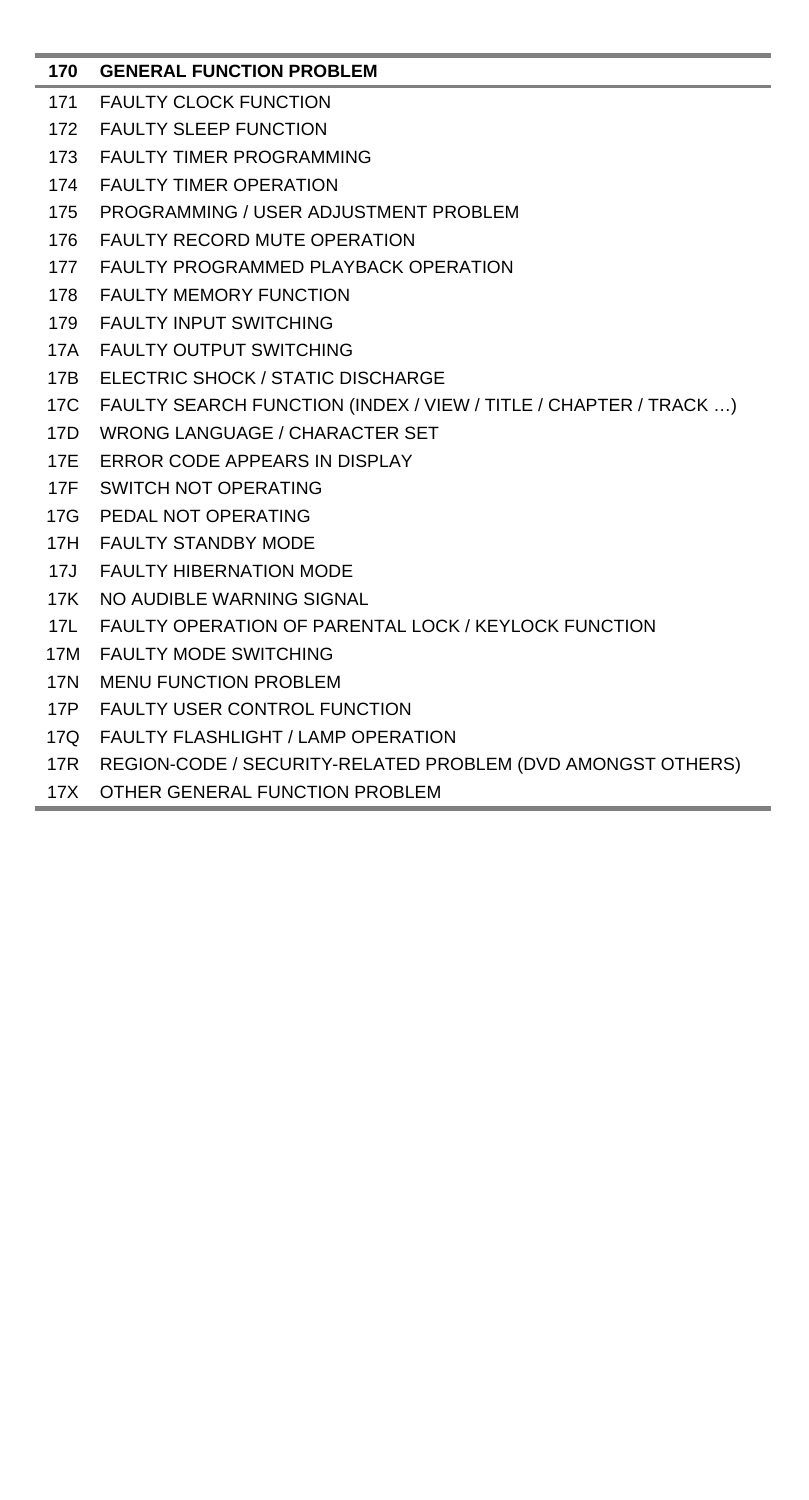# **180 SPECIAL REQUIREMENTS**

- 181 TEST AND CHECK
- 182 GENERAL OVERHAUL
- 183 SYSTEM / FREQUENCY CONVERSION
- 184 INITIAL SETUP / INSTALLATION REQUESTED
- 185 MODIFICATION / CIRCUIT / INSTALLATION CHANGE
- 186 WRONG PRODUCT IN CARTON
- 187 ACCESSORY MISSING
- 188 UNABLE TO CONNECT PARTS / TO ASSEMBLE
- 189 WRONG COLOUR
- 18B BATTERY MOUNTING PROBLEM
- 18C SOFTWARE / FIRMWARE UPGRADE REQUESTED
- 18D SET CAUSES MALFUNCTIONS IN OTHER SETS
- 18E CALIBRATION / ALIGNMENT REQUESTED
- 18X OTHER SPECIAL REQUIREMENTS
- 187 SYMPTOM NOT AVAILABLE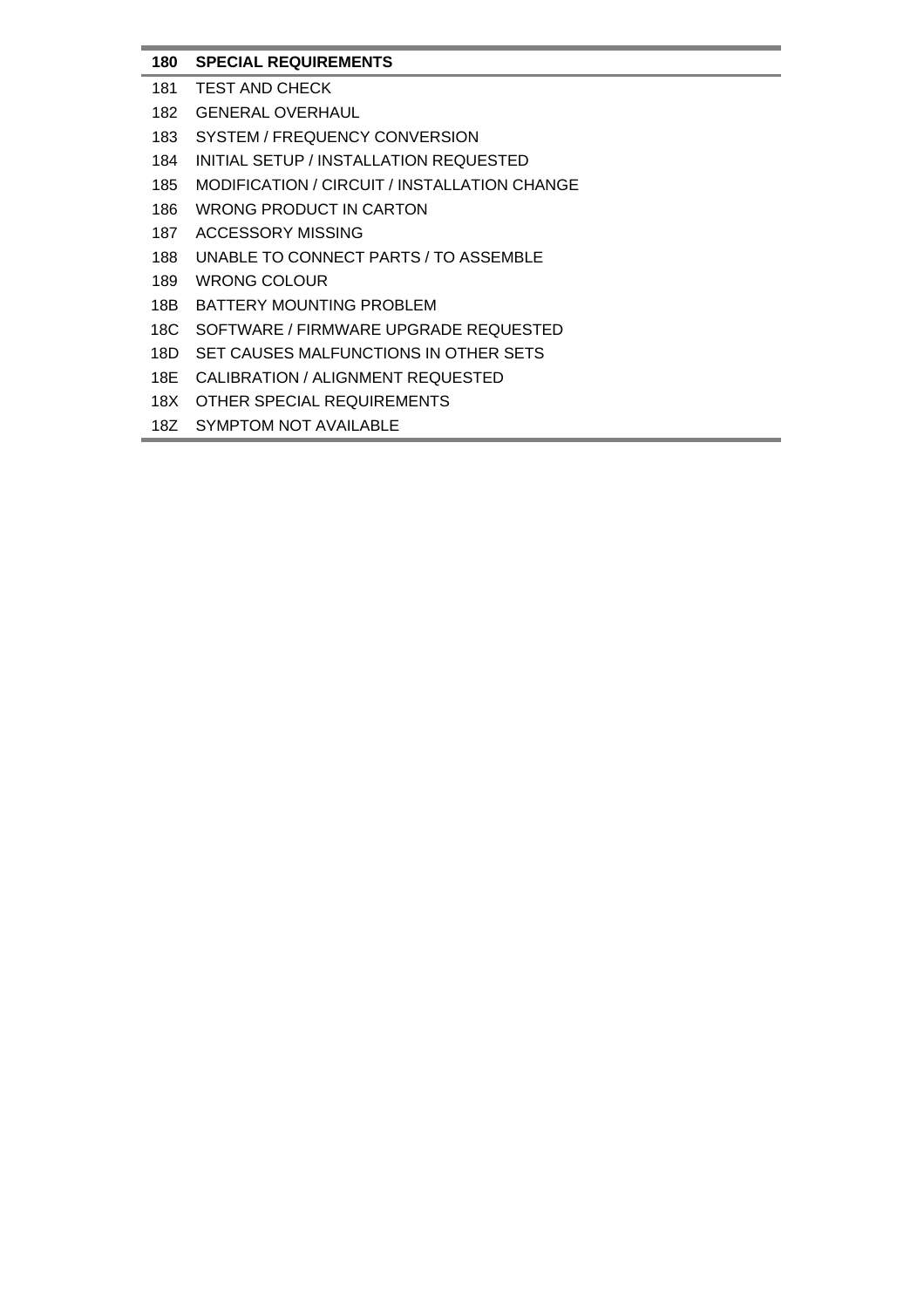# **210 NO RECEPTION OR CONNECTION**

- 211 NO AM RECEPTION
- 212 NO FM RECEPTION
- 213 NO SW RECEPTION
- 214 NO VHF RECEPTION
- 215 NO UHF RECEPTION
- 216 NO BS RECEPTION
- 217 NO CS RECEPTION
- 218 NO HDTV RECEPTION
- 219 NO GPS / QPS RECEPTION
- 21A NO RECEPTION OF DIGITAL BROADCASTING
- 21B NO IR RECEPTION
- 21C NO DIAL TONE
- 21D NO MODEM / TELEPHONE / FAX CONNECTION
- 21E MODEM / TELEPHONE NOT ANSWERING / NO CARRIER
- 21F NO NETWORK CONNECTION / NETWORK INITIALIZATION FAILS
- 21X OTHER 'NO RECEPTION' PROBLEM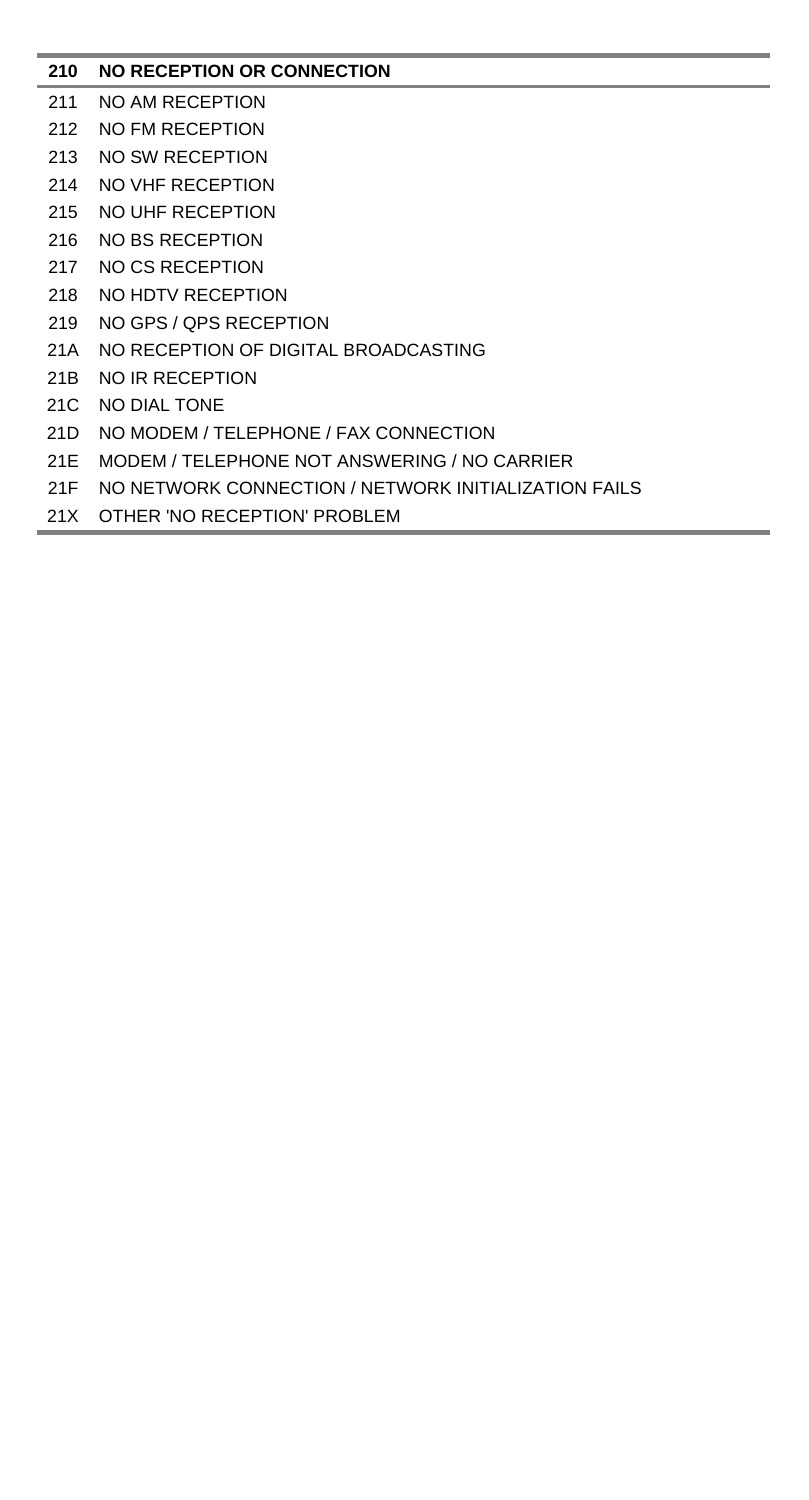# **POOR RECEPTION OR CONNECTION**

- POOR AM RECEPTION
- POOR FM RECEPTION
- POOR SW RECEPTION
- POOR VHF RECEPTION
- POOR UHF RECEPTION
- POOR BS RECEPTION
- POOR CS RECEPTION
- POOR HDTV RECEPTION
- POOR GPS / QPS RECEPTION
- 22A POOR RECEPTION OF DIGITAL BROADCASTING
- 22B POOR IR RECEPTION
- 22X OTHER 'POOR RECEPTION' PROBLEM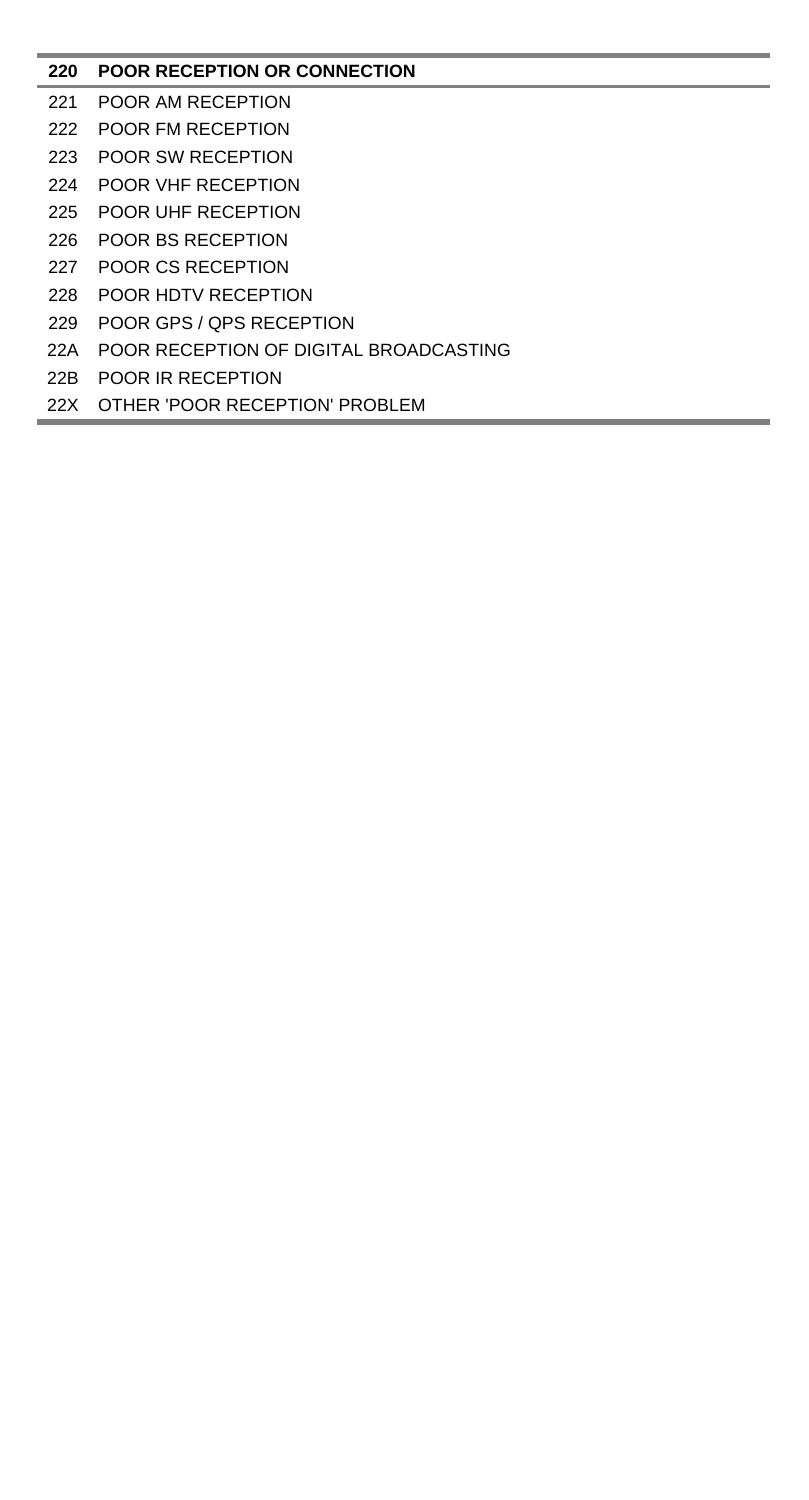# **TRANSMISSION / CONNECTION PROBLEM**

- NO TRANSMISSION / CONNECTION
- POOR TRANSMISSION / CONNECTION
- TRANSMISSION LEVEL TOO HIGH
- NO TRANSMISSION BETWEEN BASE UNIT AND HANDSET
- POOR TRANSMISSION BETWEEN BASE UNIT AND HANDSET
- NO IR TRANSMISSION
- ONE-SIDED CONNECTION
- MODEM / TELEPHONE HANGS UP IMMEDIATELY ONCE CONNECTED
- MODEM / TELEPHONE DROPS LINE DURING CONNECTION
- 23A NO OR FAULTY TRANSMISSION CONFIRMATION / LOGGING
- 23X OTHER TRANSMISSION / CONNECTION PROBLEM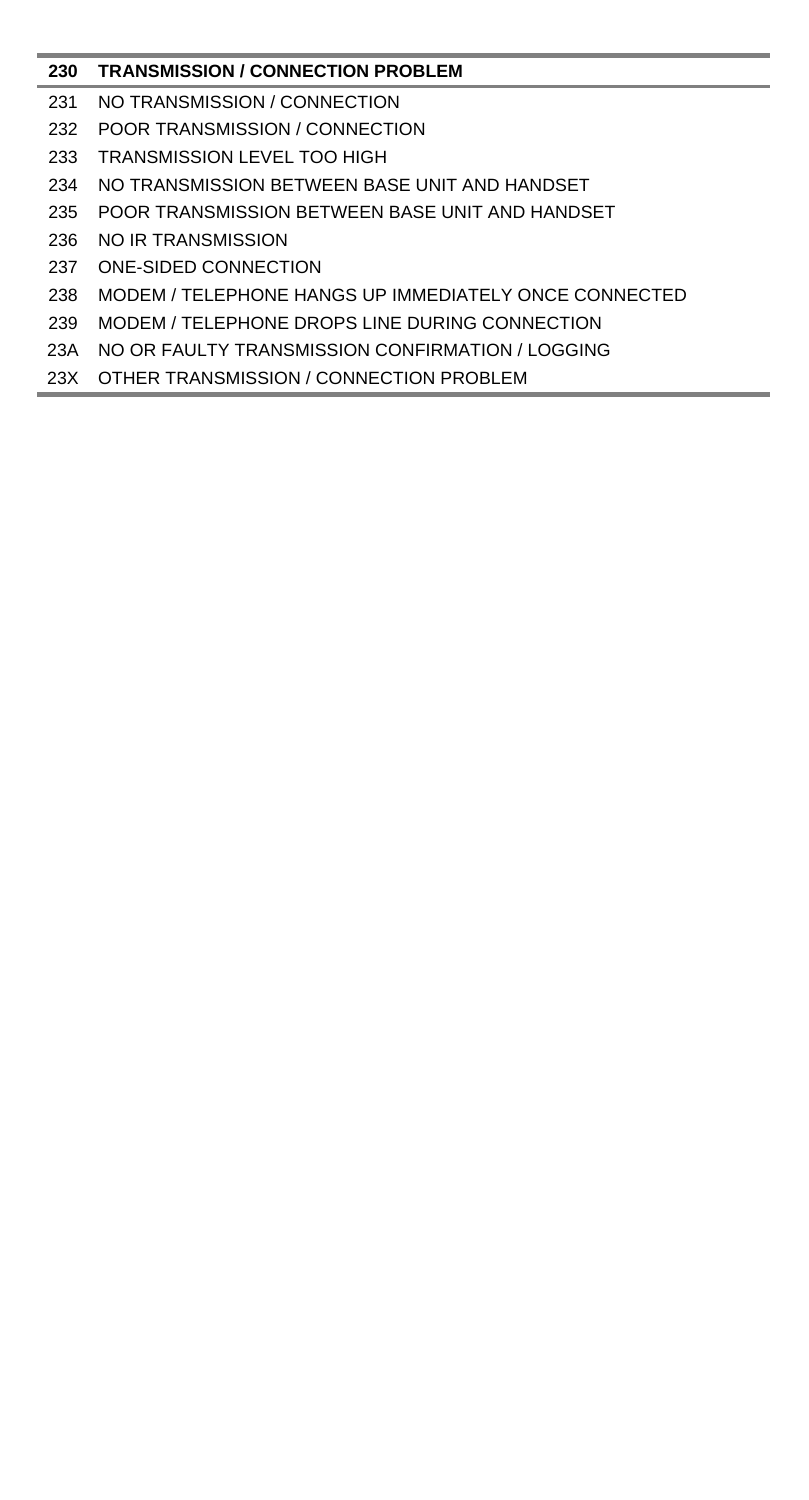#### **NOISY RECEPTION / TRANSMISSION**

### LINE NOISE

### OSCILLATION

### INTERSTATION INTERFERENCE

### 24X OTHER NOISY RECEPTION / TRANSMISSION PROBLEM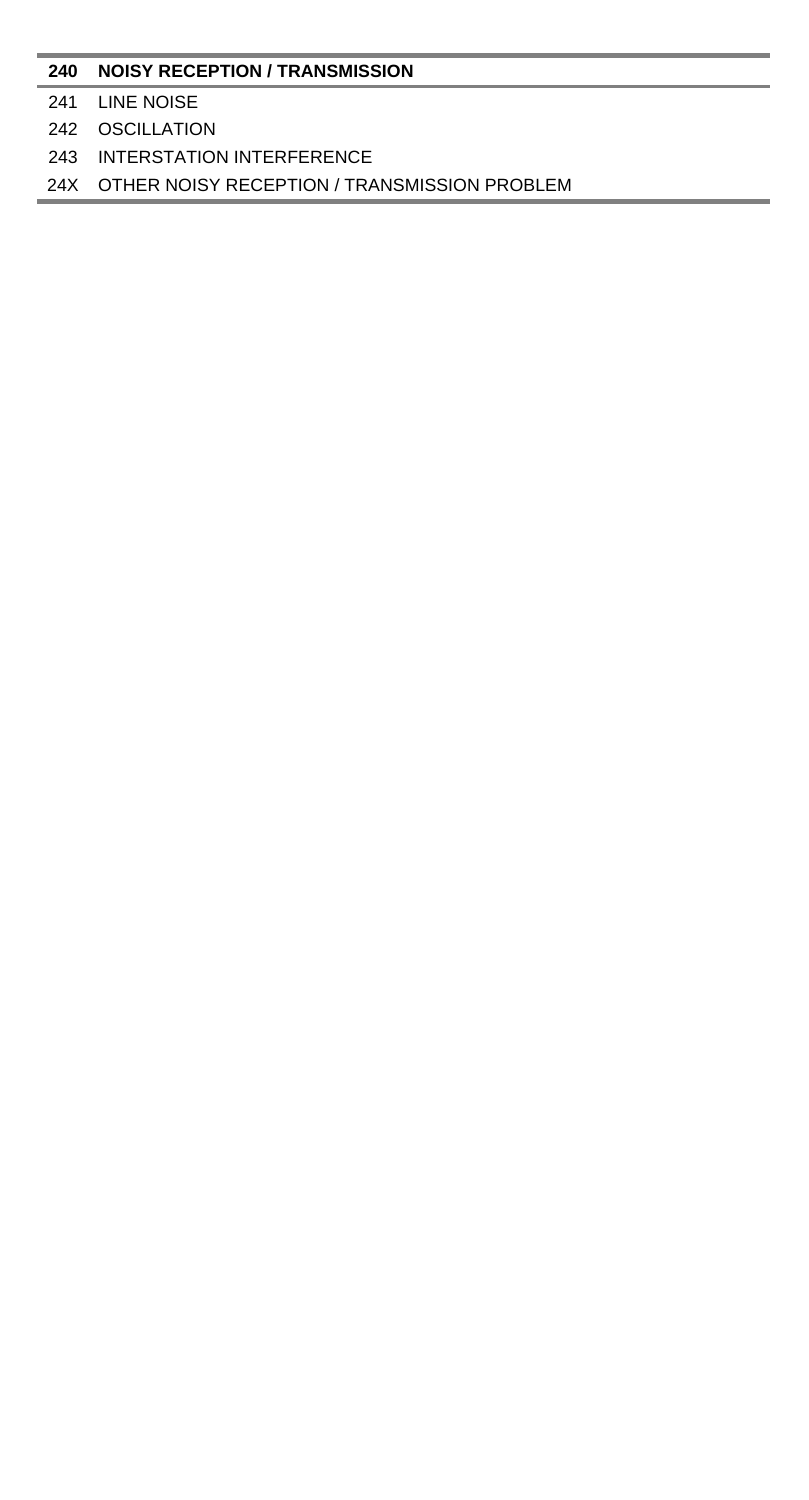### **UNSTABLE RECEPTION / TRANSMISSION**

- TUNING DRIFT
- FADING
- INTERMITTENT LINE / LINE BREAKING OFF
- NO OR UNSTABLE CONNECTION COMBINED WITH "WEAK SIGNAL STRENGTH" INDICATION
- 25X OTHER UNSTABLE RECEPTION / TRANSMISSION PROBLEM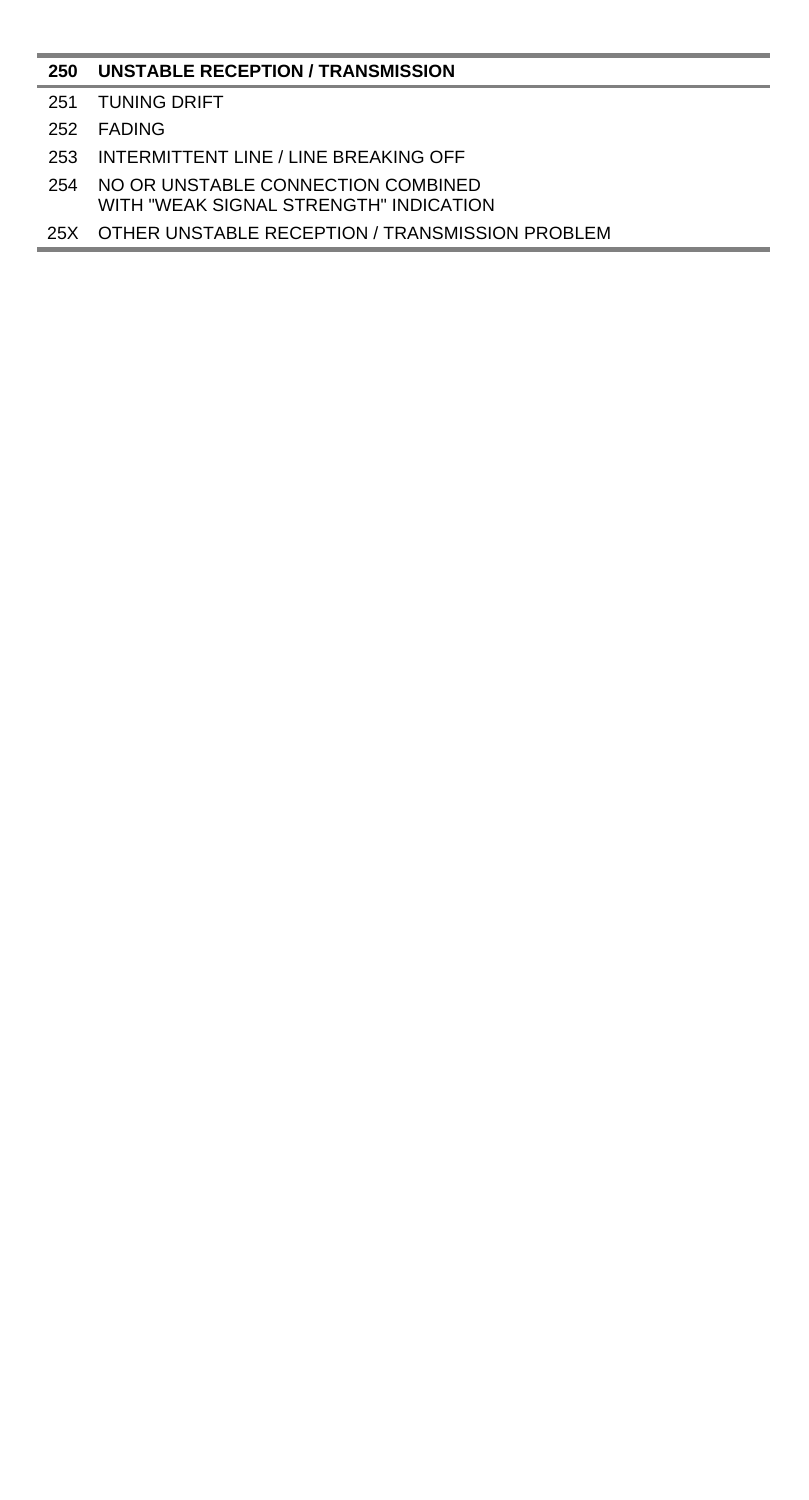# **260 TUNING / NAVIGATION PROBLEM**

- 261 MANUAL TUNING PROBLEM
- 262 AUTOMATIC TUNING PROBLEM
- 263 INCORRECT TUNING
- 264 TUNING MEMORY / PHONEBOOK / ADDRESS BOOK PROBLEM
- 265 VEHICLE POSITION DIFFERENT FROM MAP DATA
- 266 WRONG MAP DATA
- 267 MAP NOT DISPLAYED
- 268 VEHICLE POSITION DOES NOT MOVE OR MOVES WHEN IT SHOULD NOT
- 269 CANNOT SEARCH BY ENTERED CRITERIA
- 26A PROBLEM TO CALCULATE DESIRED ROUTE
- 26B AUTO REROUTE DOES NOT WORK
- 26C NO OR TOO SLOW TRAFFIC INFO DISPLAY
- 26X OTHER TUNING / NAVIGATION PROBLEM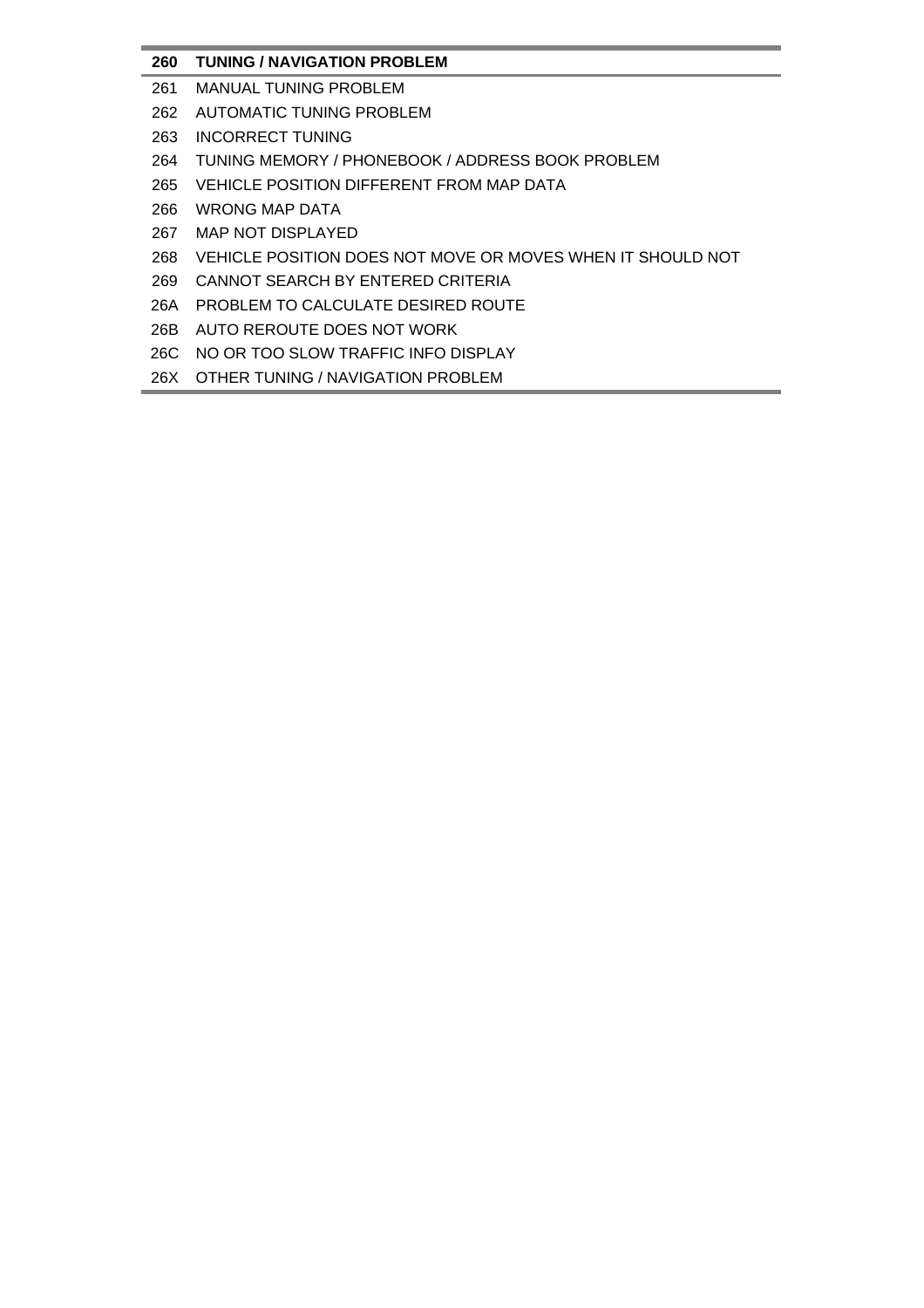# **270 SPECIAL COMMUNICATION PROBLEM**

- 271 FAULTY DIALLING
- 272 FAULTY CHANNEL SELECTION
- 273 FAULTY AUTO-ANSWER OPERATION
- 274 FAULTY MESSAGE READ-OUT FUNCTION
- 275 FAULTY AUTODIAL / REDIAL MEMORY
- 276 FAULTY SPEECH PROCESSING / NO VOICE RECOGNITION
- 277 NO RINGING TONE / VIBRATION
- 278 LOUD / WEAK RINGING TONE
- 279 MODEM / TELEPHONE STUCK OFF HOOK
- 27A FAX DOES NOT WORK PROPERLY
- 27B MODEM CAUSES PROBLEM WITH PHONE
- 27C NO MODEM / TELEPHONE DIAL TONE
- 27D CALL TRANSFER PROBLEM
- 27E REPORT / JOURNAL FUNCTION PROBLEM
- 27X OTHER SPECIAL COMMUNICATION PROBLEM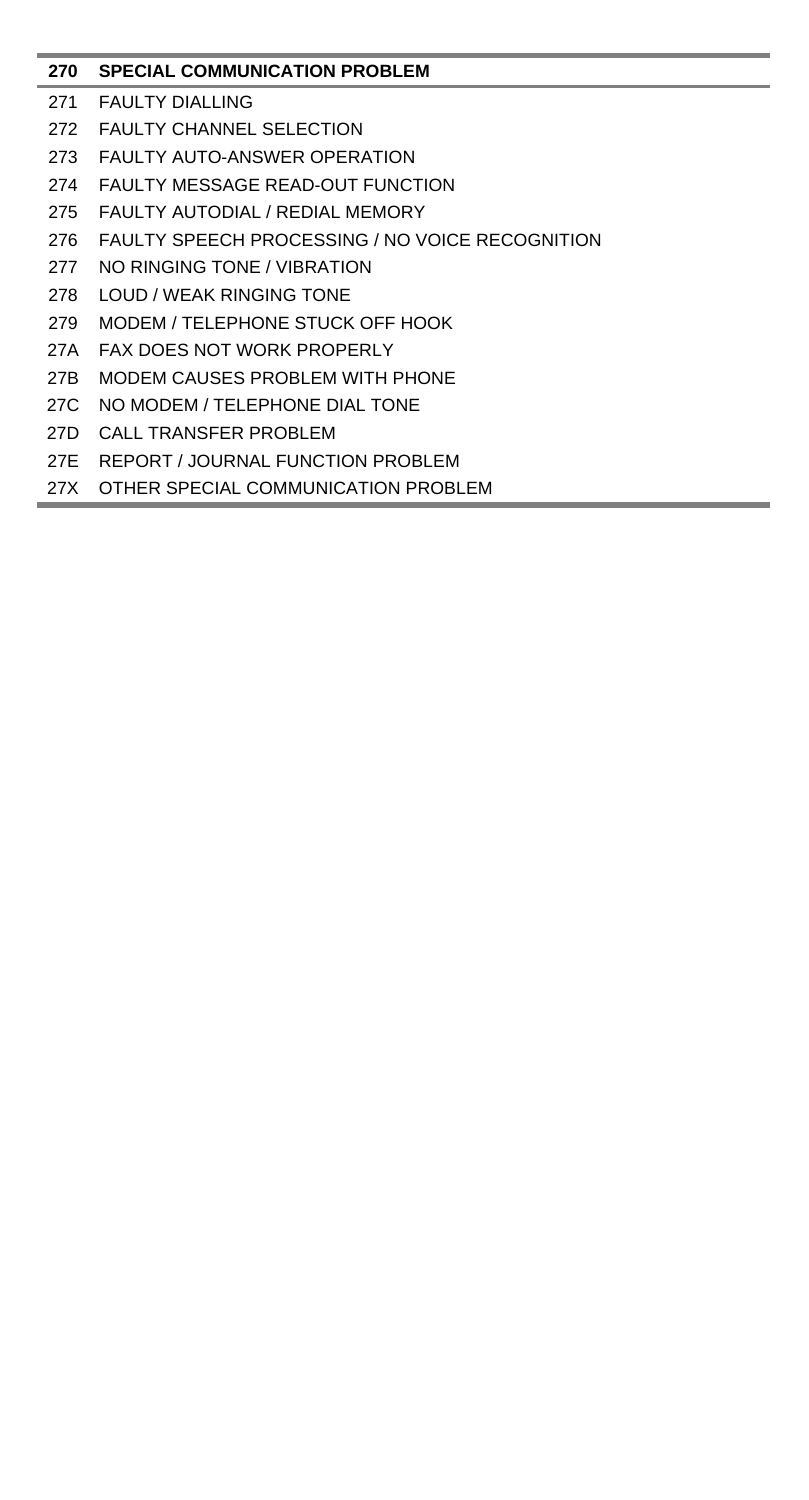### **280 SPECIAL RECEPTION PROBLEM**

- 281 FAULTY STEREO RECEPTION
- 282 FAULTY MAIN CHANNEL (A) FUNCTION
- 283 FAULTY SUB-CHANNEL (B) FUNCTION
- 284 FAULTY SSB RECEPTION
- 285 FAULTY RDS / VPS / PDC / XDS OPERATION
- 286 FAULTY TELETEXT / CLOSE CAPTION / EPG RECEPTION
- 287 FAULTY SATELLITE / RTTY RECEPTION
- 288 FAULTY FAX OPERATION
- 289 MODEM NOT RECOGNIZED BY SYSTEM
- 28A FAULTY CALL CHARGE / CALL TIME FUNCTION
- 28B FAULTY HANDS-FREE OPERATION
- 28C SET LOCKED
- 28D FAULTY ANTENNA CONTROL
- 28X OTHER SPECIAL RECEPTION PROBLEM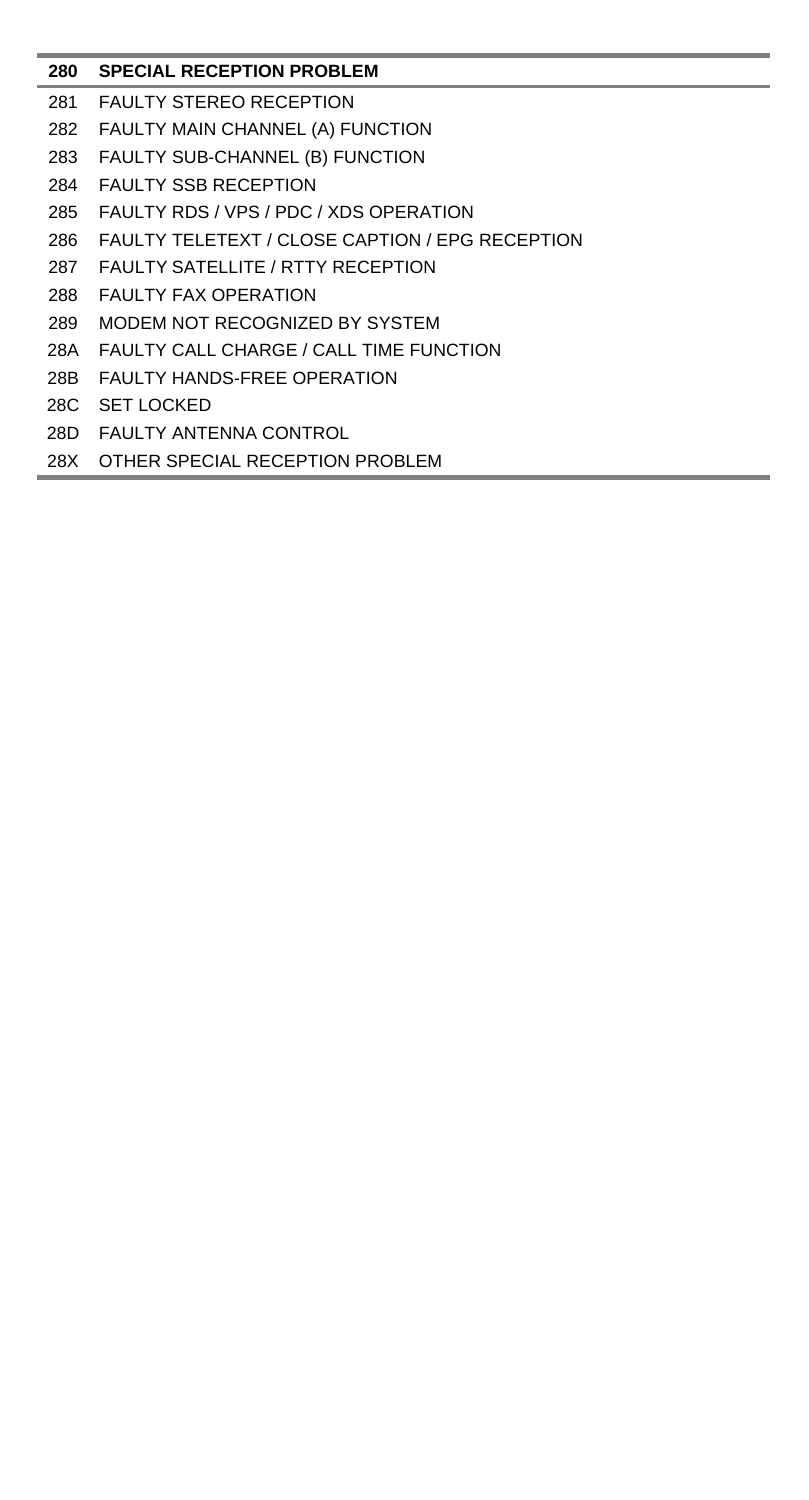# **NO PICTURE**

- NO PICTURE IN E TO E MODE
- NO PICTURE IN PLAYBACK MODE
- NO PICTURE IN VIEWFINDER
- NO PICTURE / ONLY RASTER
- NO RASTER / BLACK PICTURE
- ONLY HORIZONTAL LINE
- ONLY VERTICAL LINE
- NO PICTURE IN LCD
- NO 2ND (OR HIGHER) MONITOR DISPLAY
- 31X OTHER 'NO PICTURE' PROBLEM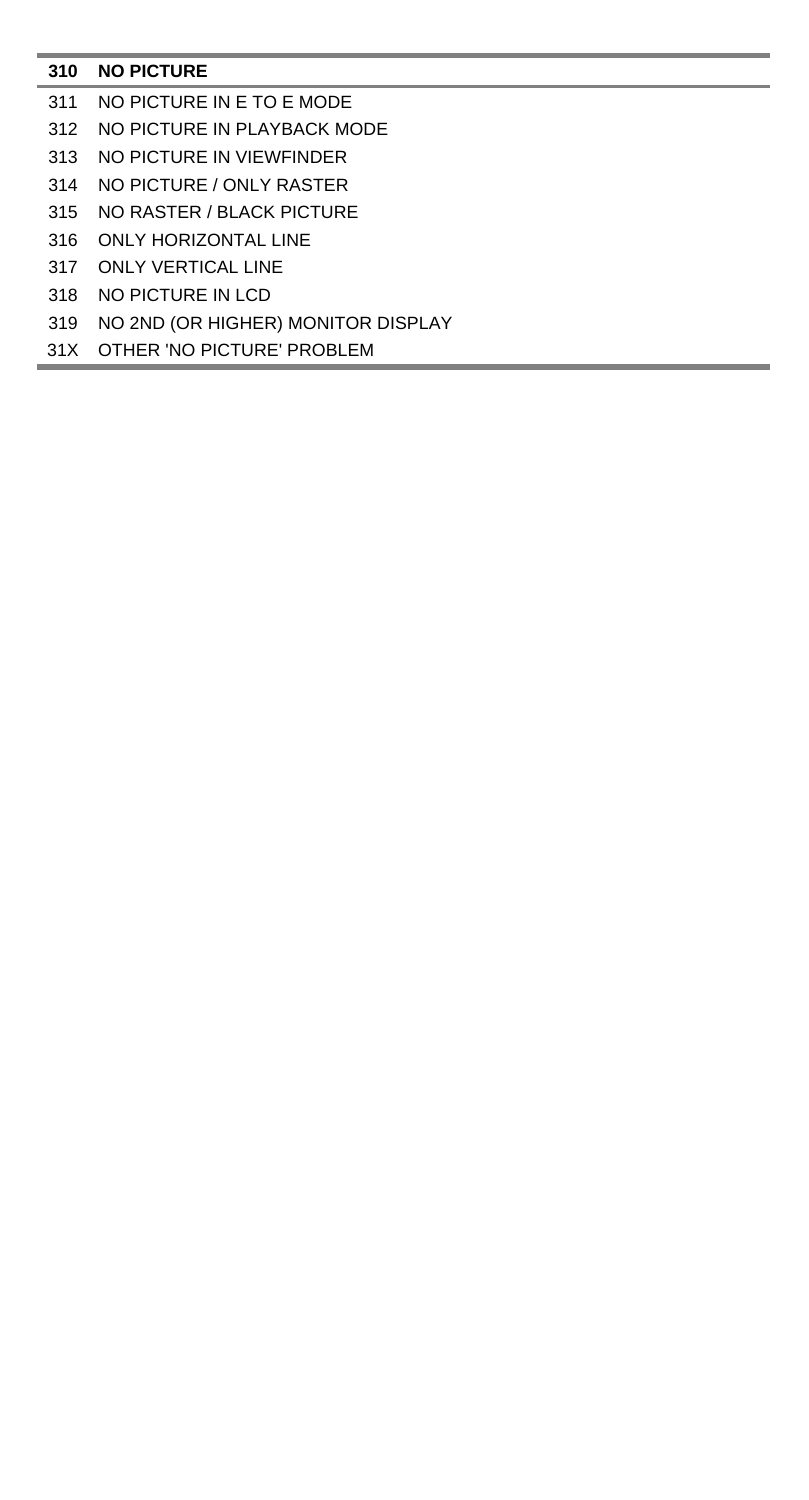# **320 PICTURE LEVEL PROBLEM**

- 321 PICTURE TOO DARK
- 322 PICTURE TOO BRIGHT
- 323 CONTRAST TOO LOW
- 324 CONTRAST TOO HIGH
- 325 SATURATED WHITE OR BLACK LEVEL
- 326 SHADING ON PICTURE
- 327 ONLY PARTIAL PICTURE
- 328 SOLARIZATION EFFECT ON PICTURE
- 32X OTHER PICTURE LEVEL PROBLEM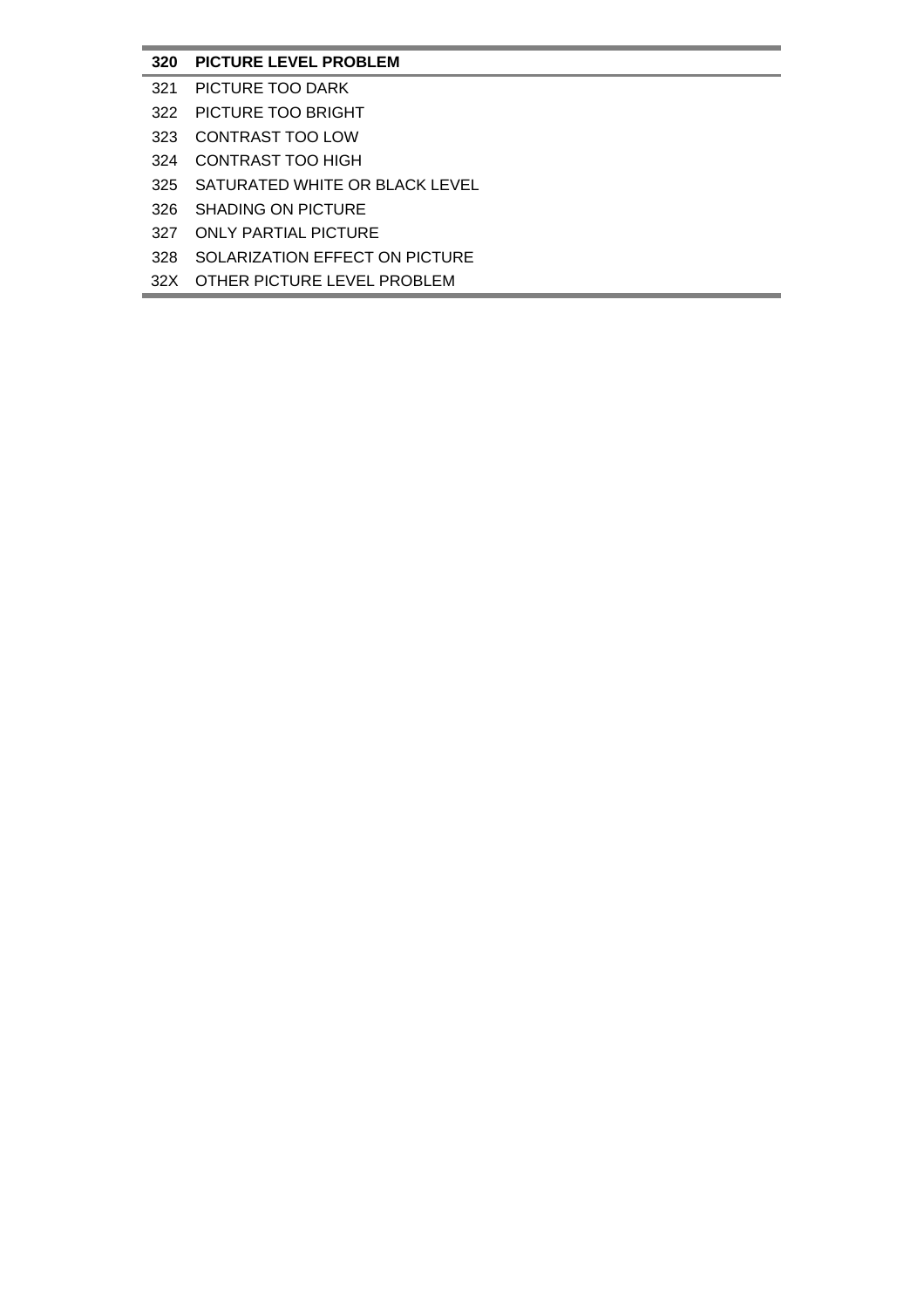# **PICTURE QUALITY PROBLEM**

- POOR PICTURE RESOLUTION
- POOR FOCUS
- RINGING ON PICTURE
- EXCESSIVE SMEAR / LAG
- POOR LINEARITY OR GEOMETRY
- PICTURE SIZE INCORRECT
- INCORRECT CENTRING OF PICTURE
- PICTURE SLANTED
- V-SIZE INCORRECT
- 33A H-SIZE INCORRECT
- 33X OTHER PICTURE QUALITY PROBLEM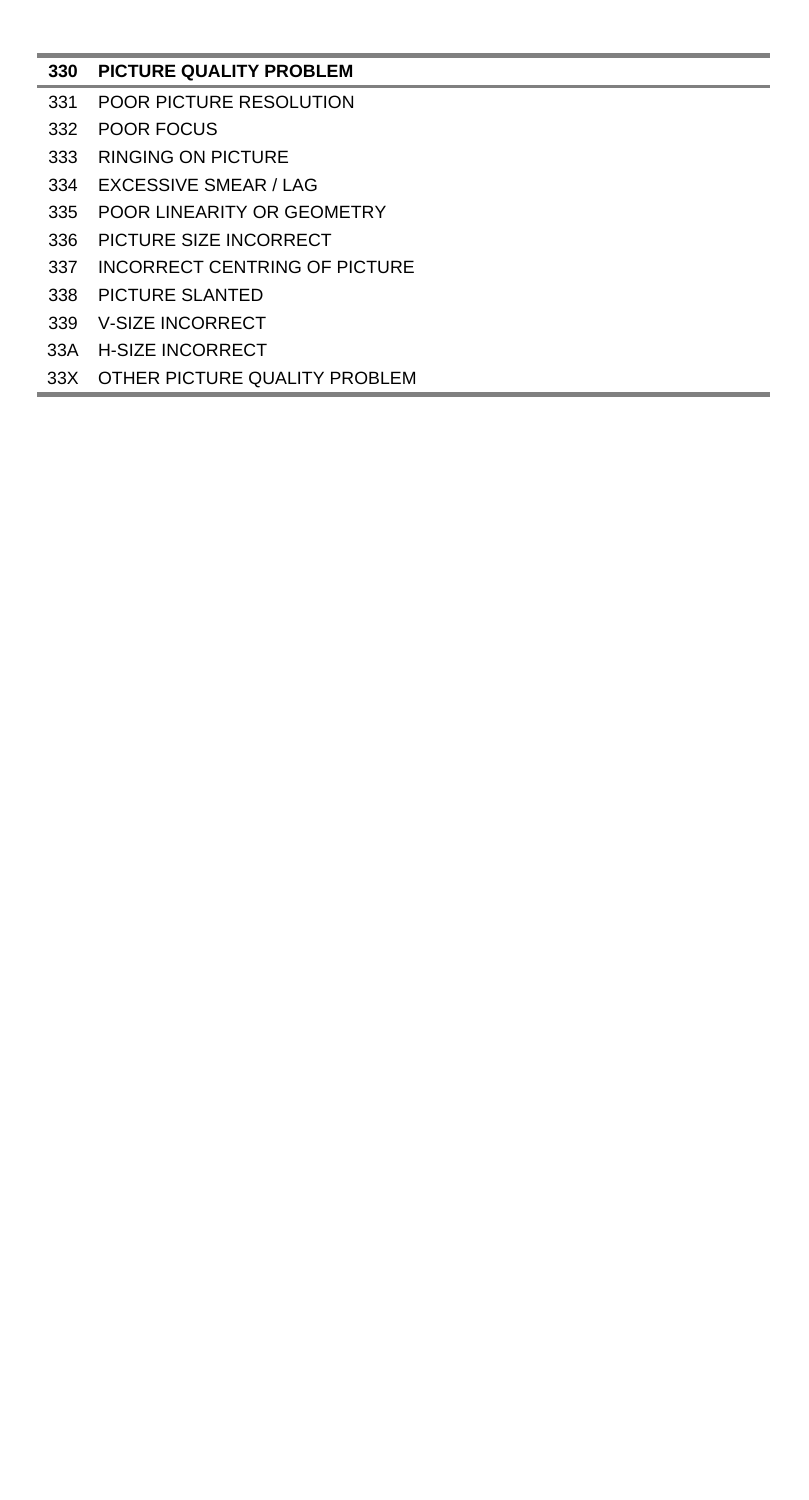# **PICTURE NOISE**

- SNOWY PICTURE
- DOT NOISE OR DROPOUT ON PICTURE
- NOISE BARS ON PICTURE
- BLANKING LINES ON PICTURE
- BEATING ON PICTURE
- GHOSTING ON PICTURE
- VCR HEAD SWITCHING NOISE ON PICTURE
- OVERMODULATION NOISE
- MOIRÉ
- 34A MOSAIC NOISE
- 34B SCRAMBLED PICTURE
- 34X OTHER PICTURE NOISE PROBLEM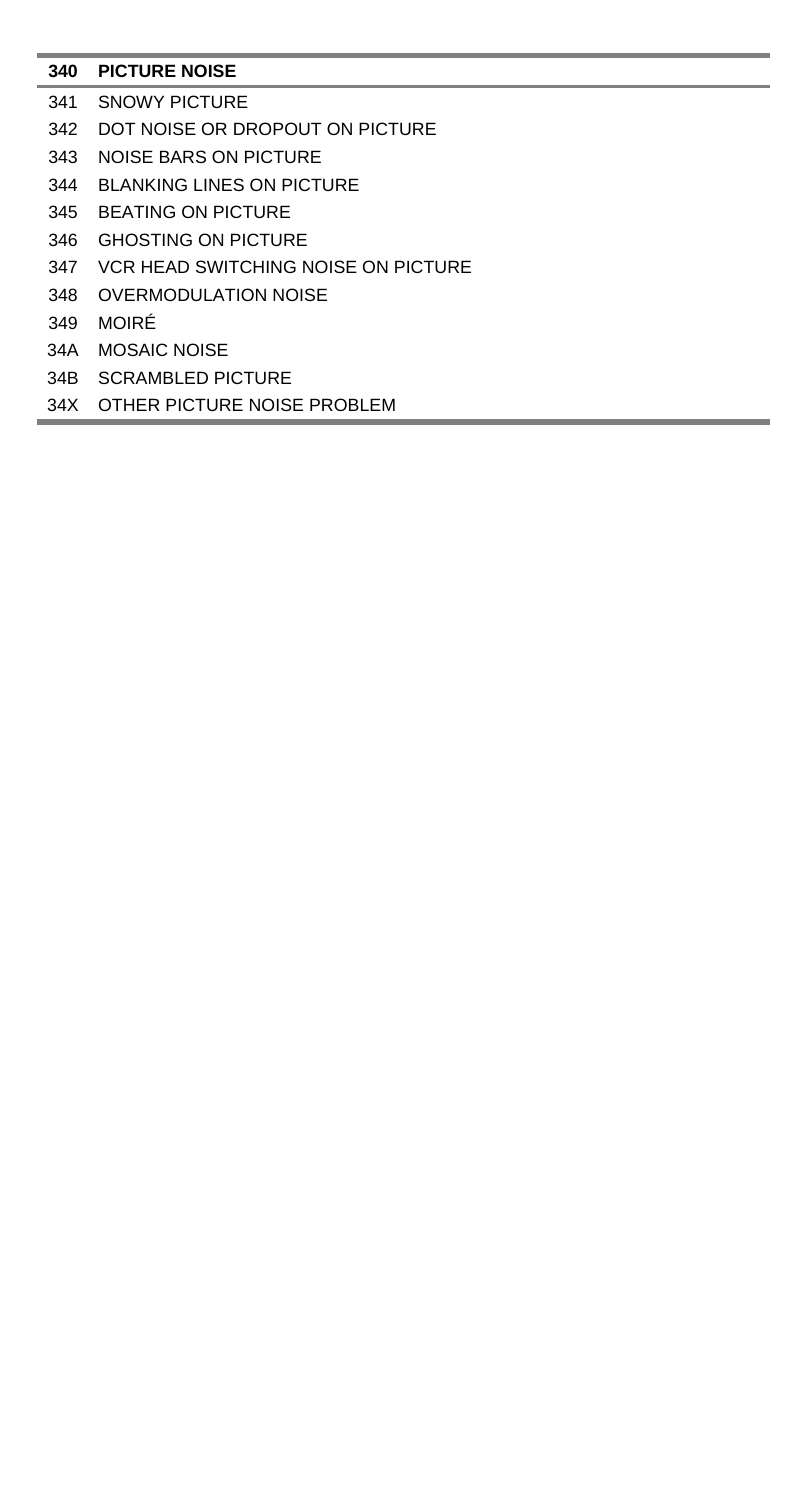# **UNSTABLE PICTURE**

- SYNC PROBLEM
- PICTURE PUMPING
- PICTURE JITTER
- PICTURE SHAKING (HORIZONTAL OR VERTICAL)
- FLICKERING PICTURE
- FLASHING PICTURE
- CYCLIC PICTURE MUTING
- HEAD IMPACT ERROR CAUSING UNSTABLE PICTURE
- VCR SKEW / H-SHIFT ERROR
- 35A FROZEN PICTURE
- 35B JUMPING / REPEATING PICTURE
- 35X OTHER 'UNSTABLE PICTURE' PROBLEM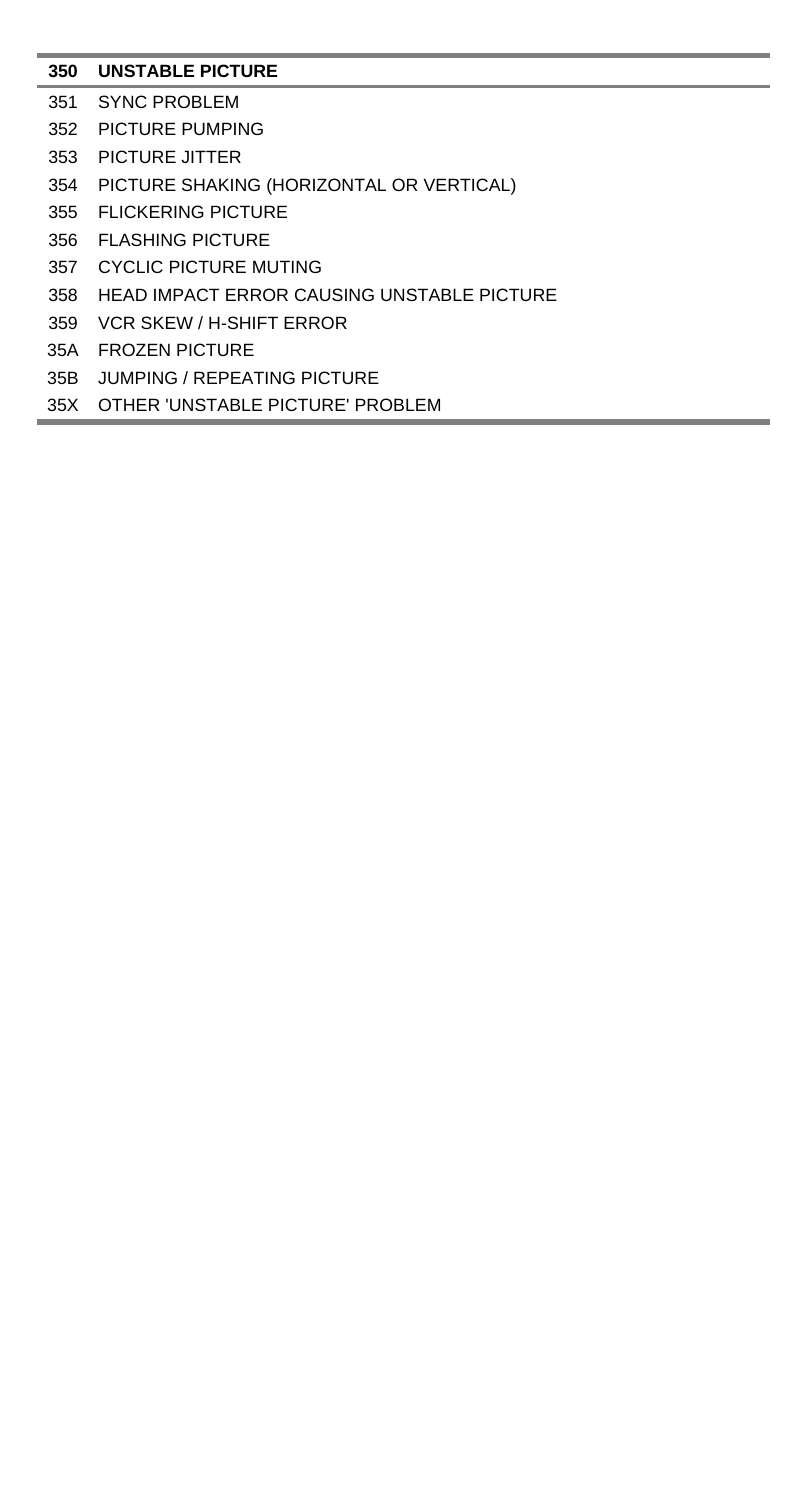# **POOR PICTURE RECORDING**

- NO PICTURE RECORDING
- NO ERASURE PROTECTION FOR VIDEO
- PREVIOUS VIDEO RECORDING NOT BEING ERASED
- UNWANTED ERASURE OF PICTURE
- NO CAMERA RECORDING
- ONLY ONE FIELD PER FRAME BEING RECORDED
- RECORDS ONLY A FEW PICTURES
- 36X OTHER PICTURE RECORDING PROBLEM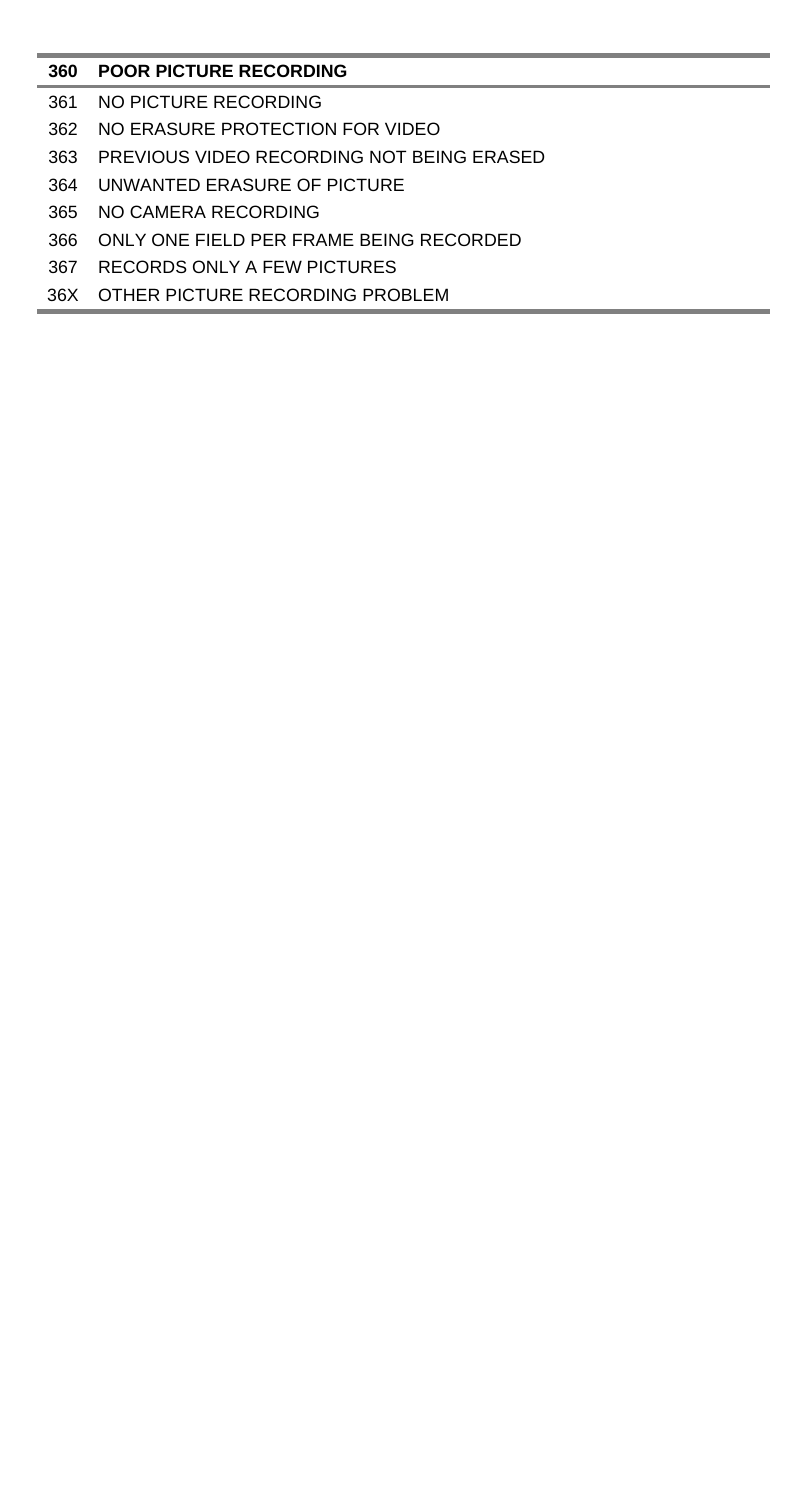# **370 SPECIAL PICTURE FUNCTION PROBLEM**

- 371 EDITING PROBLEM
- 372 FAULTY FADING / WIPER OPERATION
- 373 FAULTY NEGATIVE / POSITIVE SWITCHING FUNCTION
- 374 FAULTY SUPERIMPOSE / TELOP OPERATION
- 375 FAULTY PICTURE IN PICTURE / DIGITAL PICTURE OPERATION
- 376 FAULTY PICTURE TRANSMISSION
- 377 FAULTY DIGITAL SHUTTER FUNCTION
- 378 FAULTY GENLOCK FUNCTION
- 379 FAULTY FLASH / STROBE FUNCTION
- 37A FAULTY DIGITAL PICTURE / ZOOMING FUNCTION
- 37B FAULTY AUTO-EDIT FUNCTION
- 37C FAULTY PICTURE STABILIZER FUNCTION
- 37D FAULTY PICTURE CAPTURE FUNCTION
- 37E FAULTY SUBTITLING FUNCTION
- 37F FAULTY VARIABLE SPEED PLAYBACK
- 37G FAULTY VIEW / MULTI-ANGLE SWITCHING
- 37H FAULTY ASPECT RATIO SWITCHING
- 37J THUMBNAIL OR INDEX PICTURE PROBLEM
- 37K NO BLANKING SCREEN
- 37L FAULTY 'LOW LIGHT' FUNCTION
- 37X OTHER SPECIAL PICTURE FUNCTION PROBLEM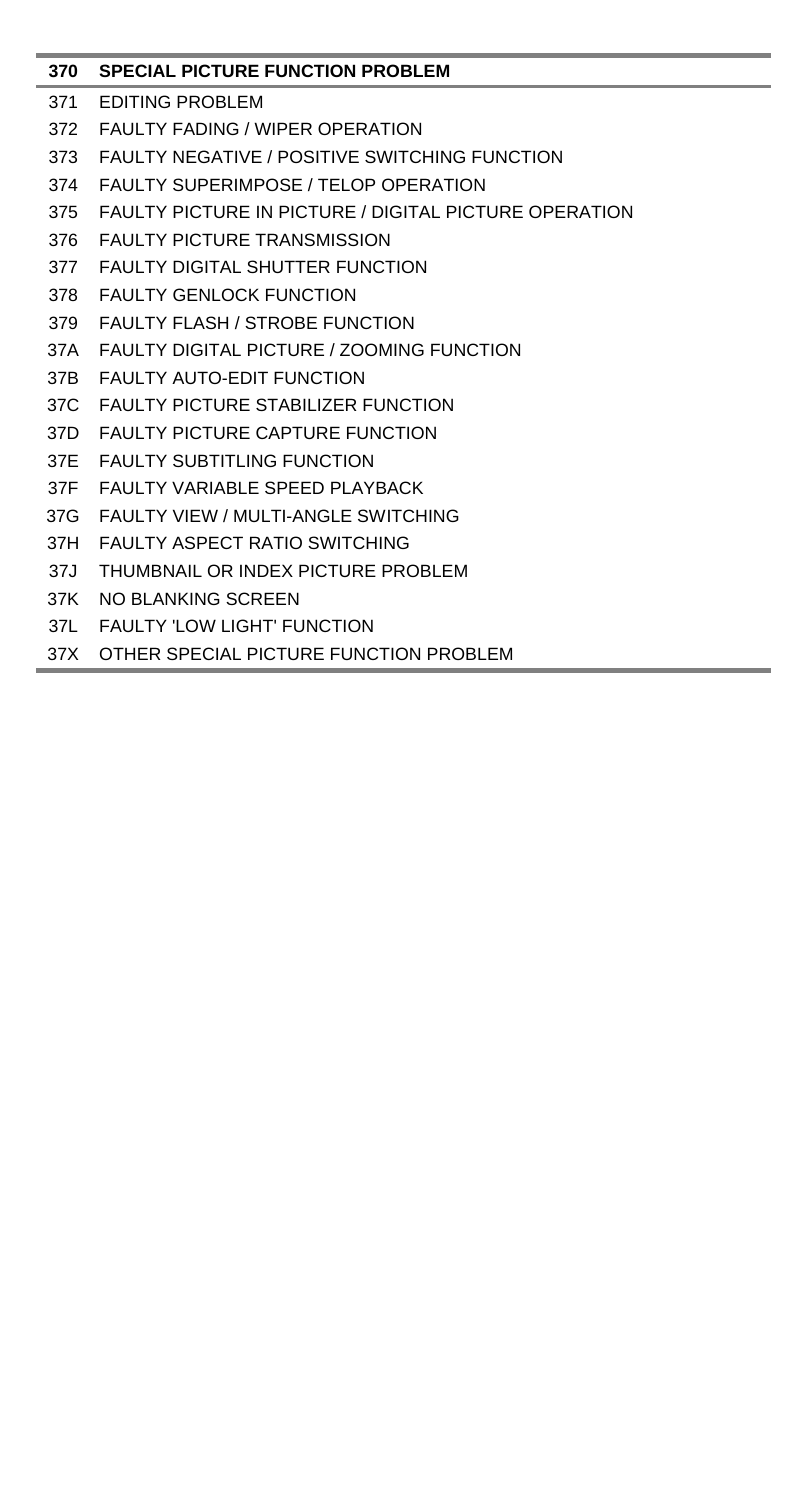# **380 PICTURE DISPLAY / PICKUP PROBLEM**

- 381 BURN MARK ON DISPLAY / PICKUP
- 382 SCRATCH ON DISPLAY / PICKUP
- 383 DUST / DIRT ON DISPLAY / PICKUP
- 384 PHOSPHOR / PIXEL MISSING ON DISPLAY / PICKUP
- 385 BRIGHT, DARK, OR FLASHING PIXELS
- 386 LINES ACROSS / DOWN IMAGE
- 387 OUT OF SPECS PIXEL DEFAULTS
- 388 BACKGROUND BURNT IN
- 389 ONE OR MORE BRIGHT OR DARK LINES
- 38A ABNORMAL LIGHT EMISSION OF THE DISPLAY
- 38X OTHER PICTURE DISPLAY / PICKUP PROBLEM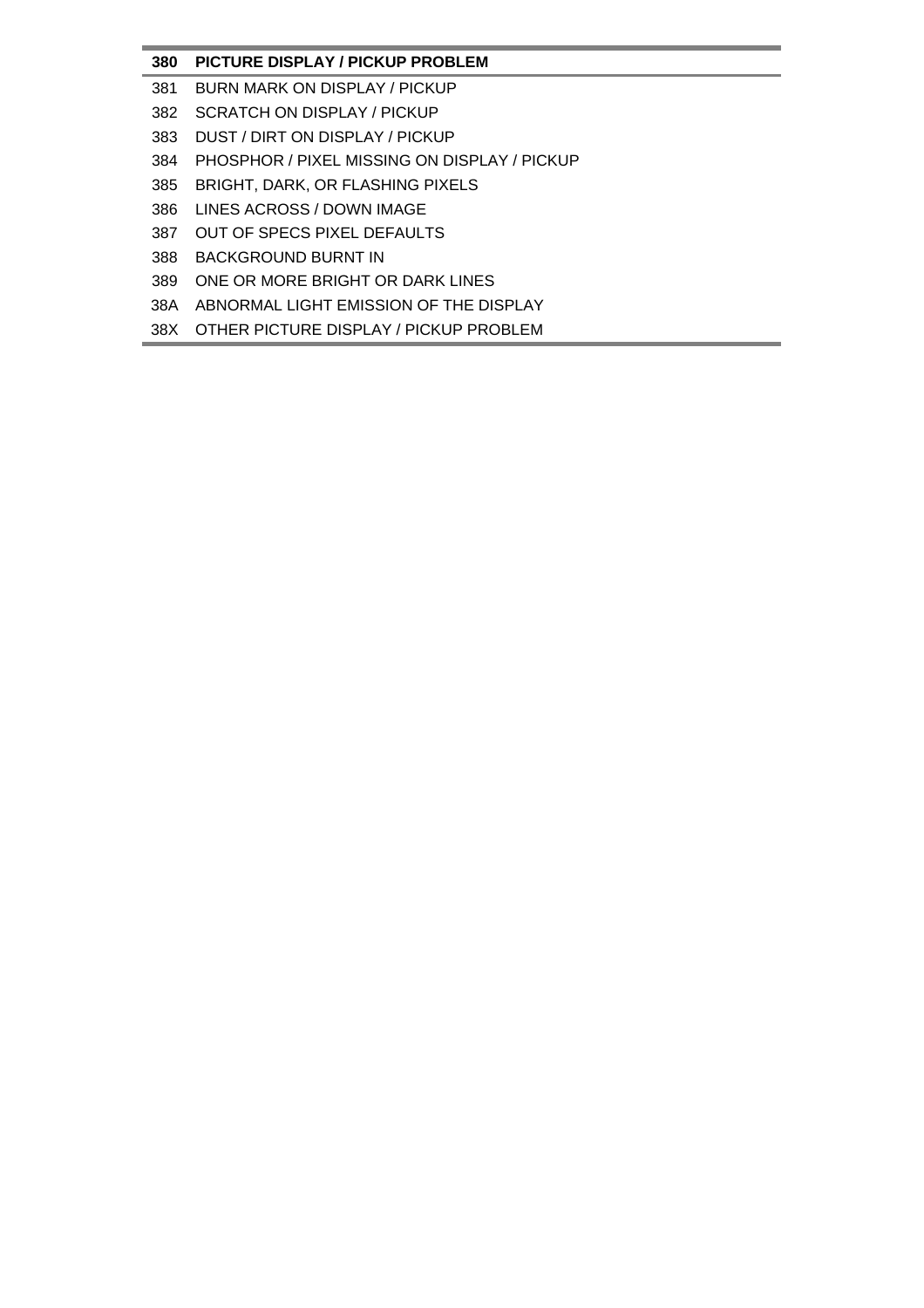### **NO COLOUR**

# NO COLOUR IN E TO E MODE

# NO COLOUR IN PLAYBACK MODE

# NO COLOUR IN VIEWFINDER

# NO COLOUR IN PART OF PICTURE

# 41X OTHER 'NO COLOUR' PROBLEM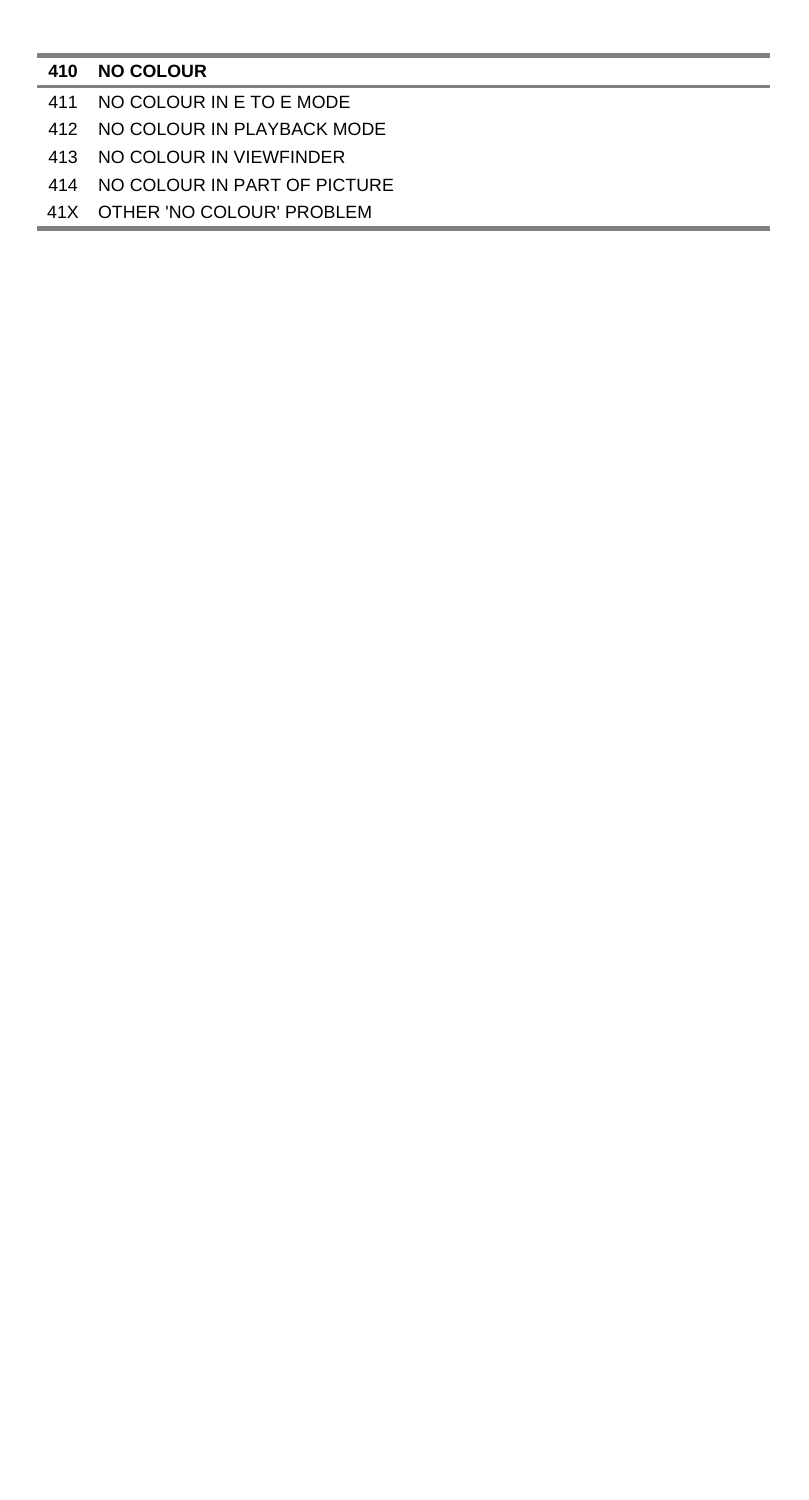# 42X OTHER COLOUR LEVEL PROBLEM

### WEAK COLOUR

EXCESSIVE COLOUR

### **COLOUR LEVEL PROBLEM**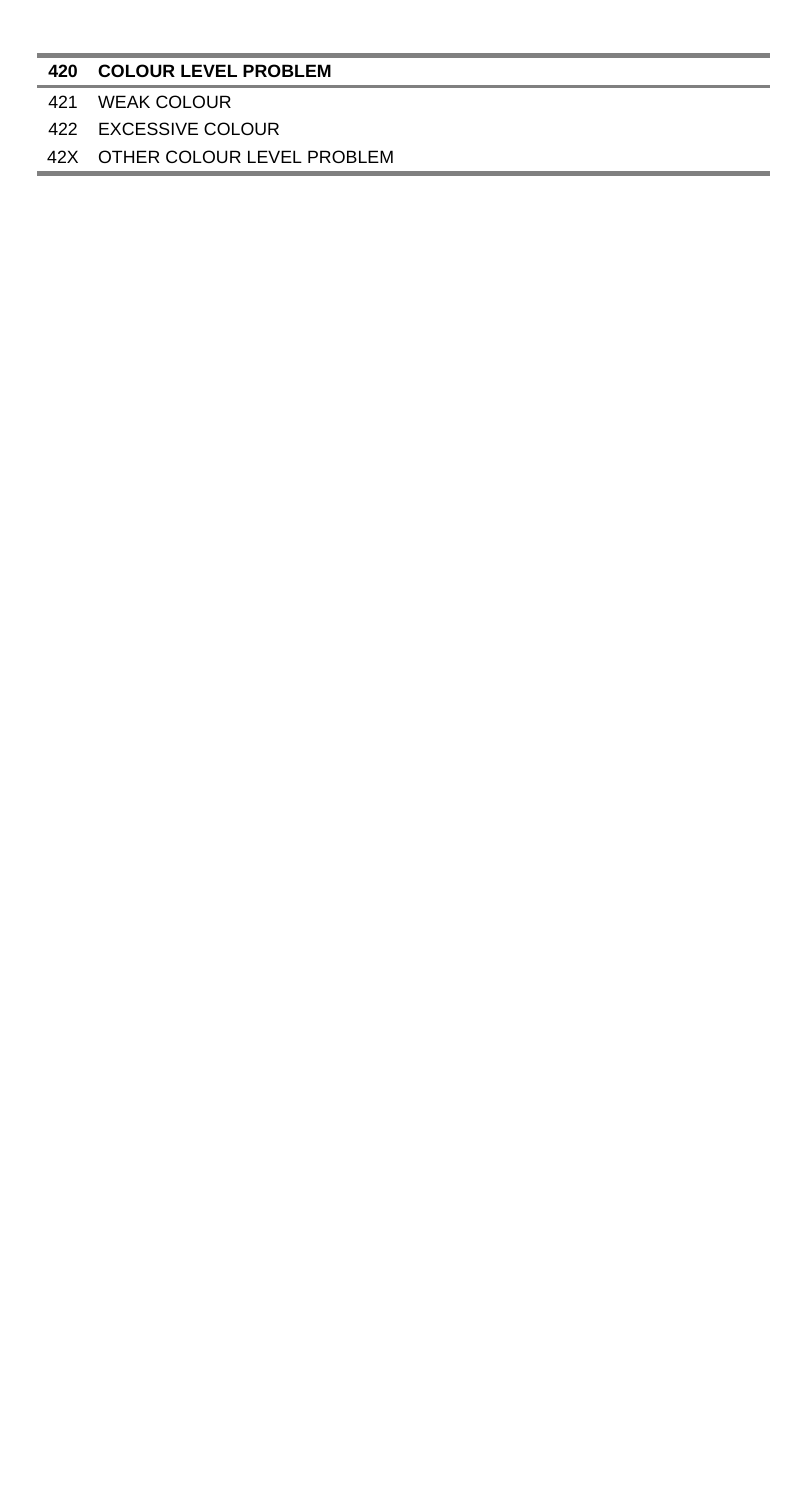# **POOR COLOUR QUALITY**

- SOME OR ALL COLOURS MISSING
- POOR WHITE BALANCE
- HUE PROBLEM
- PURITY ERROR
- LANDING ERROR / WHITE UNIFORMITY
- CONVERGENCE ERROR
- REGISTRATION ERROR
- PITCH MOIRÉ / RAINBOW PATTERN
- COLOUR SHIFT
- 43X OTHER COLOUR QUALITY PROBLEM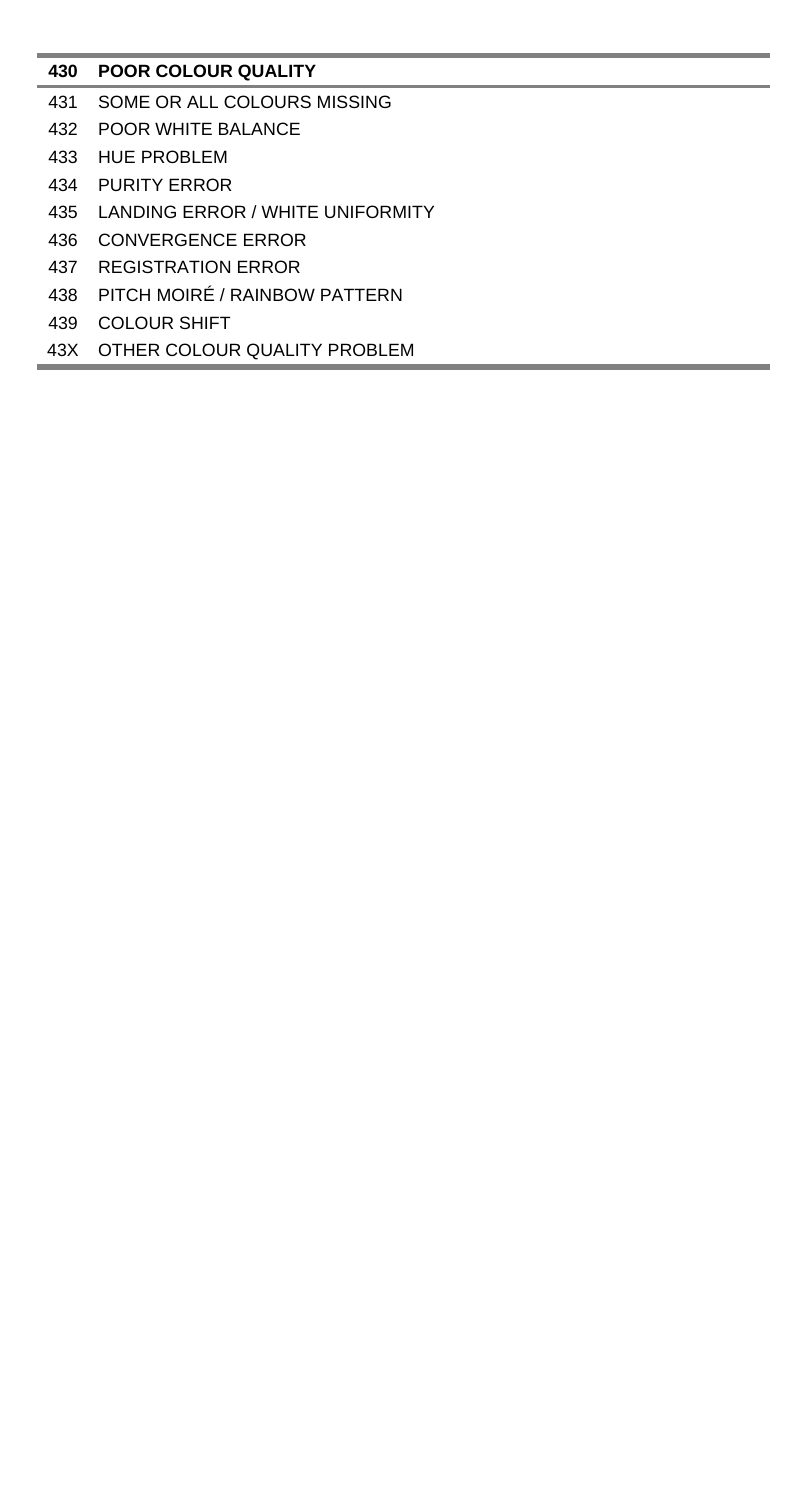### **NOISY COLOUR**

### COLOUR NOISE ON A BLACK & WHITE PICTURE

### COLOUR STREAKING

COLOUR BARS ON PICTURE

44X OTHER COLOUR NOISE PROBLEM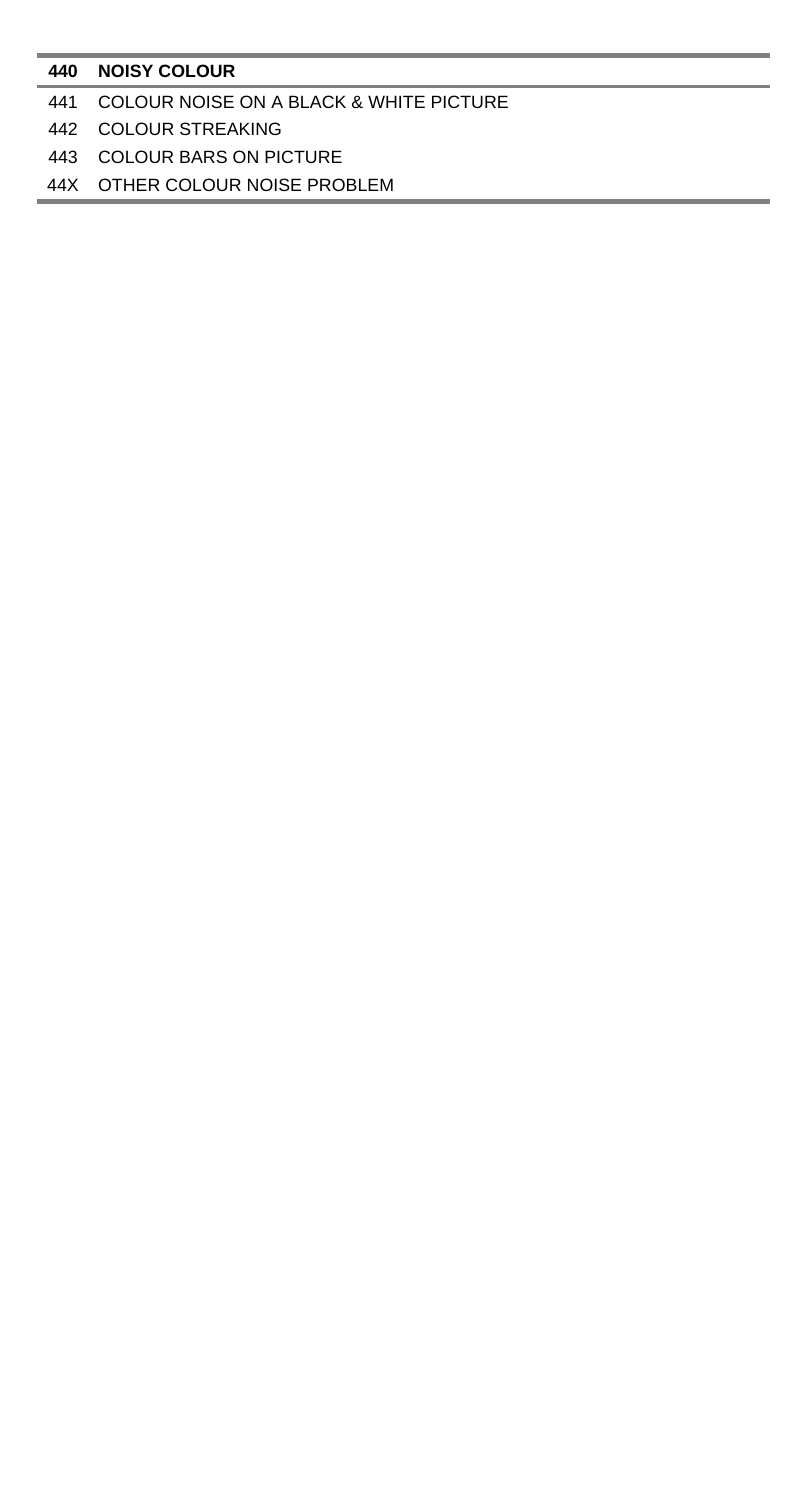### **UNSTABLE COLOUR**

- COLOUR FLASHING
- HUE CONSTANTLY CHANGING
- FLICKERING COLOUR
- COLOUR NOT LOCKED

45X OTHER UNSTABLE COLOUR PROBLEM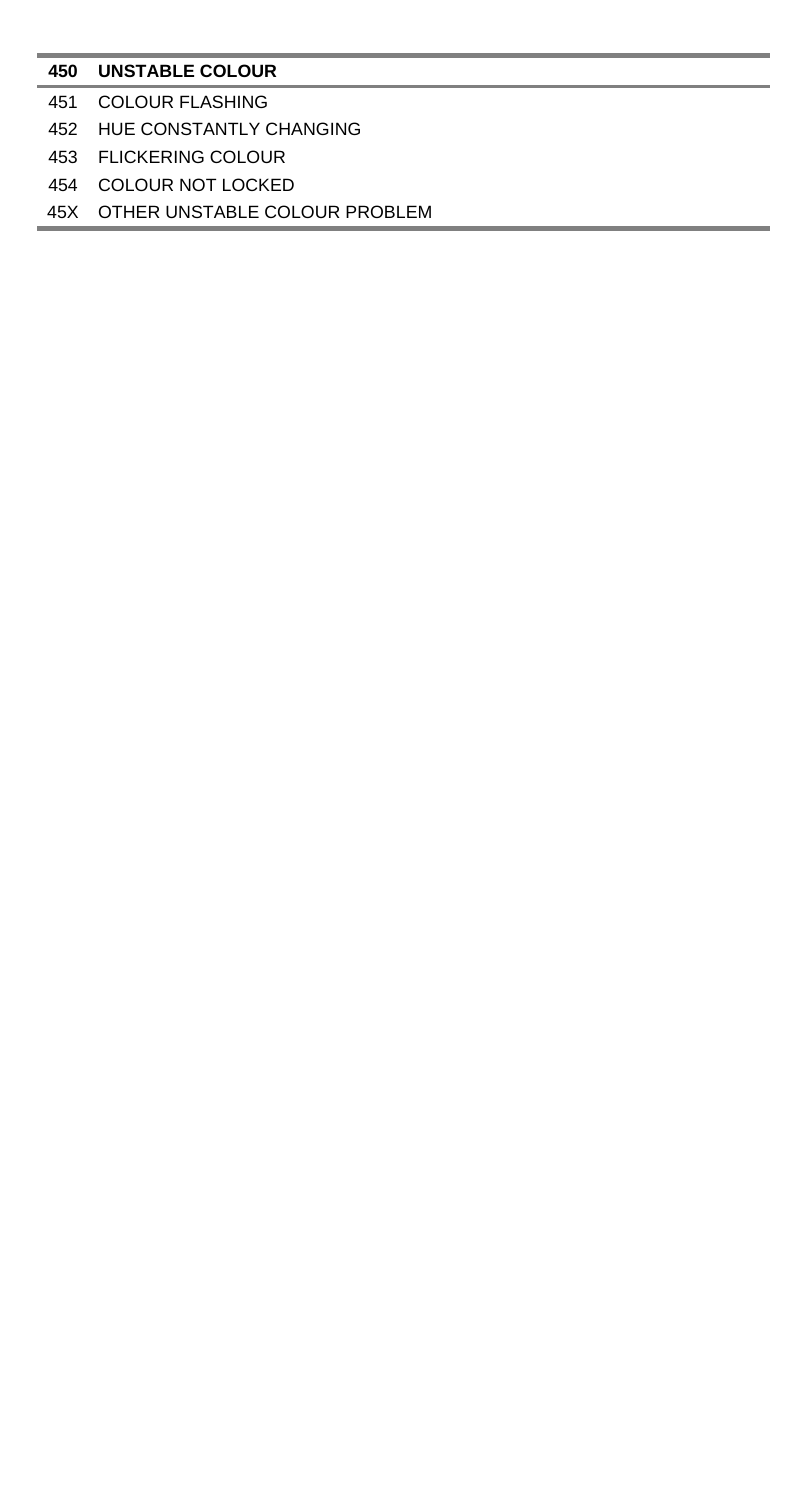### 46X OTHER COLOUR RECORDING PROBLEM

#### NOISY COLOUR RECORDING

### NO COLOUR RECORDING

### **POOR COLOUR RECORDING**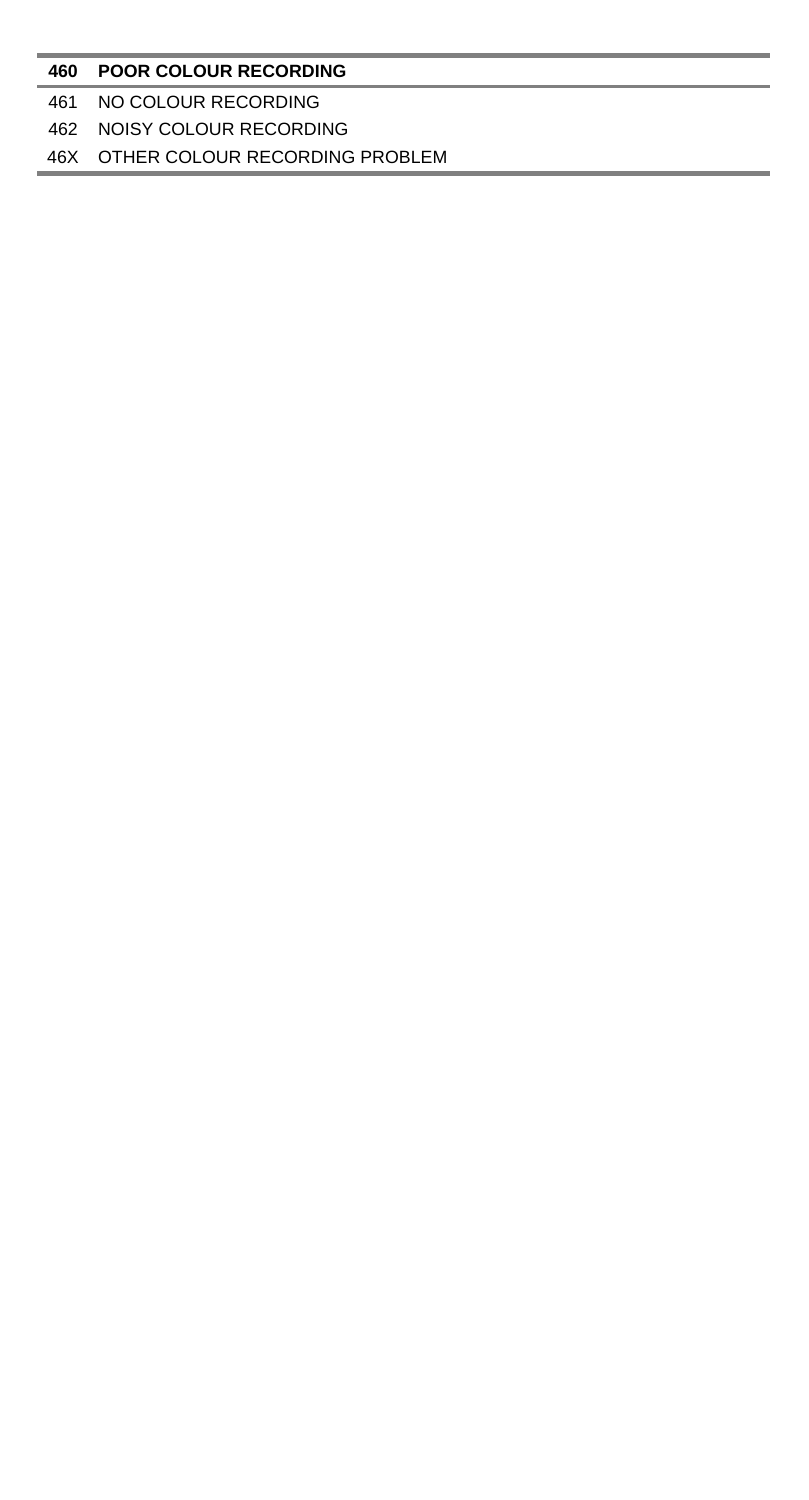### **470 SPECIAL COLOUR FUNCTION PROBLEM**

### 471 FAULTY AUTOMATIC WHITE BALANCE

### 472 FAULTY COLOUR EFFECTS FUNCTION

### 47X OTHER SPECIAL COLOUR FUNCTION PROBLEM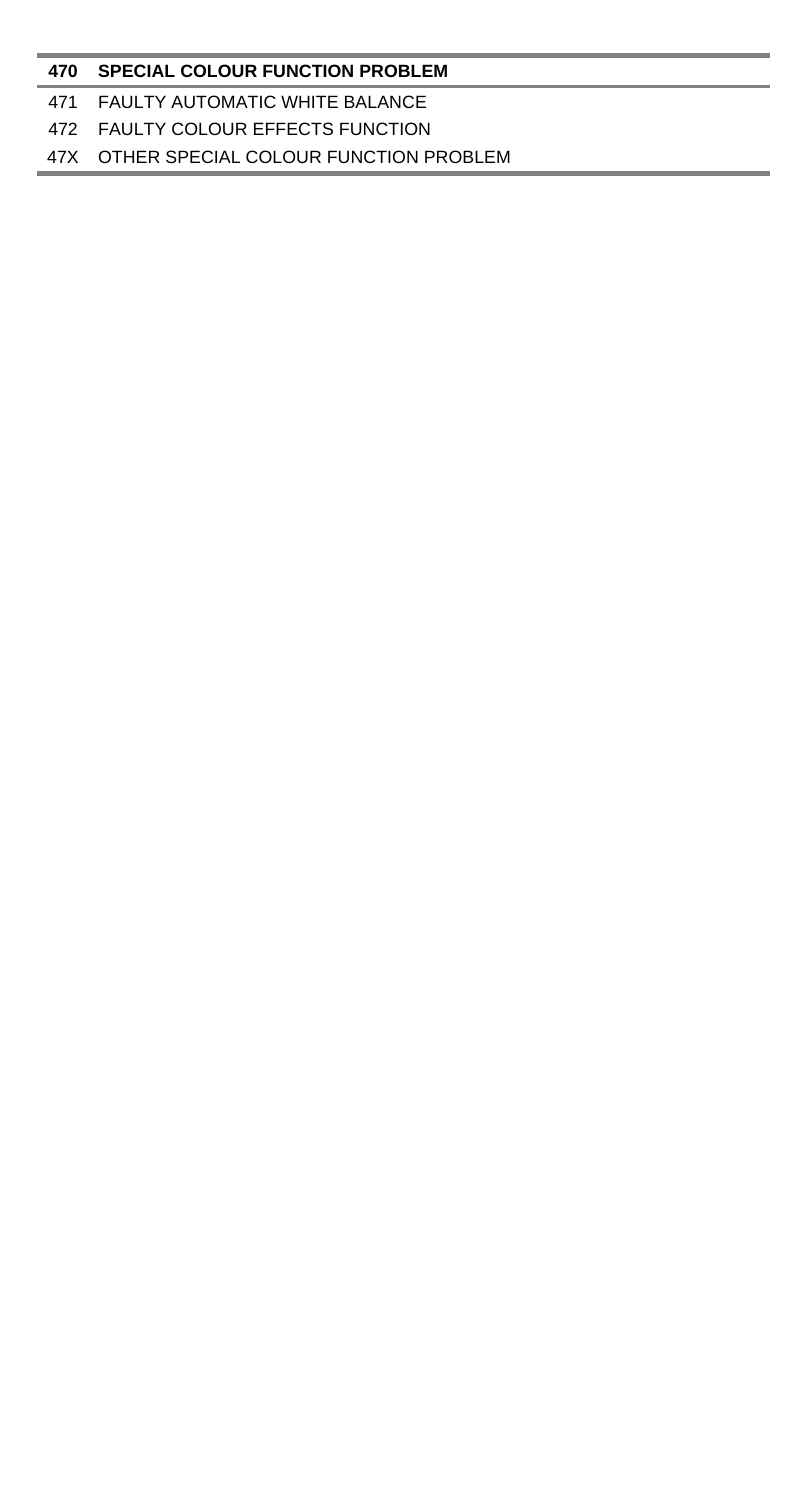# **NO AUDIO**

- NO SOUND IN E TO E MODE
- NO PLAYBACK OF OUTGOING MESSAGE(S) (OGM)
- NO PLAYBACK OF INCOMING MESSAGE(S) (ICM)
- NO AUDIO PLAYBACK
- NO SOUND FROM HANDSET
- NO SOUND FROM SPEAKER
- NO SOUND FROM EARPHONE / HEADPHONE
- NO MICROPHONE SOUND
- NO SOUND FROM DIGITAL OUTPUT
- 51X OTHER 'NO AUDIO' PROBLEM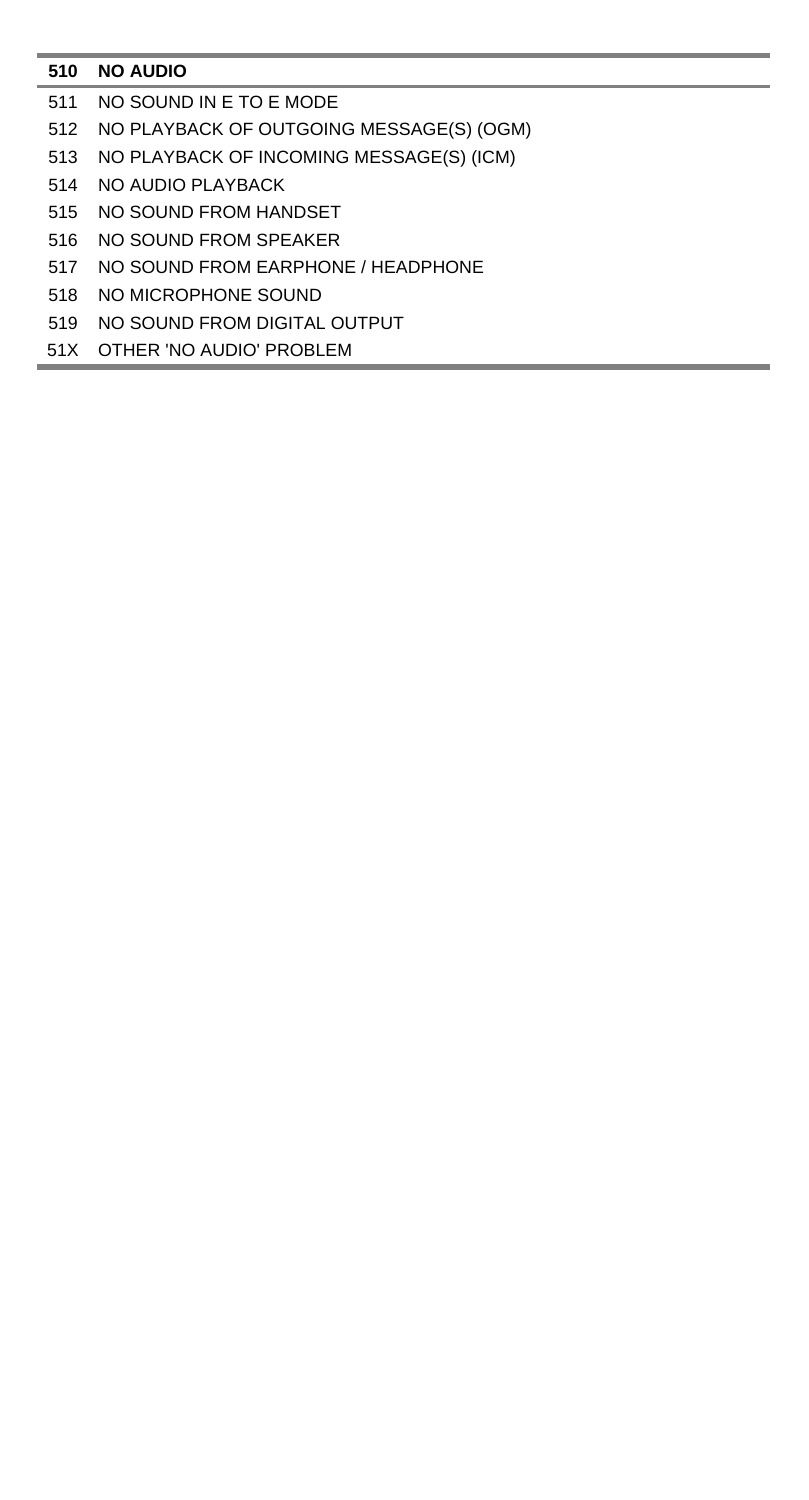### **AUDIO LEVEL PROBLEM**

- LOW AUDIO LEVEL
- EXCESSIVE AUDIO LEVEL
- BALANCE PROBLEM
- FADER PROBLEM
- AUDIO LEVEL REMAINING / NO MUTING
- 52X OTHER AUDIO LEVEL PROBLEM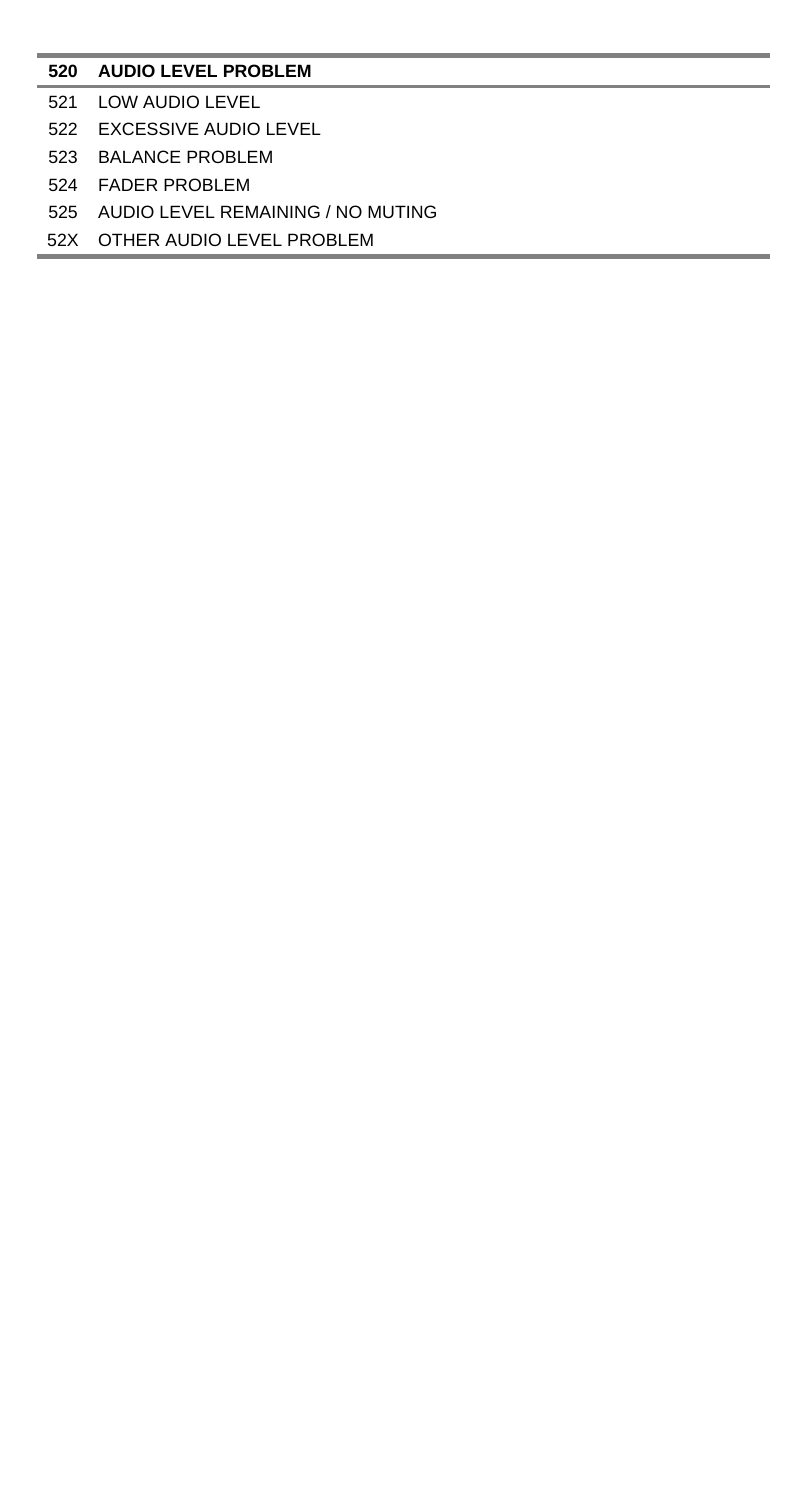# **530 AUDIO QUALITY**

- 531 POOR FREQUENCY RESPONSE
- 532 DISTORTED AUDIO
- 533 NO OR POOR TREBLE
- 534 NO OR POOR BASS
- 535 EARPHONE / HEADPHONE AUDIO POOR
- 536 AUDIO DELAY / LIP-SYNC PROBLEM
- 53X OTHER AUDIO QUALITY PROBLEM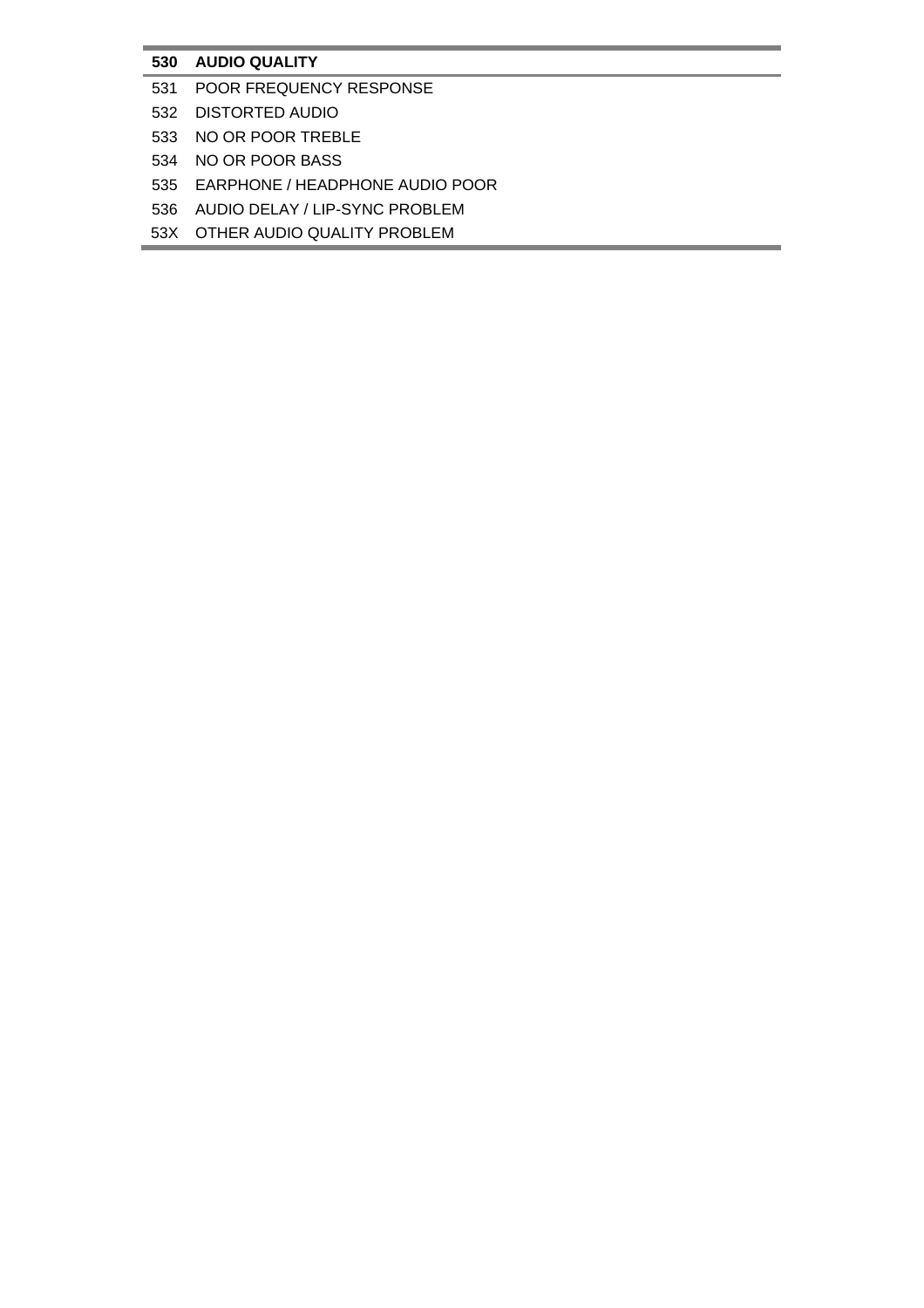# **540 NOISY AUDIO**

- 541 HUM
- 542 HISS
- 543 CROSSTALK
- 544 STATIC / POP OR CLICK NOISE
- 545 BUZZ, NOISE FROM PICTURE DISPLAY OR DEFLECTION
- 546 SCRATCHING NOISE
- 547 IGNITION NOISE
- 548 WHISTLING / MULTIPATH NOISE
- 549 DATA / DIGITAL NOISE
- 54X OTHER AUDIO NOISE PROBLEM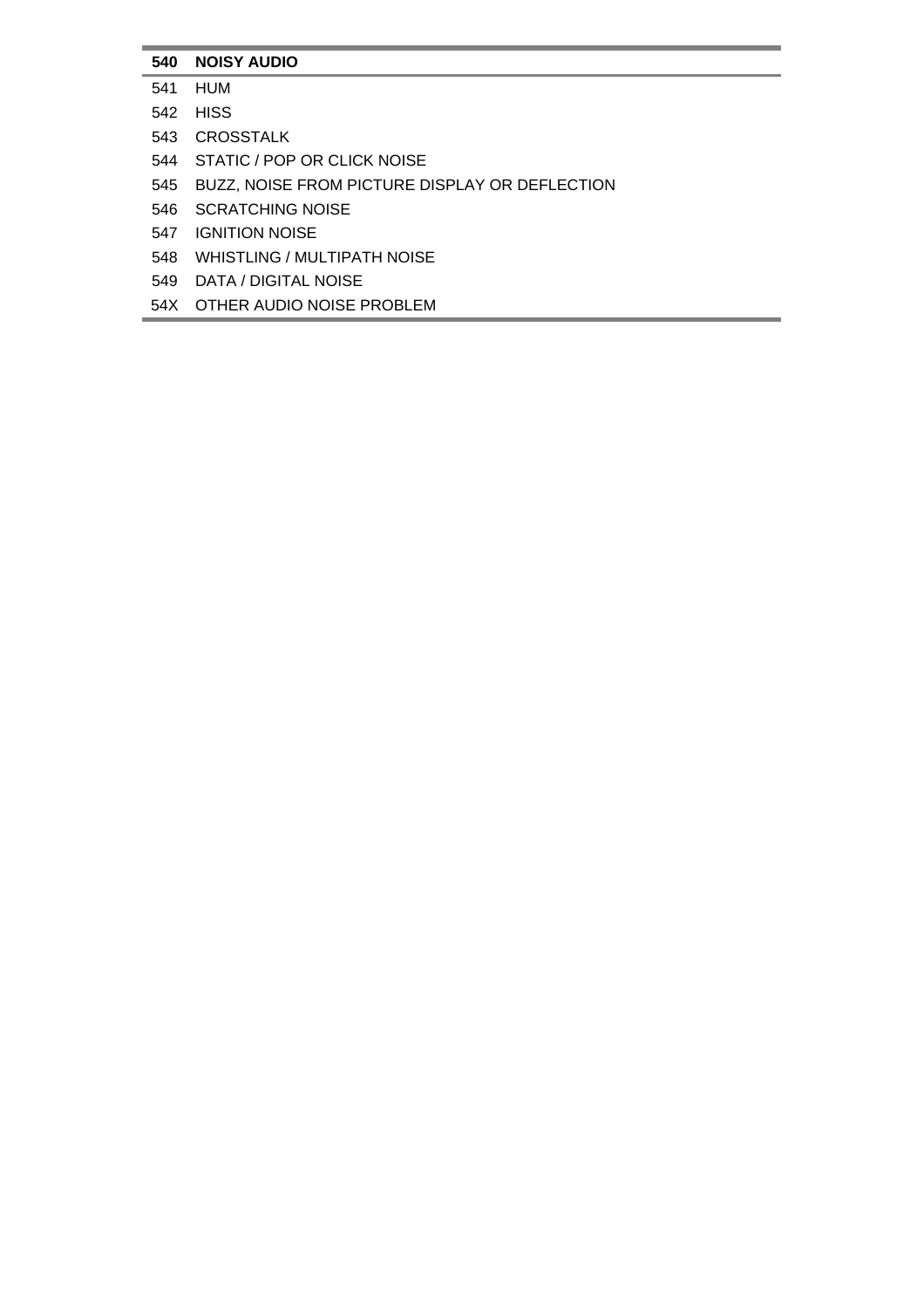## **UNSTABLE AUDIO**

- JUMPING OR REPEATING AUDIO
- AUDIO PUMPING OR BREATHING
- AUDIO DROPOUTS
- CYCLIC AUDIO MUTING
- WOW AND FLUTTER
- HOWLING / ACOUSTIC FEEDBACK
- ECHO IN SOUND
- 55X OTHER UNSTABLE AUDIO PROBLEM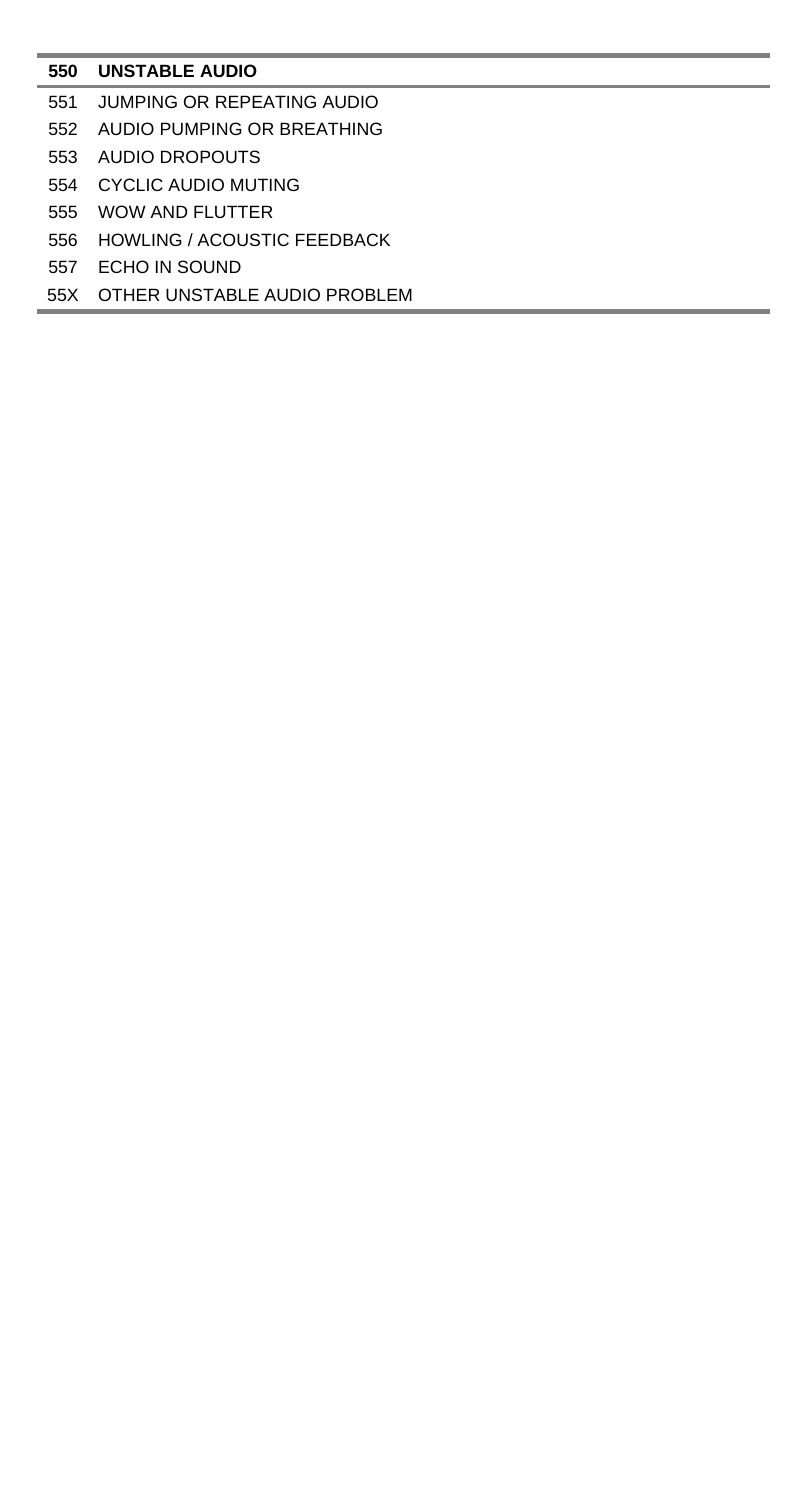## **POOR AUDIO RECORDING**

- AUDIO NOT BEING RECORDED
- NO ERASURE PROTECTION FOR AUDIO
- PREVIOUS AUDIO RECORDING NOT BEING ERASED
- UNWANTED ERASURE OF AUDIO
- MESSAGE NOT BEING RECORDED
- DISTORTED AUDIO RECORDING
- 56X OTHER AUDIO RECORDING PROBLEM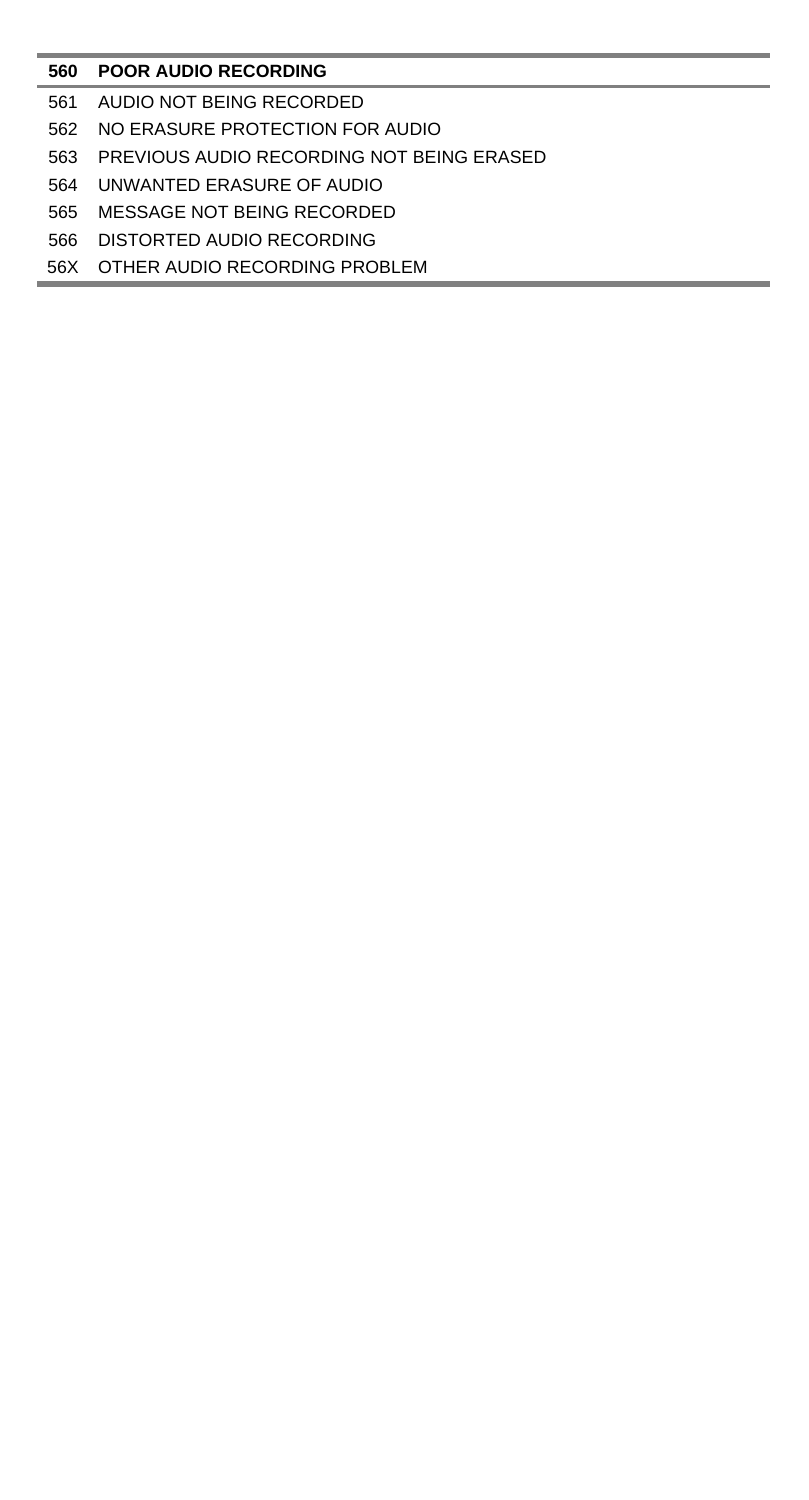## **POOR SPECIAL AUDIO FUNCTION**

- FAULTY FADE OPERATION
- FAULTY ECHO OPERATION
- FAULTY MIXING OPERATION
- FAULTY REPEAT MODE OPERATION
- FAULTY AUDIO PROCESSING
- 576 FAULTY SYNC RECORDING OPERATION
- FAULTY DBB / DOL OPERATION
- FAULTY NOISE REDUCTION OPERATION
- FAULTY AUDIO DUB FUNCTION
- 57A FAULTY TITLE PROGRAMMING
- 57B FAULTY MICROPHONE CONTROL
- 57C FAULTY PITCH CONTROL
- 57X OTHER SPECIAL AUDIO FUNCTION PROBLEM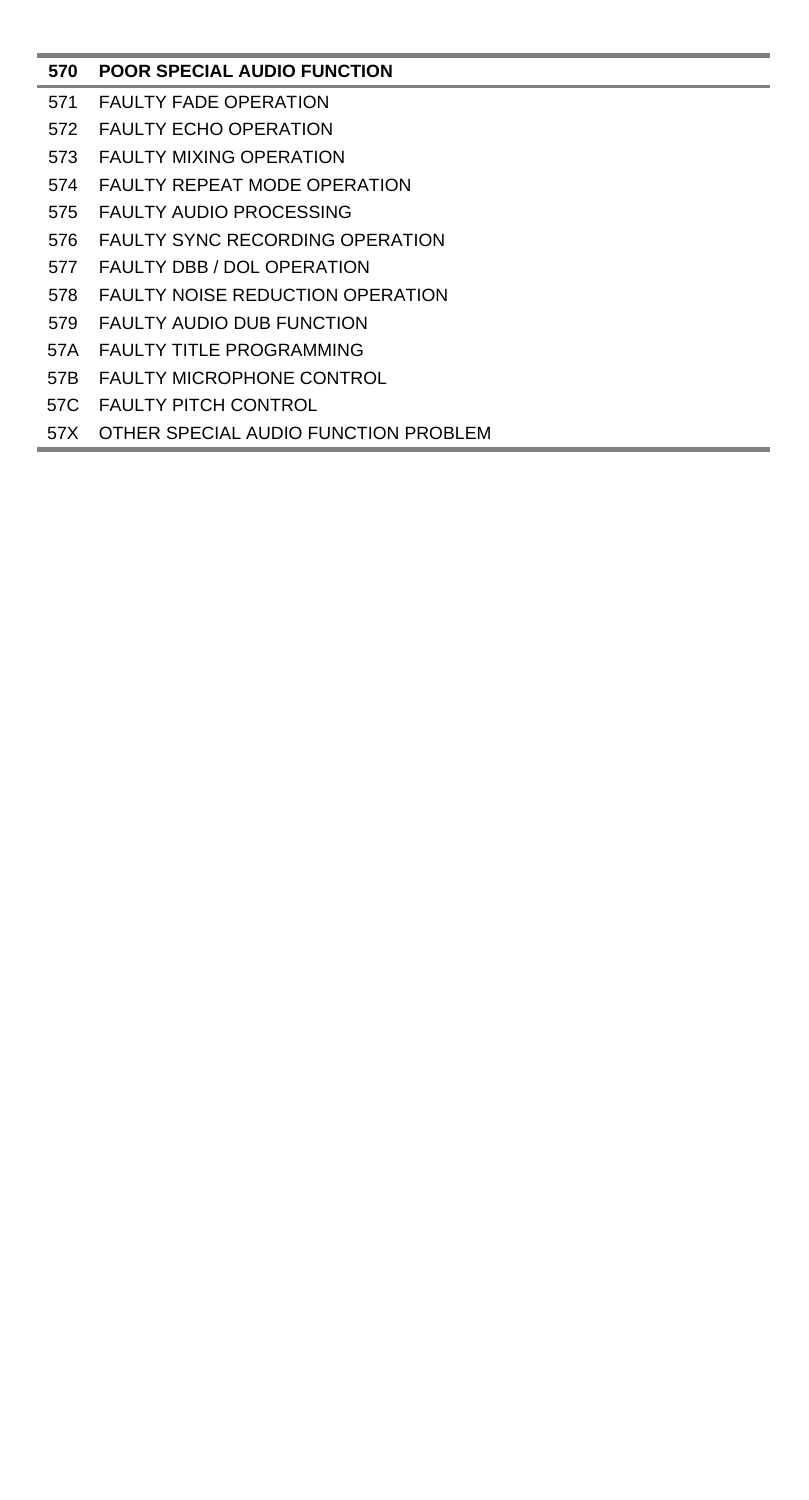## **STEREO / MULTI-MODE OPERATION**

- NO STEREO OPERATION
- POOR CHANNEL SEPARATION
- DIFFERENCE IN PHASE BETWEEN CHANNELS
- PROBLEM WITH SURROUND SOUND MODE
- PROBLEM WITH PCM AUDIO MODE
- PROBLEM WITH COMPRESSED DIGITAL AUDIO DATA
- 58X OTHER STEREO / MULTI-MODE PROBLEM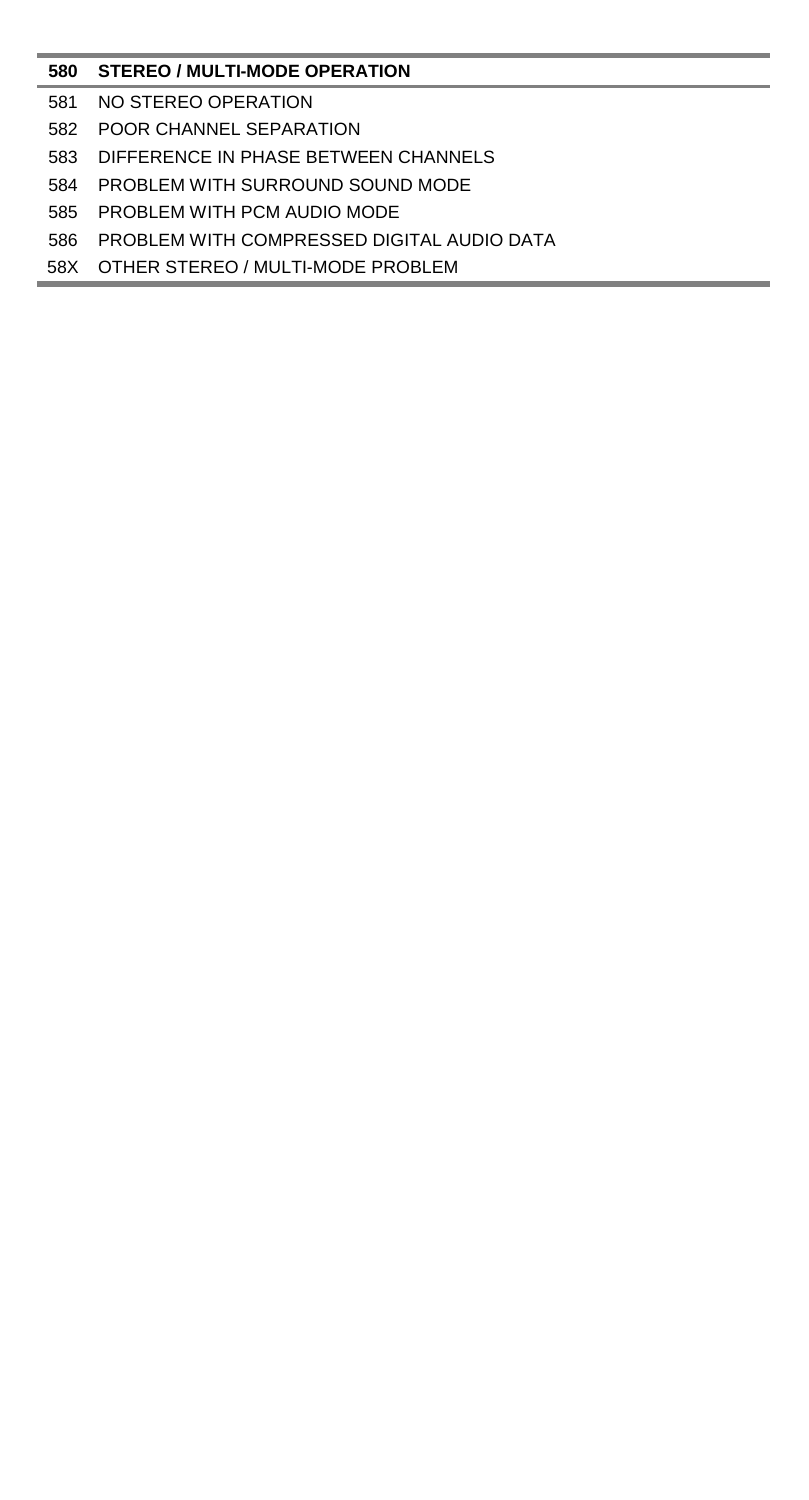## **610 NO MECHANICAL OPERATION**

- 611 NO ROTATION OF MOTOR / DISC / SWIVEL
- 612 NO FORWARD OPERATION
- 613 NO REVERSE OPERATION
- 614 NO FAST FORWARD OR REWIND FUNCTION
- 615 NO LOADING
- 616 NO UNLOADING OR EJECTING
- 617 NO AUTO SHUT-OFF OPERATION
- 618 TONEARM DOES NOT MOVE
- 619 DISC NOT BEING EJECTED
- 61A MAGAZINE OR MODULE LOADING / UNLOADING
- 61B CONTROL / SWITCH NOT WORKING
- 61C OPEN / CLOSE PROBLEM OF MONITOR PANEL OR OPERATION PANEL
- 61X OTHER 'NO MECHANICAL OPERATION' PROBLEM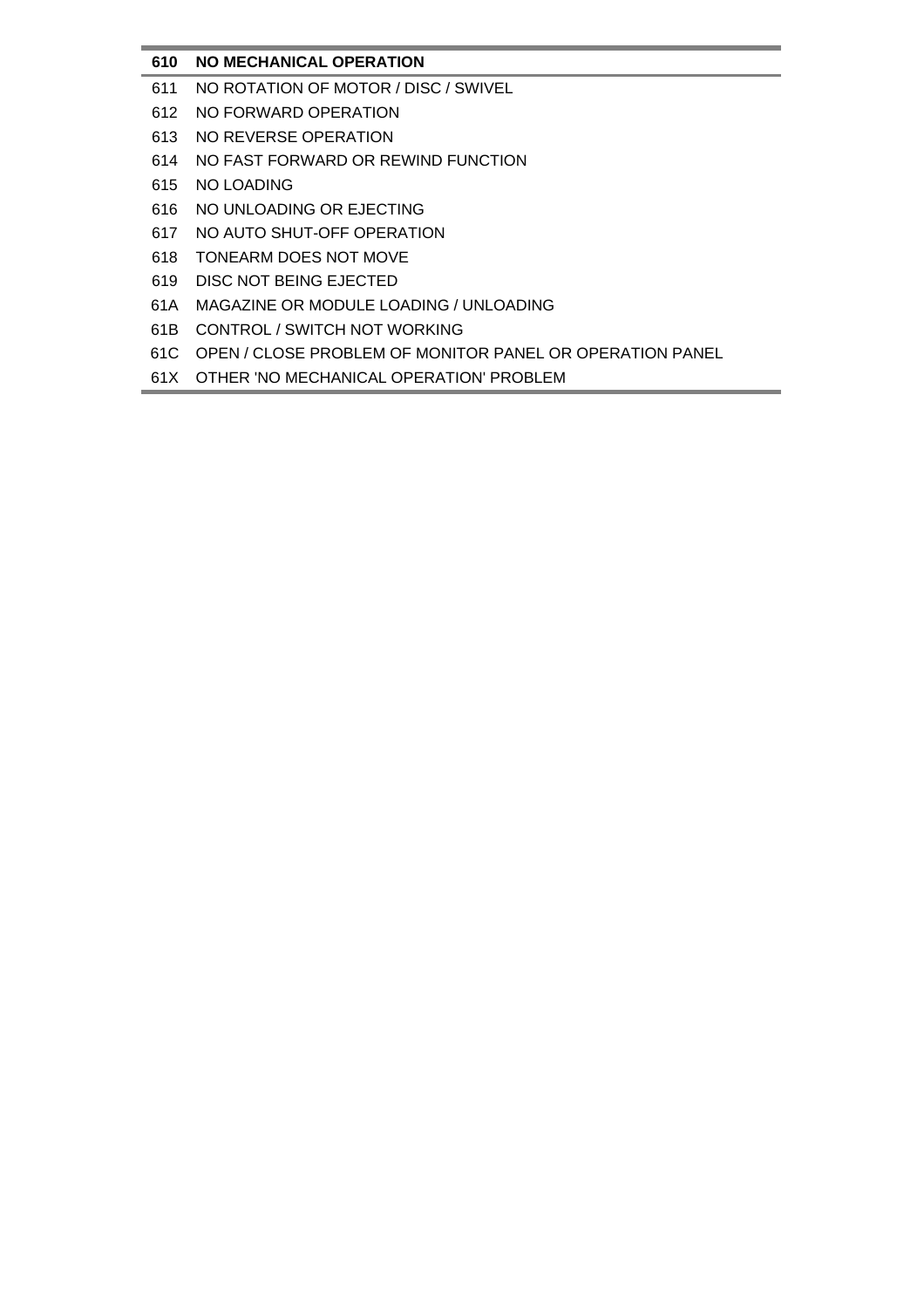# **IRREGULAR MECHANICAL OPERATION**

- IRREGULAR ROTATION
- IRREGULAR FORWARD MODE
- IRREGULAR REVERSE OPERATION
- IRREGULAR FAST FORWARD OR REWIND FUNCTION
- IRREGULAR LOADING OF MEDIA
- IRREGULAR UNLOADING OR EJECTING
- IRREGULAR AUTO SHUT-OFF OPERATION
- IRREGULAR TONEARM MOVEMENT
- IRREGULAR EJECTION OF DISC
- 62A IRREGULAR DIRECTION CHANGE
- 62B FAULTY DISC CHANGE OPERATION
- 62X OTHER 'IRREGULAR MECHANICAL OPERATION' PROBLEM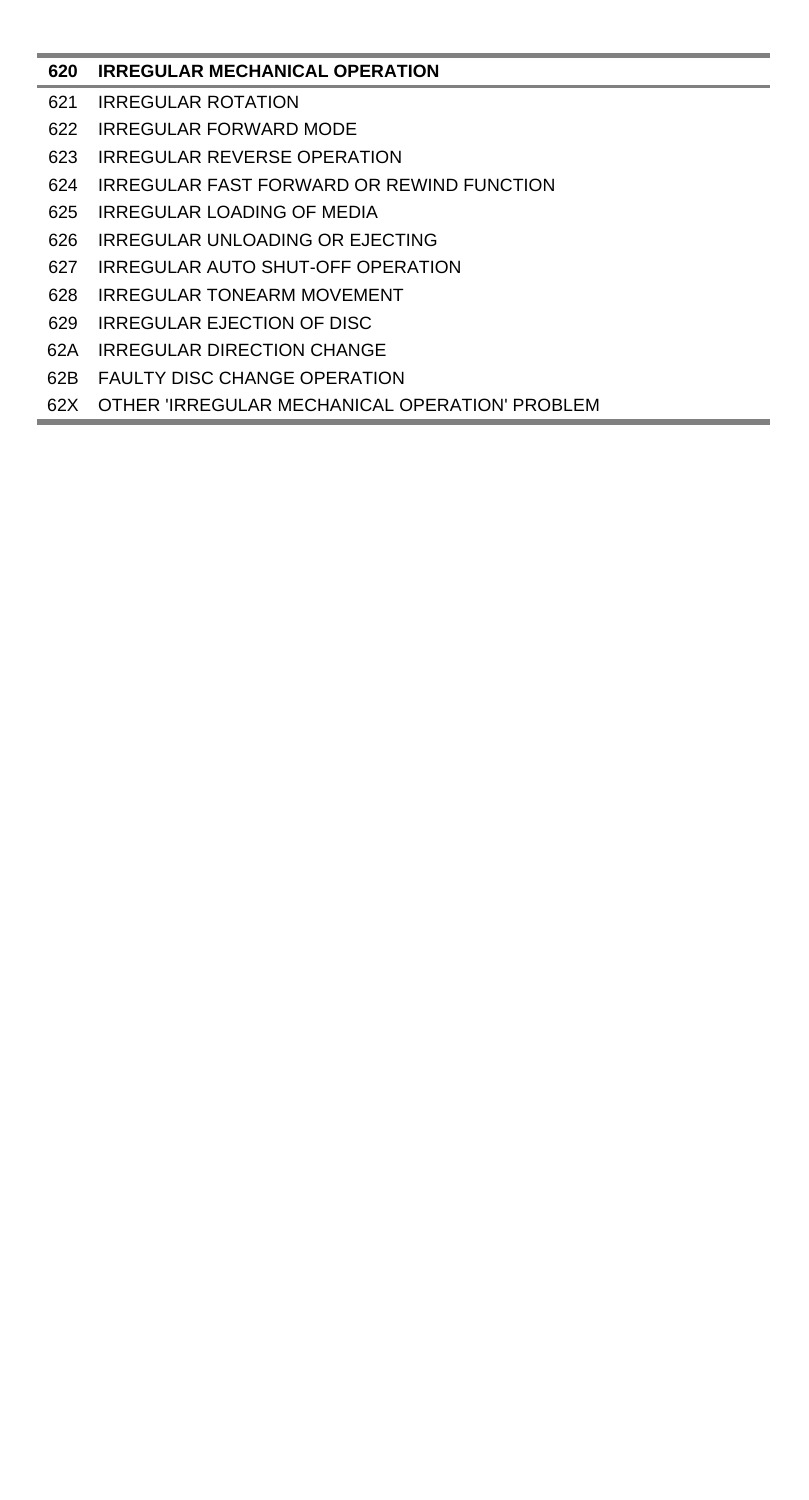#### **SPEED PROBLEM**

### SPEED TOO FAST

## SPEED TOO SLOW

### SPEED UNADJUSTABLE

63X OTHER SPEED PROBLEM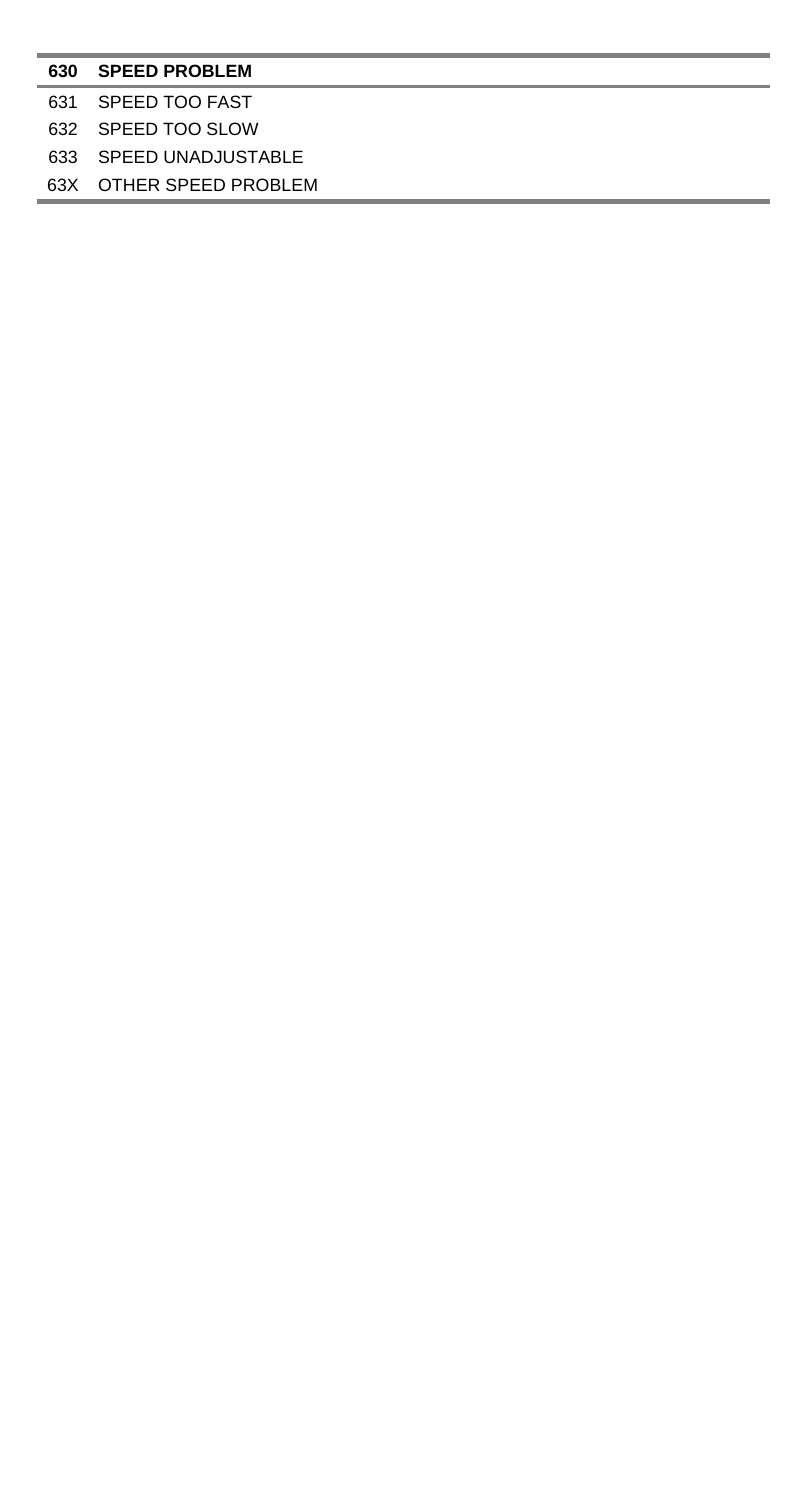## **MECHANICAL NOISE**

- ROTATION NOISE / DRUM NOISE
- MOTOR NOISE
- WIND / AIR NOISE
- SQUEALING
- FAN NOISE
- DISC SCRAPING
- NOISY TAPE LOADING
- GEAR NOISE
- CONTROL OR SWITCH NOISY
- 64A GRINDING
- 64B RUMBLING
- 64C VIBRATION NOISE
- 64D NOISE FROM LENS MECHANISM
- 64X OTHER MECHANICAL NOISE PROBLEM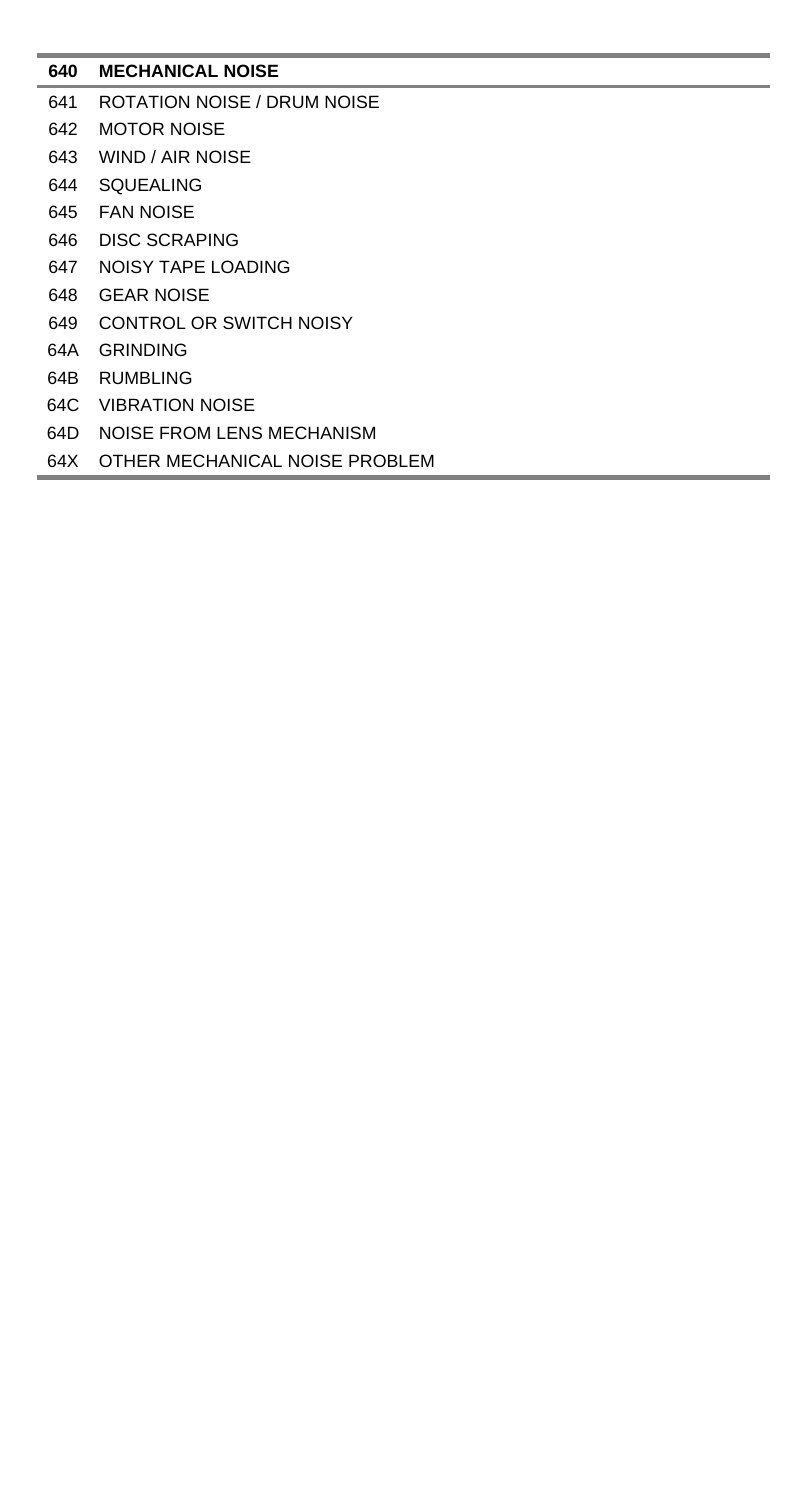## **MECHANICAL INSTABILITY**

- UNEVEN FEET
- FAULTY HINGE
- VIBRATING / JUMPING
- PARTS LOOSE
- DAMAGED WHEEL(S)
- POOR HANDSET / CRADLE POSITION
- 65X OTHER MECHANICAL INSTABILITY PROBLEM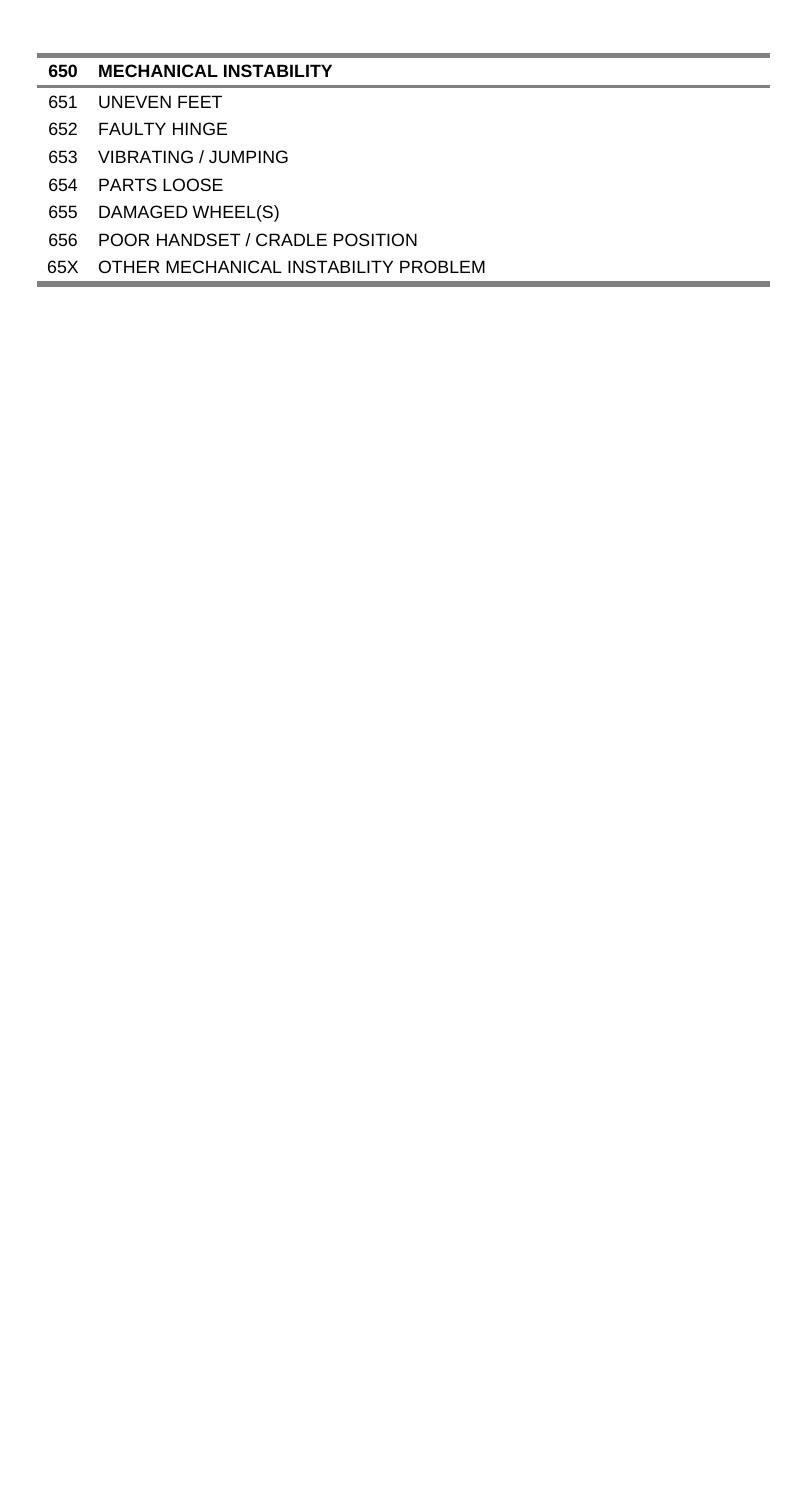## **DAMAGE TO MEDIA**

- TAPE GETS SCRATCHED
- DISC GETS SCRATCHED
- TAPE GETS CHEWED / WRINKLED
- TAPE JAMMED OR BROKEN
- TAPE GETS CURLED
- SLACK TAPE
- TAPE STICKING
- 66X OTHER SOFTWARE DAMAGE PROBLEM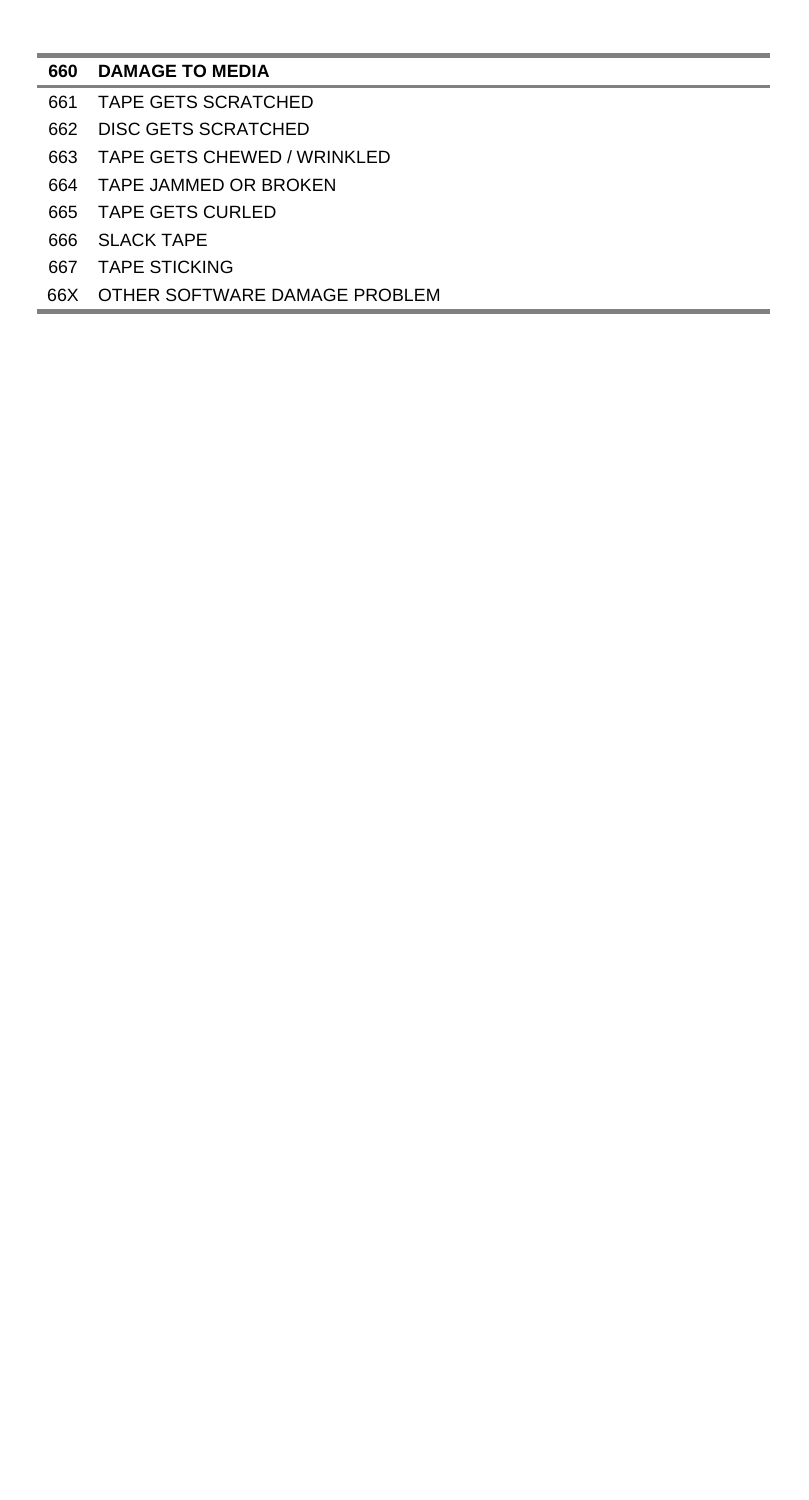# **670 MECHANICAL OPERATION PROBLEM**

- 671 FAULTY START / STOP / BRAKING OPERATION
- 672 FAULTY PAUSE OPERATION
- 673 FAULTY AUTOMATIC PROGRAM SEARCH
- 674 FAULTY CUE / REVIEW MODE
- 675 FAULTY SLOW MOTION OPERATION
- 676 FAULTY HIGH-SPEED SCANNING MODE
- 677 FAULTY SPEED COPY FUNCTION
- 678 FAULTY REPEAT OPERATION
- 679 FAULTY RECORD REVIEW MODE
- 67A FAULTY AMS OPERATION
- 67B AUTO-REVERSE MALFUNCTION
- 67C FAULTY END DETECTION
- 67D FAULTY DISC SIDE (A-B SELECT) SWITCHING
- 67X OTHER MECHANICAL OPERATION PROBLEM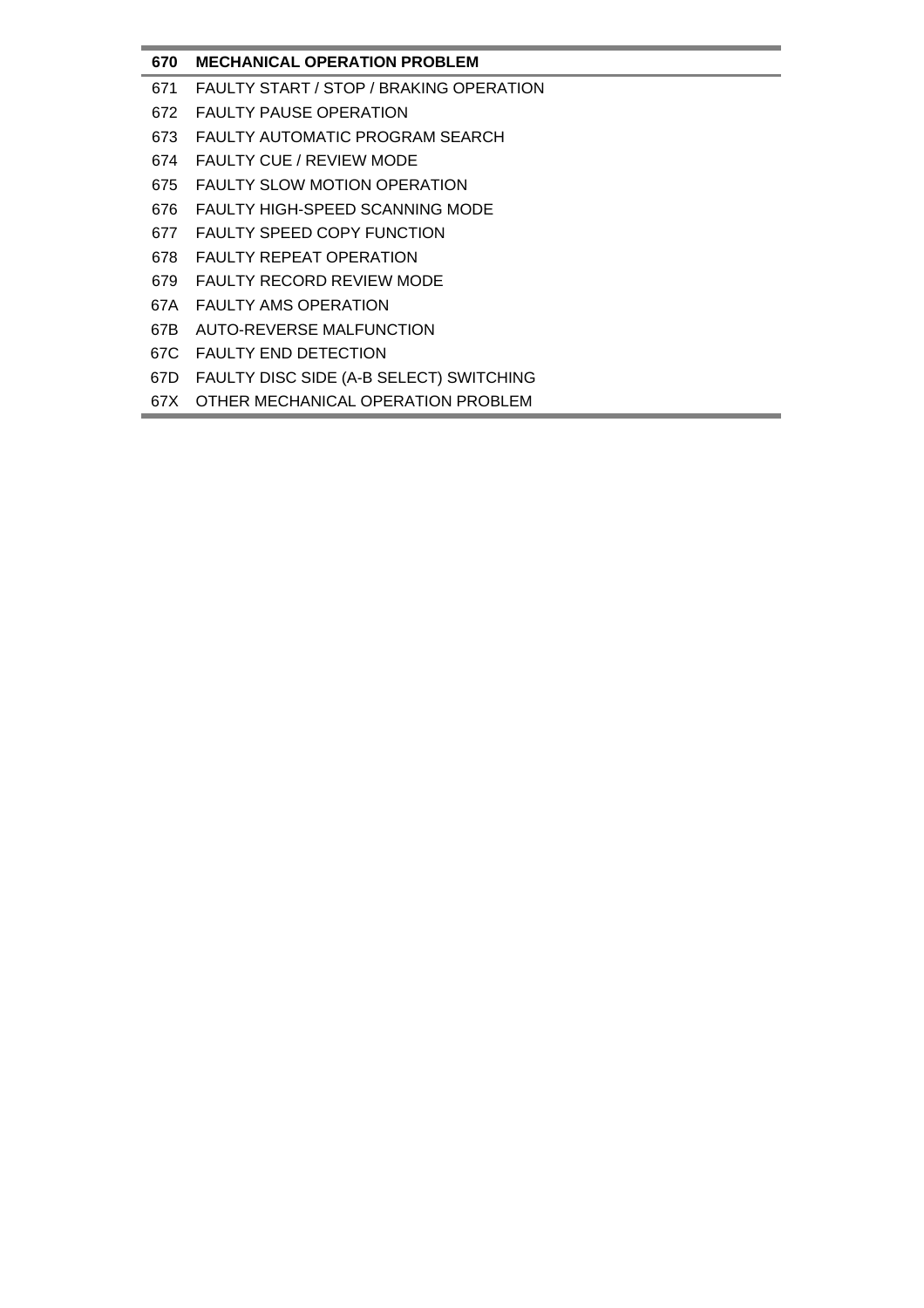#### **LENS PROBLEM**

- FOCUS PROBLEM
- ZOOM PROBLEM
- IRIS PROBLEM
- MACRO PROBLEM
- FOREIGN SUBSTANCE / DUST INSIDE LENS
- 68X OTHER LENS PROBLEM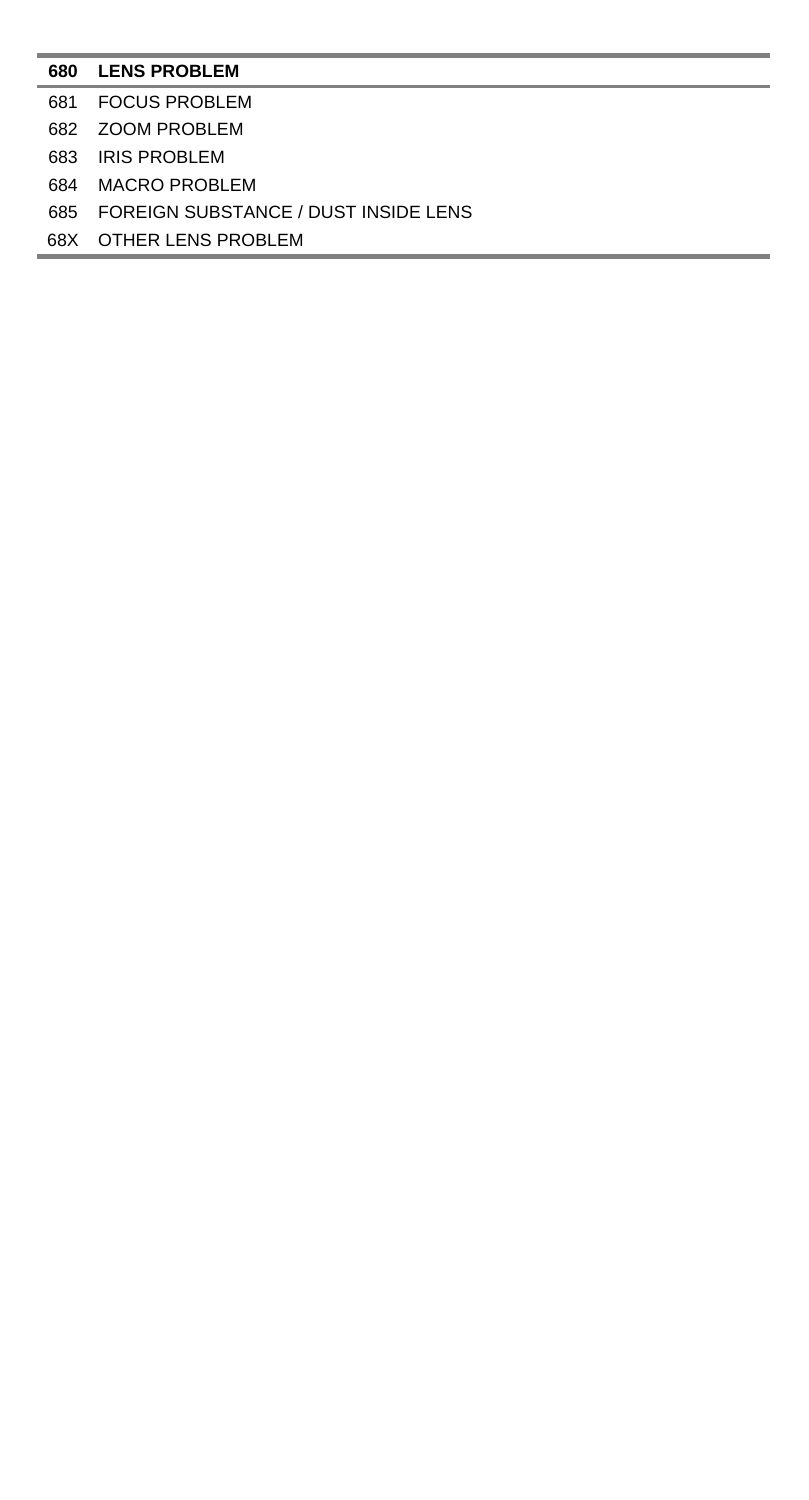# **NO DATA PROCESSING OPERATION**

- NO INITIAL SCREEN
- SYSTEM DOES NOT RESET
- SYSTEM DOES NOT BOOT UP
- NO OPERATION FROM PLUG-IN MODULE / PERIPHERAL
- NO KEYBOARD OPERATION
- NO OPERATION FROM OTHER INPUT / OUTPUT DEVICE
- NO DATA STORAGE OPERATION
- NO DATA COMMUNICATION
- ERROR MESSAGE DISPLAY
- 71A HDD BOOT FAILURE
- 71B FDD BOOT FAILURE
- 71C CD/DVD DISC BOOT FAILURE
- 71X OTHER 'NO DATA PROCESSING' PROBLEM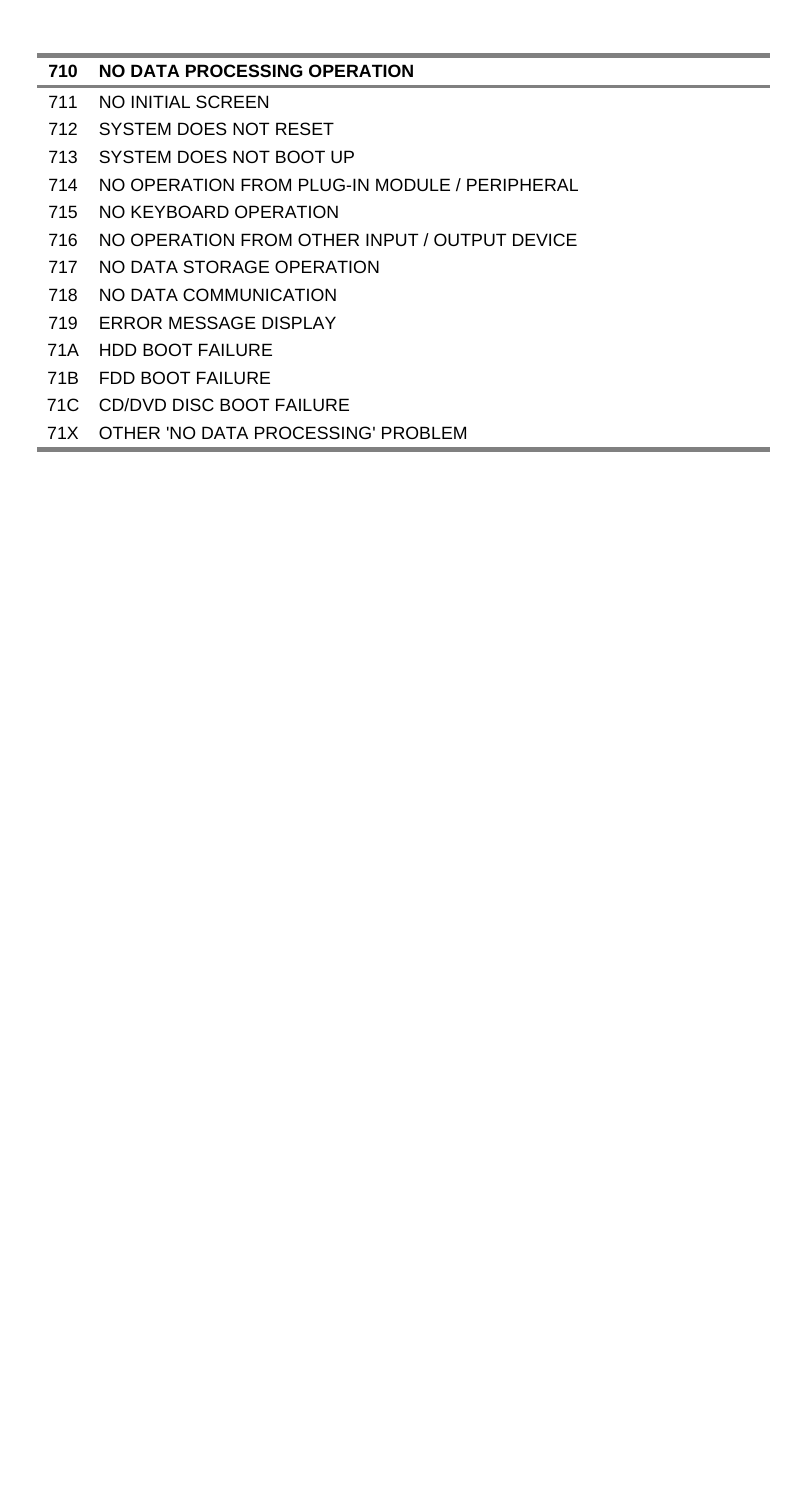## **FAULTY DATA PROCESSING OPERATION**

- INCORRECT DATA
- OPERATING SYSTEM RESET WHILE BEING USED
- OPERATING SYSTEM LOCKS OUT / CRASHES / HANGS
- FAULTY OPERATION OF PLUG-IN MODULE, MEMORY CARD, ETC.
- FAULTY KEYBOARD OPERATION
- FAULTY OPERATION OF OTHER INPUT / OUTPUT DEVICE
- FAULTY DATA STORAGE OPERATION
- FAULTY DATA COMMUNICATION
- MEMORY ERROR
- 72A REQUIRES 'SETUP' AT BOOTING
- 72B OPERATING SYSTEM BOOT-UP ONLY IN SAFE MODE
- 72C OPERATING SYSTEM START-UP SLOW
- 72D OPERATING SYSTEM CANNOT BE INSTALLED
- 72X OTHER 'FAULTY DATA PROCESSING' PROBLEM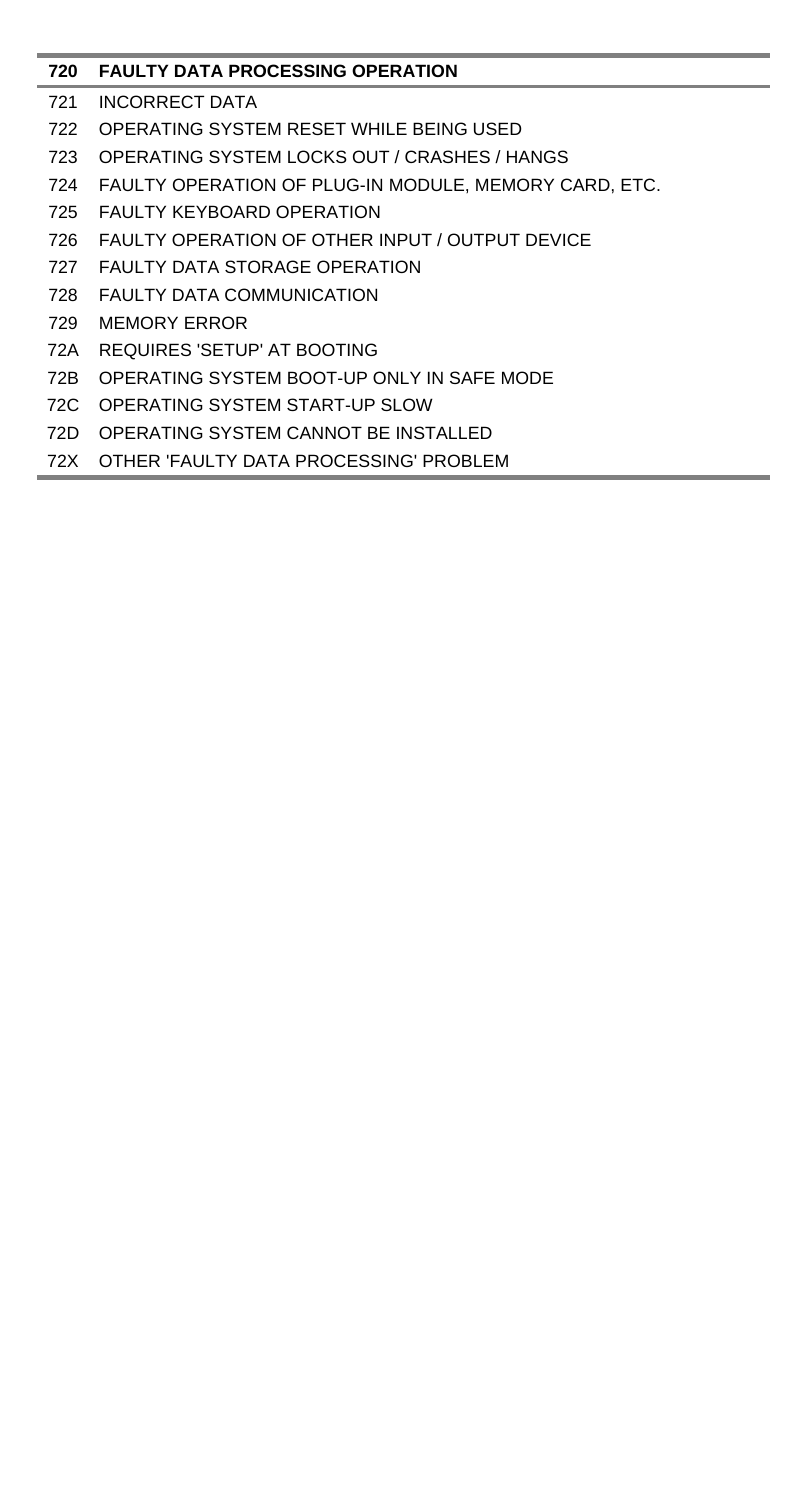# **730 DATA DISPLAY PROBLEM**

- 731 INCORRECT CHARACTER DISPLAY
- 732 MISSING DISPLAY CHARACTERS
- 733 FAULTY GRAPHIC DISPLAY
- 734 FAULTY SWITCHING BETWEEN GRAPHIC / CHARACTER MODE
- 735 FAULTY PROMPT / CURSOR OPERATION
- 736 DATA DISPLAY COLOUR INCORRECT
- 737 NO PAGING OR SCROLL MODE
- 738 DOES NOT DISPLAY MEDIA TITLES
- 739 INCORRECT VALUES SHOWN ON DISPLAY
- 73X OTHER DATA DISPLAY PROBLEM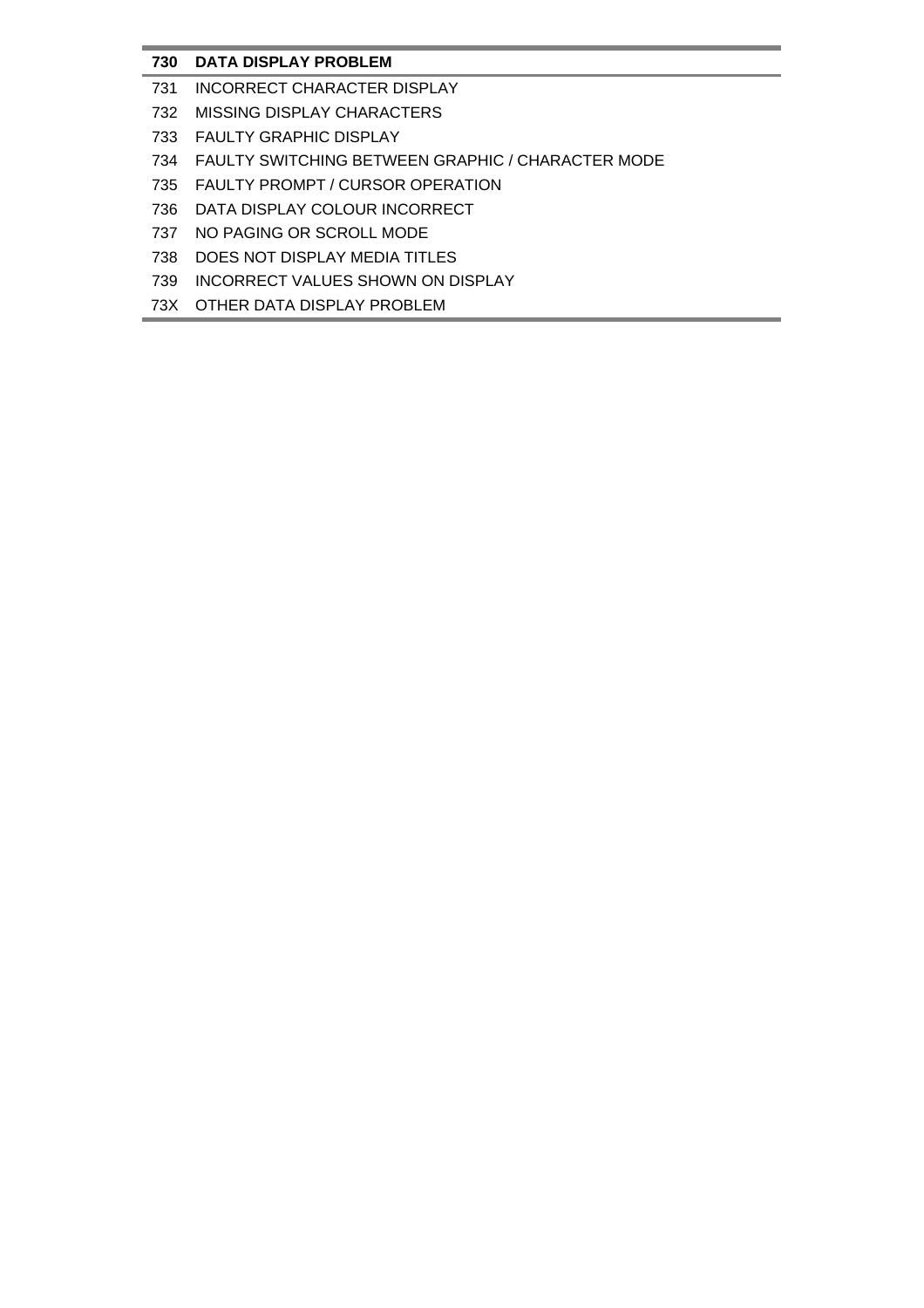# **KEYBOARD / POINTING DEVICE / TOUCHSCREEN**

- MOUSE / TRACKBALL / TRACKPAD / TOUCHSCREEN NOT WORKING
- KEYBOARD / TOUCHSCREEN LOCKS UP
- POINTING DEVICE LOCKS UP
- STICKY / HARD TO PRESS KEY(S) / TOUCHSCREEN
- INOPERATIVE KEY(S)
- POINTING DEVICE / TOUCHSCREEN NOT TRACKING PROPERLY
- POINTING DEVICE / TOUCHSCREEN JITTERY
- LEFT OR RIGHT CLICK BUTTON INOPERATIONAL
- TRACKPAD / TOUCHSCREEN SURFACE DAMAGED
- 74A KEYBOARD KEY(S) DAMAGED
- 74B NO KEYPAD TONE

74X OTHER KEYBOARD / POINTING DEVICE / TOUCHSCREEN PROBLEM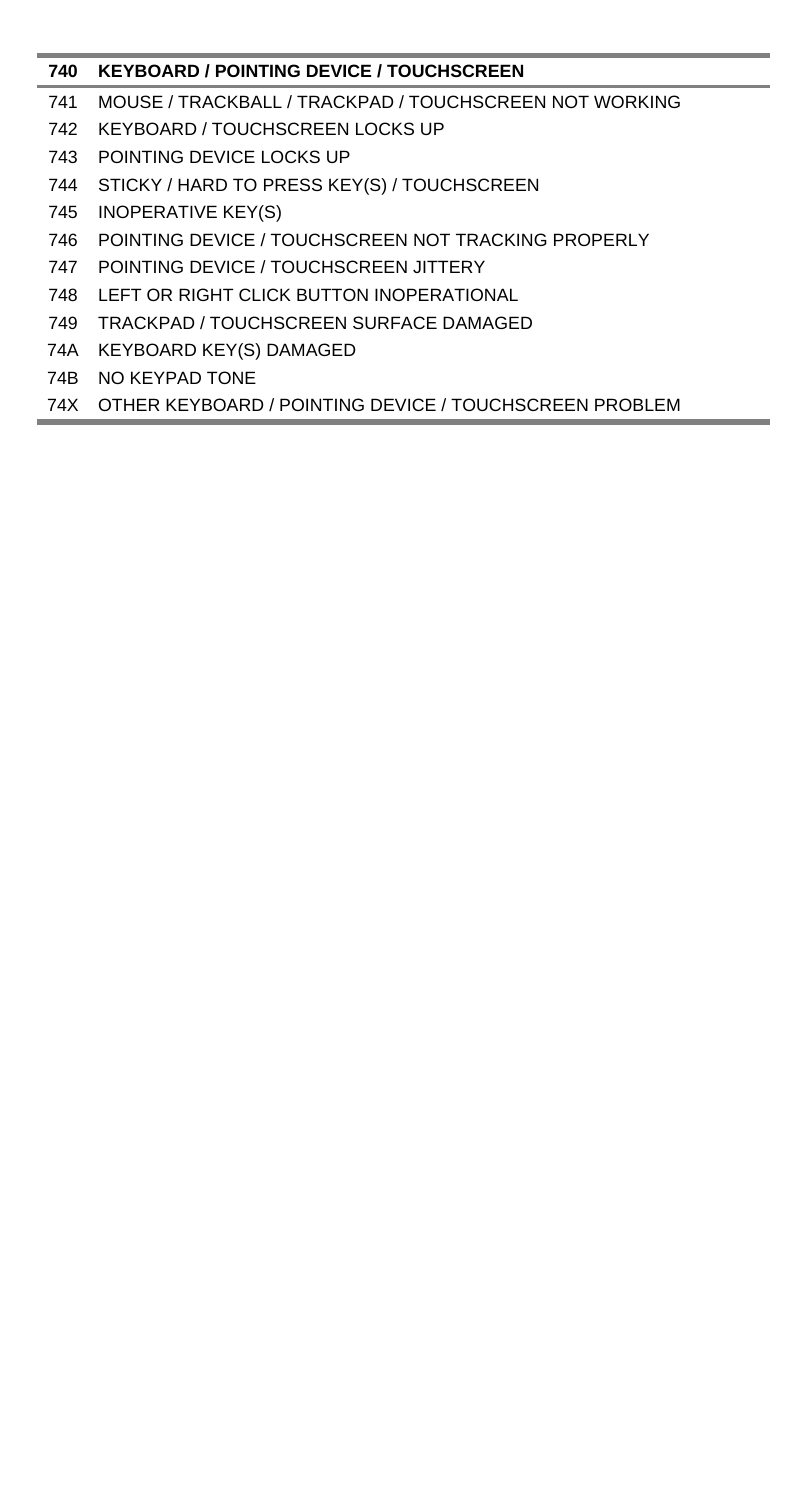## **PERIPHERAL PROBLEM (NON-STORAGE)**

- PERIPHERAL DOES NOT INITIALIZE
- COMMUNICATION FAILURE WITH PERIPHERAL
- INTERNAL PERIPHERALS FAILURE
- EXTERNAL PERIPHERALS FAILURE
- NETWORK CARD ERROR
- PERIPHERAL FAILS SELF TEST
- 75X OTHER PERIPHERAL PROBLEM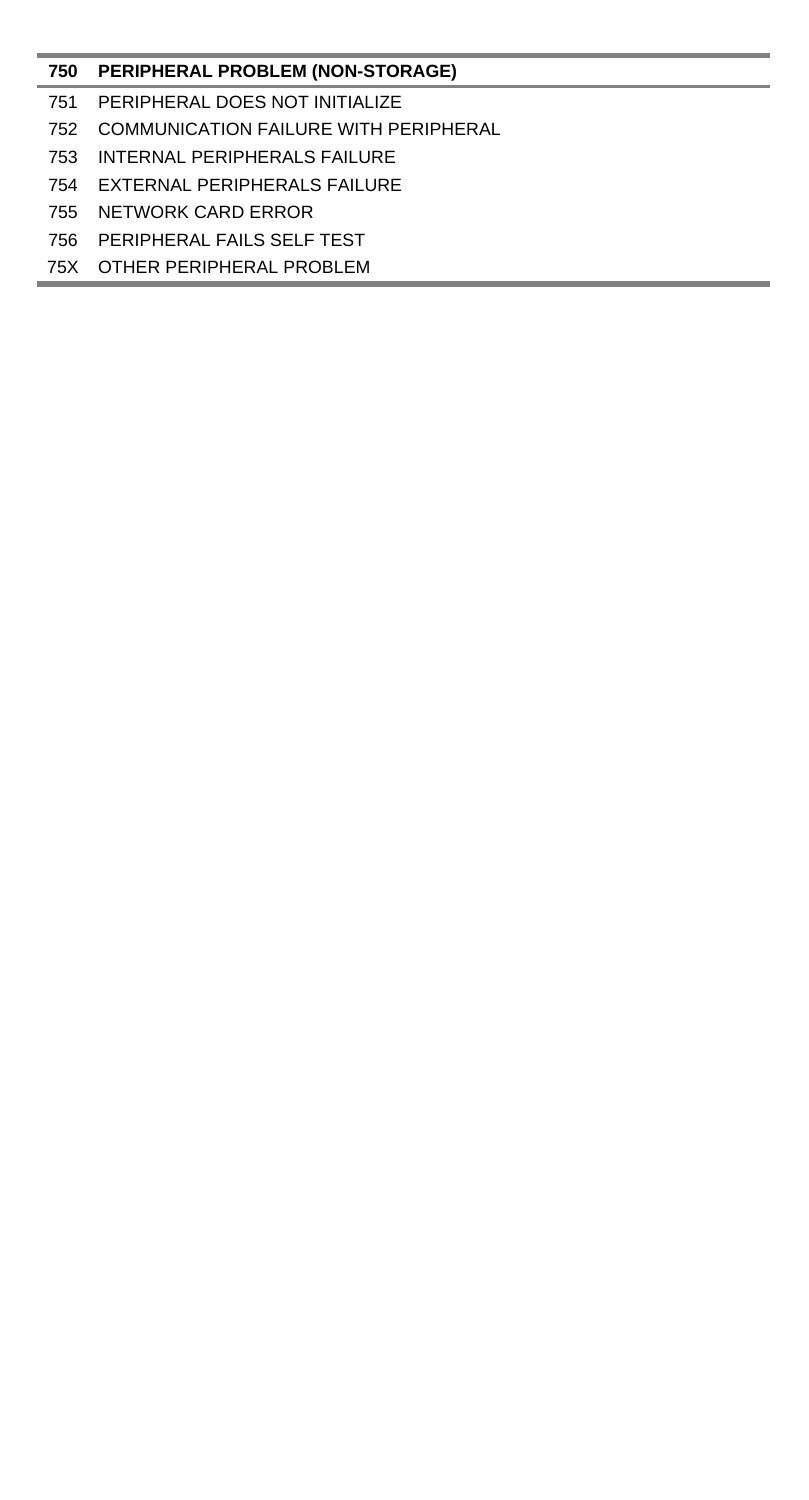# **760 DATA STORAGE PROBLEM**

- 761 FORMATTING PROBLEM
- 762 DATA ON STORAGE MEDIUM BEING LOST
- 763 FRAME MEMORY PROBLEM
- 764 READ / WRITE ERRORS
- 765 HARD OR OPTICAL DISC DRIVE PROBLEM
- 766 FLOPPY DRIVE PROBLEM
- 767 CD / DVD-ROM DRIVE PROBLEM
- 768 TAPE PROBLEM
- 769 MEDIUM NOT RECOGNIZED / CANNOT ACCESS
- 76A DISCS EXCHANGE PROBLEM
- 76B READ / WRITE OPERATION VERY SLOW
- 76C MEMORY CARD / SIM CARD STORAGE PROBLEM
- 76X OTHER DATA READ / WRITE PROBLEM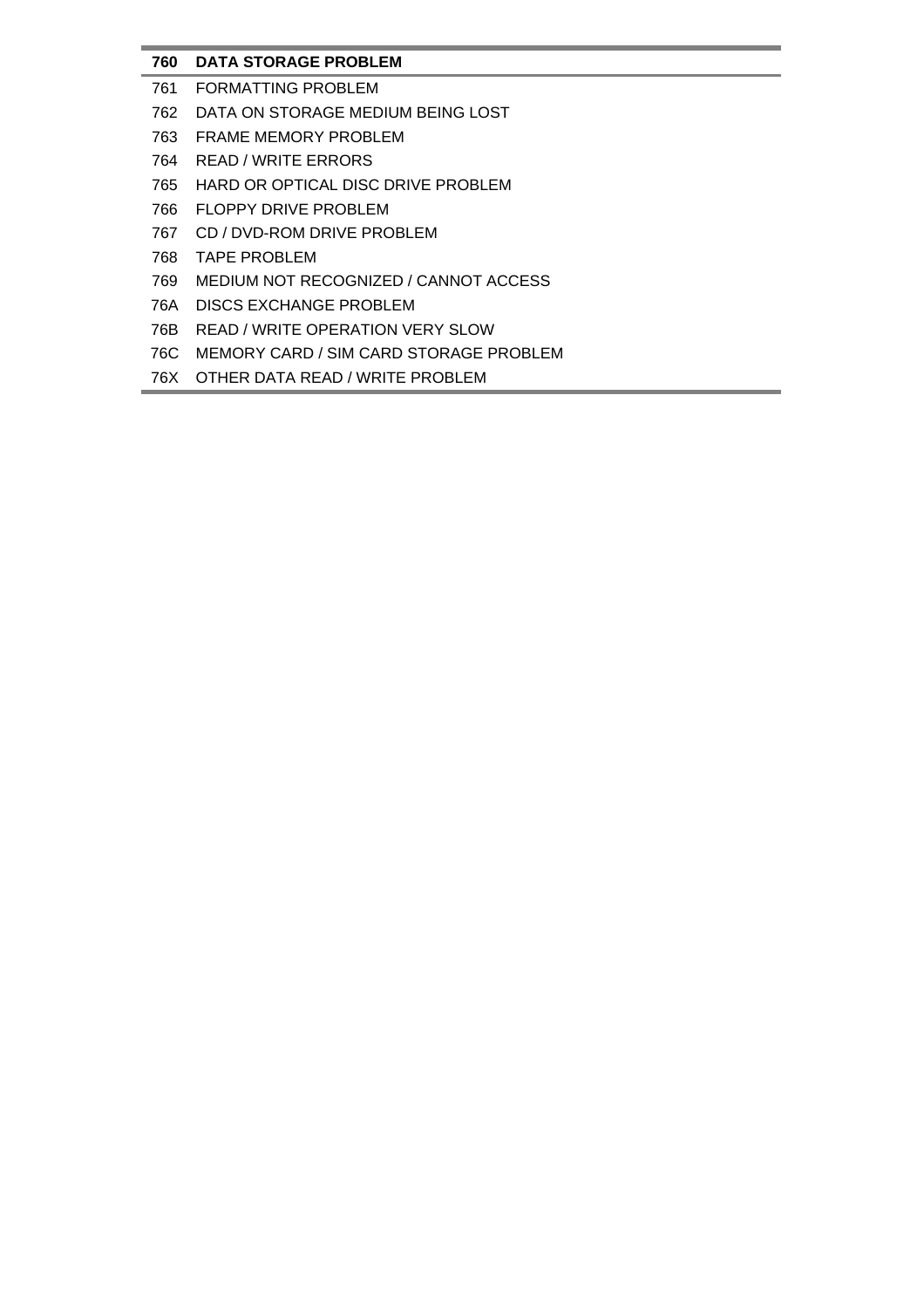# **SPECIAL DATA PROCESSING FUNCTION PROBLEM**

- FAULTY SELF-DIAGNOSTIC MODE
- FAULTY WORD PROCESSING FUNCTION
- FAULTY GRAPHIC EDIT FUNCTION
- PROGRAM / APPLICATION CANNOT BE INSTALLED
- PRELOADED PROGRAM CANNOT BE STARTED UP
- NOT PRELOADED PROGRAM CANNOT BE STARTED UP
- VIRUS ALARM
- MESSAGING FUNCTION PROBLEM
- APPLICATION START-UP CANNOT FINALIZE
- 77A APPLICATION START-UP SLOW
- 77B SOFTWARE RECOVERY PROBLEM
- 77X OTHER 'SPECIAL DATA FUNCTION' PROBLEM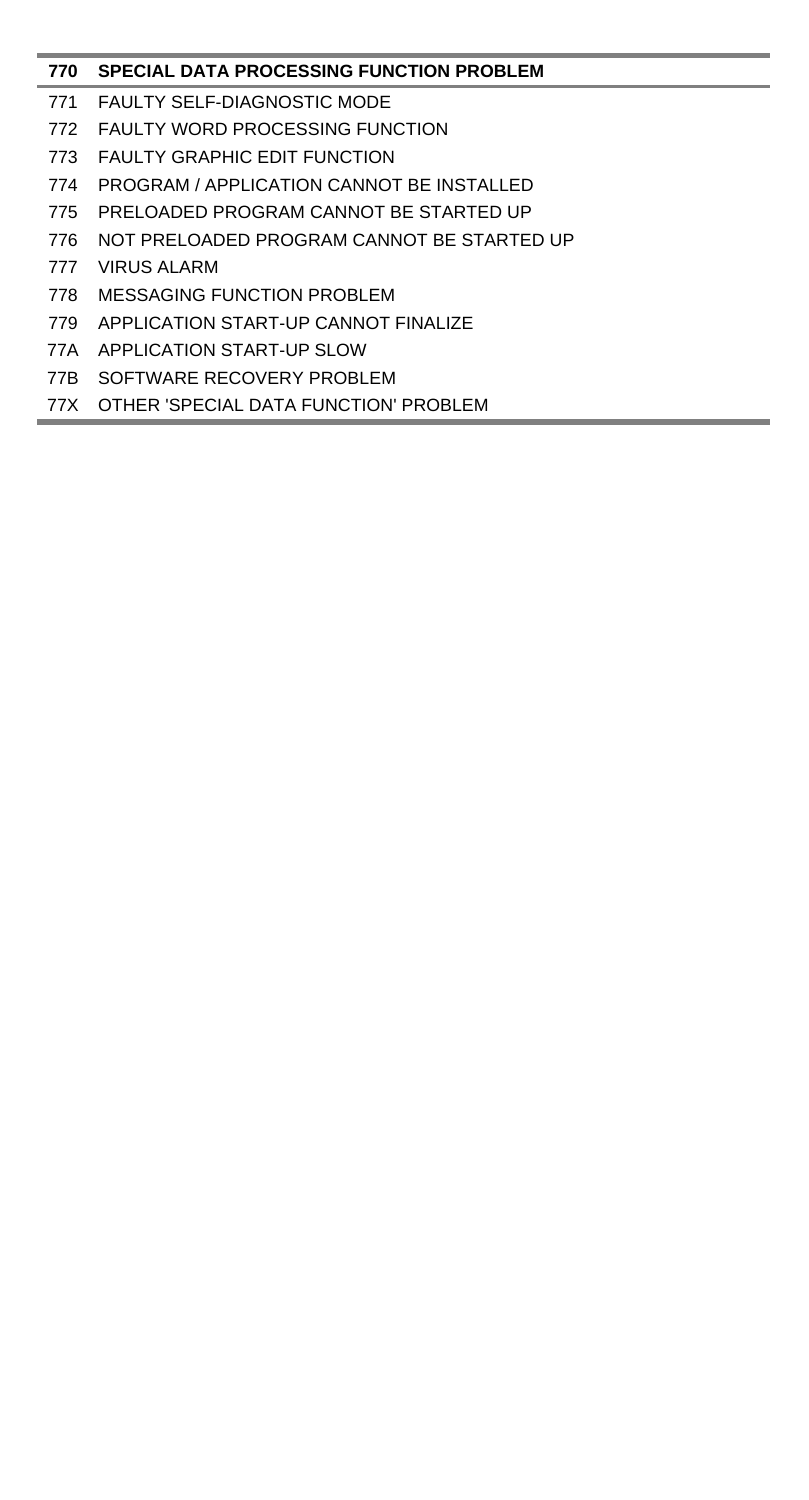## **INTERFACE PROBLEM**

- USB INTERFACE PROBLEM
- PARALLEL INTERFACE PROBLEM
- SCSI INTERFACE PROBLEM
- SERIAL INTERFACE PROBLEM
- INCOMPATIBLE WITH OTHER SYSTEMS
- AUDIO / VIDEO INTERFACE PROBLEM
- i.LINK / FIREWIRE / IEEE1394 INTERFACE PROBLEM
- WIRELESS LAN / BLUETOOTH / INFRARED / HOTSYNC INTERFACE PROBLEM
- DOCKING STATION / PORT REPLICATOR / EXTERNAL DEVICE PROBLEM
- 78X OTHER INTERFACE PROBLEM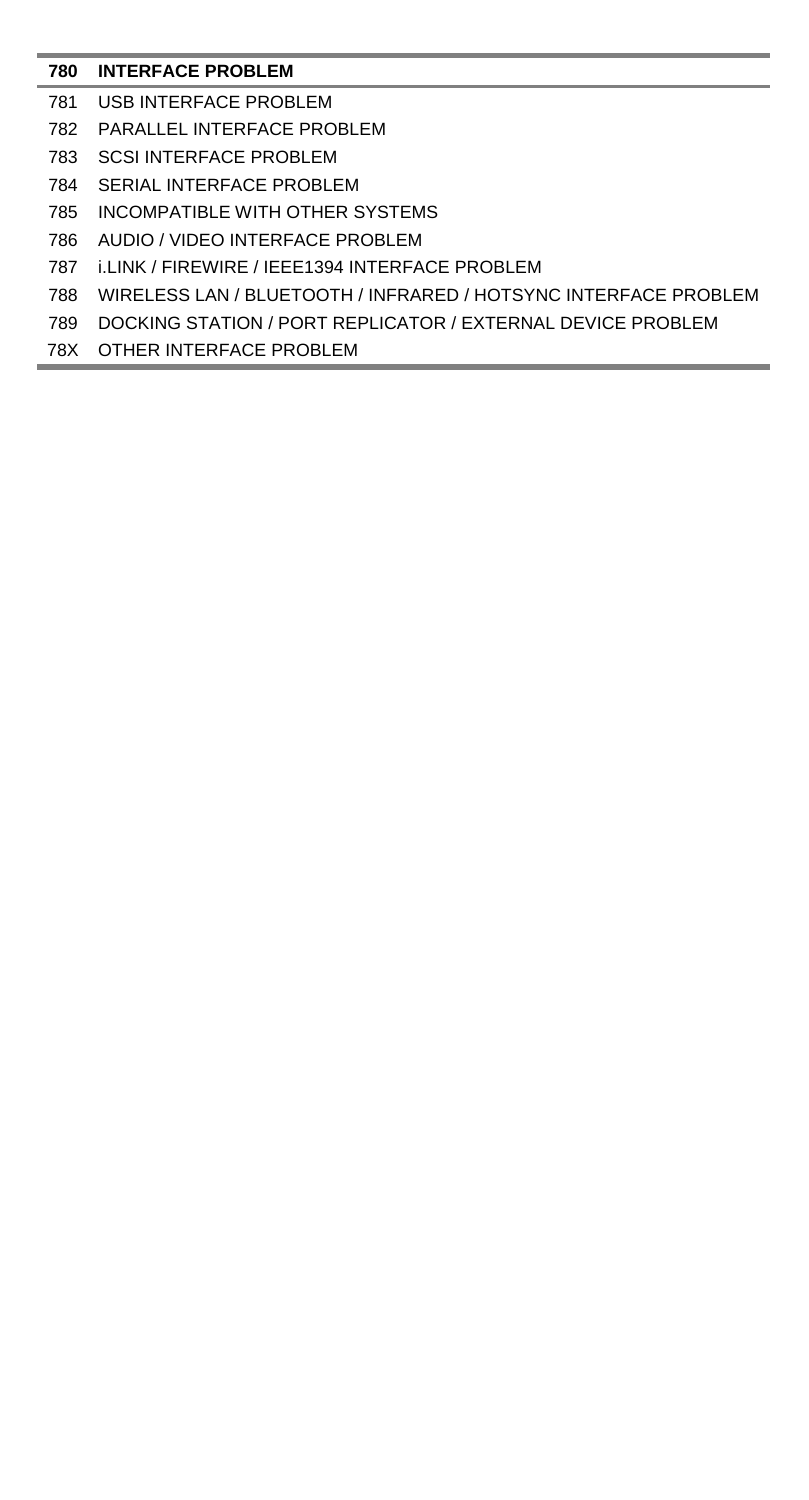# **NO PRINT / COPY / SCAN OPERATION**

- NOT PRINTING
- NO COMMUNICATION WITH PRINTER
- PAPER NOT LOADING
- NO PAPER FEED (INTERNAL FUNCTION)
- NO IMAGE FIXATION
- NO DOCUMENT FEEDING
- SCANNER NOT WORKING
- NO OPERATION OF PAPER FEED MODULE (EXTERNAL)
- NO SORTER/FINISHER FUNCTION
- 81X OTHER 'NO PRINT / COPY / SCAN' PROBLEM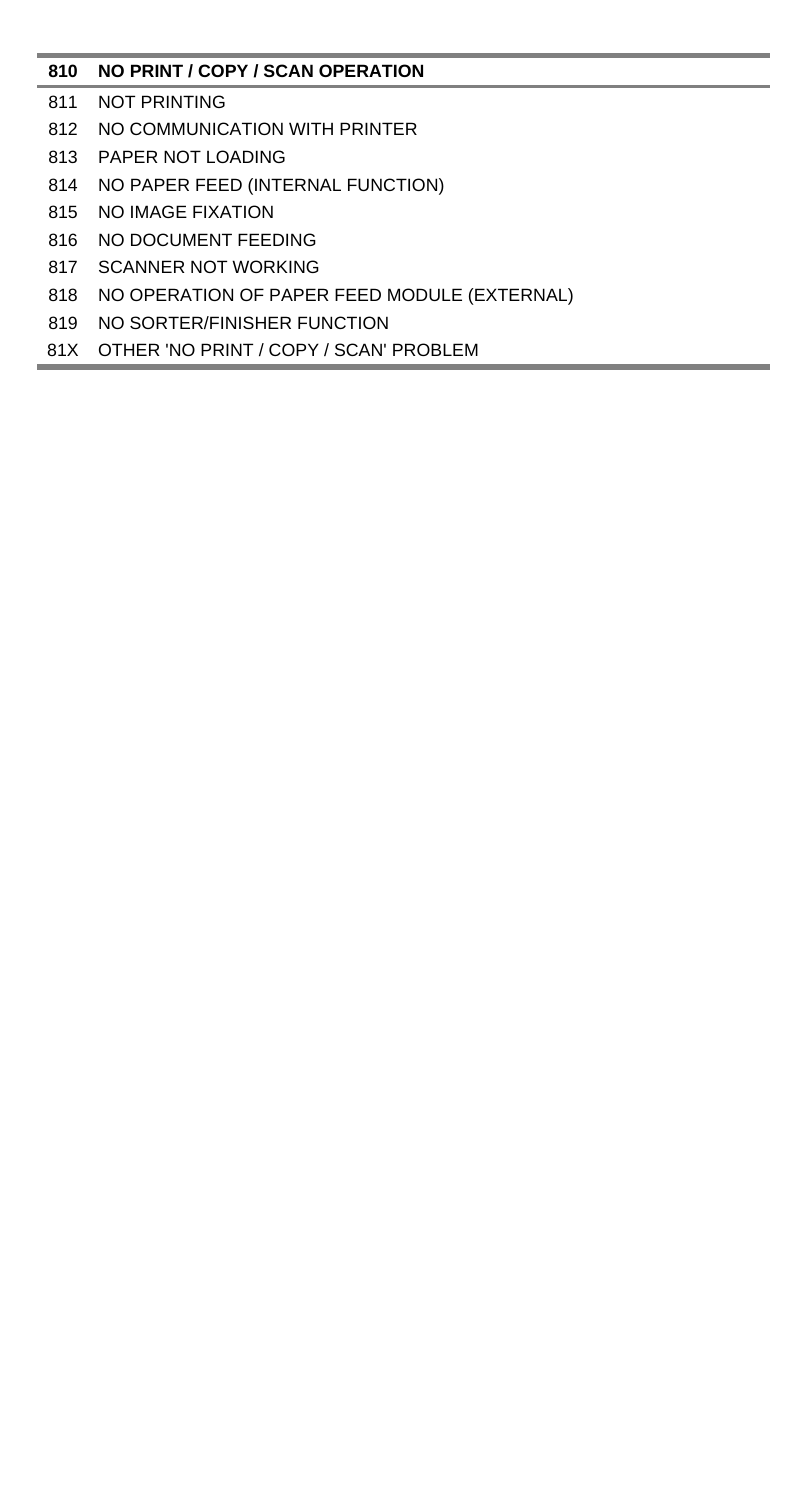# **ERRONEOUS PRINT / COPY / SCAN OPERATION**

- PRINT IMAGE REVERSED (NEGATIVE / POSITIVE)
- IRREGULAR PAPER FEED
- ERRONEOUS PRINT MODE SWITCHING
- COPY TOO DARK
- COPY TOO BRIGHT
- BLACK COPY
- WHITE COPY
- POOR COLOUR LEVELS
- IRREGULAR DOCUMENT FEED
- 82A FAULTY CORRECTION FUNCTION
- 82B POOR SCANNING QUALITY
- 82X OTHER PRINT / COPY / SCAN OPERATION PROBLEM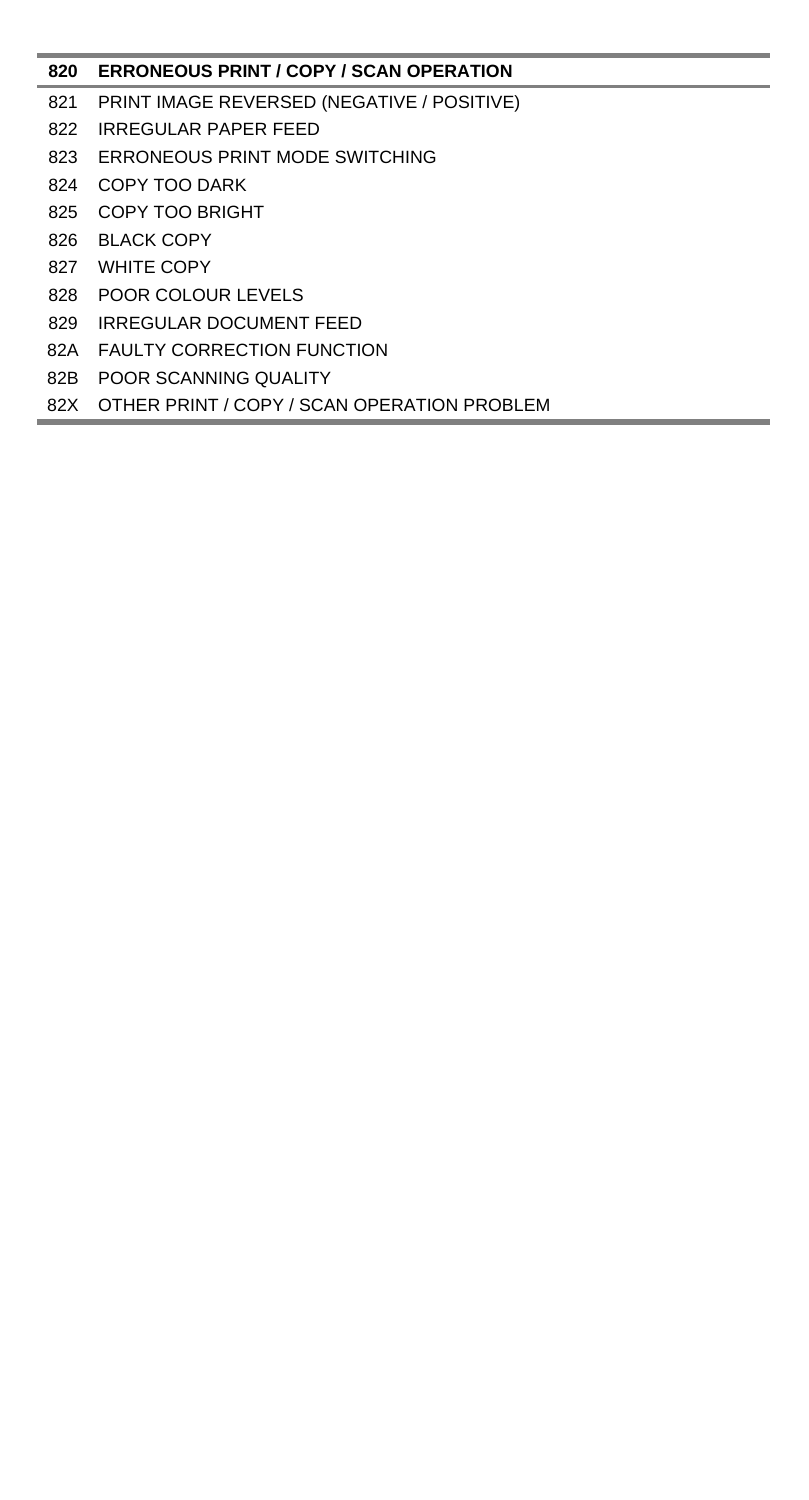# **POOR PRINT QUALITY**

- INCORRECT PRINTING POSITION
- LOW PRINT CONTRAST
- EXCESSIVE PRINT CONTRAST
- BLURRED PRINT IMAGE
- PRINT IMAGE NOT SHARP
- DOTS MISSING IN PRINT IMAGE
- COLOUR STREAKING
- NO COLOUR IN PART OF IMAGE
- PRINT IMAGE / COPY INCOMPLETE
- 83A FAULTY CALIBRATION
- 83B INK DRIPPING / SPLASHING
- 83X OTHER PRINT QUALITY PROBLEM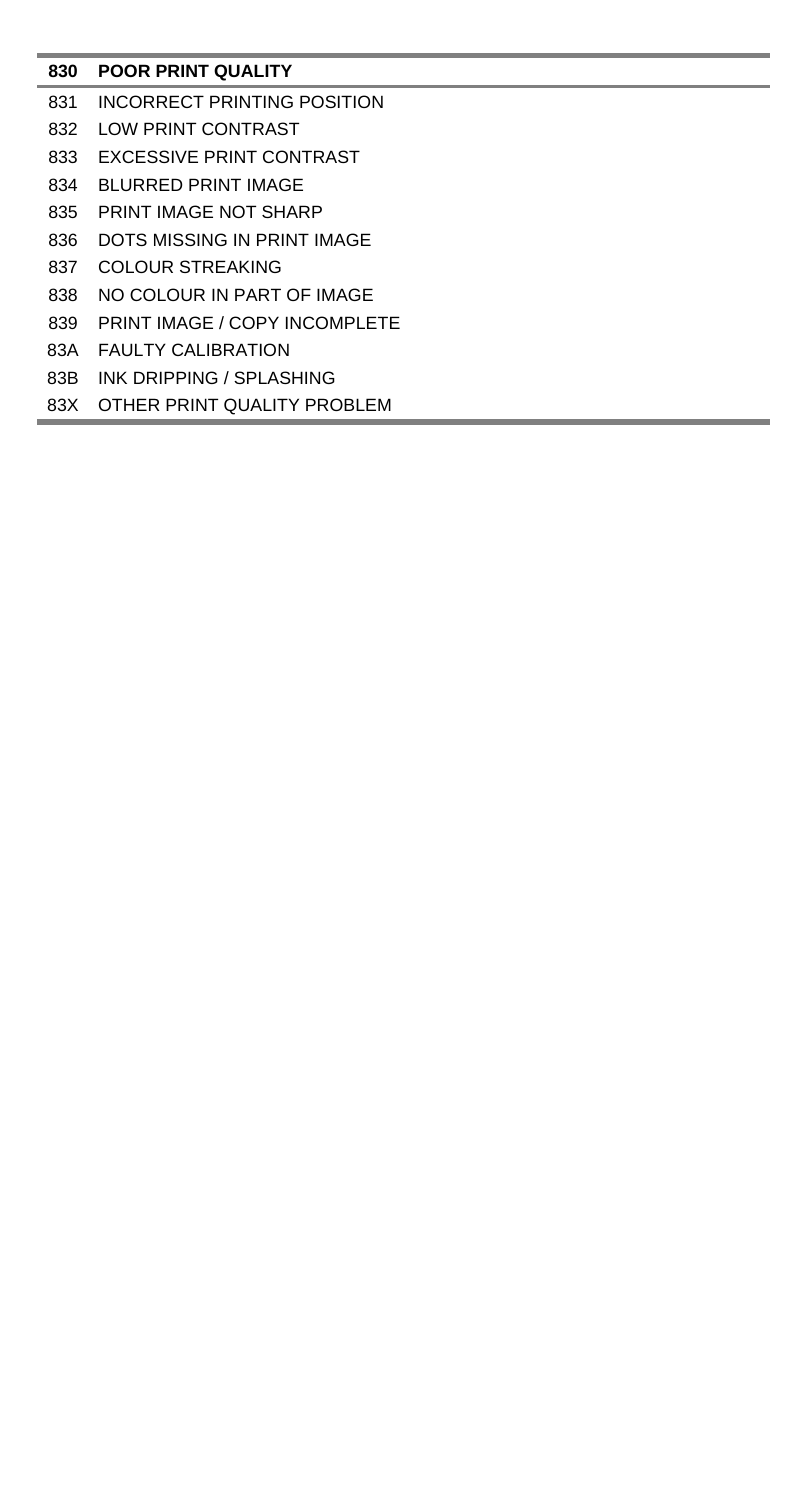## **NOISY PRINTING**

- PRINTING NOISE LINES
- DIRTY PRINTING
- UNPLEASANT SMELL (OZONE)
- BLACK LINES / STRIPES IN FEED DIRECTION
- WHITE LINES / STRIPES IN FEED DIRECTION
- BLACK LINES / STRIPES ACROSS FEED DIRECTION
- WHITE LINES / STRIPES ACROSS FEED DIRECTION
- 84X OTHER 'NOISY PRINTING' PROBLEM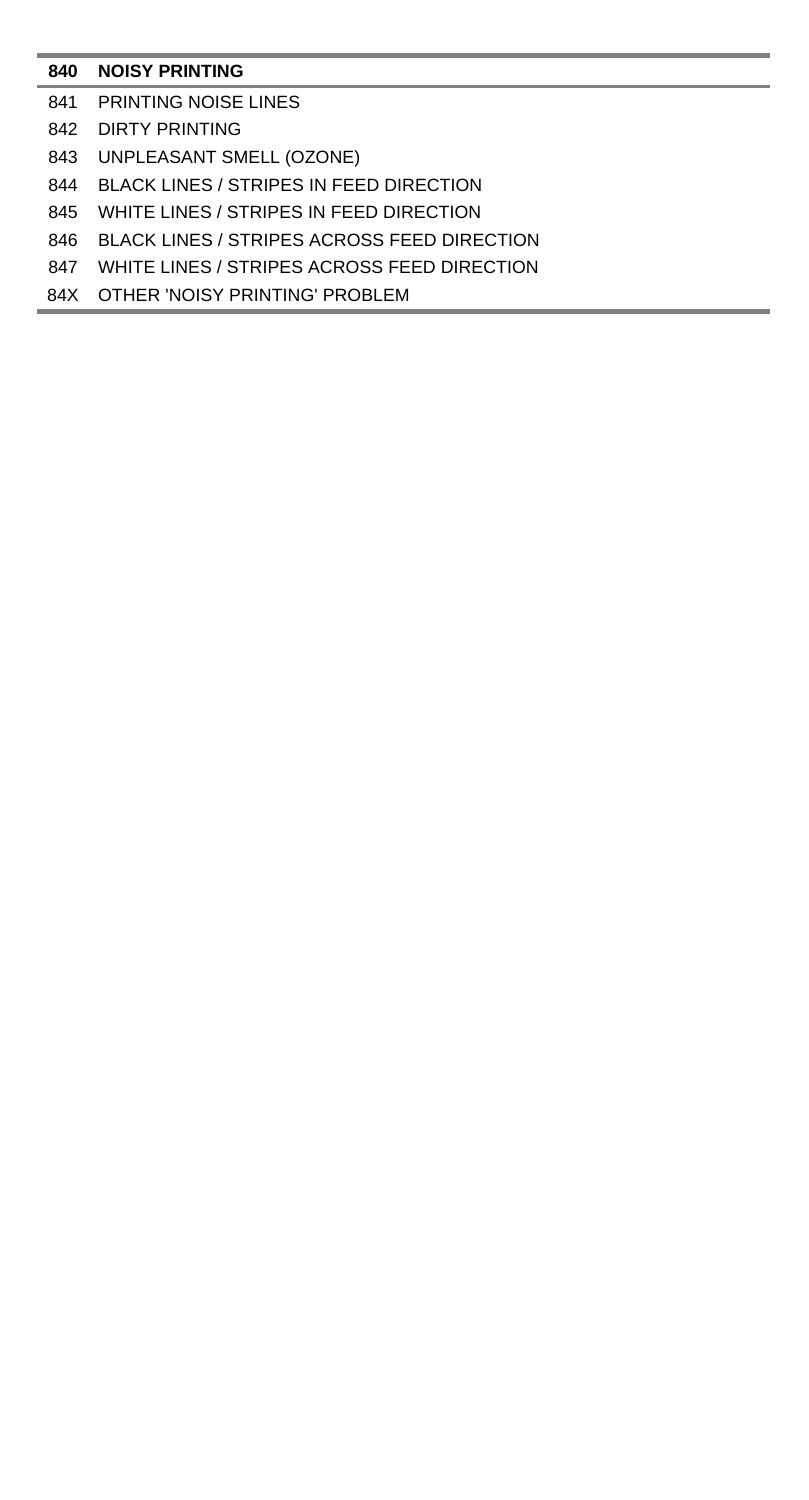### **UNSTABLE PRINTER OPERATION**

- UNSTABLE PAPER LOADING
- UNSTABLE MULTI-PAPER LOADING
- INCORRECT LINE-UP OF CHARACTERS
- WRONG DETECTION OF ORIGINAL DOCUMENT FORMAT
- 85X OTHER 'UNSTABLE PRINTER OPERATION' PROBLEM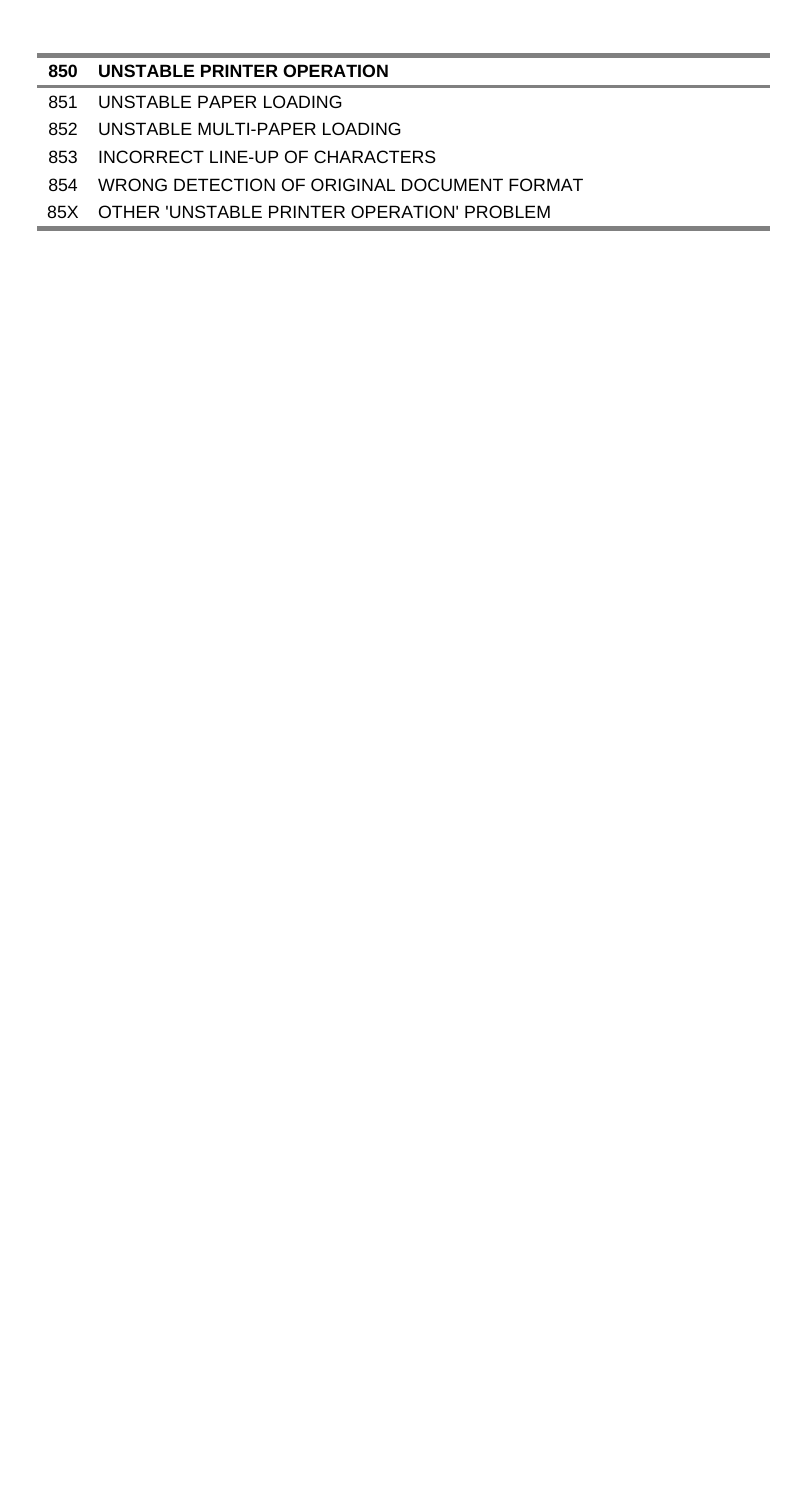# **RIBBON / PAPER PROBLEMS**

- RIBBON BROKEN
- RIBBON STUCK / STICKING
- RIBBON DERAILED
- PAPER STUCK / STICKING TO MECHANISM
- PAPER JAM
- DOCUMENT JAM
- ERRONEOUS 'NO INK / TONER' MESSAGE
- FAULTY PAPER CUTTING FUNCTION
- TOO SHORT INK / TONER LIFETIME
- 86A PAPER SKEW / WRINKLE / FOLDING
- 86B DOCUMENT SKEW / WRINKLE / FOLDING
- 86X OTHER RIBBON / PAPER PROBLEM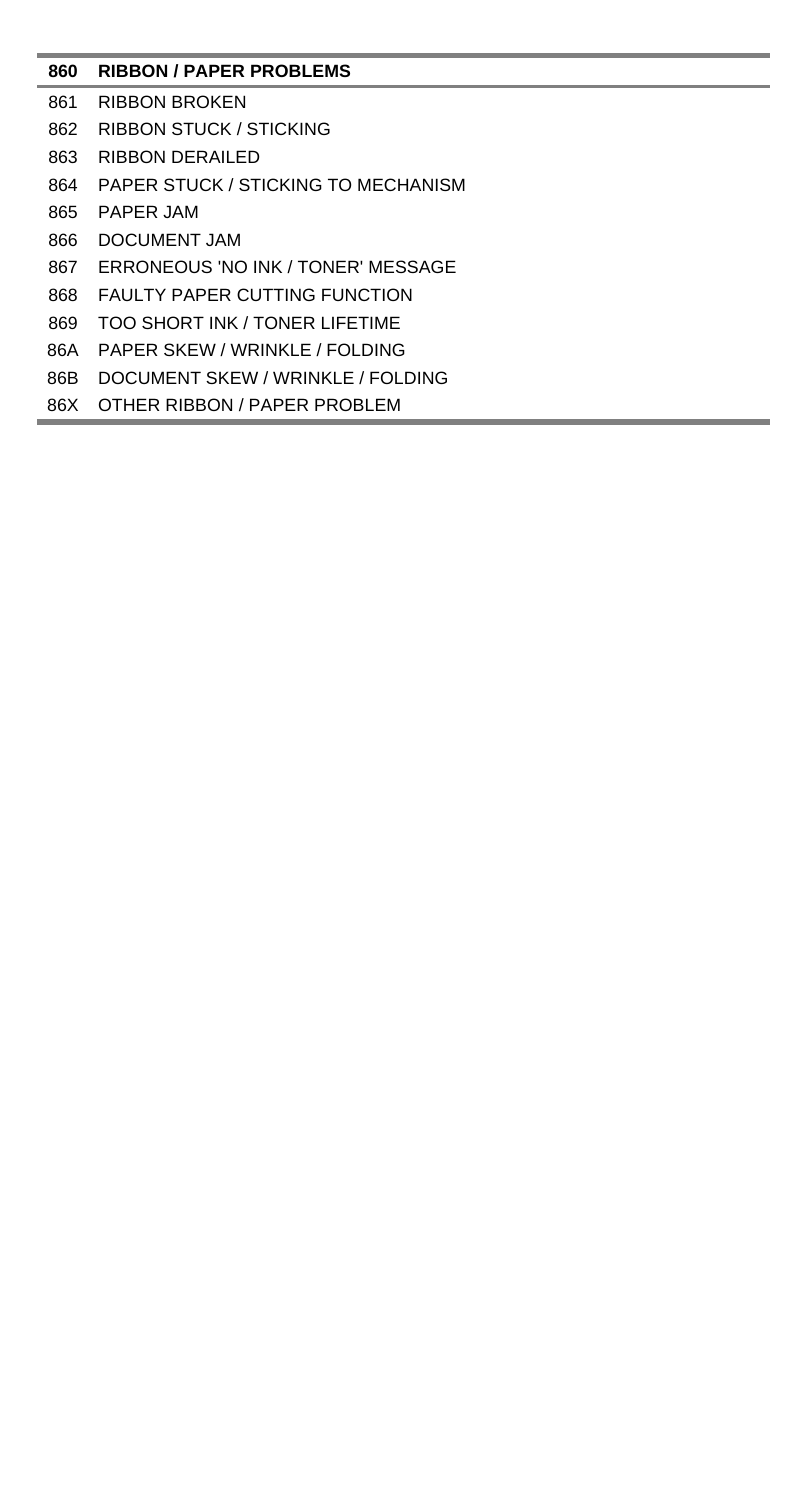#### **FAULTY FONT / CHARACTER FUNCTIONS**

#### INCORRECT CHARACTERS OR IMAGE

## INCORRECT CHARACTER SIZE

### FONT LOADING PROBLEM

## 88X OTHER FAULTY FONT / CHARACTER FUNCTION PROBLEM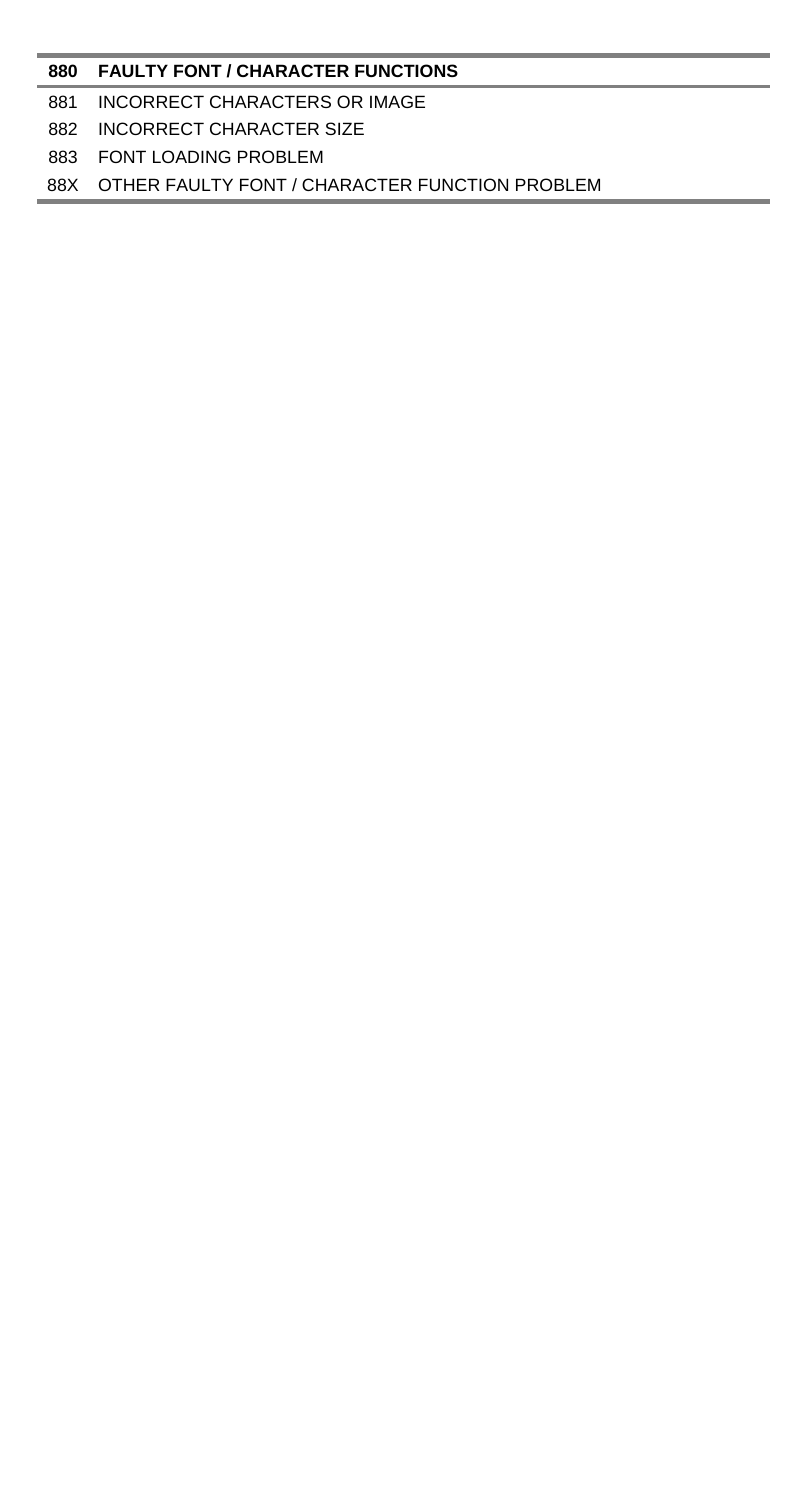| <b>COMMON</b> |                                    |            |                                        |  |  |  |
|---------------|------------------------------------|------------|----------------------------------------|--|--|--|
| <b>ANT</b>    | <b>ANTENNA SECTION</b>             | <b>PRG</b> | PROGRAMMING SECTION                    |  |  |  |
| <b>APR</b>    | SIGNAL PROCESSING (ANALOG)         | <b>PRT</b> | <b>PROTECTION CIRCUIT</b>              |  |  |  |
| <b>BCH</b>    | BATTERY CHARGING SECTION           | <b>PSP</b> | <b>POWER SUPPLY PRIMARY</b>            |  |  |  |
| <b>CLK</b>    | <b>CLOCK / TIMER SECTION</b>       | <b>PSS</b> | POWER SUPPLY SECONDARY                 |  |  |  |
| <b>CTR</b>    | <b>CONTROL PANEL</b>               | <b>PSU</b> | <b>POWER SUPPLY</b>                    |  |  |  |
| <b>DEN</b>    | DECODER / ENCODER SECTION          | <b>PWA</b> | <b>POWER AMP SECTION</b>               |  |  |  |
| <b>DPR</b>    | SIGNAL PROCESSING (DIGITAL)        | <b>REM</b> | REMOTE CONTROL SECTION                 |  |  |  |
| <b>EEP</b>    | <b>EEPROM SECTION</b>              | <b>RFU</b> | <b>BOOSTER / RF UNIT</b>               |  |  |  |
| <b>ERA</b>    | <b>ERASE CIRCUIT</b>               | <b>SET</b> | <b>TOTAL PRODUCT</b>                   |  |  |  |
| <b>FLX</b>    | FLEXIBLE PRINTED CIRCUIT BOARD     | <b>SFT</b> | MEDIUM / SOFTWARE (TAPE / DISC / ETC.) |  |  |  |
| <b>HFS</b>    | <b>HIGH FREQUENCY SECTION (RF)</b> | <b>SNS</b> | <b>SENSOR UNIT</b>                     |  |  |  |
| <b>IDS</b>    | <b>INFORMATION DISPLAY SECTION</b> | <b>SVO</b> | <b>SERVO SECTION</b>                   |  |  |  |
| <b>IFC</b>    | <b>IF CIRCUIT</b>                  | <b>SYS</b> | SYSTEM CONTROL / LOGIC SECTION         |  |  |  |
| <b>INP</b>    | SIGNAL INPUT SECTION               | TUN        | <b>TUNING SECTION</b>                  |  |  |  |
| <b>IRD</b>    | <b>INFRARED (IRDA) SECTION</b>     | <b>TXT</b> | <b>TEXT PROCESSING</b>                 |  |  |  |
| <b>OUT</b>    | SIGNAL OUTPUT SECTION              | <b>WIR</b> | LEAD WIRE                              |  |  |  |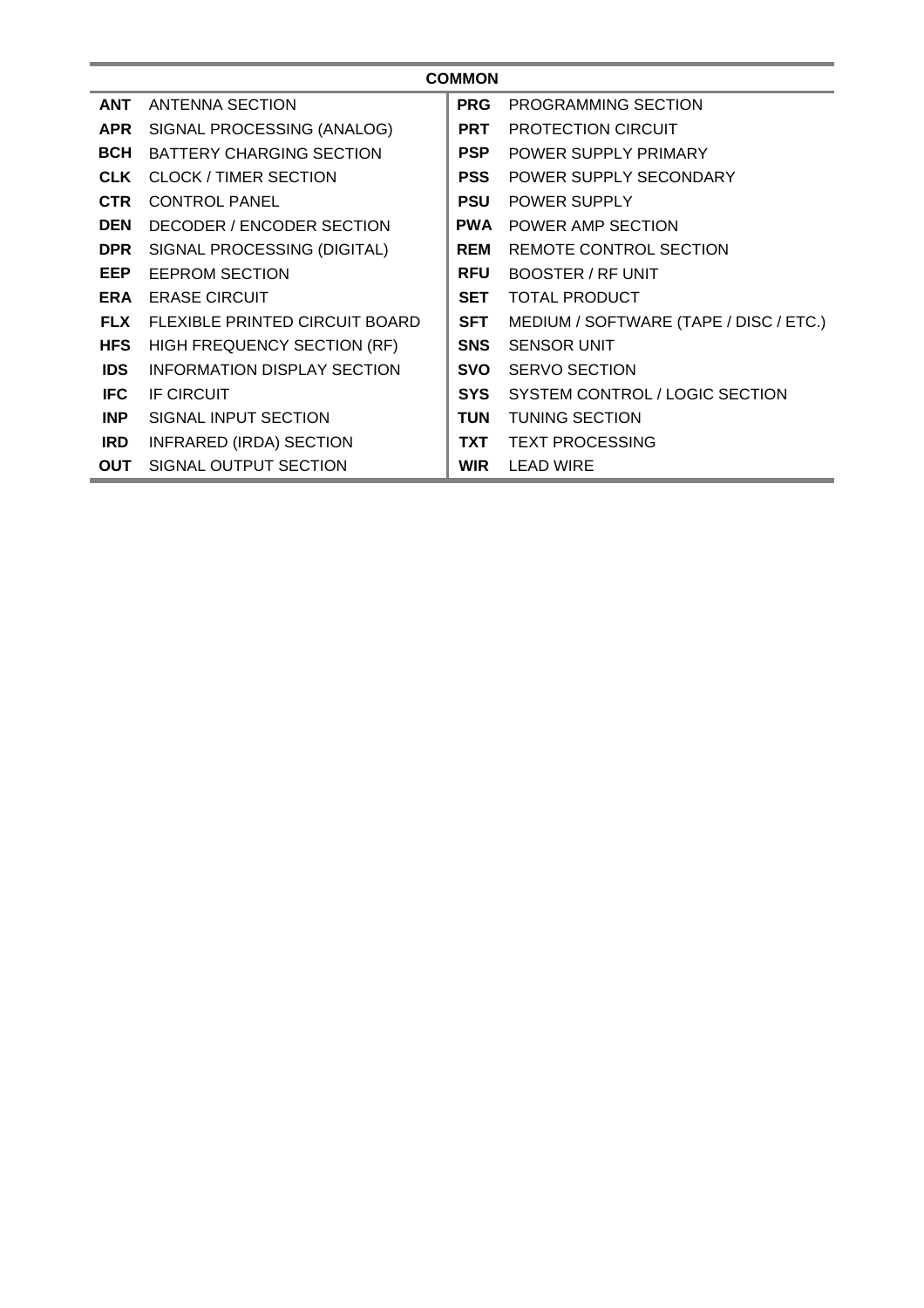## **SOUND-RELATED**

- **APA** AUDIO PROCESSING (ANALOG)
- **APD** AUDIO PROCESSING (DIGITAL)
- **HPN** HEADPHONE UNIT
- **MIC** MICROPHONE SECTION
- **SPK** SPEAKER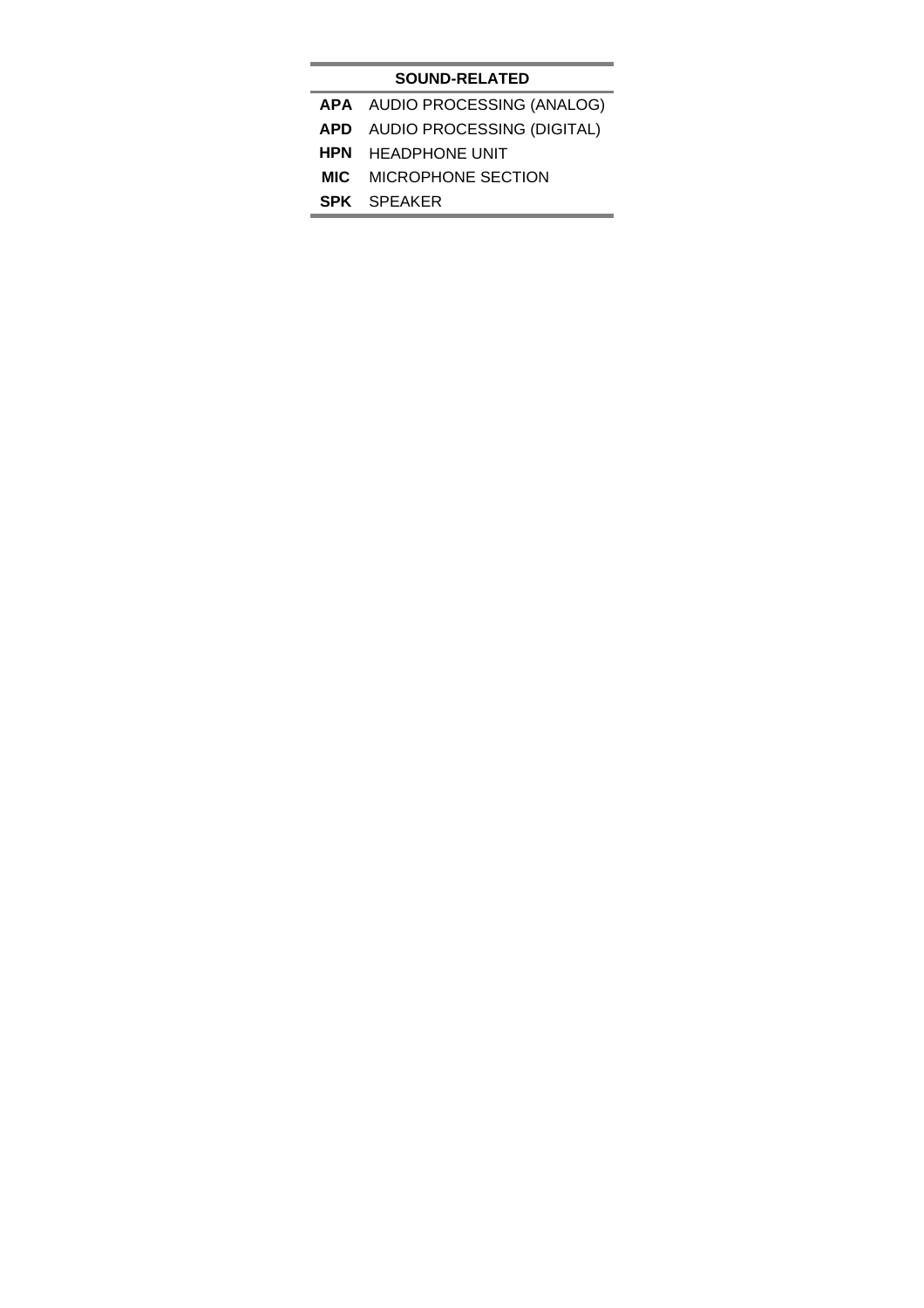# **VWF** VIEWFINDER

- **VPD** VIDEO PROCESSING (DIGITAL)
- **VPA** VIDEO PROCESSING (ANALOG)
- **STA** STATIC BLOCK
- **LMP** LAMP / FLASH SECTION
- **LCD** LCD SECTION
- **IMG** IMAGE DISPLAY UNIT
- **HDR** HORIZONTAL DRIVE
- **FPK** FOCUS PACK
- **DFV** DEFLECTION VERTICAL
- **DFL** DEFLECTION CIRCUIT
- **DEH DEFLECTION HORIZONTAL**
- **DDC** DISPLAY DRIVE CIRCUIT
- **CRT** PICTURE DISPLAY
- 
- 
- 
- 
- **CPD** COLOUR PROCESSING (DIGITAL)
- 
- 
- **CPA** COLOUR PROCESSING (ANALOG)

# **PICTURE-RELATED CAM** CAMERA CIRCUIT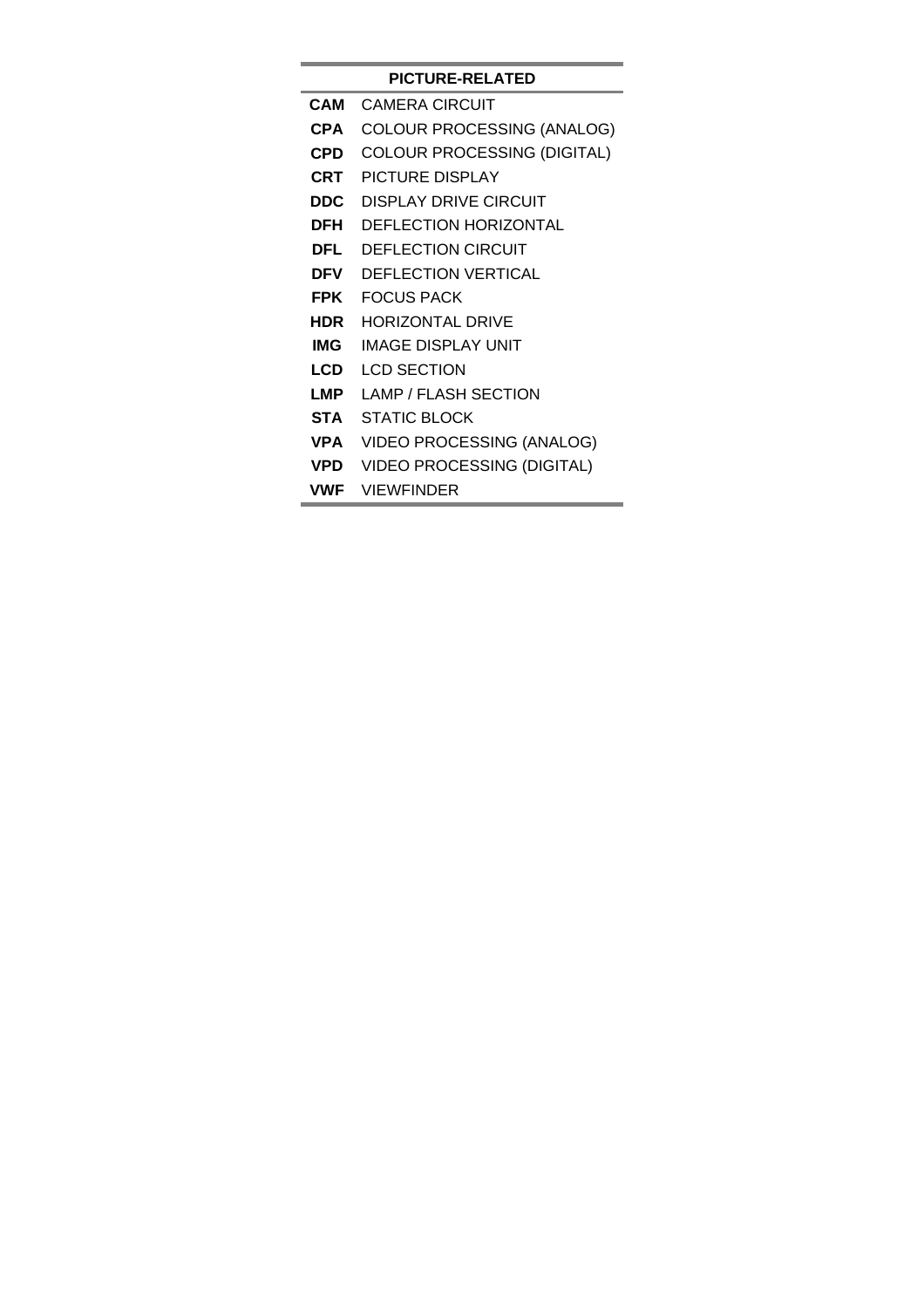## **PRINTING / SCANNING MECHANISM**

- **ADU** DOCUMENT HOLDER SECTION
- **ASF** DOCUMENT FEEDER SECTION (EXTERNAL)
- **CON** CONSUMABLE / SUPPLY SECTION
- **DVS** DEVELOPMENT SECTION
- **FUS** FIXATION/FUSING
- **MCF** MANUAL FEEDER
- **PRO** PRINT PROCESSING
- **SOF** SORTER / FINISHER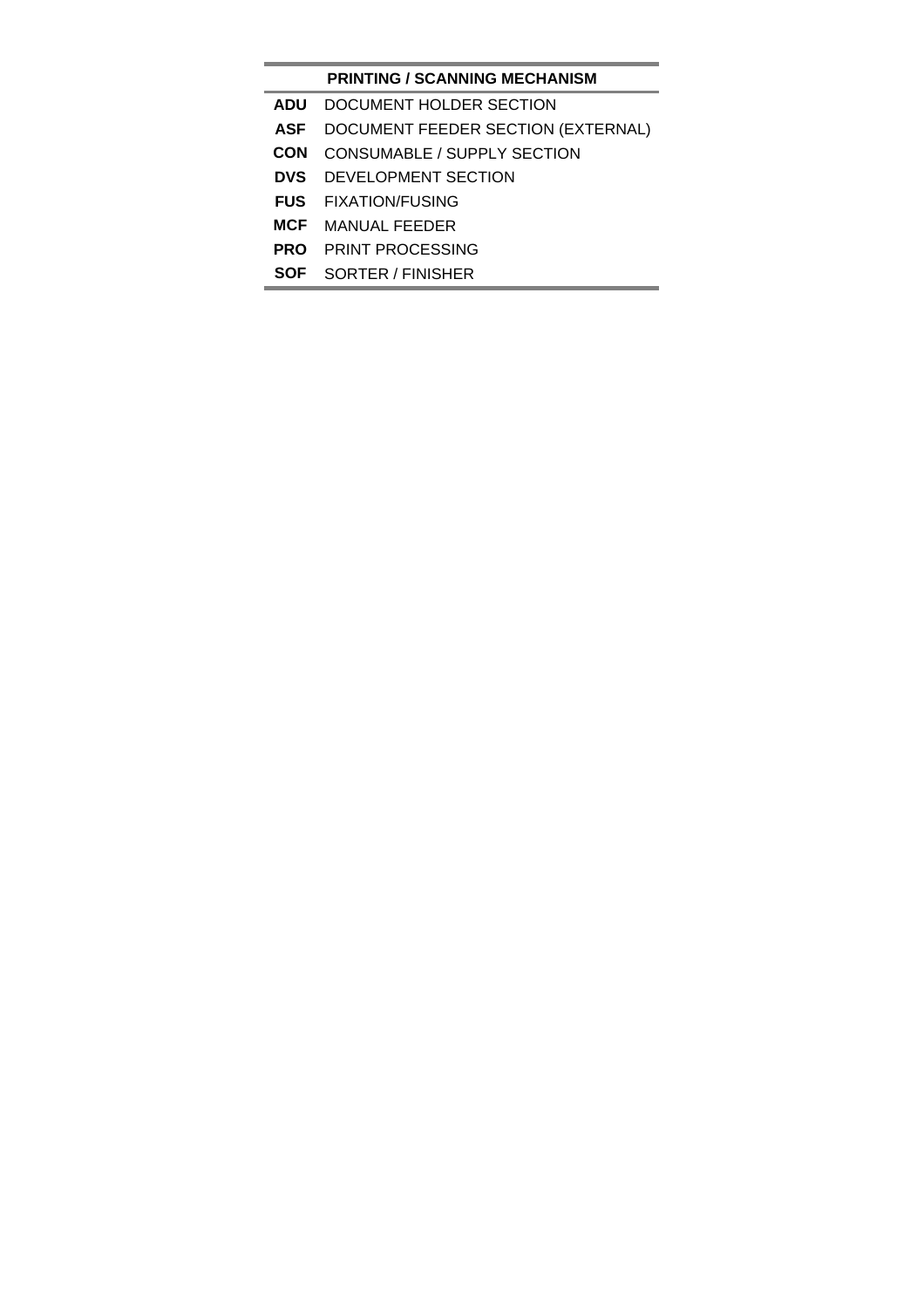# **DATA OPERATION- AND PC-RELATED**

- **DKS** DOCKING STATION OR PORT REPLICATOR
- **FMW** FIRMWARE
- **IDE** IDE INTERFACE SECTION
- **ILN** i.LINK (IEEE1394 / FIREWIRE) SECTION
- **ISA** ISA SECTION
- **JST** JOYSTICK / NAVIGATION INTERFACE
- **KBD** KEYBOARD (SEPARATE)
- **MCD** MEMORY CARD SECTION
- **MDM** MODEM SECTION
- **MEM** MEMORY CIRCUIT
- **NIF** NETWORK INTERFACE (WIRED)
- **PAR** PARALLEL PORT
- **PCC** PC CARD
- **PCI** PCI SECTION
- **SCS** SCSI PORT
- **SDR** SOFTWARE DEVICE DRIVER / PATCH
- **SER** SERIAL PORT
- **SWA** SOFTWARE APPLICATION
- **SWO** SOFTWARE OPERATING SYSTEM
- **USB** USB PORT
- **WLS** WIRELESS / BLUETOOTH CONTROLLER UNIT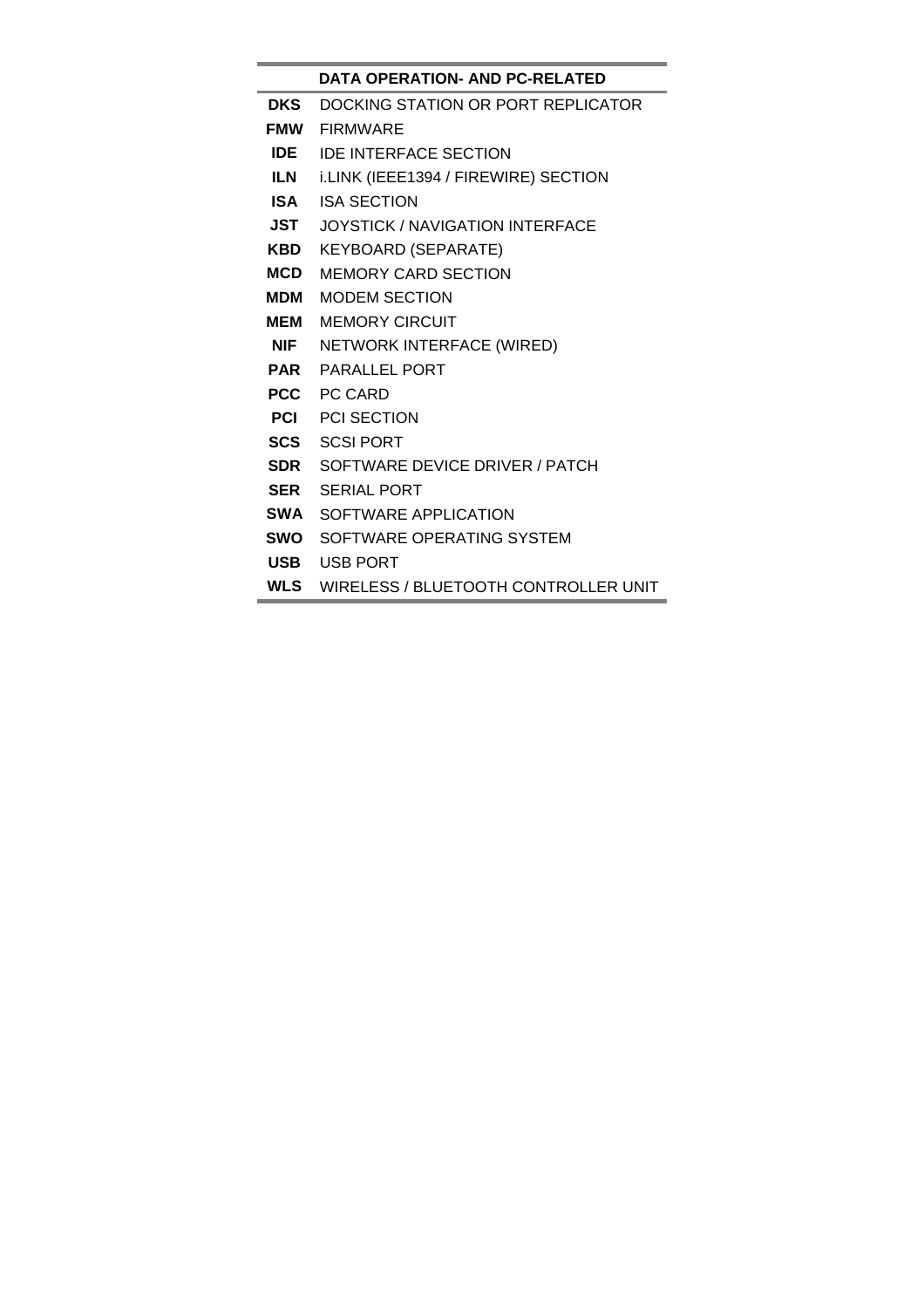| <b>MECHANICAL</b> |                                |            |                                    |  |  |  |
|-------------------|--------------------------------|------------|------------------------------------|--|--|--|
| <b>ARM</b>        | ARM MECHANISM                  | <b>MIR</b> | <b>MIRROR SECTION</b>              |  |  |  |
| <b>BZL</b>        | <b>BEZEL</b>                   | <b>OPU</b> | <b>OPTICAL PICK-UP UNIT</b>        |  |  |  |
| <b>CBT</b>        | <b>CABINET</b>                 | <b>PCS</b> | <b>PAPER CASSETTE</b>              |  |  |  |
| <b>CDS</b>        | CD DRIVE MECHANISM             | <b>PFM</b> | PAPER FEED MECHANISM               |  |  |  |
| <b>CHA</b>        | <b>CHASSIS</b>                 | <b>PIN</b> | PINCH ROLLER / LEVER               |  |  |  |
|                   | <b>CHG</b> CHANGER SECTION     | <b>PRI</b> | PRINT BLOCK / DRUM                 |  |  |  |
| <b>DDM</b>        | <b>DISC DRIVE MECHANISM</b>    | <b>PUD</b> | PICK-UP DEVICE                     |  |  |  |
| <b>DVD</b>        | DVD DRIVE MECHANISM            | <b>RFM</b> | <b>RIBBON FEED MECHANISM</b>       |  |  |  |
|                   | <b>EXC</b> EXTERNAL CONNECTOR  | <b>RHD</b> | <b>ROTARY HEAD(S)</b>              |  |  |  |
|                   | <b>FAN FAN/COOLING</b>         | <b>SCN</b> | <b>SCANNING SECTION</b>            |  |  |  |
| <b>FDD</b>        | <b>FLOPPY DISC DRIVE</b>       | SHD        | STATIONARY HEAD(S)                 |  |  |  |
|                   | <b>FXT</b> FIXATION SECTION    | <b>SLD</b> | <b>SLED MECHANISM</b>              |  |  |  |
| <b>HCM</b>        | <b>HEAD CARRIAGE MECHANISM</b> | <b>SRS</b> | <b>SUPPLY REEL SECTION</b>         |  |  |  |
| <b>HDD</b>        | <b>HARD DISC DRIVE</b>         | тсн        | <b>TOUCHPAD / TOUCHSCREEN UNIT</b> |  |  |  |
| HOL               | CASSETTE HOLDER                | <b>TDM</b> | <b>TAPE DRIVE MECHANISM</b>        |  |  |  |
| INC               | <b>INTERNAL CONNECTOR</b>      | <b>THR</b> | <b>THREADING MECHANISM</b>         |  |  |  |
| <b>INK</b>        | <b>INK UNIT</b>                | <b>TNR</b> | <b>TENSION REGULATOR</b>           |  |  |  |
|                   | LDG LOADING MECHANISM          | <b>TPT</b> | <b>TAPE PATH</b>                   |  |  |  |
| LNM               | <b>LENS MECHANISM</b>          | <b>TRS</b> | <b>TAKE-UP REEL SECTION</b>        |  |  |  |
| <b>MDS</b>        | MD DRIVE MECHANISM             | <b>XXX</b> | <b>CABINET / COSMETIC PARTS</b>    |  |  |  |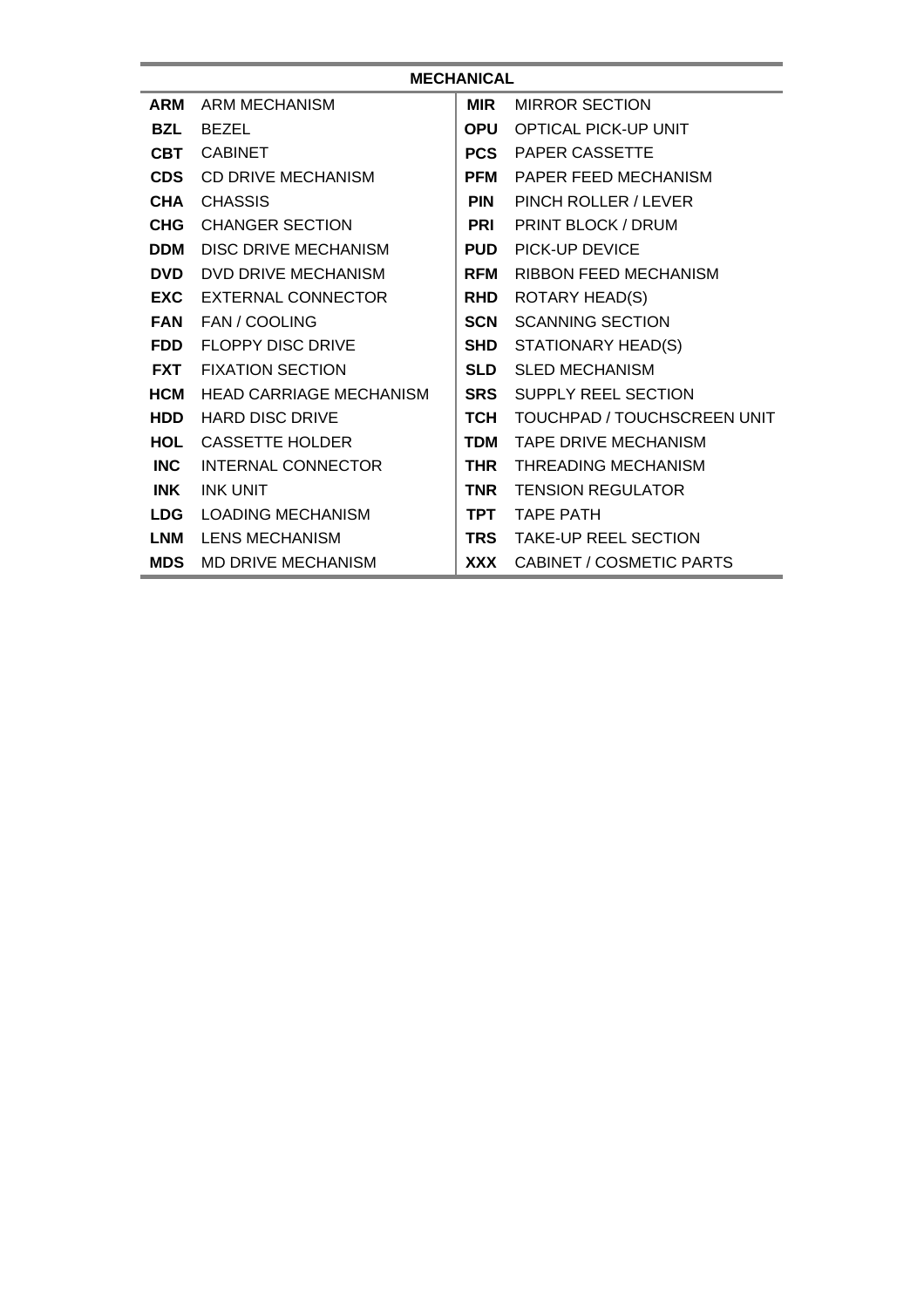- **A** WORN OUT (OR GENERAL MECHANICAL DEFECT)
- **A1** MISOPERATING
- **B** DIRTY / CLOGGED
- **C** MECHANICALLY MISALIGNED
- **D** CUT / BROKEN
- **D2** PICTURE TUBE BROKEN NECK
- **E** DEFORMED
- **F** SNAPPED
- **G** SCRATCHED / DENTED / SHARP EDGES
- **G1** PICTURE TUBE, SCRATCHES OR EXTERNAL DAMAGE
- **H** CRACKED / PEELED / CORRODED / MELTED
- **I** LOOSE / OFF / STRIPPED
- **I2** LOOSE PARTS IN TUBE (VISIBLE OR NOT)
- **J** SHAKY / UNSTABLE
- **K** LEAKING (MECHANICAL)
- **K3** PICTURE TUBE LEAK (NO VACUUM)
- **L** DRY (NO LUBRICANT)
- **M** FOREIGN OBJECT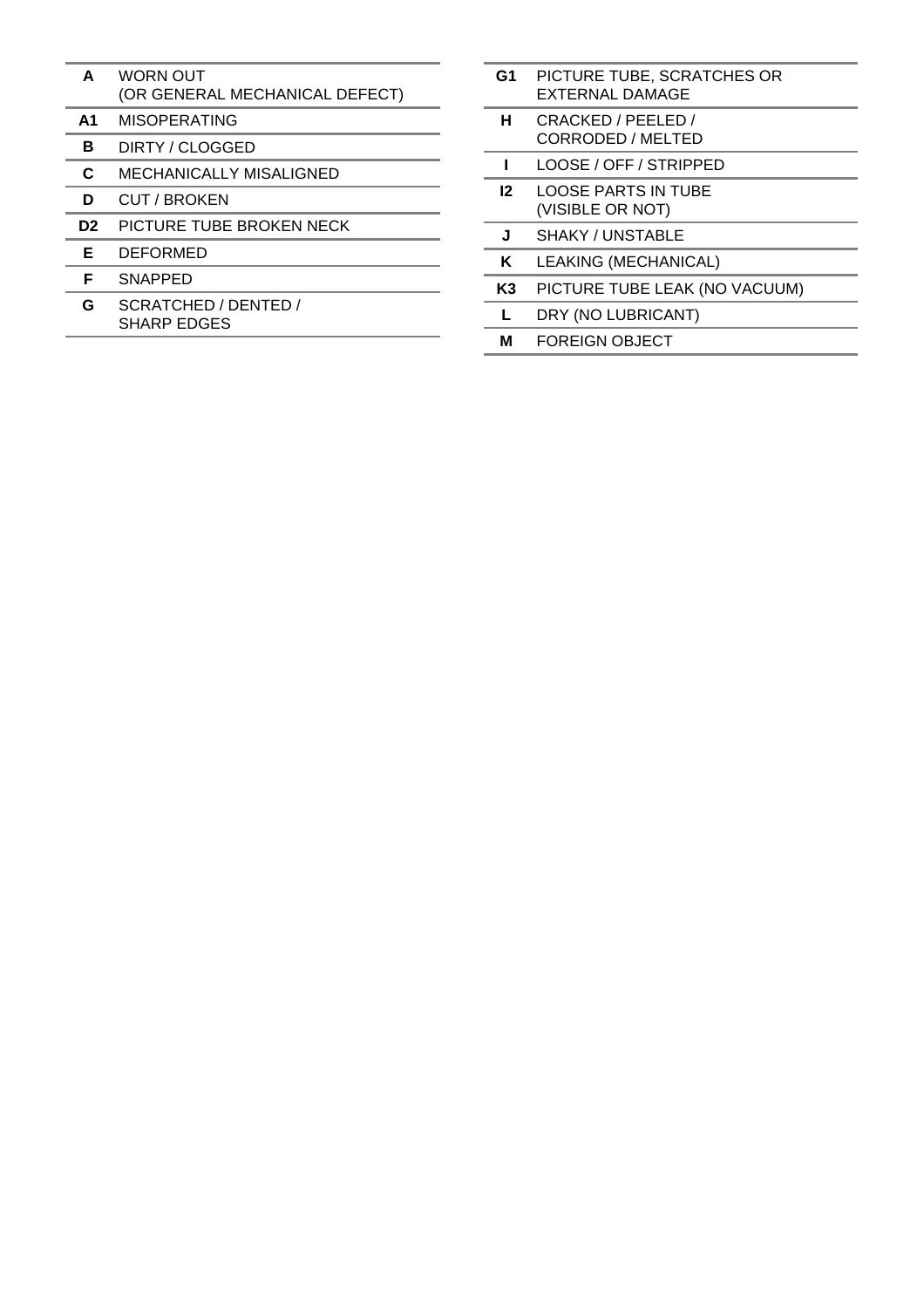| N              | DEFECTIVE ELECTRICAL COMPONENT /<br><b>MODULE</b>           |  |
|----------------|-------------------------------------------------------------|--|
| O              | <b>BURNT / ARCING / MISSING PIXELS</b>                      |  |
| O1             | PICTURE TUBE GEOMETRY<br><b>OUT OF SPEC</b>                 |  |
| O <sub>2</sub> | PICTURE TUBE CONVERGENCE<br><b>OUT OF SPEC</b>              |  |
| O3             | PICTURE TUBE FOCUS DEFECTIVE                                |  |
| O4             | PICTURE TUBE PURITY PROBLEM                                 |  |
| 05             | PICTURE TUBE EHT (HIGH VOLTAGE)<br><b>SHORT CIRCUIT</b>     |  |
| O <sub>6</sub> | PICTURE TUBE EHT (HIGH VOLTAGE)<br><b>FLASHOVER</b>         |  |
| 07             | OUT-OF-SPEC PIXEL DEFECTS IN<br><b>DISPLAY</b>              |  |
| O8             | DEFLECTION COIL DEFECTIVE                                   |  |
| O <sub>9</sub> | <b>NOISE FROM PICTURE TUBE OR</b><br><b>DEFLECTION COIL</b> |  |
| P              | ELECTRICALLY MISALIGNED /<br><b>WRONG SETTING</b>           |  |
| Q              | <b>SHORT CIRCUIT</b>                                        |  |
| Q1             | PICTURE TUBE SHORT CIRCUIT                                  |  |
| R              | <b>OPEN CIRCUIT</b>                                         |  |
| R <sub>1</sub> | PICTURE TUBE OPEN CIRCUIT                                   |  |
| S              | LEAKING (ELECTRICAL)                                        |  |
| S <sub>1</sub> | PICTURE TUBE LEAKING (ELECTRICAL)                           |  |
| т              | <b>BAD CONTACT / CONNECTION</b>                             |  |
| T1             | <b>BAD EARTH CONNECTION</b>                                 |  |
| U              | <b>OPEN PATTERN</b>                                         |  |
| v              | <b>CRACKED PRINTED CIRCUIT BOARD</b>                        |  |
| W              | COLD OR NO SOLDERING<br>(NO LONGER USED)                    |  |
| W <sub>1</sub> | <b>MISSING SOLDER</b>                                       |  |
| W <sub>2</sub> | <b>BRIDGED SOLDERING</b>                                    |  |
| W <sub>3</sub> | <b>CRACKS IN SOLDER</b>                                     |  |

| W4             | SOLDER DID NOT STICK<br><b>TO COMPONENT</b>                         |
|----------------|---------------------------------------------------------------------|
| W5             | <b>COMPONENT DID NOT</b><br><b>CONTACT SOLDER</b>                   |
| W6             | LEAD WIRE / FLAT CABLE IS BENT /<br><b>WRONG COMPONENT POSITION</b> |
| Υ              | <b>WRONG COMPONENT / MODULE</b>                                     |
| Z              | MISSING COMPONENT / MODULE                                          |
| 1              | SOFTWARE PROBLEM                                                    |
| 11             | LOSING DATA FROM MEMORY                                             |
| 12             | <b>FAULTY PROGRAM SETTING /</b><br><b>INSTALLATION</b>              |
| 13             | SOFTWARE DEFECTIVE OR<br><b>INCOMPLETE</b>                          |
| 14             | SOFTWARE SETUP PROBLEM                                              |
| 15             | NO IDENTIFICATION / AUTHENTICATION<br>OF PRODUCT OR USER            |
| 16             | <b>MAP DATA ERROR</b>                                               |
| $\overline{2}$ | <b>EXHAUSTED / LOW EMISSION</b>                                     |
| 3              | NO PROBLEM FOUND<br>(SET WITHIN SPEC)                               |
| 4              | NO PROBLEM FOUND -<br><b>CUSTOMER MISUNDERSTANDING</b>              |
| 5              | NO PROBLEM FOUND -<br><b>LOCAL CONDITIONS</b>                       |
| 51             | <b>FAULTY MAINS VOLTAGE</b>                                         |
| 6              | UNABLE TO DIAGNOSE FAULT                                            |
| $\overline{7}$ | <b>INCORRECTLY WIRED / ASSEMBLED</b>                                |
| 72             | PREVIOUS, INCOMPLETE OR<br>INCORRECT, ATTEMPT TO REPAIR             |
| 73             | DAMAGE / DEFECT DURING REPAIR<br><b>PROCESS</b>                     |
| 81             | <b>INCORRECT EQUIPMENT CONNECTION</b>                               |
| 9              | <b>CUSTOMER MISUSE</b>                                              |
| 93             | UNAUTHORIZED MODIFICATION                                           |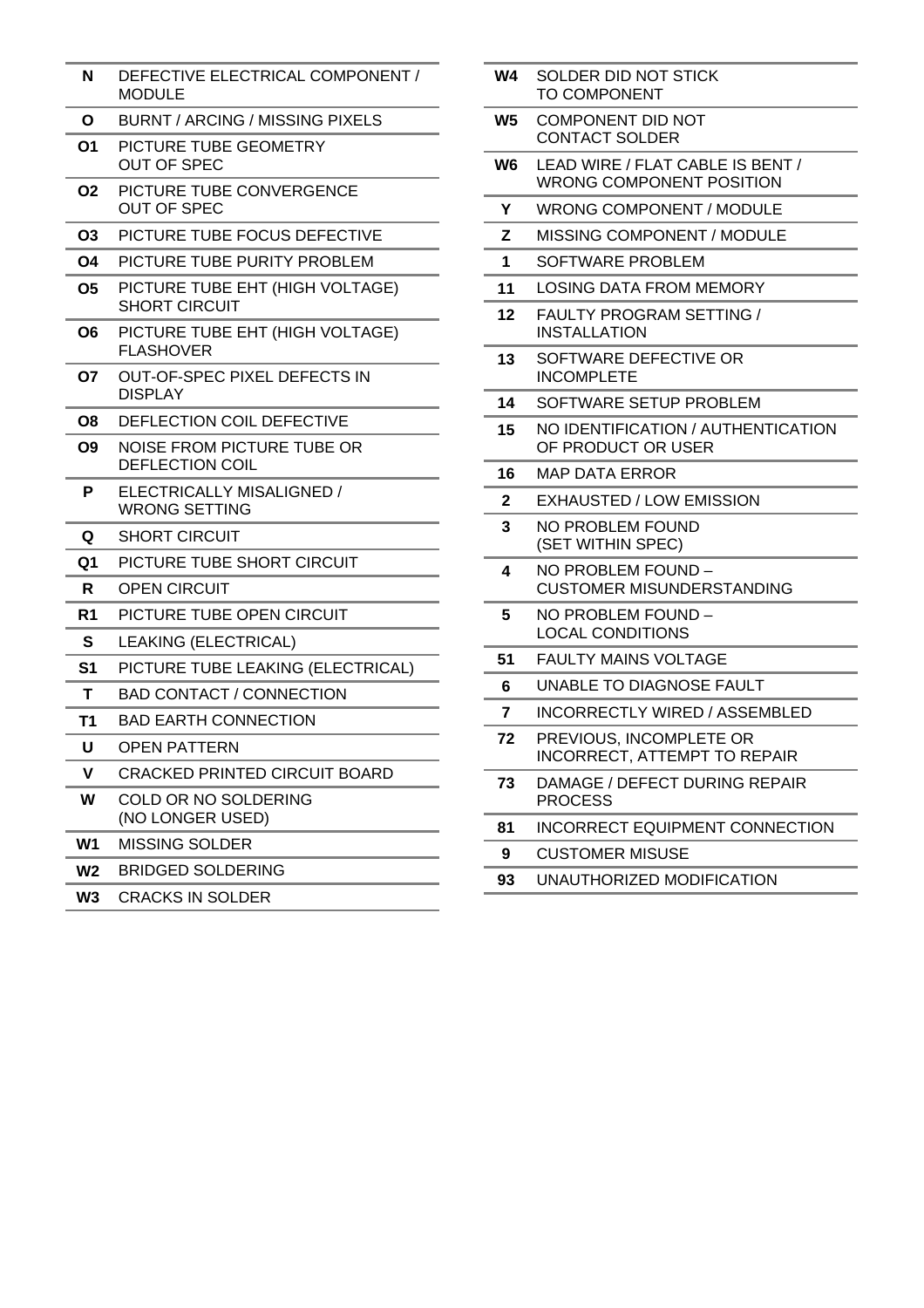**EXAMPLES OF BAD SOLDERING DEFECT CODES (ALSO FOR SMD PARTS)** 

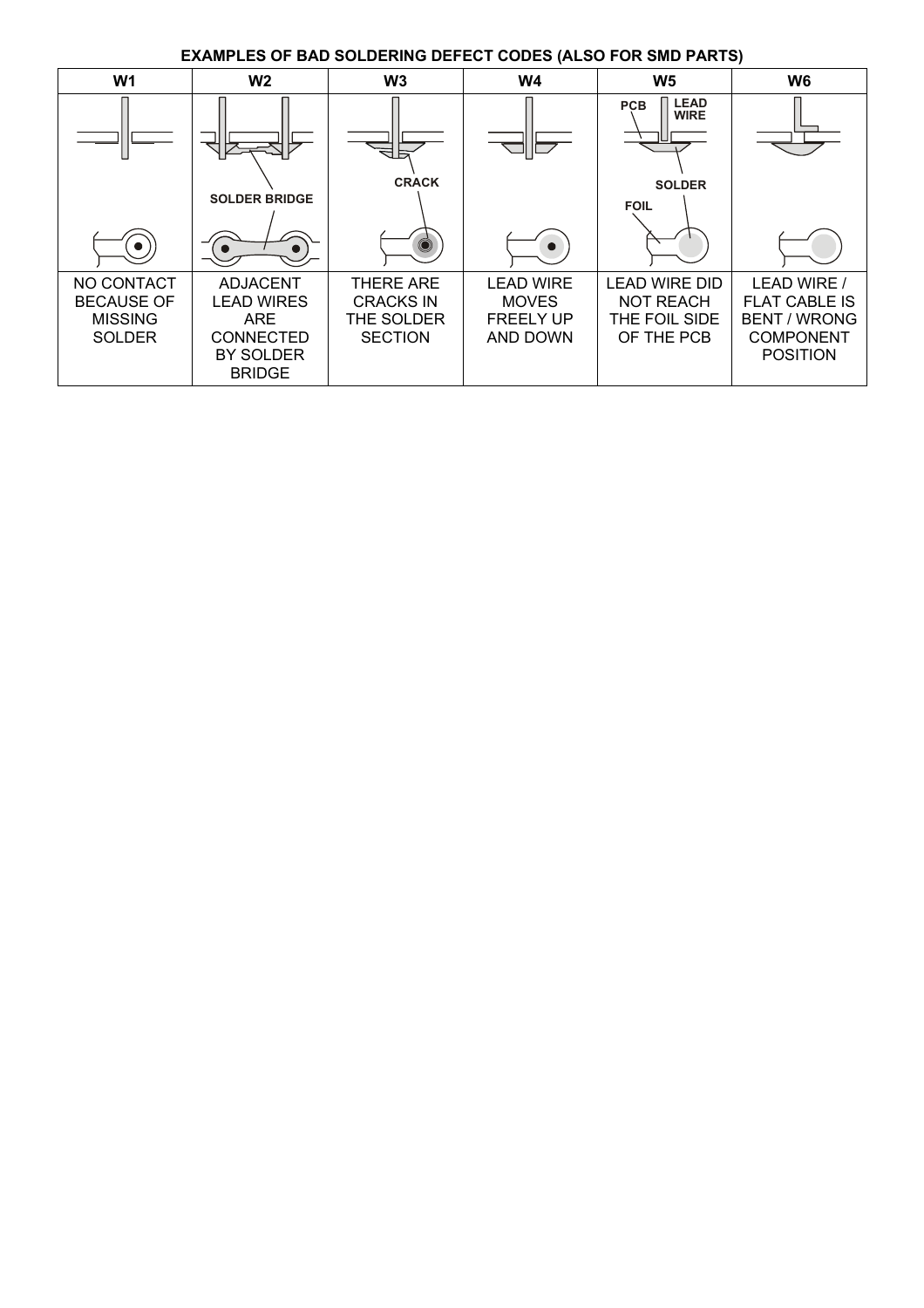- **A** REPLACEMENT
- **A2** MODULE REPLACEMENT
- **AF** FREE OF COST PART
- **AN** NEW DEFECTIVE PART
- **AX** REPLACEMENT BY A 'SCRAP' COMPONENT
- **B** MECHANICAL ALIGNMENT
- **C** ELECTRICAL ALIGNMENT
- **C1** SOFTWARE ADJUSTMENT BY INTERNAL SERVICE MENU
- **C2** SOFTWARE ADJUSTMENT BY EXTERNAL SERVICE TOOL
- **D** RESOLDERING
- **D1** REFITTING / PUTTING BACK IN POSITION (CONNECTOR / TUBE …)
- **E** CLEANING
- **F** LUBRICATION
- **G** REPAIRED ELECTRICAL PARTS
- **H** REPAIRED MECHANICAL PARTS
- **I** MODIFICATION REQUESTED BY MANUFACTURER
- **J** REMOVED
- **K** ADDED
- **L** FUNCTIONAL CHECK
- **M** SPECIFICATION MEASUREMENT
- **N** MAINTENANCE
- **O** REFURBISHING / RECONDITIONING
- **P** PREVENTIVE PARTS REPLACEMENT

| Q              | PREVENTIVE ACTION WITHOUT<br>PARTS REPLACEMENT   |
|----------------|--------------------------------------------------|
| U              | <b>EXPLANATION FOR CUSTOMER</b>                  |
| V              | <b>COST ESTIMATION REFUSED</b>                   |
| W              | <b>COST ESTIMATION WITH PARTS</b>                |
| X              | <b>COST ESTIMATION WITHOUT PARTS</b>             |
| Y              | RETURN WITHOUT REPAIR                            |
| Υ1             | SCRAPPED                                         |
| <b>Y2</b>      | <b>SCRAPPED WITH REFUND</b>                      |
| Y3             | <b>PRODUCT TRANSPORT / FORWARDING</b>            |
| Y4             | PRODUCT INSTALLATION                             |
| z              | <b>SET EXCHANGE</b>                              |
| Z <sub>1</sub> | PRODUCT EXCHANGE<br>(REPAIR TOO EXPENSIVE)       |
| Z <sub>2</sub> | PRODUCT EXCHANGE<br>(TOO MANY VISITS / REPAIRS)  |
| Z <sub>3</sub> | PRODUCT EXCHANGE<br>(PARTS NOT AVAILABLE)        |
| Z <sub>4</sub> | PRODUCT EXCHANGE<br>(IMPOSSIBLE TO REPAIR)       |
| Z <sub>5</sub> | PRODUCT EXCHANGE<br>(ON REQUEST OF RETAILER)     |
| Z <sub>6</sub> | PRODUCT EXCHANGE<br>(ON REQUEST OF MANUFACTURER) |
| Z7             | PRODUCT ACCESSORY EXCHANGE                       |
| 1              | SOFTWARE CORRECTION / RESET                      |
| 11             | <b>FORMATTED</b>                                 |
| 2              | SOFTWARE UPGRADE                                 |
| 3              | PRODUCT UPGRADE (ON REQUEST)                     |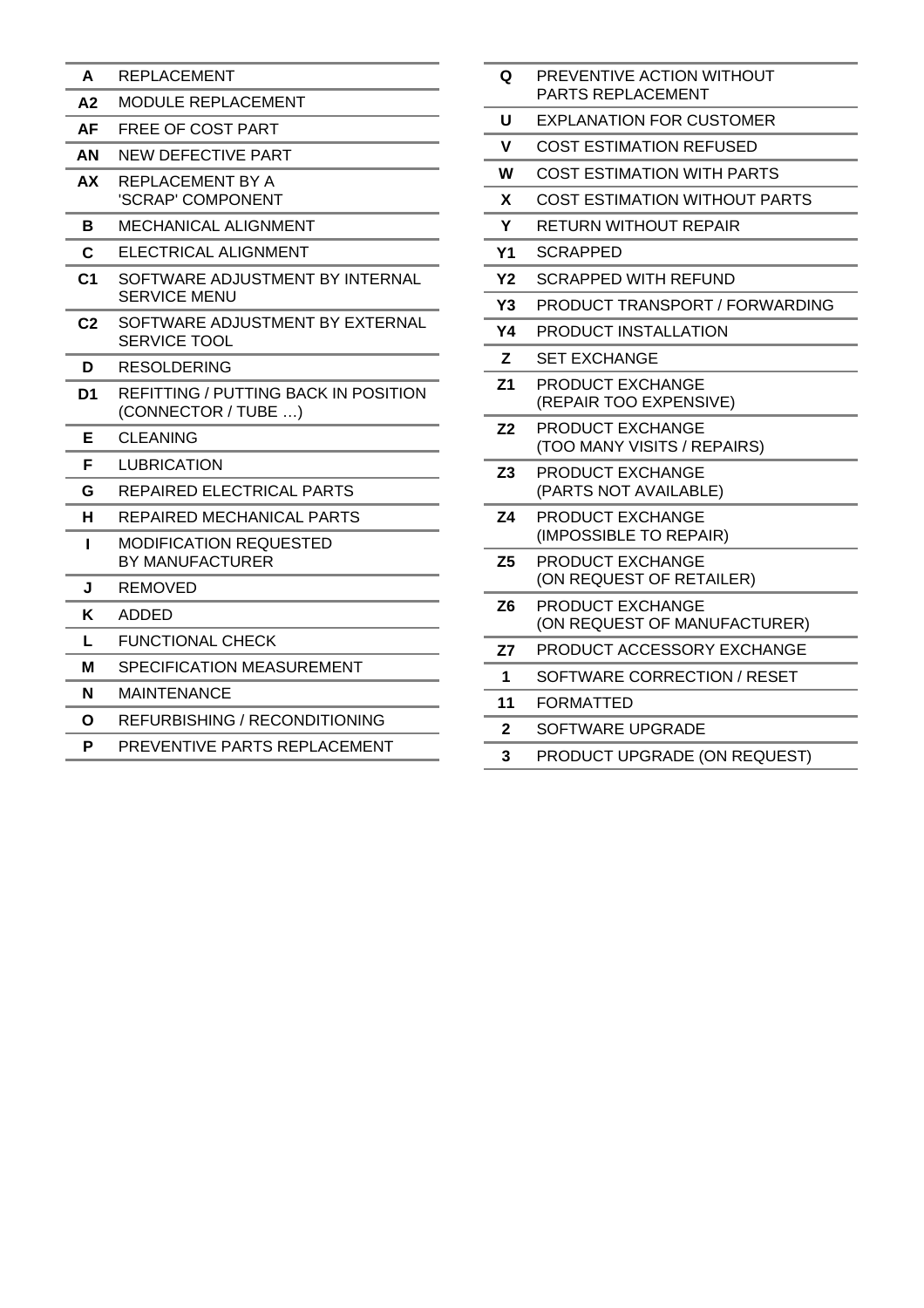#### 11X OTHER DIFFICULTY WITH PRODUCT SETUP

#### 113 DIFFICULTY MAPPING, NAMING OR STORING CHANNELS

### 112 DIFFICULTY TUNING TV TO VCR

## 111 DIFFICULTY WITH INITIAL TUNING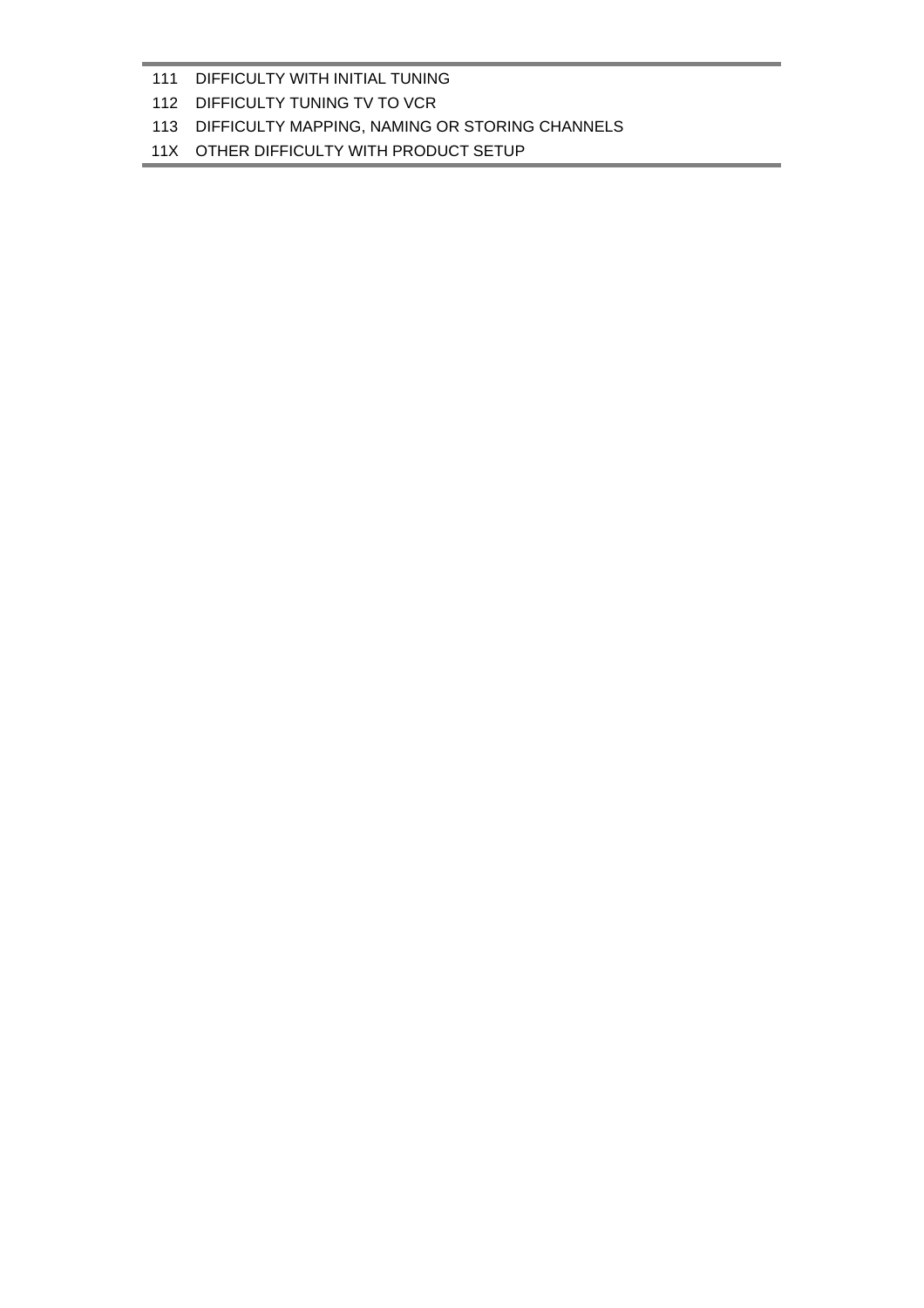- NO BATTERY FITTED
- INCORRECT BATTERY USED
- BATTERY INSTALLED INCORRECTLY
- INCORRECT POWER SUPPLY USED
- POWER SUPPLY CONNECTED IMPROPERLY
- INCORRECT ACCESSORY USED
- 12X OTHER DIFFICULTY WITH PERIPHERALS / MEDIA SETUP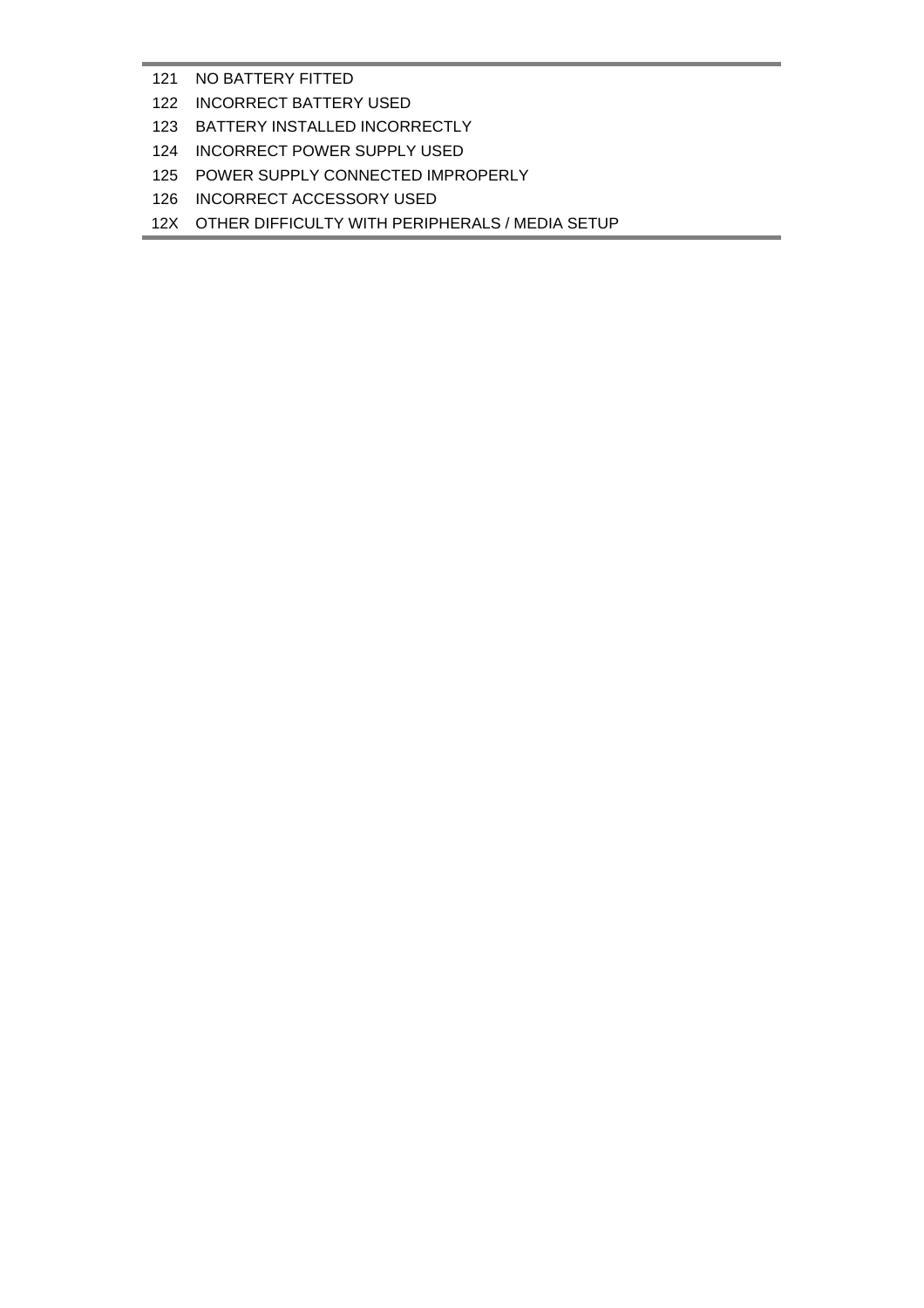## CUSTOMER DID NOT READ "QUICK START" GUIDE

- CUSTOMER DID NOT READ INSTRUCTION MANUAL
- WRONG EXPLANATION IN INSTRUCTION MANUAL
- CONFUSING TECHNICAL SPECIFICATION
- 13X OTHER SETUP PROBLEM RELATED TO CUSTOMER PERCEPTION / DOCUMENTATION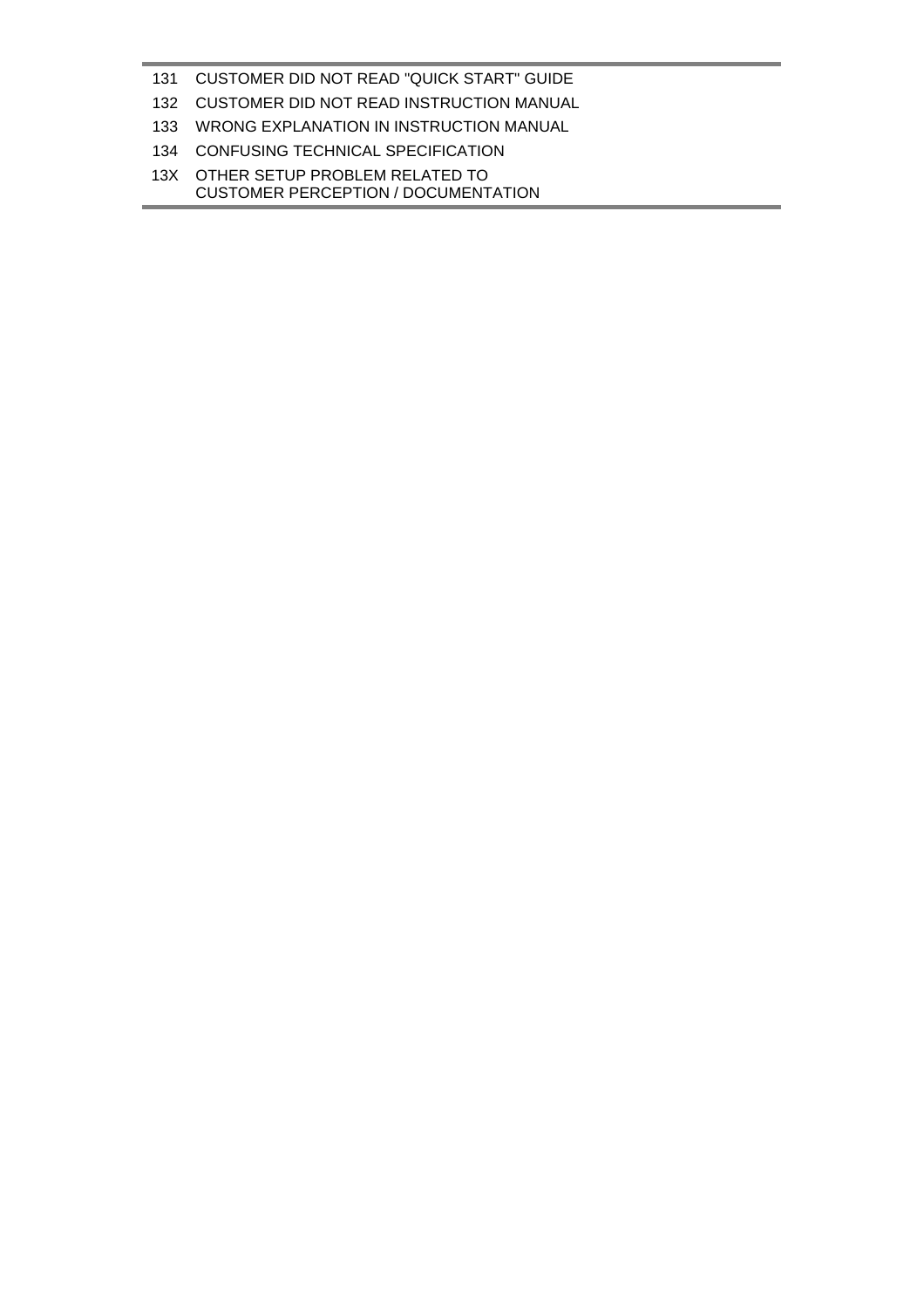- NOT PROPERLY CONNECTED TO AERIAL
- VCR NOT PROPERLY CONNECTED TO TV
- SURROUND SOUND SYSTEM NOT PROPERLY CONNECTED
- INCORRECT ANTENNA USED
- INCORRECT CONNECTION LEAD USED
- 14X OTHER SETUP PROBLEM RELATED TO CONNECTIVITY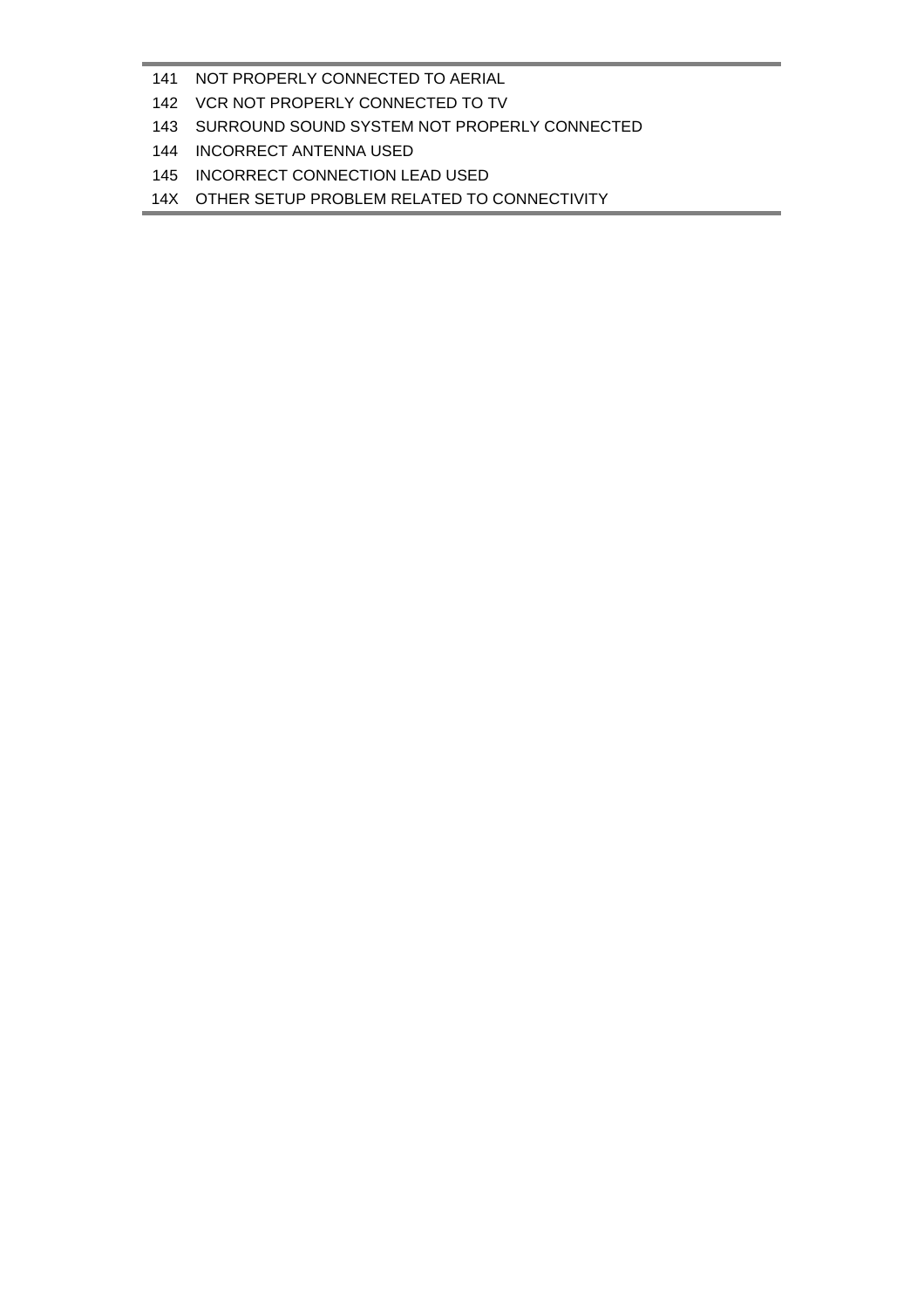#### 15X OTHER SETUP PROBLEM RELATED TO PROVIDER

151 CUSTOMER NOT REGISTERED WITH PROVIDER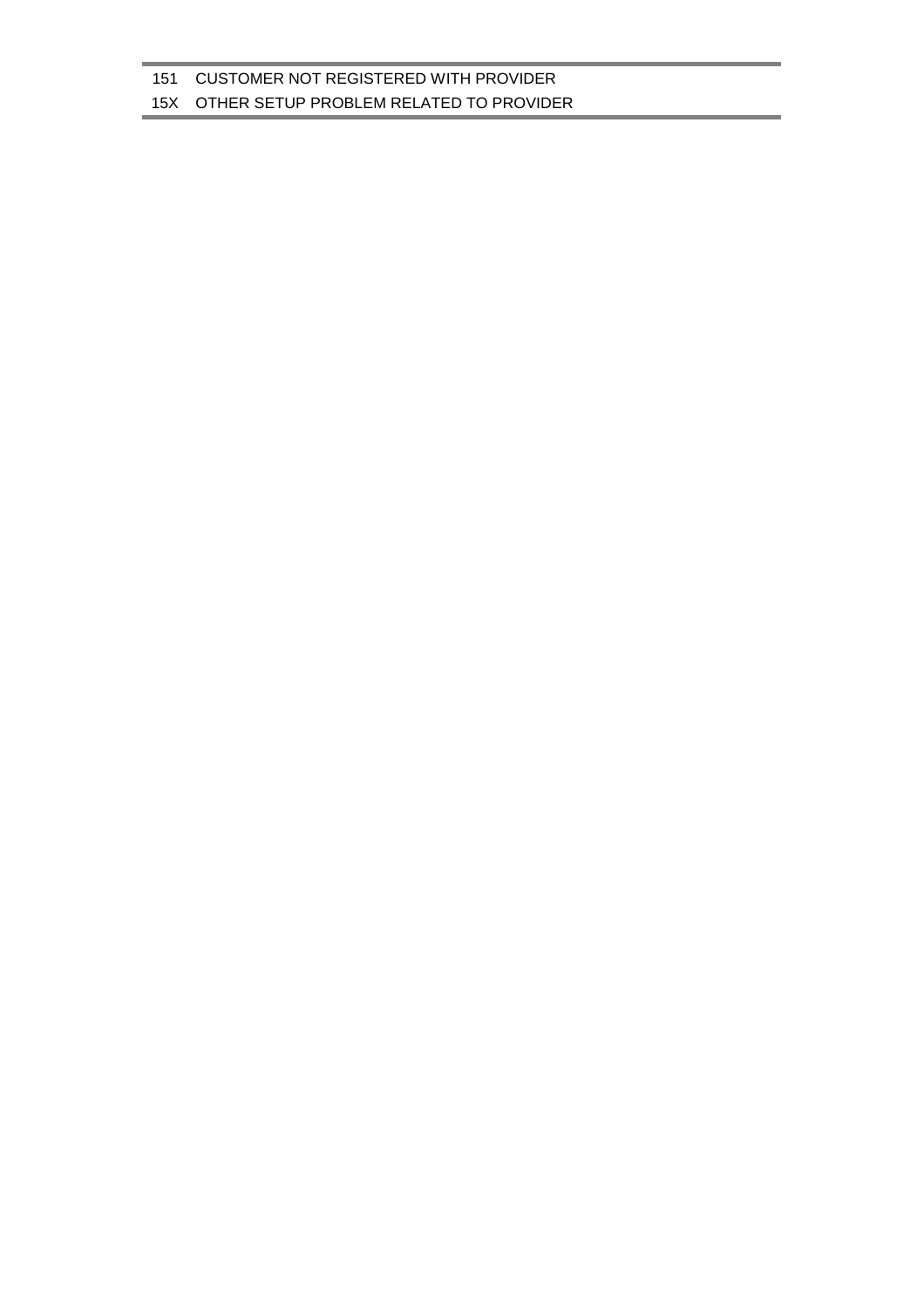### OPERATING UNDER EXTREME TEMPERATURE / HUMIDITY CONDITIONS

## OPERATING UNDER EXTREME LIGHTING CONDITIONS

- OPERATING UNDER ADVERSE BACKGROUND NOISE
- MAINS VOLTAGE OUT OF SPEC

21X OTHER LOCAL CONDITIONS AFFECTING THE PRODUCT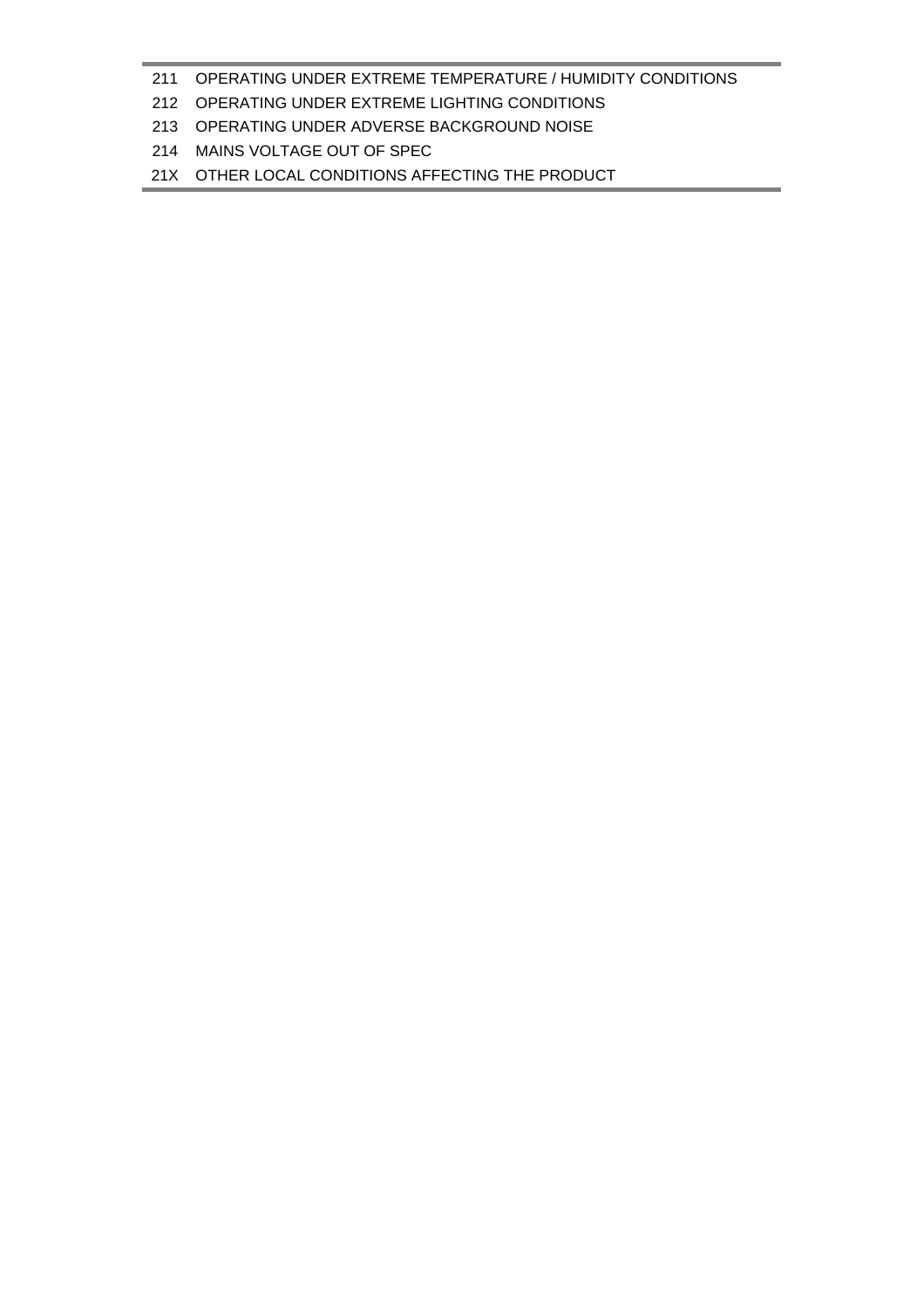#### 221 BATTERY DISCHARGED

## 222 INTERFERENCE FROM PERIPHERAL EQUIPMENT CONNECTED / NOT CONNECTED

### 223 REMOTE USED OUT OF WORKABLE AREA

#### 22X OTHER LOCAL CONDITIONS AFFECTING PERIPHERALS / MEDIA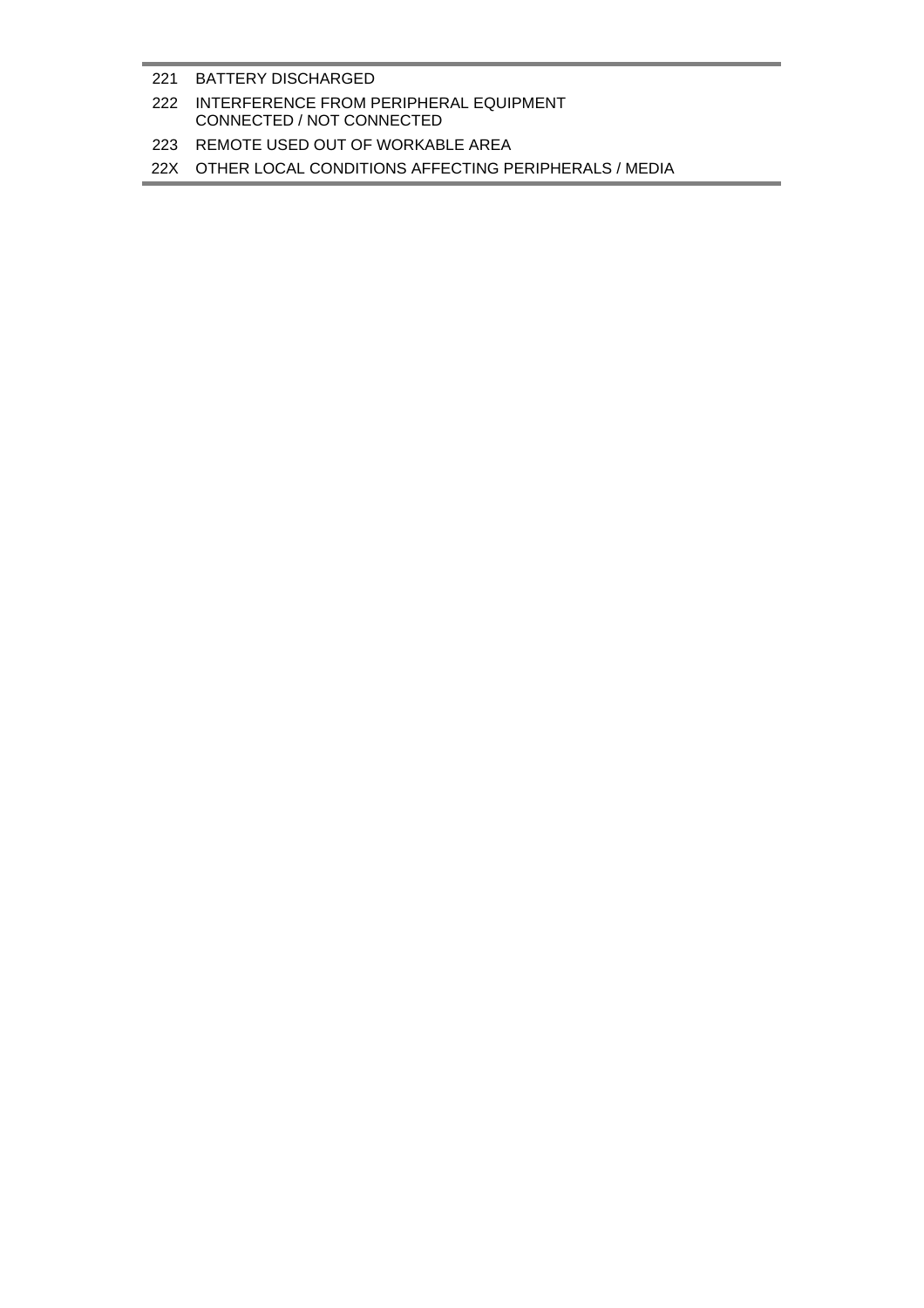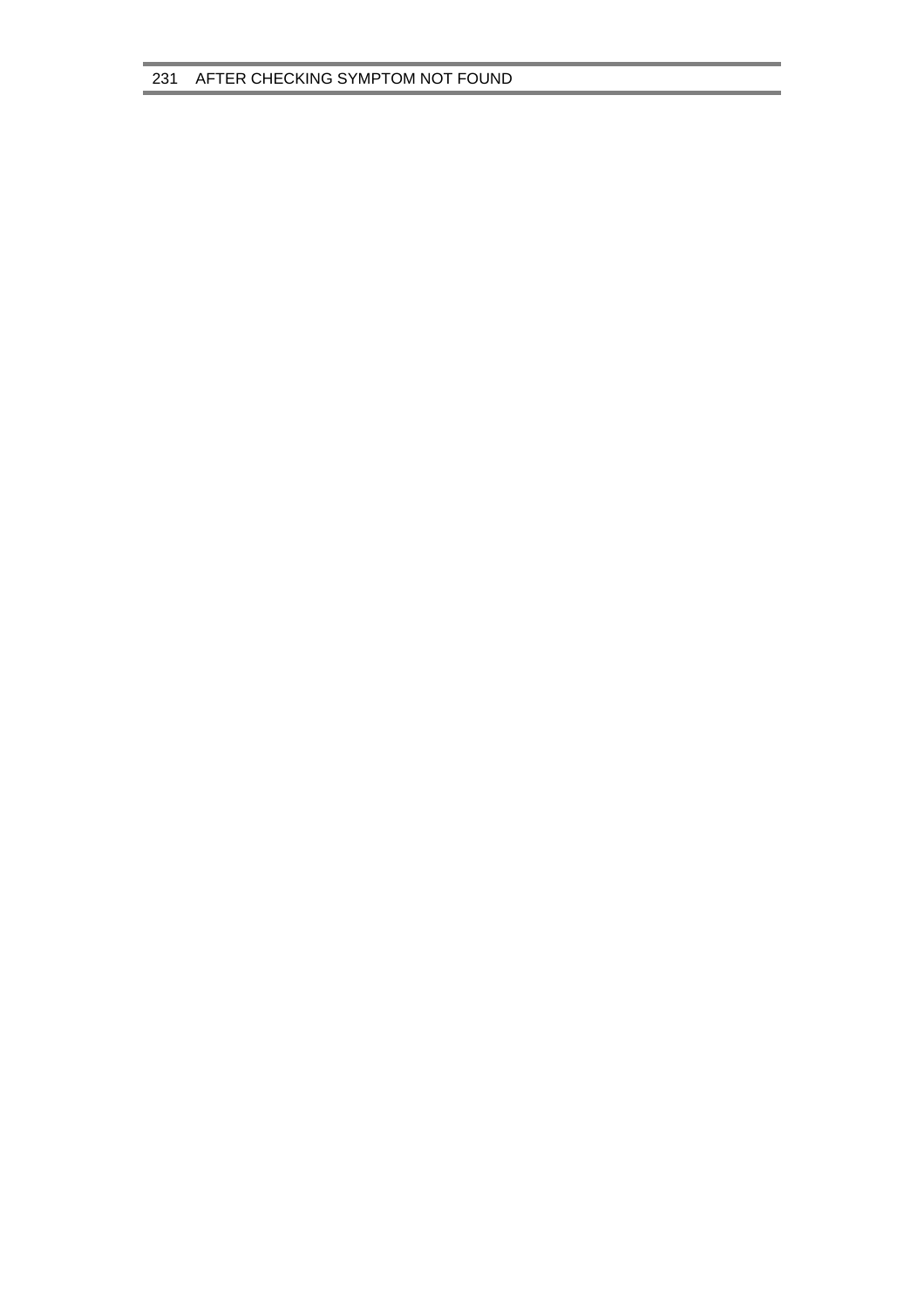### POOR SIGNAL STRENGTH IN AREA

- EQUIPMENT OUTSIDE SERVICE AREA
- SIGNAL INTERFERENCE CONNECTED / NOT CONNECTED
- INCORRECT LOCATION OF SURROUND SPEAKERS
- BAD ANTENNA INSTALLATION

24X OTHER LOCAL CONDITIONS AFFECTING RECEPTION / OPERATION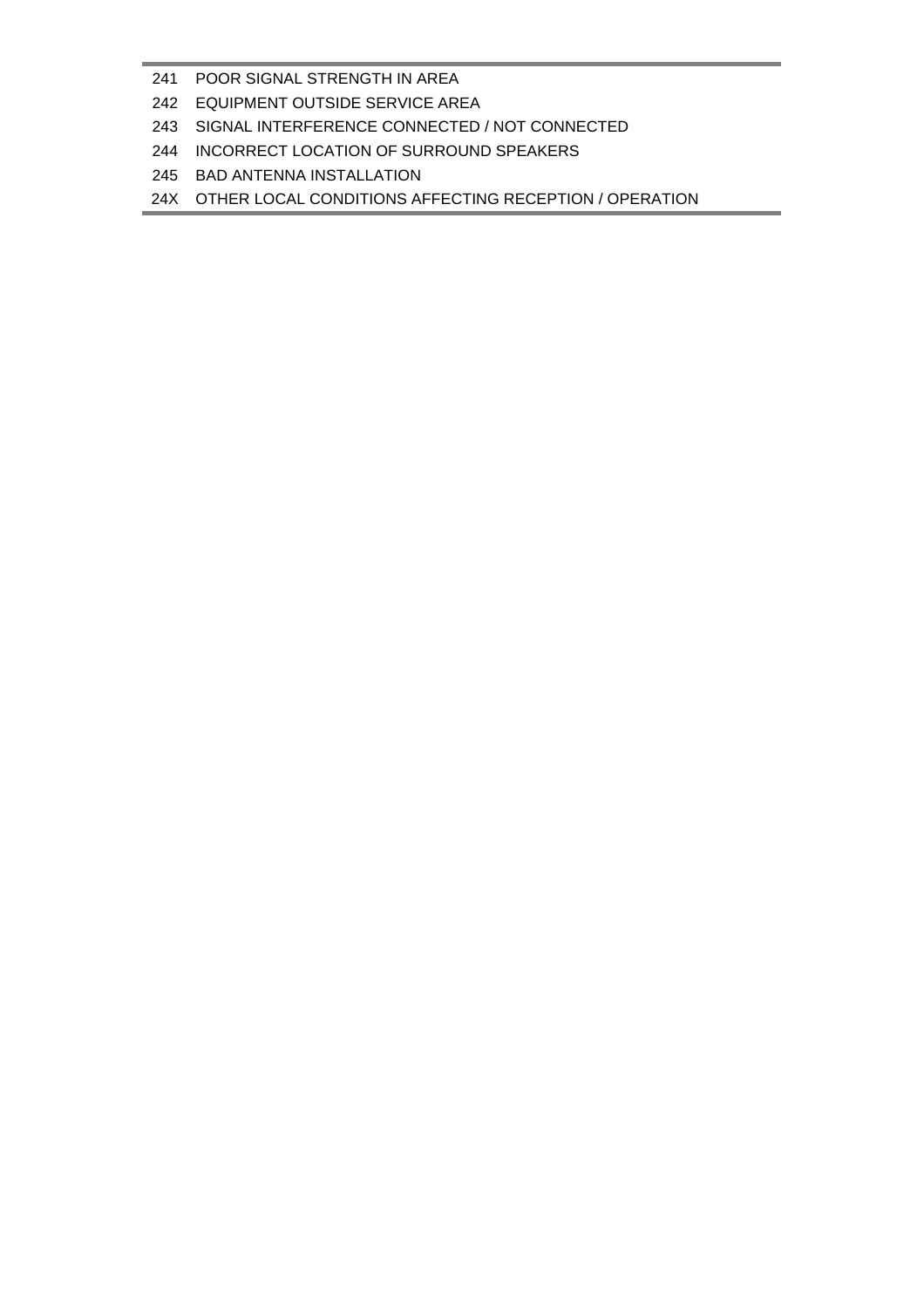## NO PDC / VPS / SHOWVIEW SERVICE AVAILABLE

- NO NICAM / STEREO SERVICE AVAILABLE
- NO WIDESCREEN SERVICE AVAILABLE
- NO RDS SERVICE AVAILABLE
- NO DAB / DVB SERVICE AVAILABLE
- 25X OTHER MISSING SERVICE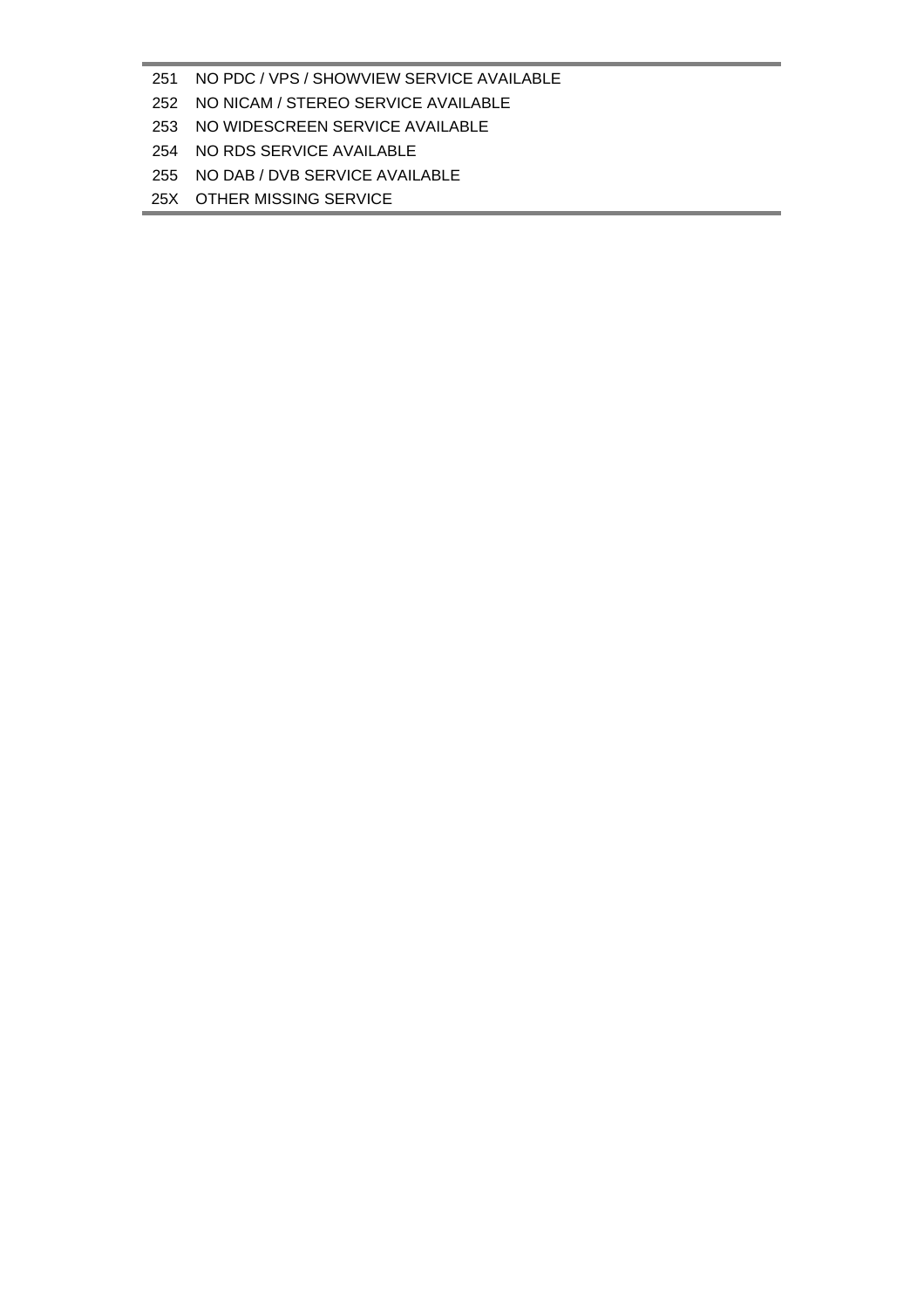### CONFUSING LAYOUT OF USER CONTROLS ON SET

- USER CONTROLS ON SET TOO SMALL TO OPERATE
- POOR MARKINGS ON USER CONTROLS / CONNECTIONS
- POOR/ CONFUSING INFO ON DISPLAY

31X OTHER PROBLEM DUE TO OPERATIONAL COMPLEXITY OF SET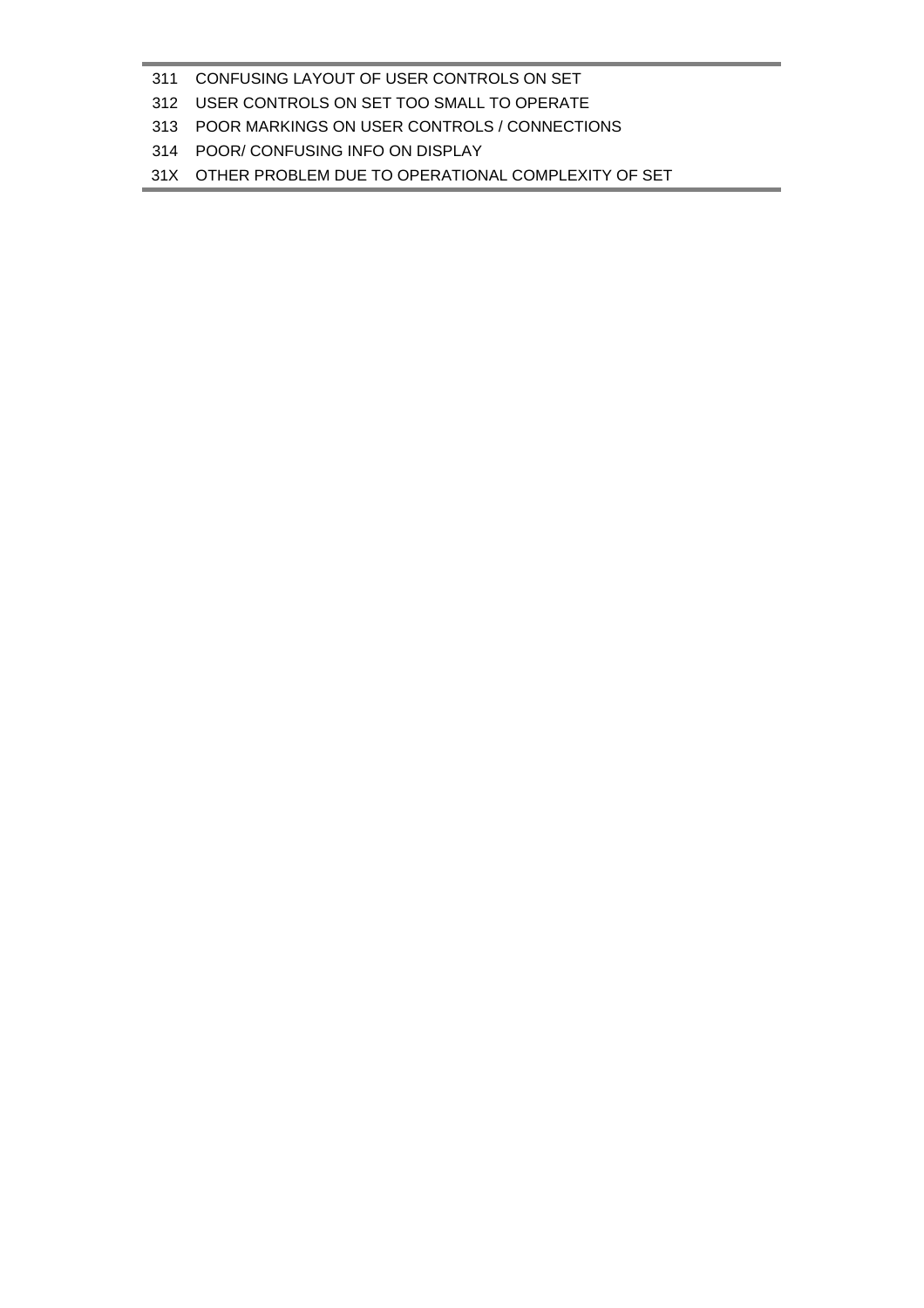## 32X OTHER PROBLEM DUE TO OPERATIONAL COMPLEXITY OF PERIPHERAL

### USER CONTROLS ON REMOTE TOO SMALL TO OPERATE

## CONFUSING LAYOUT OF USER CONTROLS ON REMOTE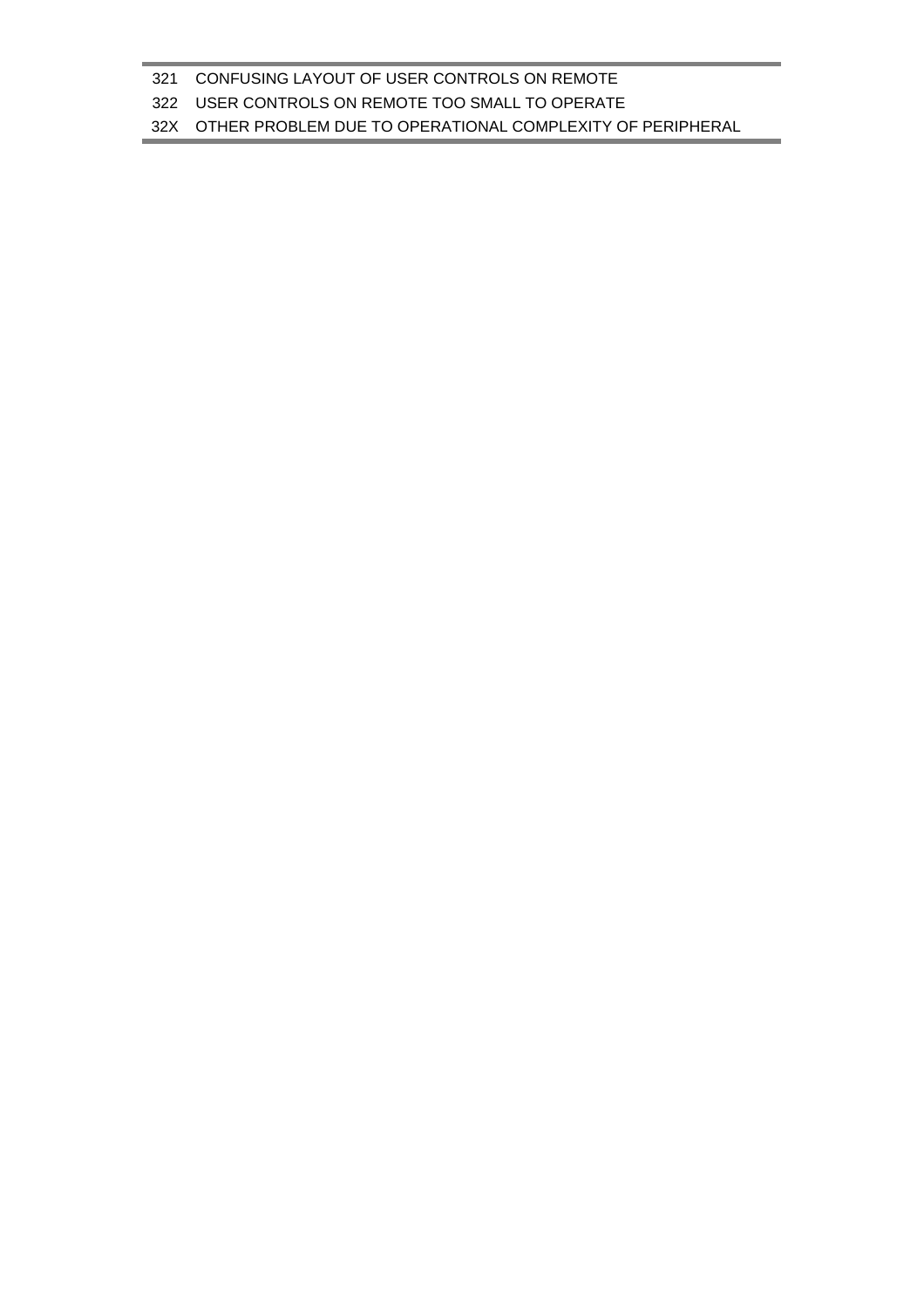### 331 DIFFICULTY OPERATING THE SET

### 332 DIFFICULTY OPERATING THE REMOTE COMMANDER

## 333 DIFFICULTY OPERATING TIMER RECORDING

## 334 DIFFICULTY OPERATING TELETEXT

335 DIFFICULTY SETTING THE CLOCK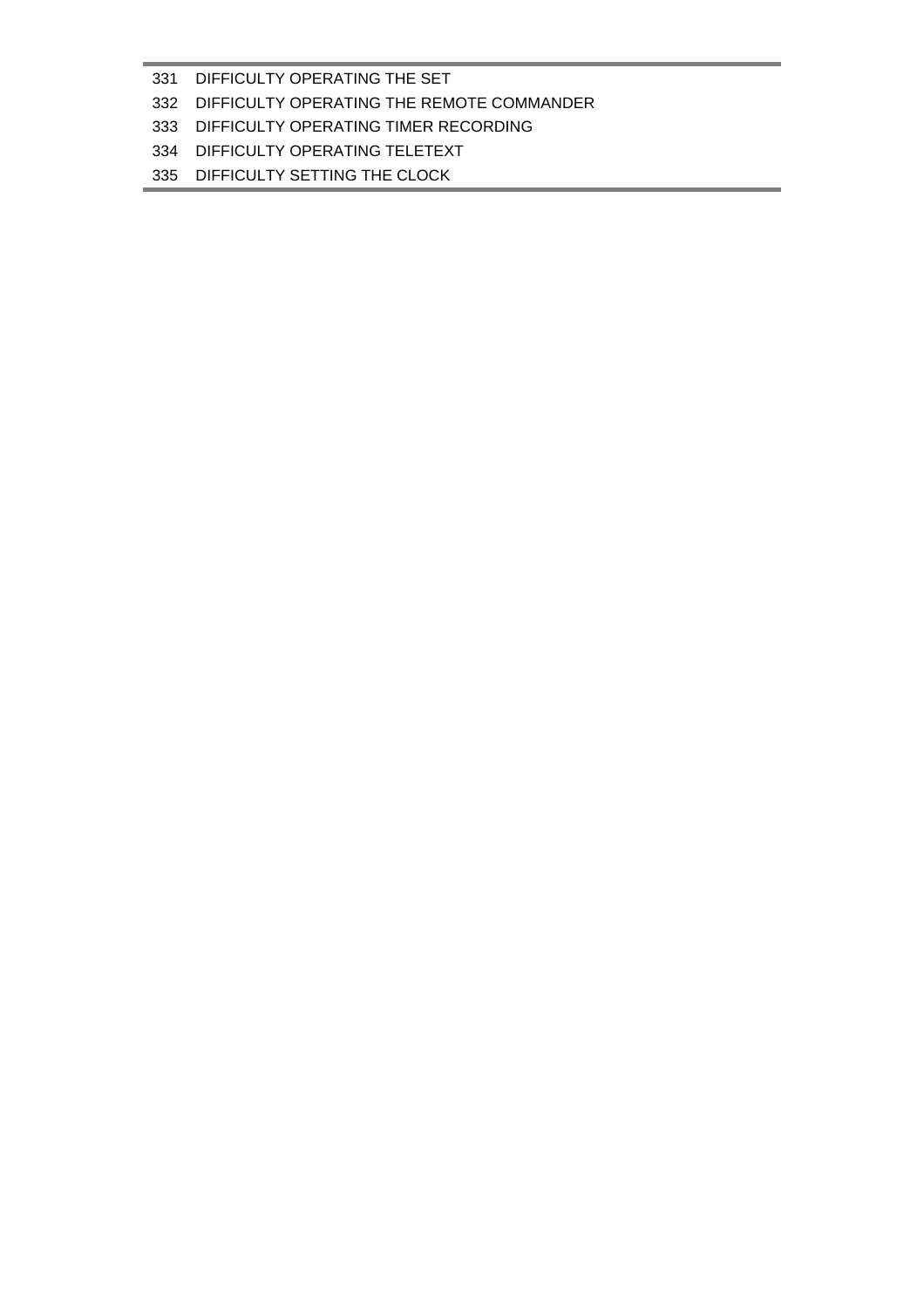### SCART LEAD NOT CONNECTED – NO AV CHANNEL

- SUPPLIED LEAD CONNECTED INCORRECTLY
- INCORRECT USE OF DIGITAL CONNECTION
- INCORRECT IEEE1394 CONNECTION
- 34X OTHER PROBLEM DUE TO COMPLEXITY OF CONNECTIONS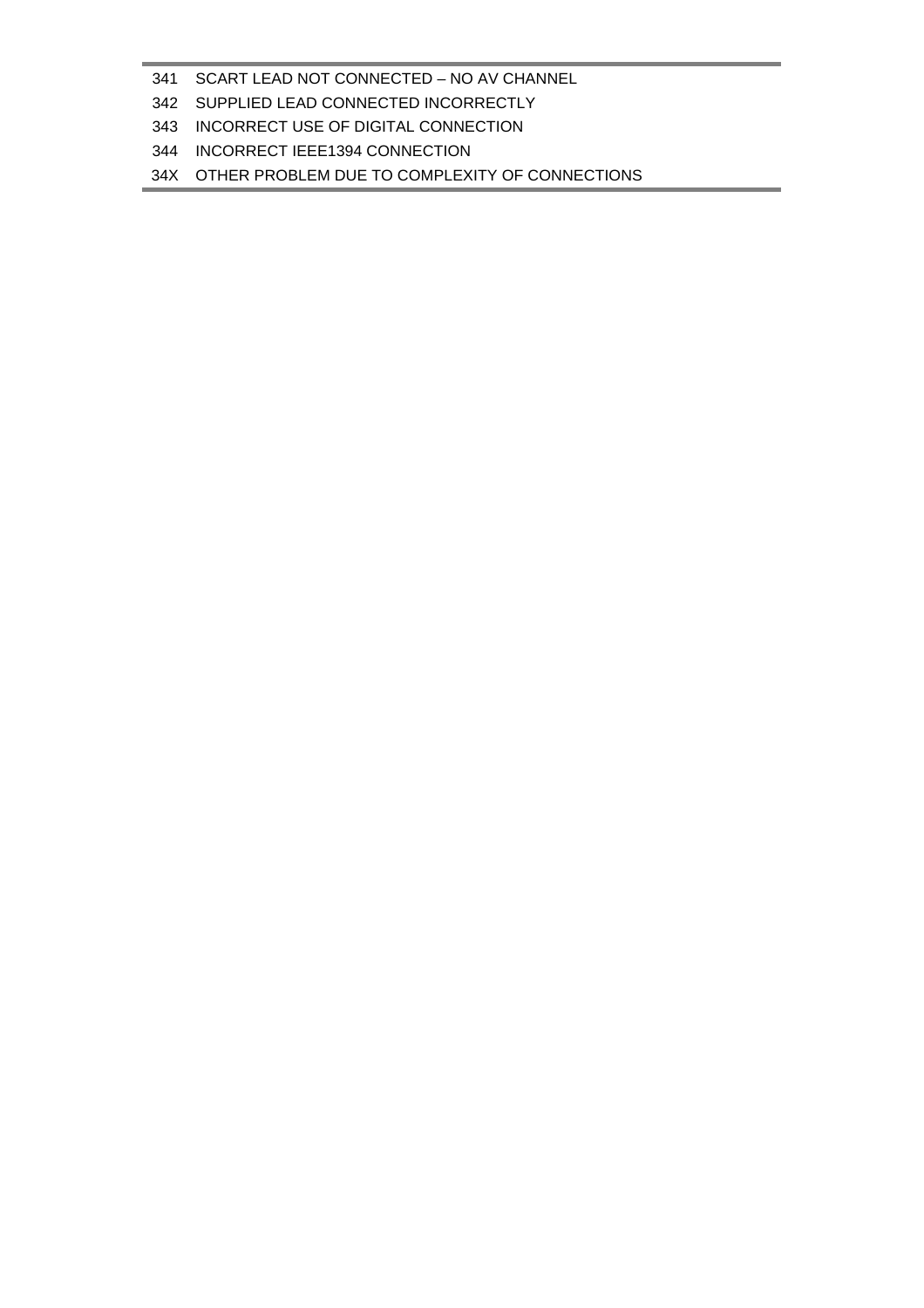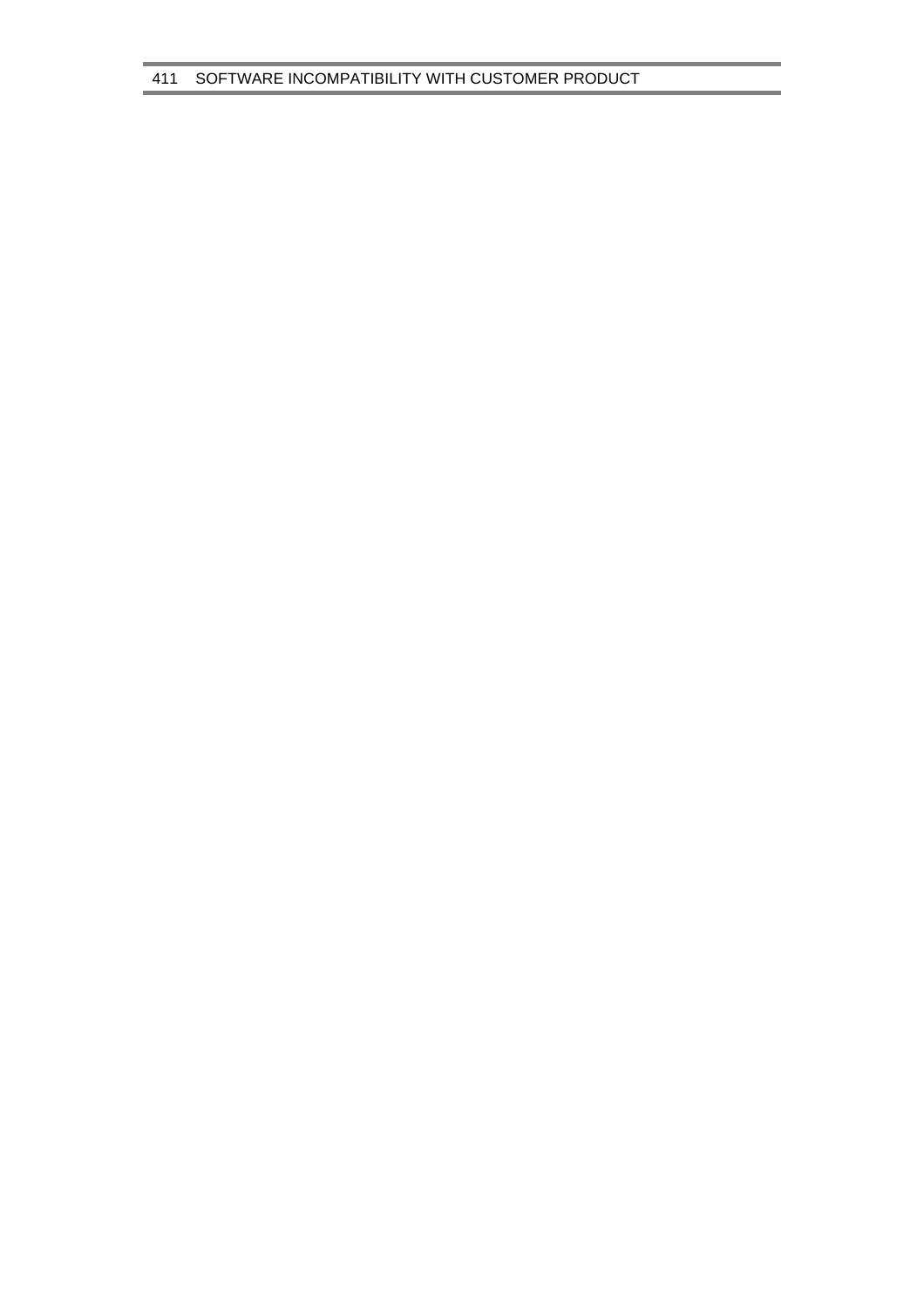### POOR QUALITY STORAGE MEDIUM USED

### DAMAGED STORAGE MEDIUM USED

#### INCORRECT FORMAT MEDIUM USED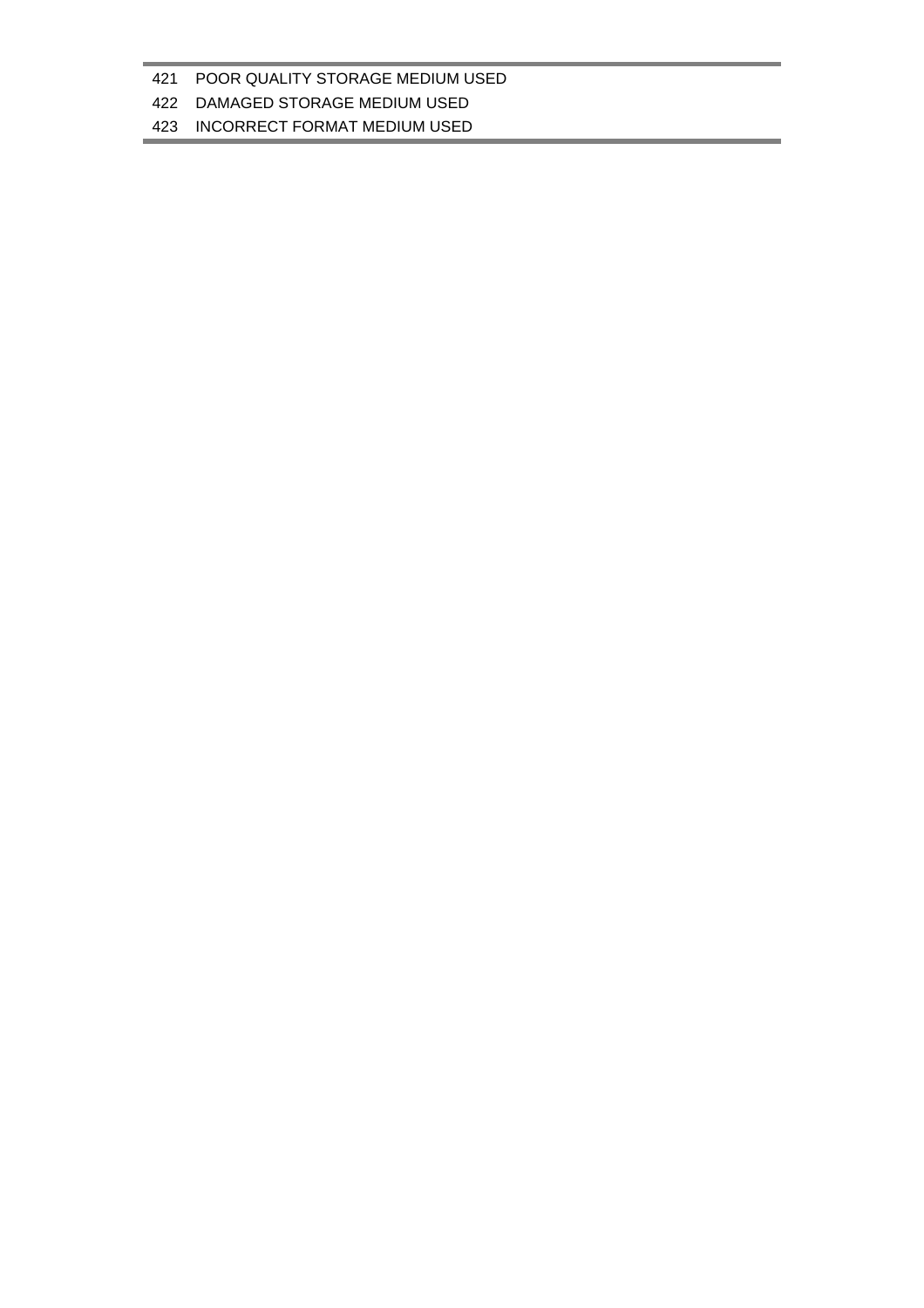#### PRODUCT DOES NOT MEET CUSTOMER EXPECTATION

#### PICTURE QUALITY DOES NOT MEET CUSTOMER EXPECTATION

#### AUDIO QUALITY DOES NOT MEET CUSTOMER EXPECTATION

#### COSMETIC QUALITY DOES NOT MEET THE CUSTOMER EXPECTATION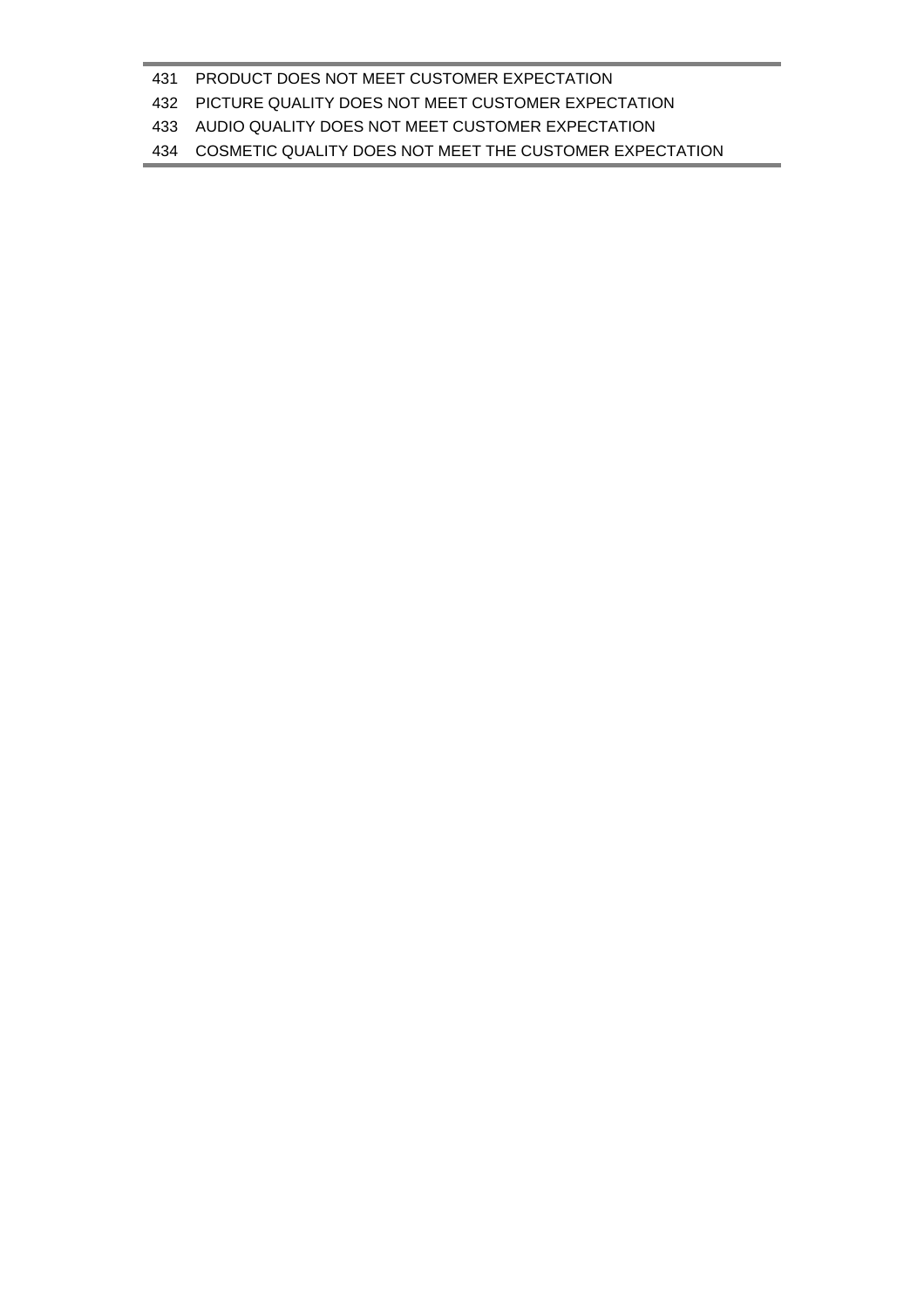## SIGNAL INCOMPATIBILITY WITH OTHER PRODUCT

#### SOFTWARE INCOMPATIBILITY WITH OTHER PRODUCT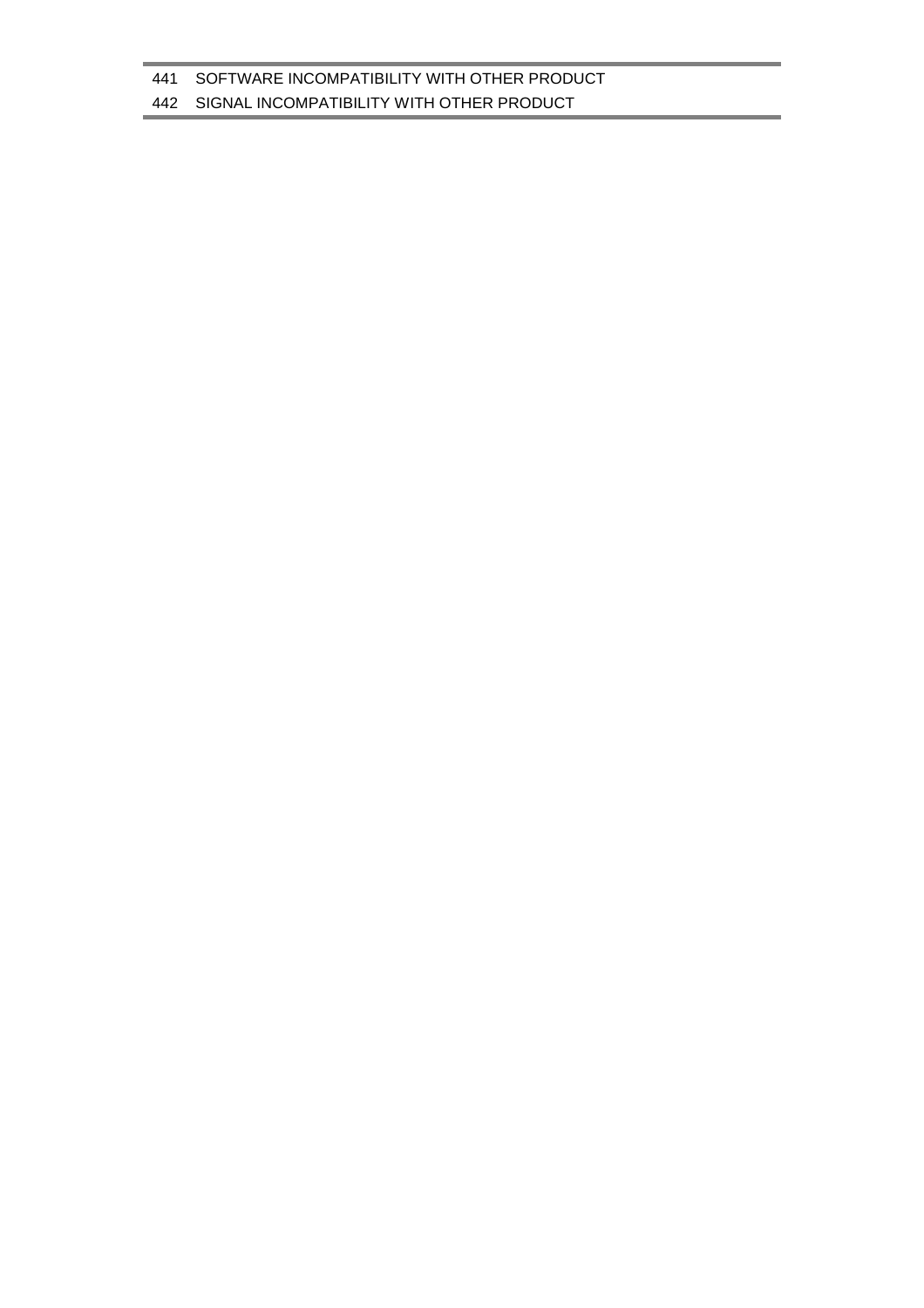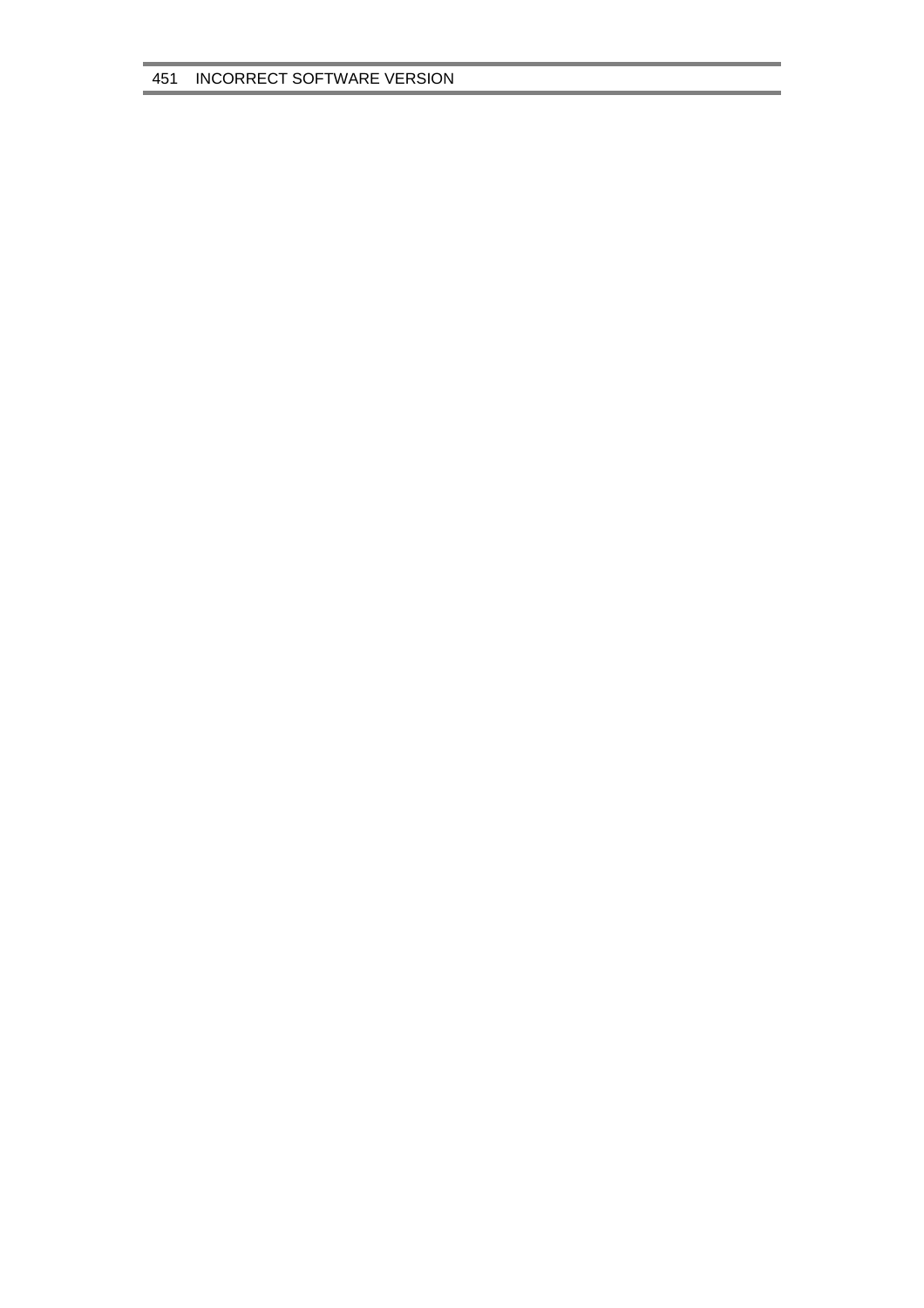- O OPERATING MODE
- AO1 PLAY
- AO2 PAUSE
- AO3 RECORD
- AO4 FAST FORWARD
- AO5 FAST REWIND
- AO6 REVERSE
- AO7 CUE
- AO8 TRACK SKIP
- AO9 REVIEW
- AOA COPY
- AOB HIGH SPEED COPY
- AOC TIMER PLAY
- AOD TIMER RECORD
- AOE RANDOM
- AOF SLOW MOTION
- AOG STILL PICTURE
- AOH PIP PICTURE IN PICTURE
- AOI AUTOMATIC PICTURE MODE
- AOJ ASPECT MODE
- AOK SURROUND MODE
- AOL LOUDNESS ON
- AOM XBS SOUND
- AON ZOOM
- AOO WIDE
- AOP TELE
- AOQ MENU MODE
- AOR MEMORY
- AOS RESUME
- AOT HIBERNATION
- AOU
- AOV
- AOW
- AOX OTHER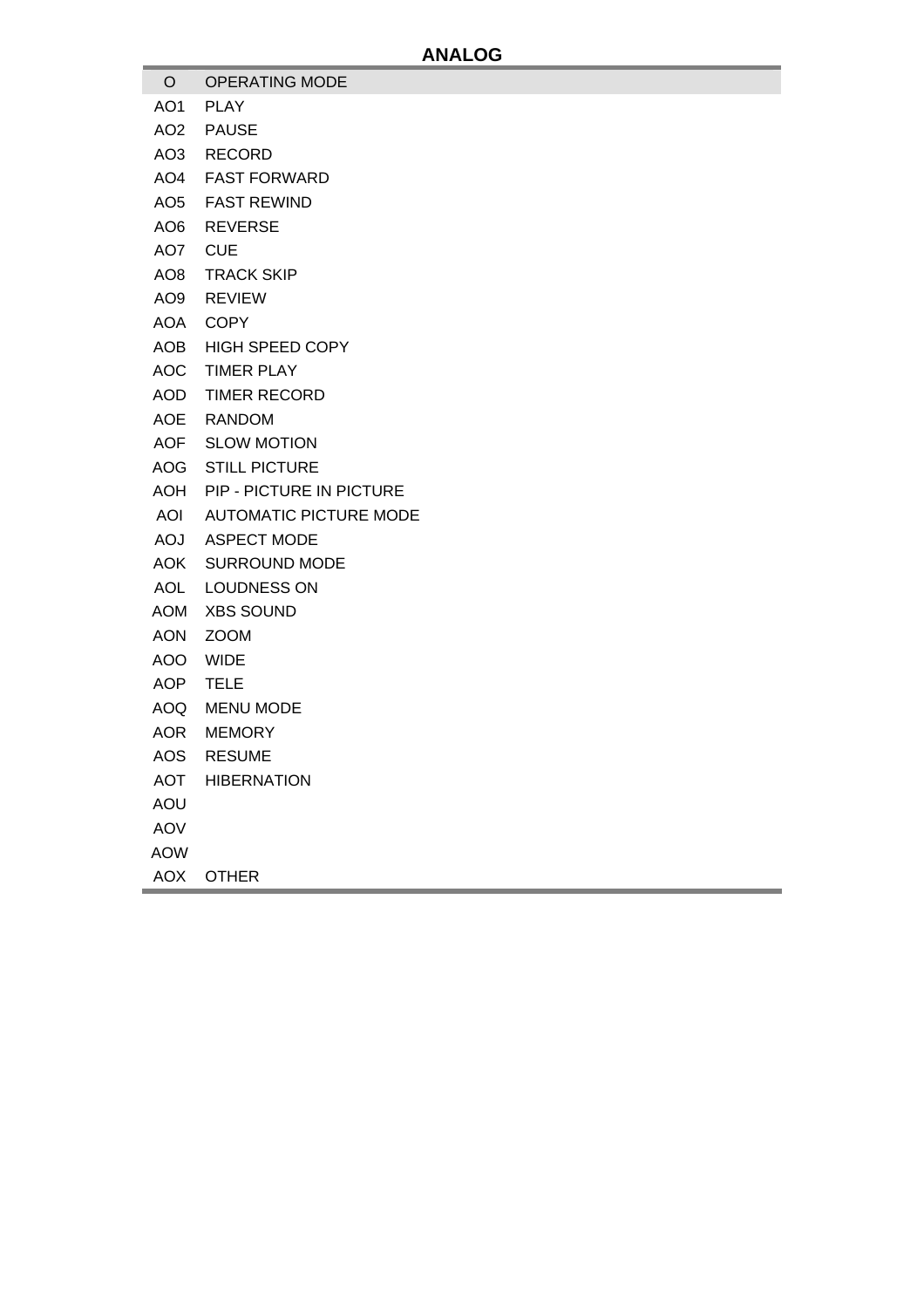- A APPLICATION MODE
- AA1 TEXT MODE
- AA2 LOCK MODE
- AA3 CHILD LOCK
- AA4 ON-SCREEN DISPLAY
- AA5 TIME-SLIP
- AA6 Q-LINK / SMARTLINK / NEXT VIEW LINK
- AA7 EXTERNAL LINK
- AA8 SHOWVIEW / VIDEO PLUS
- AA9 VPS
- AAA EPG
- AAB RDS
- AAC CD TEXT
- AAD ID 3 TAG
- AAE LINK MODE
- AAF
- AAG
- AAH
- AAI
- AAJ
- AAK
- AAL
- AAM
- AAN
- AAO
- 
- AAP
- AAQ
- AAR
- AAS
- AAT
- AAU
- AAV
- AAW
- AAX OTHER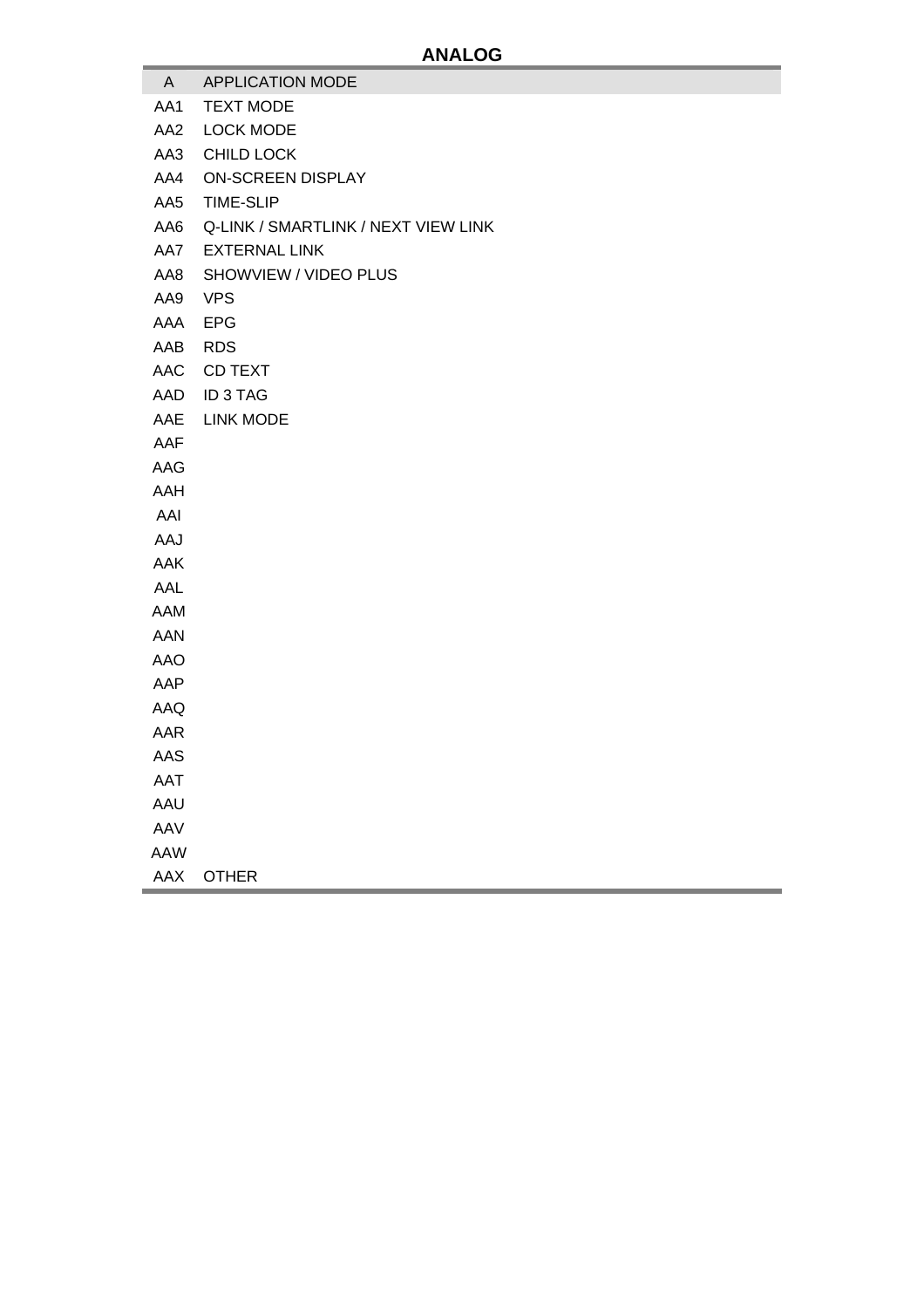a,

| F               | FREQUENCY BAND |
|-----------------|----------------|
| AF1             | <b>FM</b>      |
| AF <sub>2</sub> | AM             |
| AF3             | LW             |
| AF4             | ${\sf SW}$     |
| AF5             | <b>VHF</b>     |
| AF6             | UHF            |
| AF7             |                |
| AF <sub>8</sub> |                |
| AF9             |                |
| AFA             |                |
| ${\sf AFB}$     |                |
| $\mathsf{AFC}$  |                |
| AFD             |                |
| ${\sf AFE}$     |                |
| AFF             |                |
| AFG             |                |
| AFH             |                |
| AFI             |                |
| AFJ             |                |
| ${\sf AFK}$     |                |
| ${\sf AFL}$     |                |
| AFM             |                |
| AFN             |                |
| <b>AFO</b>      |                |
| AFP             |                |
| ${\sf AFG}$     |                |
| AFR             |                |
| <b>AFS</b>      |                |
| <b>AFT</b>      |                |
| AFU             |                |
| $\mathsf{AFV}$  |                |
| AFW             |                |
| ${\sf AFX}$     | <b>OTHER</b>   |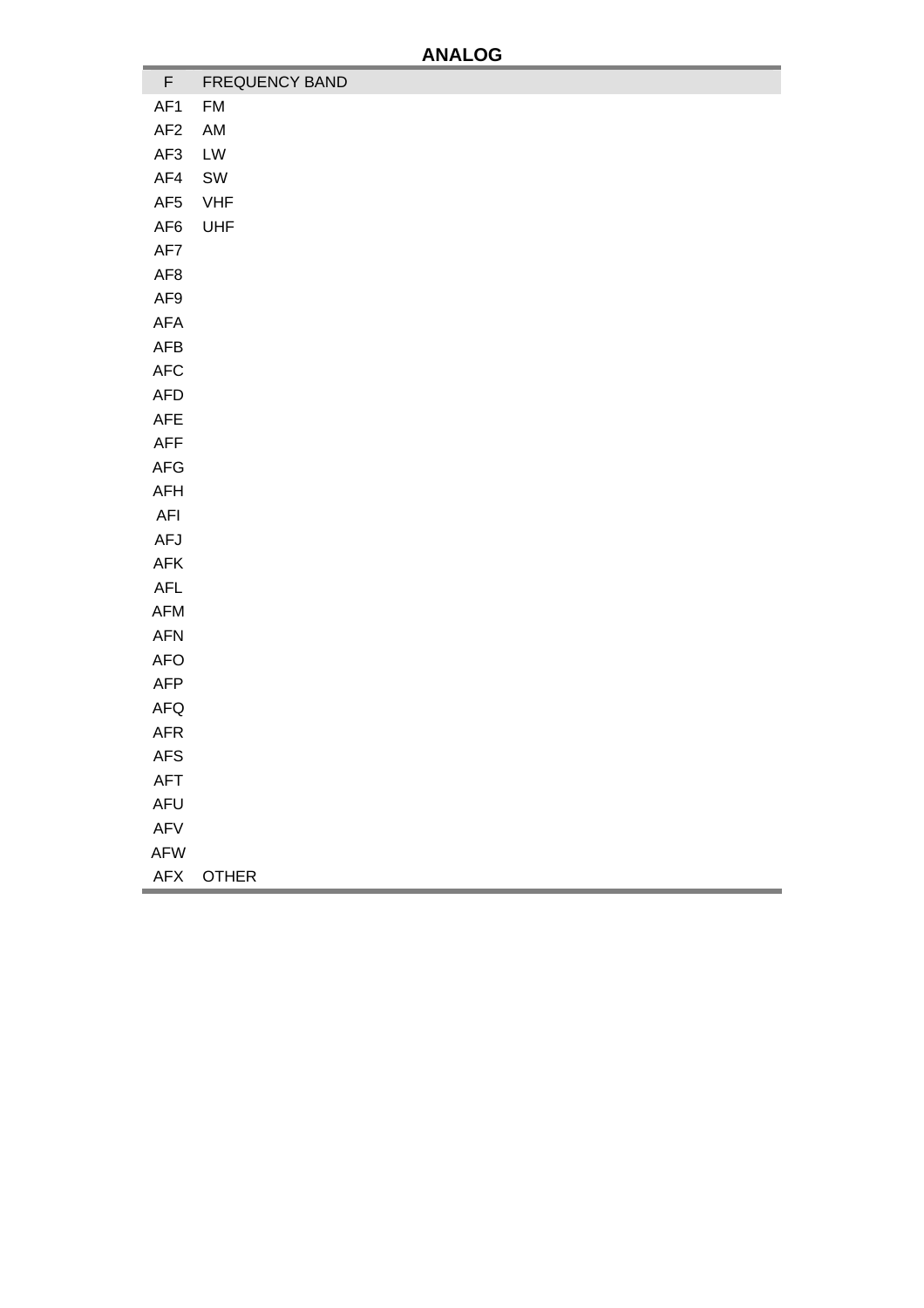- I I/O CONNECTIONS
- AI1 CINCH AUDIO
- AI2 CINCH VIDEO
- AI3 SCART
- AI4 RGB
- AI5 COMPOSITE (CVBS / FBAS)
- AI6 COMPONENT
- AI7 S-VIDEO / HOSIDEN
- AI8 YUV
- AI9 AC POWER
- AIA DC POWER
- AIB 1.5 MM
- AIC 2.5 MM
- AID 3.5 MM
- AIE 6.3 MM
- AIF BNC
- AIG HEADPHONE
- AIH MICROPHONE
- AII SPEAKER
- AIJ CENTRE
- AIK FRONT
- AIL REAR
- AIM SUBWOOFER
- AIN RF
- AIO XLR
- AIP REMOTE
- AIQ EDIT
- AIR SYSTEM CONNECTION
- AIS
- AIT
- AIU
- AIV
- AIW
- AIX OTHER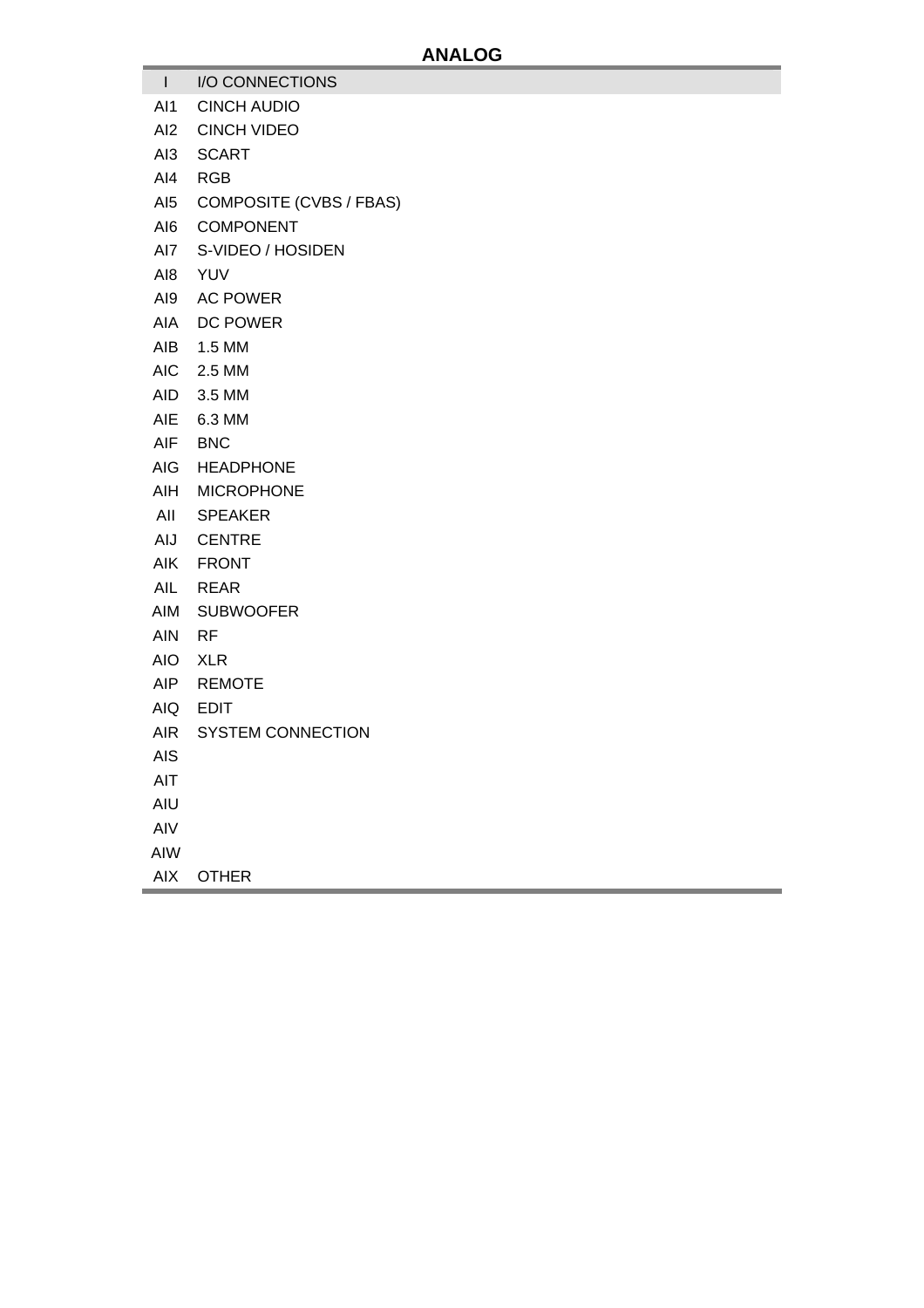- M MOUNTING DEVICE
- AM1 NO SPECIAL MOUNTING
- AM2 STAND
- AM3 WALL MOUNTED
- AM4 CEILING MOUNTED
- AM5 CAR MOUNTED
- AM6 PULT INSTALLATION
- AM7 BELOW THE TABLE
- AM8 CARRYING CASE
- AM9 CARRYING POCKET
- AMA NECK BAND
- AMB TRIPOD
- AMC BELT
- AMD STRAP
- AME HANDLE
- AMF RAIN COVER
- AMG DIVING COVER
- AMH HANDSFREE KIT
- AMI
- AMJ
- AMK
- AML
- AMM
- AMN
- AMO
- AMP
- AMQ
- AMR
- AMS
- 
- AMT
- AMU
- AMV
- AMW
- AMX OTHER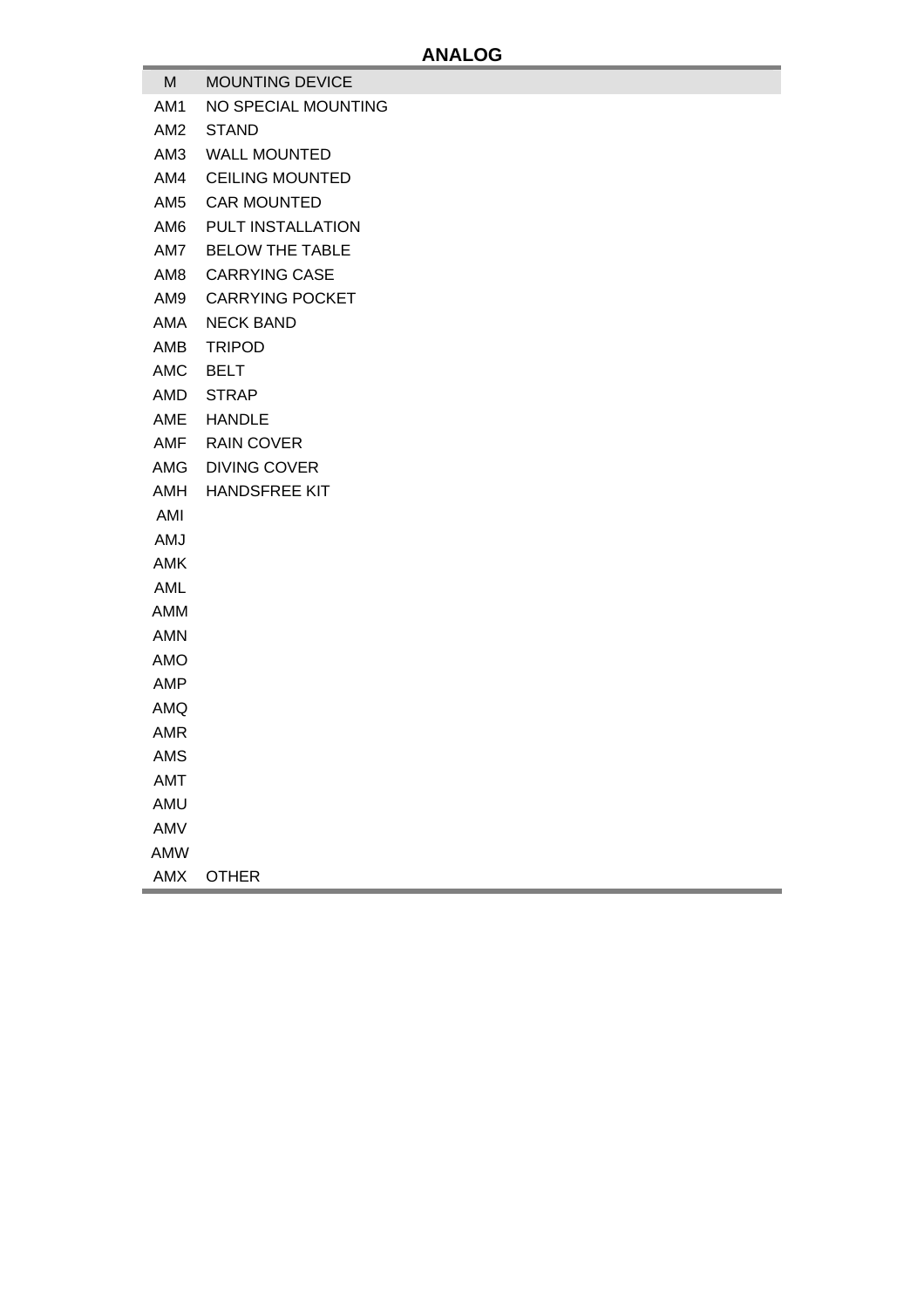- X ACCESSORY
- AX1 POWER ADAPTER
- AX2 CHARGER
- AX3 REMOTE CONTROL
- AX4 HEADPHONE
- AX5 EARPHONE
- AX6 SPEAKER
- AX7 ANTENNA
- AX8 MICROPHONE
- AX9 TUNER
- AXA SAT RECEIVER
- AXB GPS RECEIVER
- AXC POWER AMPLIFIER
- AXD DISPLAY / MONITOR
- AXE CARD / SIGNAL ADAPTER
- AXF FLASHLIGHT
- AXG CAMERA
- AXH LENS UNIT
- AXI FILTER
- AXJ CAR KIT
- AXK POWER CABLE
- AXL SIGNAL CABLE
- AXM STYLUS / PICKUP
- AXN
- AXO
- AXP
- AXQ
- AXR
- AXS
- AXT
- 
- AXU
- AXV
- AXW
- AXX OTHER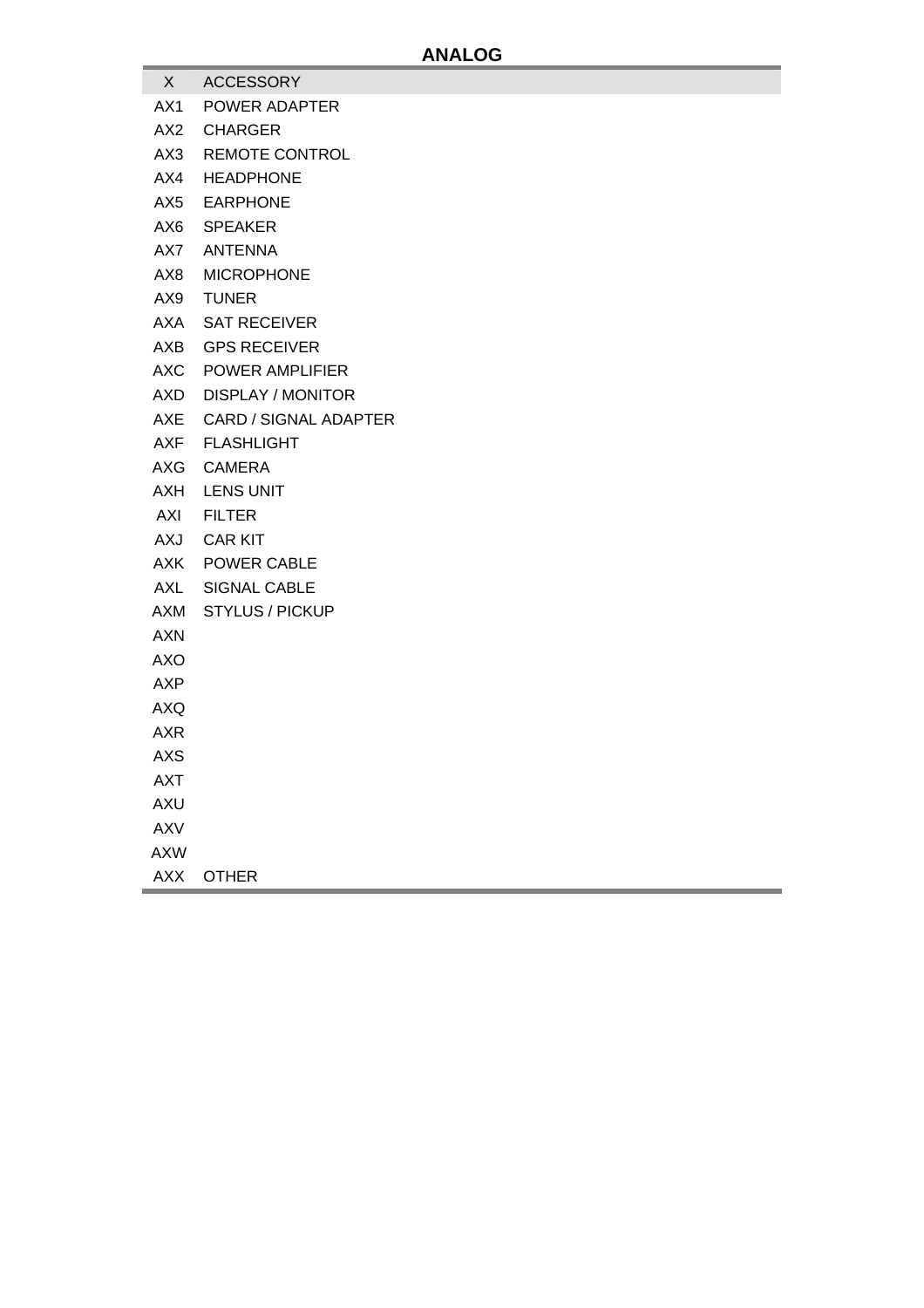| $\mathsf O$     | OPERATING ENVIRONMENT / FUNCTION |
|-----------------|----------------------------------|
| DO <sub>1</sub> | <b>BIOS</b>                      |
| DO <sub>2</sub> | <b>DOS</b>                       |
| DO <sub>3</sub> | <b>WINDOWS</b>                   |
| DO <sub>4</sub> | <b>LINUX</b>                     |
| DO <sub>5</sub> | <b>UNIX</b>                      |
| DO <sub>6</sub> | <b>MAC</b>                       |
| DO <sub>7</sub> | OS <sub>2</sub>                  |
| DO <sub>8</sub> |                                  |
| DO <sub>9</sub> |                                  |
| <b>DOA</b>      |                                  |
| <b>DOB</b>      |                                  |
| <b>DOC</b>      |                                  |
| <b>DOD</b>      | <b>MMS</b>                       |
| <b>DOE</b>      | E-MAIL                           |
| <b>DOF</b>      | <b>SMS</b>                       |
| <b>DOG</b>      | <b>SMTP</b>                      |
| <b>DOH</b>      | POP <sub>3</sub>                 |
| <b>DOI</b>      | APPLE OS                         |
| <b>DOJ</b>      | <b>NOVELL</b>                    |
| <b>DOK</b>      |                                  |
| <b>DOL</b>      |                                  |
| <b>DOM</b>      |                                  |
| <b>DON</b>      |                                  |
| <b>DOO</b>      |                                  |
| <b>DOP</b>      |                                  |
| <b>DOQ</b>      |                                  |
| <b>DOR</b>      |                                  |
| <b>DOS</b>      |                                  |
| <b>DOT</b>      |                                  |
| <b>DOU</b>      |                                  |
| <b>DOV</b>      |                                  |
| <b>DOW</b>      |                                  |
| DOX             | <b>OTHER</b>                     |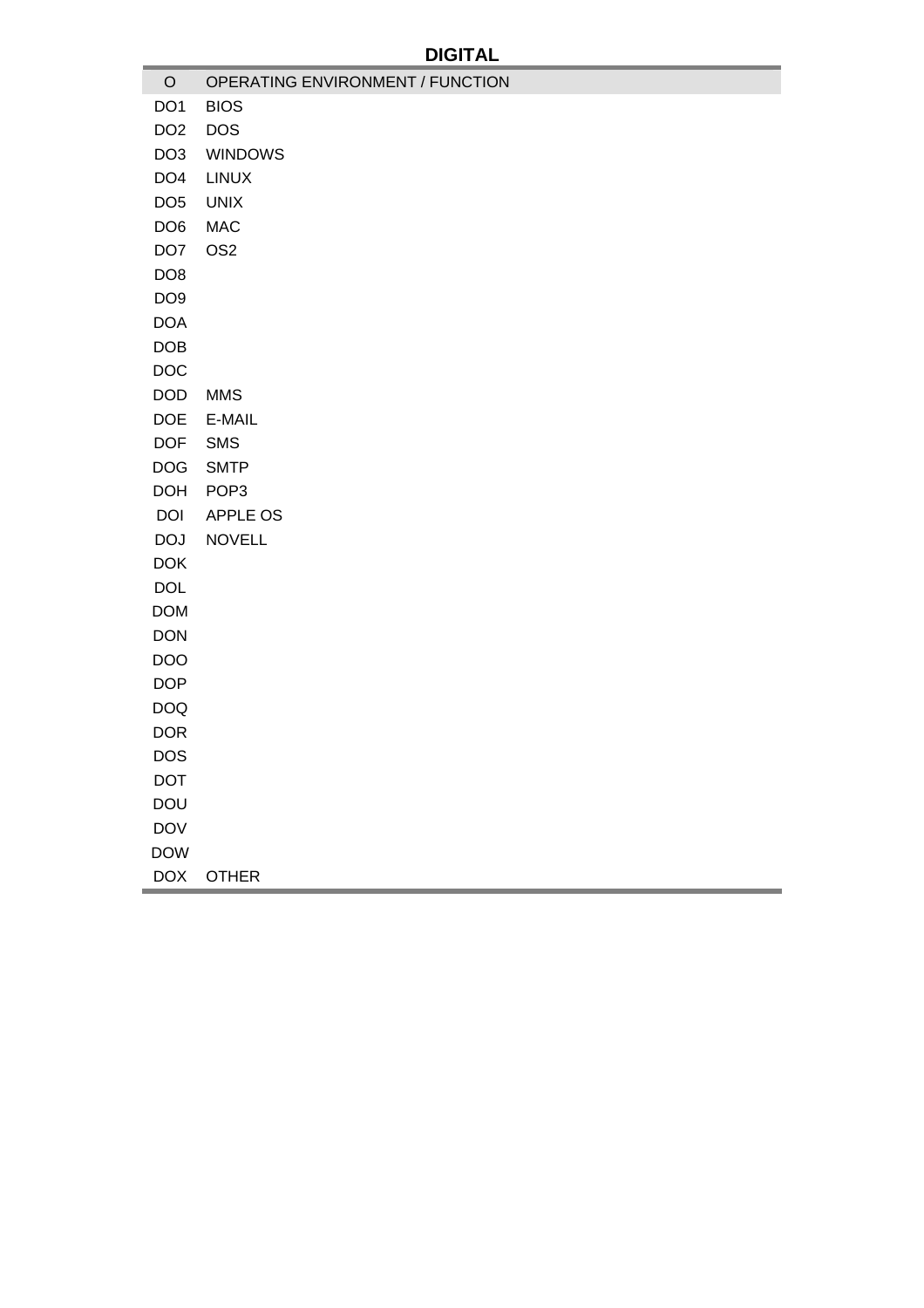- P PROGRAM TYPE
- DP1 WORD PROCESSING
- DP2 SPREADSHEET
- DP3 PRESENTATION
- DP4 DATABASE
- DP5 PICTURE EDITING
- DP6 VIDEO EDITING
- DP7 AUDIO EDITING
- DP8 E-MAIL PROGRAM
- DP9 INTERNET PROGRAM
- DPA GAME PROGRAM
- DPB CD / DVD BURN PROGRAM
- DPC FILE MANAGER PROGRAM
- DPD FORMATTING PROGRAM
- DPE VIRUS SCANNER
- DPF FIREWALL
- DPG NETWORK PROGRAM
- DPH HOST PROGRAM
- DPI SYSTEM OPERATION PROGRAM
- DPJ COMMUNICATION PROGRAM
- DPK DEVICE DRIVER SOFTWARE
- DPL VIRUS PROGRAM / INFECTED
- DPM NON STANDARD PROGRAM
- DPN
- DPO
- DPP
- DPQ
- 
- DPR
- **DPS**
- DPT
- DPU
- DPV
- DPW
- DPX OTHER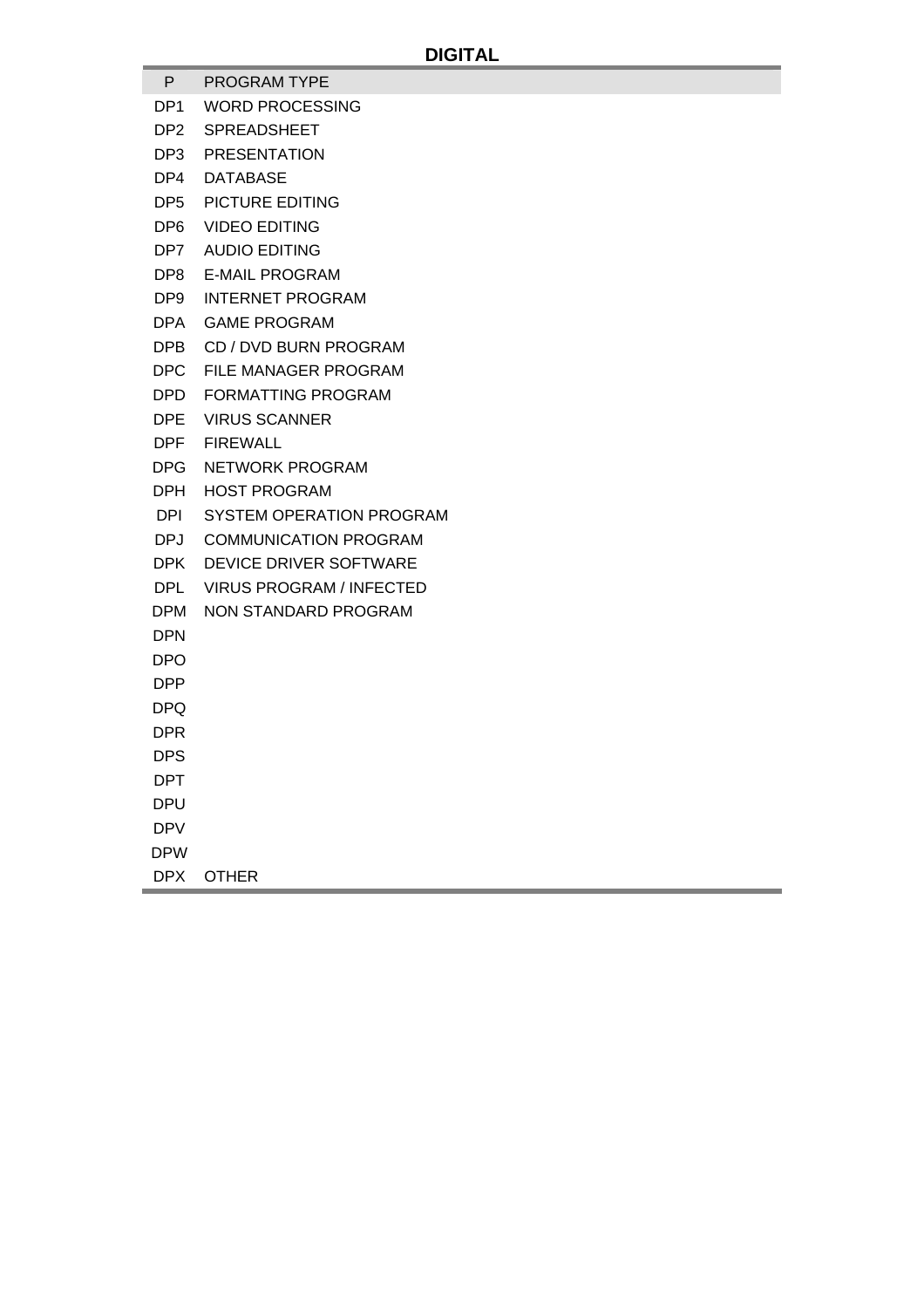- N NETWORKING ENVIRONMENT DN1 TERRESTRIAL ANTENNA DN2 CABLE NETWORK DN3 DVB-T DN4 DVB-S DN5 DVB-S2 DN6 DVB-C DN7 DVB-H DN8 DVF DN9 SATELLITE AUDIO DNA SATELLITE VIDEO DNB SATELLITE DNC DIAL-UP MODEM DND ISDN CONNECTION DNE DSL CONNECTION DNF GPRS DNG UMTS DNH DECT DNI GSM DNJ DAB DNK GPS DNL LAN DNM ETHERNET DNN BLUETOOTH DNO INFRARED / IRDA DNP WIRELESS / WLAN DNQ WAN - WIDE AREA NETWORK DNR BROADBAND **DNS** DNT
- 
- DNU
- DNV
- DNW
- DNX OTHER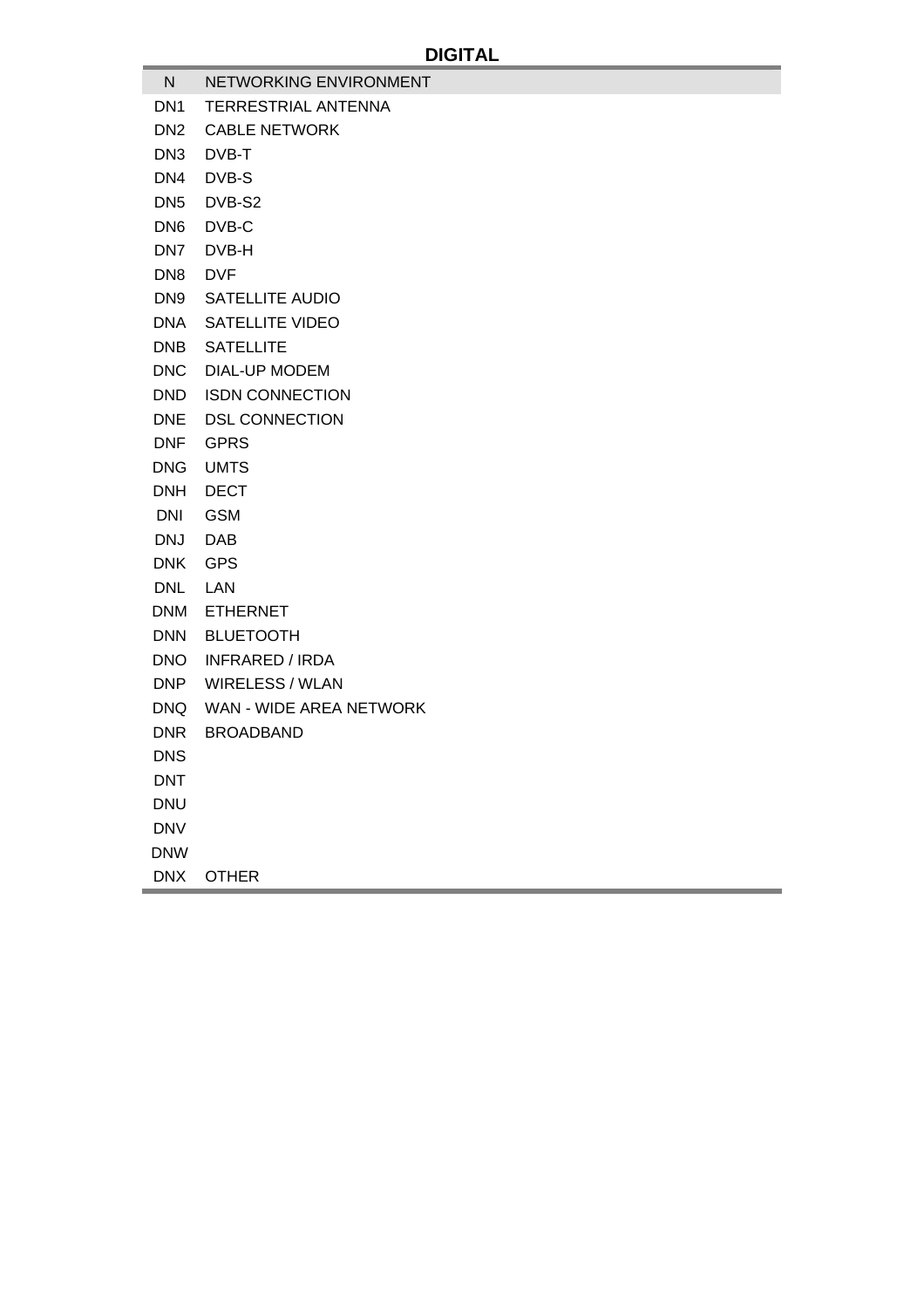- I I/O CONNECTIONS
- DI1 SERIAL RS232 / COM
- DI2 PARALLEL / CENTRONICS
- DI3 USB
- DI4 PS2
- DI5 VGA
- DI6 DVI
- DI7 COAX
- DI8 OPTICAL
- DI9 HDMI
- DIA HI8
- DIB IEEE 1394 / FIRE WIRE
- DIC NETWORK / DATA
- DID IRDA
- DIE PC CARD SLOT
- DIF PCMCIA
- DIG PORT REPLICATOR
- DIH IDE
- DII SCSI
- DIJ S0 BUS
- DIK D-SUB 15 PIN
- DIL D-SUB 9 PIN
- DIM
- DIN
- DIO
- DIP
- DIQ
- DIR
- 
- DIS
- DIT
- DIU
- DIV
- DIW
- DIX OTHER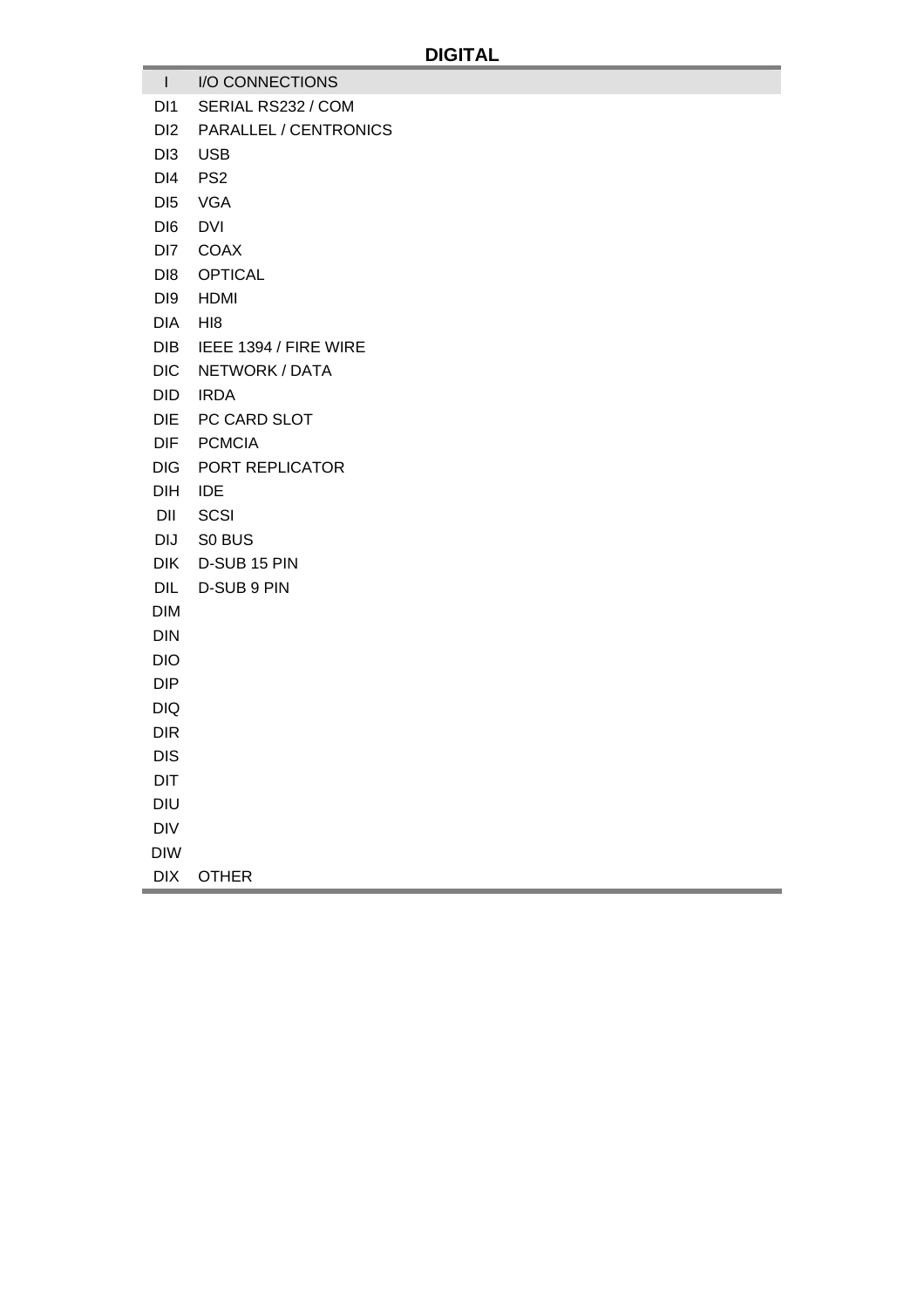- H SYSTEM ENVIRONMENT HARDWARE DH1 MAIN BOARD DH2 PROCESSOR DH3 DISK DRIVE DH4 HARD DRIVE DH5 INTERNAL MEMORY DH6 GRAPHIC CARD DH7 CONTROLLER DH8 GAME CONTROLLER
	- DH9 NETWORK ADAPTER
	- DHA MODEM
	- DHB PCMCIA ADAPTER
	- DHC USB DEVICE
	- DHD STANDARD MOUSE
	- DHE OPTICAL / LASER MOUSE
	- DHF TOUCH PAD
	- DHG TRACK BALL
	- DHH TOUCH SCREEN
	- DHI DISPLAY / MONITOR
	- DHJ PRINTER
	- DHK SCANNER
	- DHL KEYBOARD
	- DHM
	- DHN
	- DHO
	- DHP
	- DHQ
	- DHR
	-
	- DHS
	- DHT
	- DHU
- DHV
- DHW
- DHX OTHER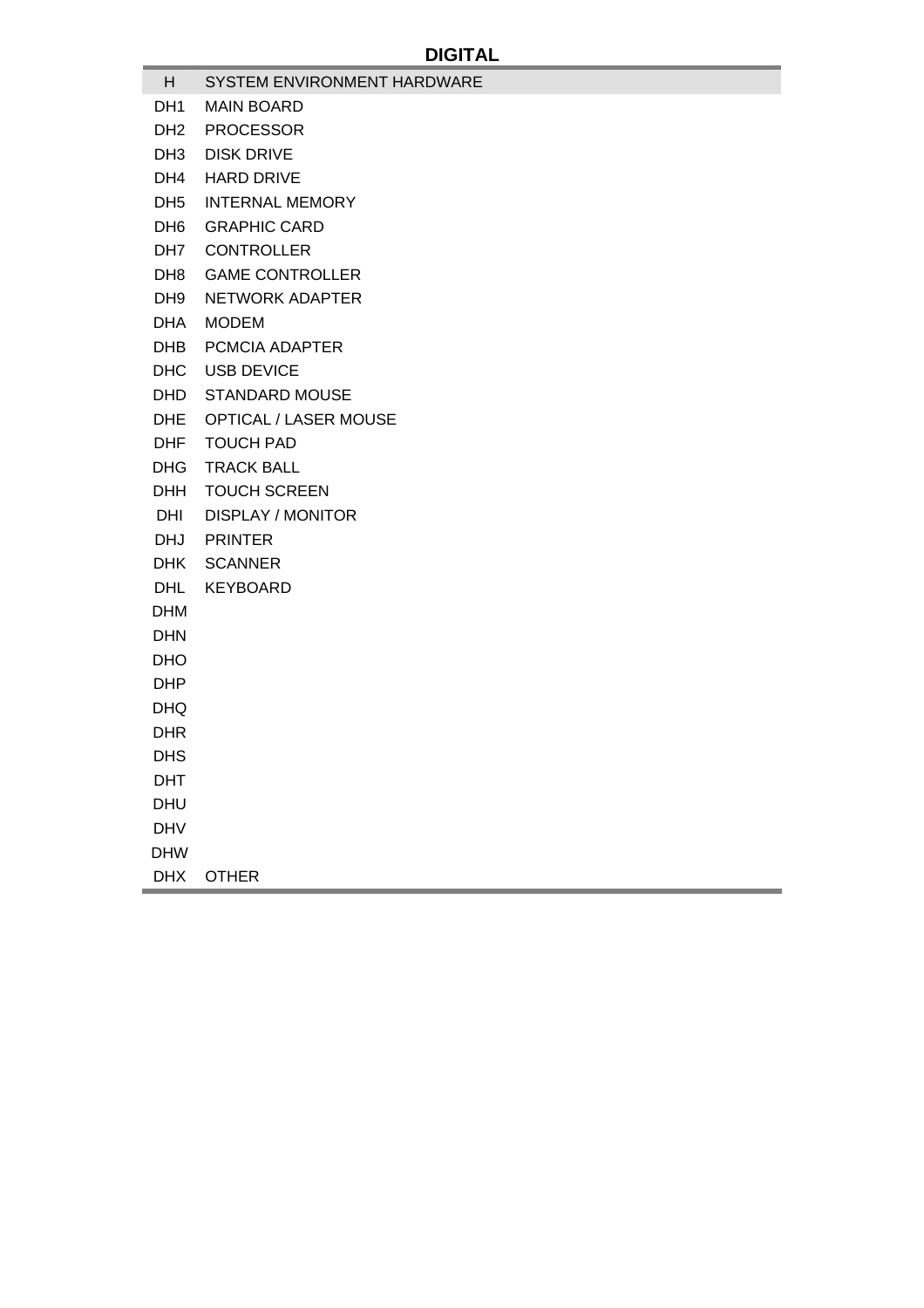- **DIGITAL**  S SYSTEM ENVIRONMENT SOFTWARE DS1 BIOS VERSION DS2 PARTITION NUMBER DS3 PORT NAME AND NUMBER DS4 IRQ NUMBER DS5 SYSTEM DRIVER TYPE + VERSION DS6 RUNNING SERVICE NAME DS7 TASK / PROCESS NAME DS8 CERTIFICATE NAME / TYPE DS9 PROTOCOL TYPE DSA DISPLAY MODE / RESOLUTION DSB CODE TABLE DSC LANGUAGE SETTING DSD COUNTRY SETTING **DSE DSF** DSG DSH **DSI** DSJ DSK **DSL** DSM DSN DSO **DSP**
- DSQ
- DSR
- **DSS**
- DST
- DSU
- **DSV**
- DSW
- DSX OTHER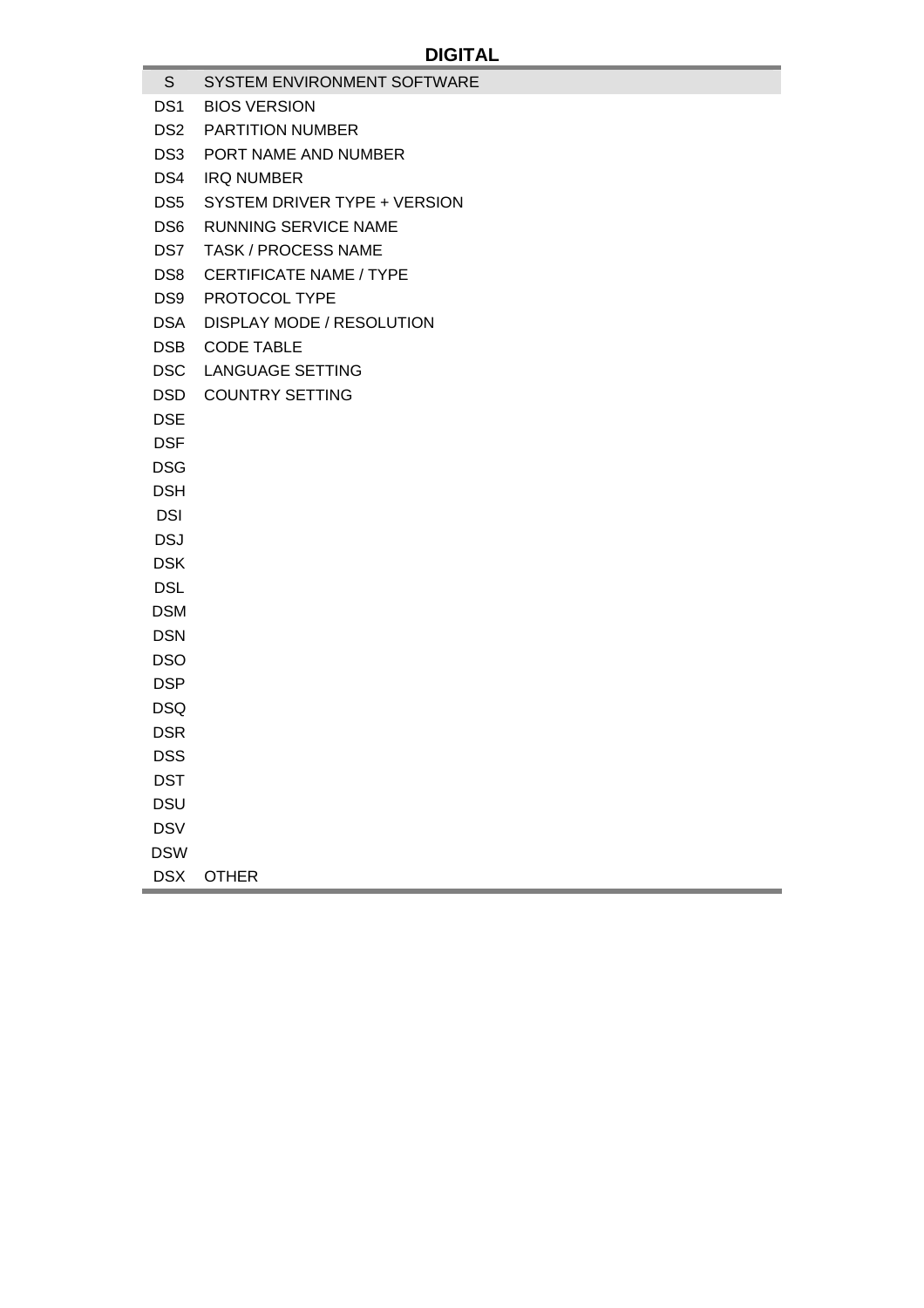## **MEDIA**

- MA ANALOG
- MA1 RECORD DISC
- MA2 AUDIO TAPE
- MA3 AUDIO MICRO TAPE
- MA4 VIDEO TAPE VHS
- MA5 VIDEO TAPE VHSC
- MA6 VIDEO TAPE SVHS
- MA7 VIDEO TAPE SVHSC
- MA8 VIDEO TAPE 8 MM
- MA9 VIDEO TAPE HI8
- MAA THERMAL PAPER
- MAB PLAIN PAPER
- MAC PAPER PHOTO QUALITY
- MAD GLOSSY PHOTO PAPER
- MAE TRANSPARENCIES (OVERHEAD)
- MAF COLOURED PAPER
- MAG ENVELOPE
- MAH LABEL
- MAI CARTON
- MAJ SLIDE
- MAK PHOTO FILM
- MAL
- MAM
- MAN
- MAO
- MAP
- MAQ
- MAR
- MAS
- 
- MAT
- MAU
- MAV
- MAW
- MAX OTHER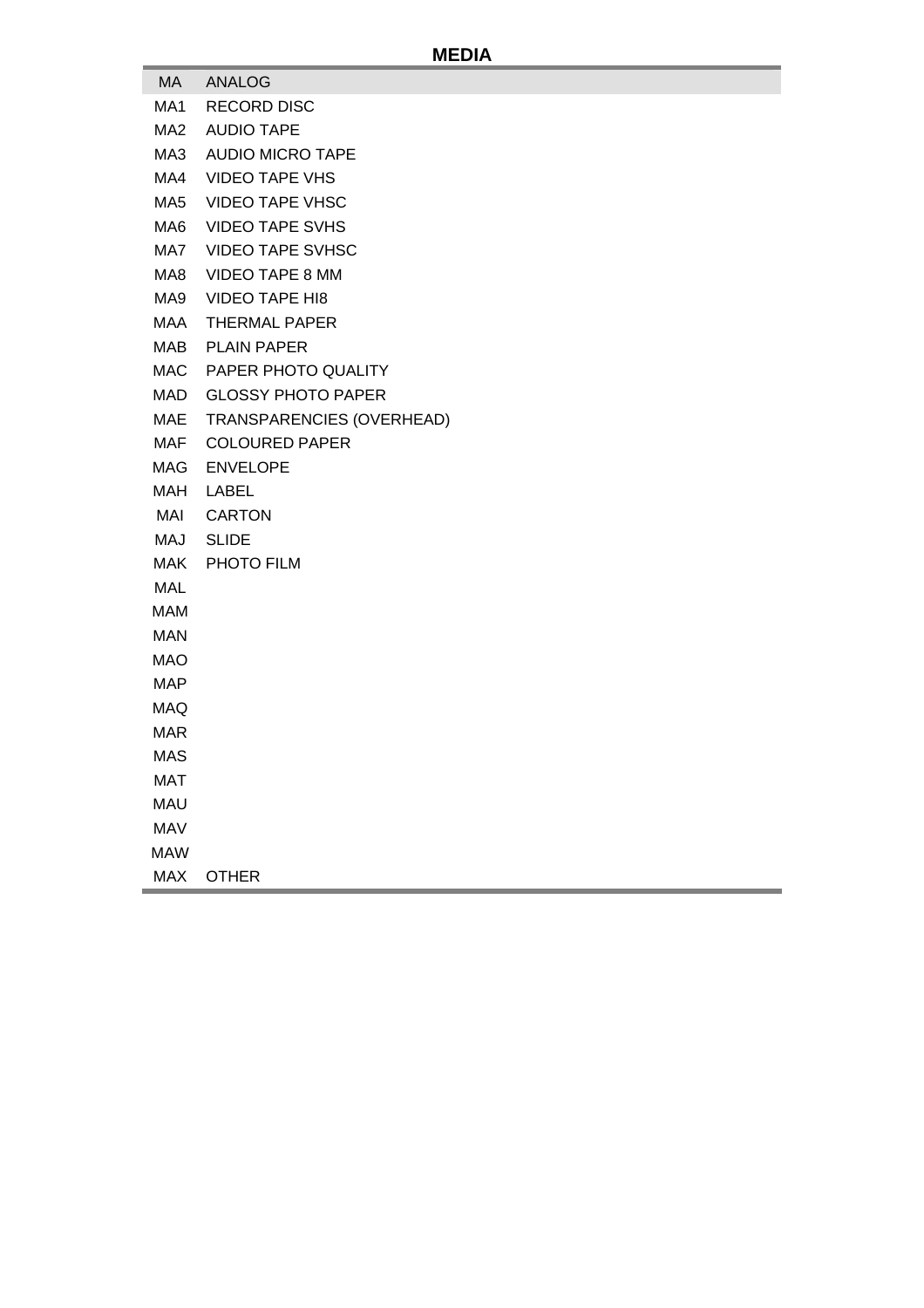## **MEDIA**

- MD DIGITAL
- MD1 HI8 VIDEO
- MD2 DVC VIDEO
- MD3 TAPE
- MD4 CD-ROM
- MD5 DVD-ROM
- MD6 CD-RW
- MD7 DVD+RW
- MD8 DVD-RW
- MD9 DVD-RAM
- MDA DVD+R
- MDB DVD-R
- MDC HD-DVD
- MDD BD BLUE RAY DISC
- MDE MULTIMEDIA CARD
- MDF MEMORY STICK
- MDG SD MEMORY CARD
- MDH SD MEMORY CARD MINI
- MDI CF MEMORY CARD
- MDJ CF HDD
- MDK FLASH MEMORY
- MDL INTERNAL MEMORY
- MDN FLOPPY DISK
- MDO HARD DISK
- MDP STREAMER TAPE
- MDQ CD MULTISESSION
- MDR VLP
- MDT VIDEO CD
- MDU
- MDV
- MDW
- MDY
- MDZ
- MDX OTHER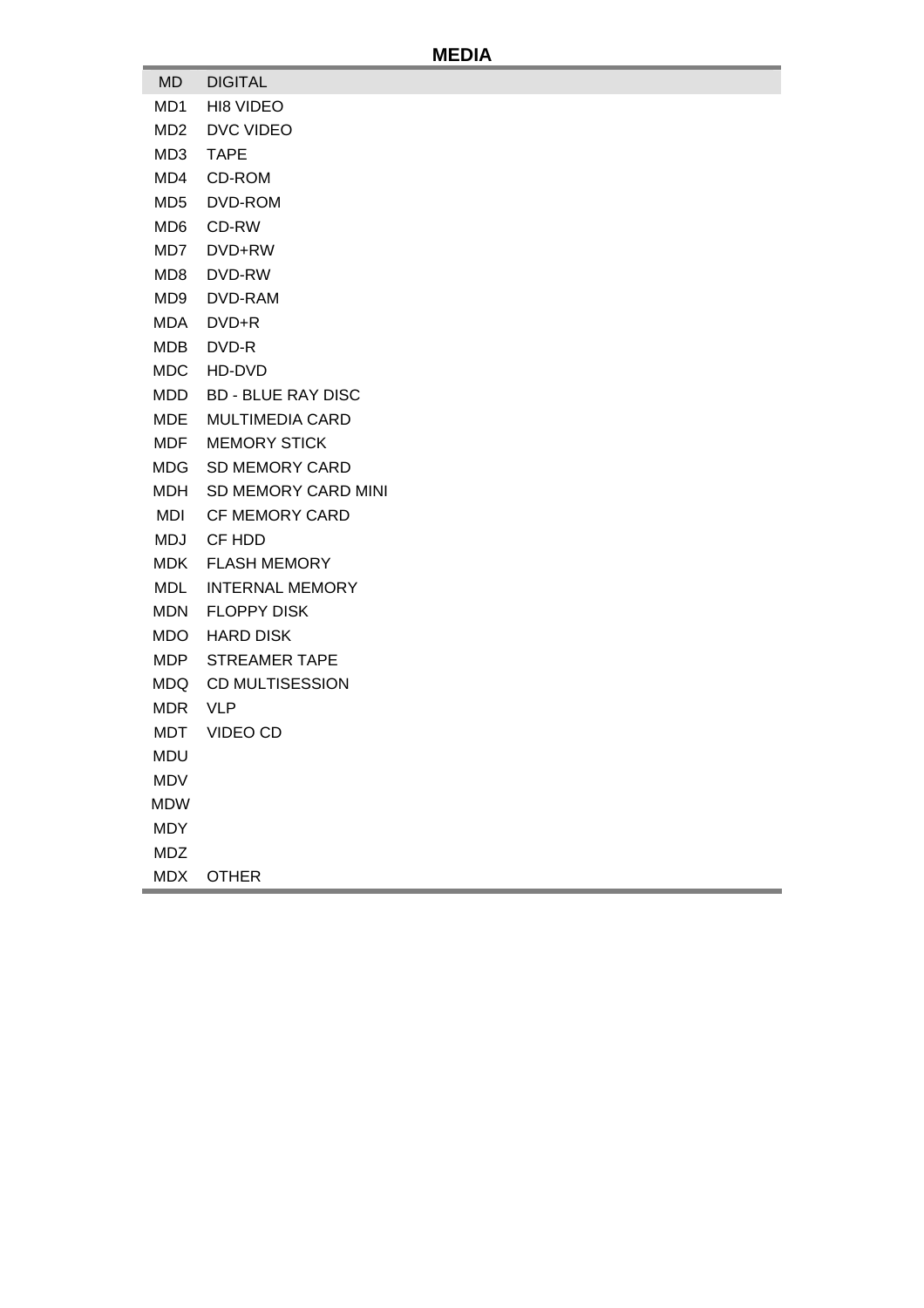# **FORMAT**

- FA AUDIO
- FA1 STEREO
- FA2 MONO
- FA3 DOLBY
- FA4 DOLBY PRO LOGIC
- FA5 DOLBY DIGITAL
- FA6 DTS
- FA7 SDDS CINEMA SOUND
- FA8 THX
- FA9 PCM
- FAA DAB
- FAB
- FAC
- FAD
- FAE
- FAF
- FAG
- FAH
- FAI
- FAJ
- FAK
- FAL
- FAM
- FAN
- FAO
- FAP
- 
- FAQ
- FAR
- FAS
- FAT
- FAU
- FAV
- FAW
- FAX OTHER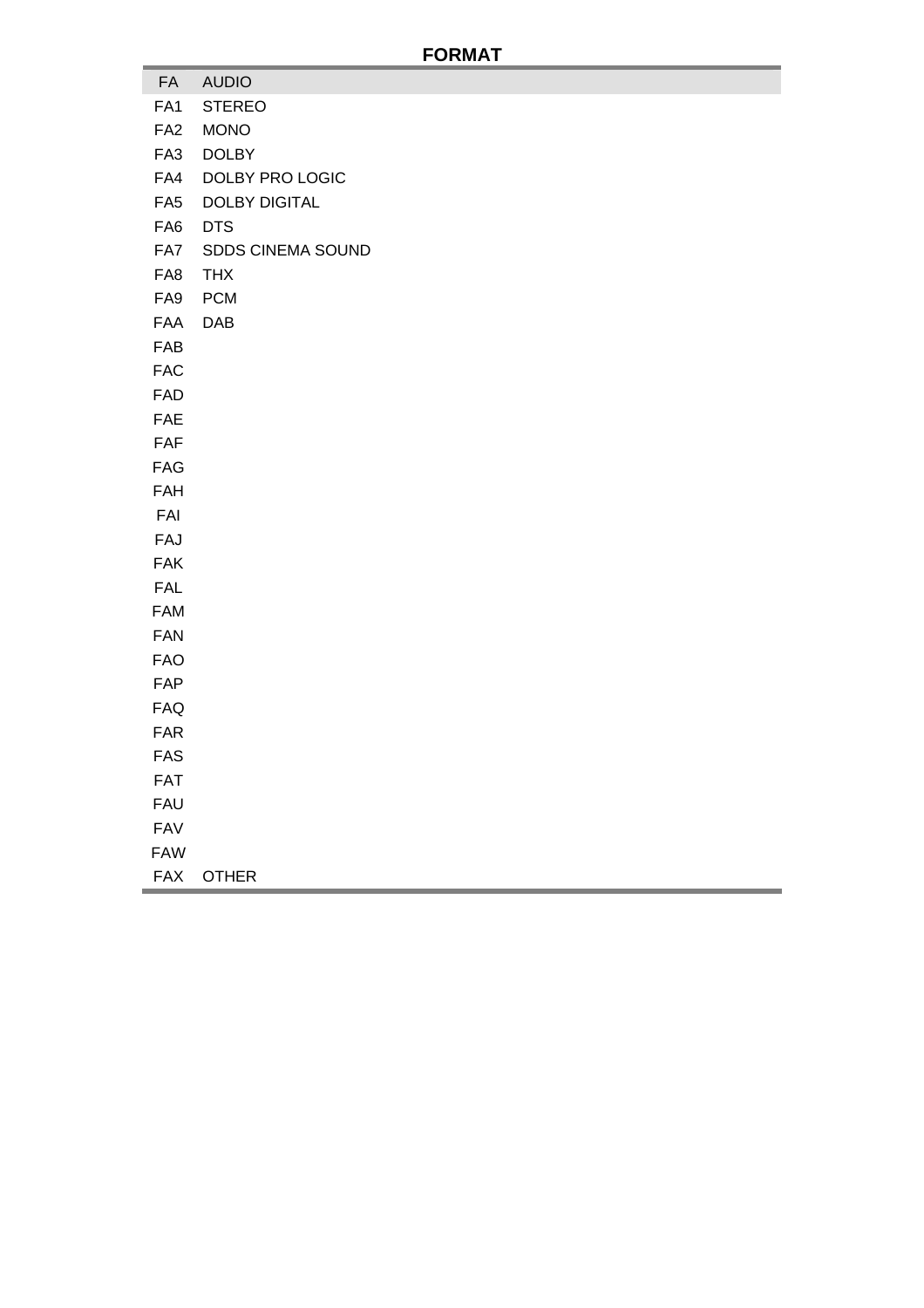#### **FORMAT**

- FV VIDEO
- FV1 PAL
- FV2 NTSC
- FV3 SECAM
- FV4 HDTV
- FV5 16:9 FORMAT
- FV6 14:9 FORMAT
- FV7 4:3 FORMAT
- FV8 50 HZ
- FV9 60 HZ
- FVA 100 HZ
- FVB SP NORMAL
- FVC LP LONG PLAY
- FVD EP EXTRA LONG PLAY
- FVE XP EXTRA HIGH QUALITY
- FVF CINEMASCOPE
- FVG LETTERBOX
- FVH ZOOM MODE
- FVI
- FVJ
- FVK
- FVL
- FVM
- FVN
- FVO
- FVP
- 
- FVQ
- FVR
- FVS
- FVT
- FVU
- FVV
- FVW
- FVX OTHER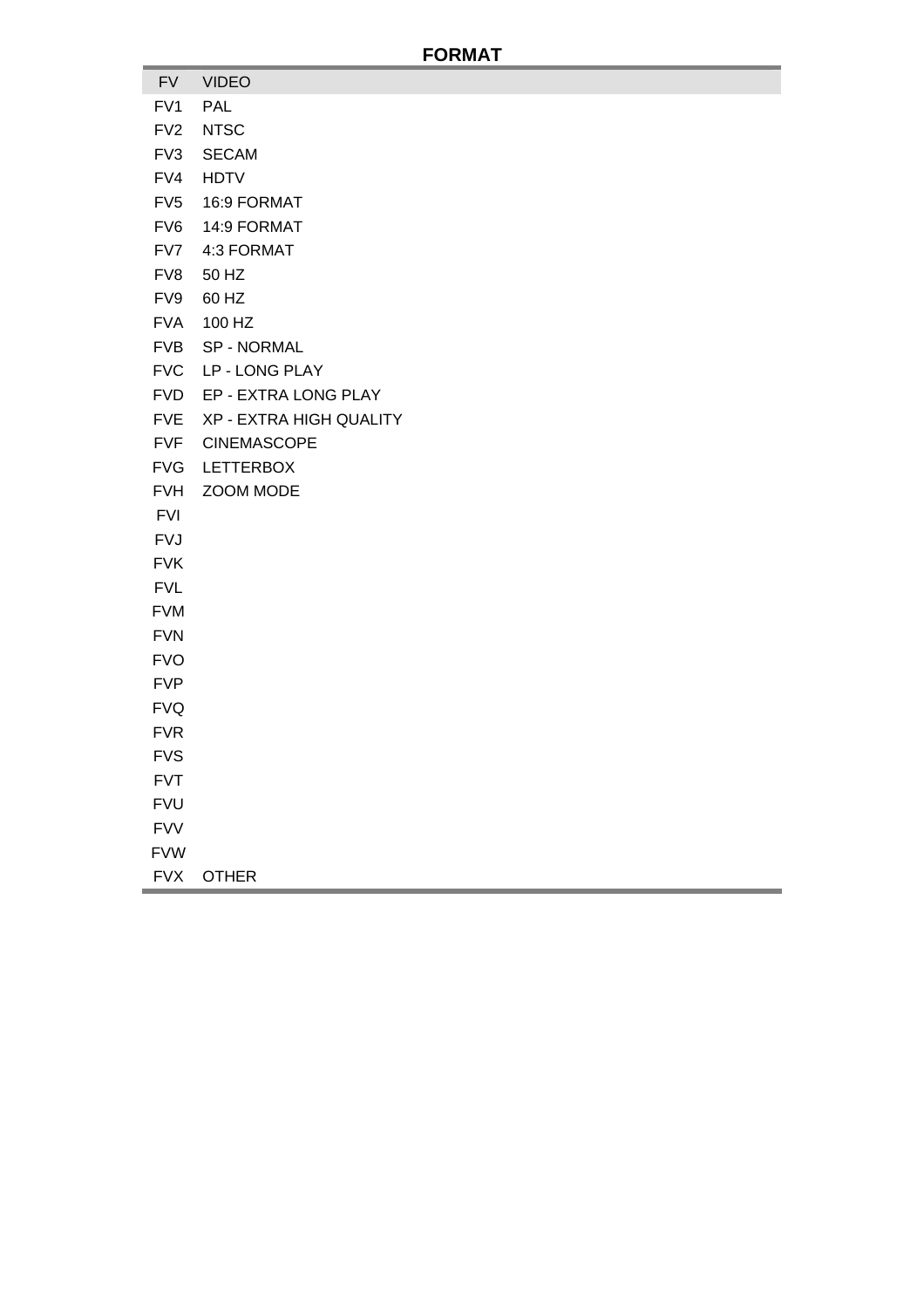# **FORMAT**

| ${\sf FD}$      | <b>DATA</b>                 |
|-----------------|-----------------------------|
| FD1             | ZIP                         |
| FD <sub>2</sub> | <b>XLS</b>                  |
| FD <sub>3</sub> | DOC                         |
| FD4             | PPT                         |
| FD <sub>5</sub> | JPG                         |
| FD <sub>6</sub> | EXIF                        |
| FD7             | $\ensuremath{\mathsf{RAR}}$ |
| FD <sub>8</sub> |                             |
| FD <sub>9</sub> |                             |
| <b>FDA</b>      |                             |
| <b>FDB</b>      |                             |
| <b>FDC</b>      |                             |
| <b>FDD</b>      |                             |
| <b>FDE</b>      |                             |
| <b>FDF</b>      |                             |
| FDG             |                             |
| <b>FDH</b>      |                             |
| <b>FDI</b>      |                             |
| <b>FDJ</b>      |                             |
| <b>FDK</b>      |                             |
| <b>FDL</b>      |                             |
| <b>FDM</b>      |                             |
| <b>FDN</b>      |                             |
| <b>FDO</b>      |                             |
| <b>FDP</b>      |                             |
| FDA             |                             |
| FDR             |                             |
| <b>FDS</b>      |                             |
| <b>FDT</b>      |                             |
| <b>FDU</b>      |                             |
| <b>FDV</b>      |                             |
| <b>FDW</b>      |                             |
| <b>FDX</b>      | <b>OTHER</b>                |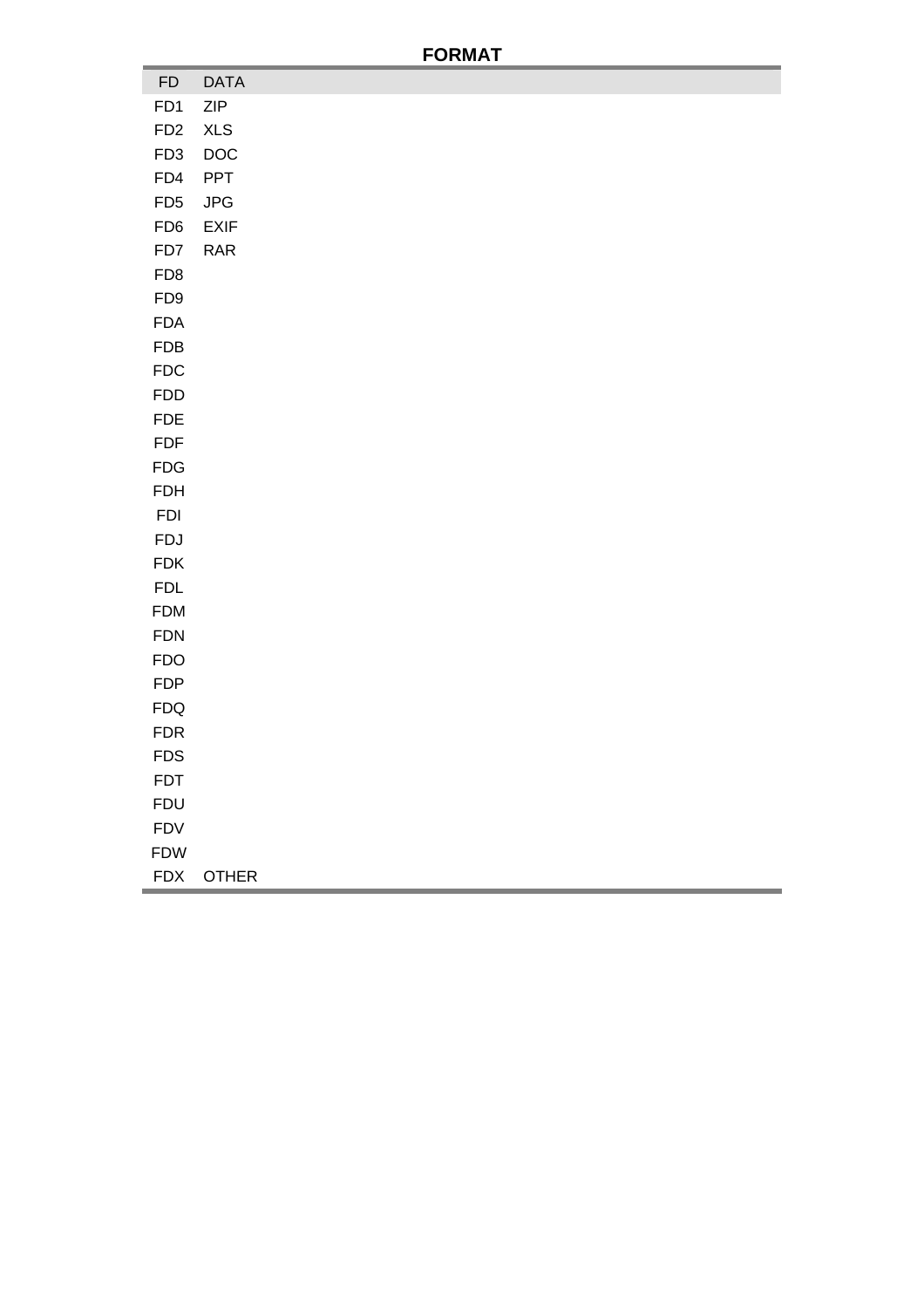#### **FORMAT**

- FC AV CODEC
- FC1 MP3
- FC2 ATRAC
- FC3 MPEG2
- FC4 MPEG4
- FC5 DIVX
- FC6 DVD AUDIO
- FC7 DVD VIDEO
- FC8 VCD VIDEO CD
- FC9 SVCD
- FCA SACD SUPER AUDIO CD
- FCB MVCD
- FCC HDCD
- FCD AAC
- FCE HDDV
- FCF HIGHMAT
- FCG WMA
- FCH BMP
- FCI JPG
- FCJ EXIF
- FCK TIFF
- FCL REGION CODE
- FCM WMV
- FCN
- FCO
- FCP
- FCQ
- **FCR**
- **FCS**
- FCT
- **FCU**
- **FCV**
- FCW
- 
- FCX OTHER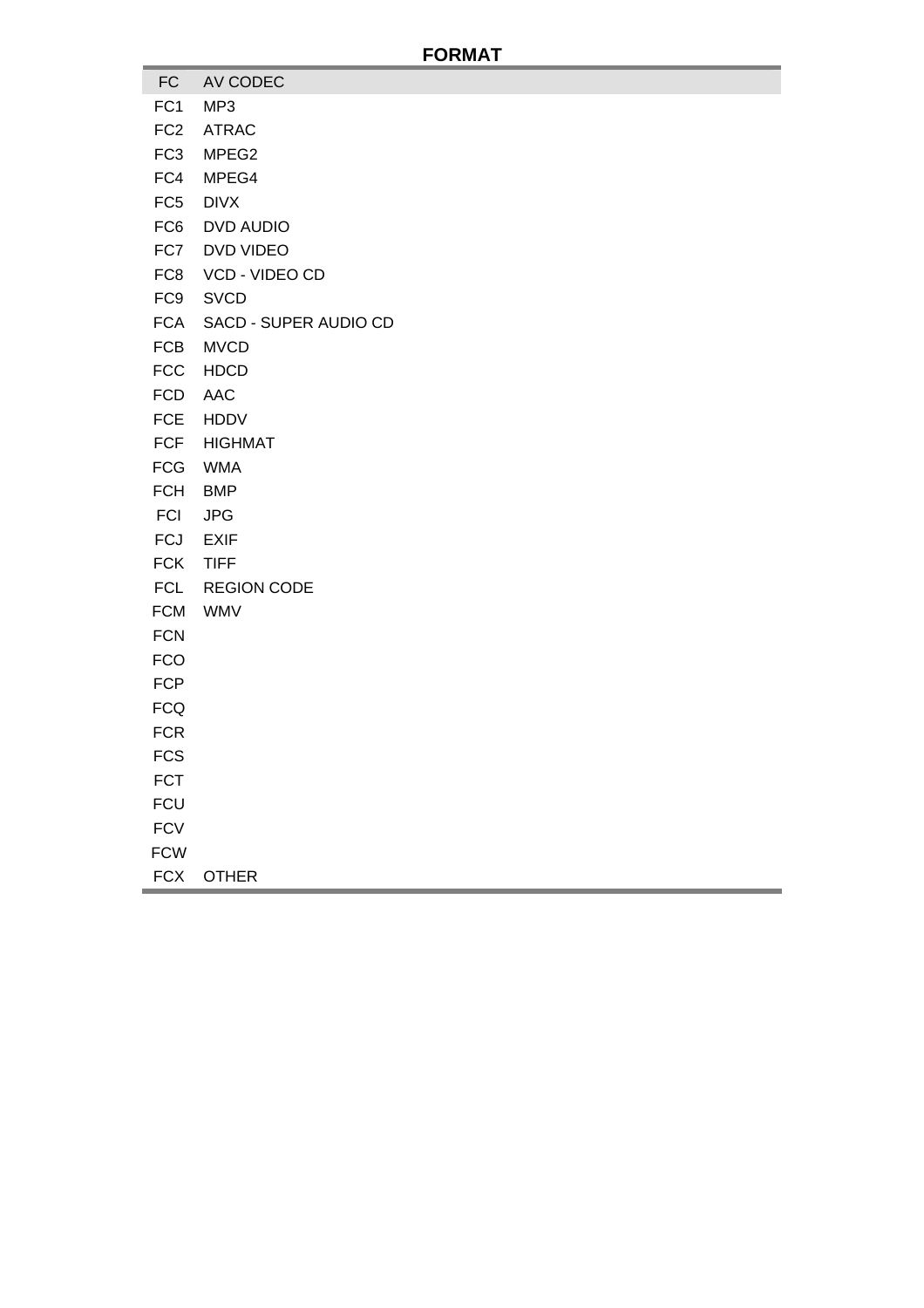| L.              | <b>LOCATION</b>      |
|-----------------|----------------------|
| L <sub>10</sub> | TOP LEFT             |
| L11             | TOP LEFT 11          |
| L12             | TOP LEFT 12          |
| L <sub>13</sub> | TOP LEFT 13          |
| L14             | TOP LEFT 14          |
| L15             | TOP LEFT 15          |
| L <sub>16</sub> | TOP LEFT 16          |
| L17             | TOP LEFT 17          |
| L <sub>18</sub> | TOP LEFT 18          |
| L <sub>19</sub> | TOP LEFT 19          |
| L20             | <b>TOP MIDDLE</b>    |
| L21             | TOP MIDDLE 21        |
| L22             | TOP MIDDLE 22        |
| L <sub>23</sub> | TOP MIDDLE 23        |
| L24             | TOP MIDDLE 24        |
| L25             | TOP MIDDLE 25        |
| L26             | <b>TOP MIDDLE 26</b> |
| L27             | TOP MIDDLE 27        |
| L28             | TOP MIDDLE 28        |
| L29             | TOP MIDDLE 29        |
| L30             | <b>TOP RIGHT</b>     |
| L31             | TOP RIGHT 31         |
| L32             | TOP RIGHT 32         |
| L33             | TOP RIGHT 33         |
| L34             | TOP RIGHT 34         |
| L35             | TOP RIGHT 35         |
| L36             | <b>TOP RIGHT 36</b>  |
| L37             | TOP RIGHT 37         |
| L38             | TOP RIGHT 38         |
| L39             | TOP RIGHT 39         |

LXX OTHER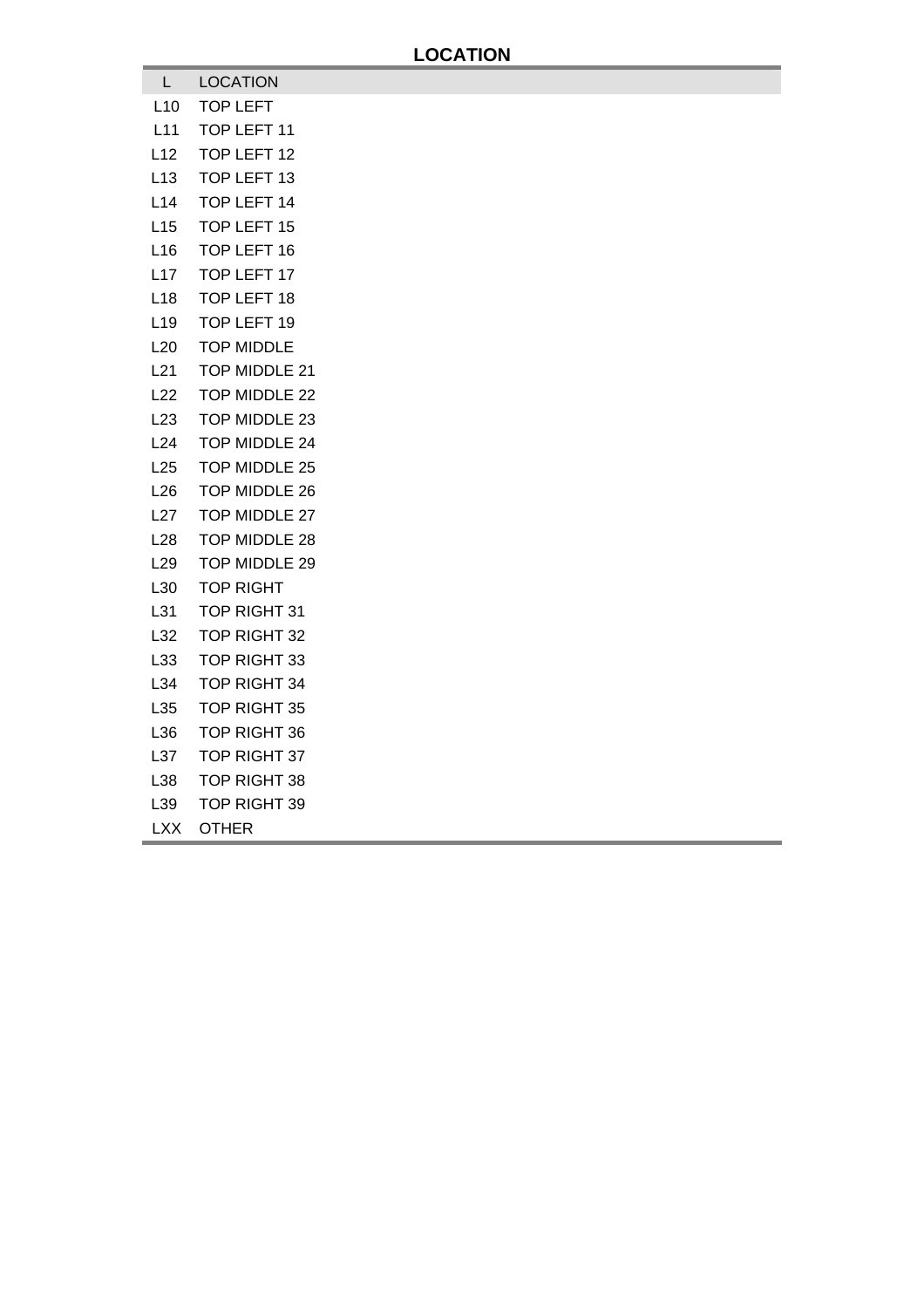- L LOCATION
- L40 CENTER LEFT
- L41 CENTER LEFT 41
- L42 CENTER LEFT 42
- L43 CENTER LEFT 43
- L44 CENTER LEFT 44
- L45 CENTER LEFT 45
- L46 CENTER LEFT 46
- L47 CENTER LEFT 47
- L48 CENTER LEFT 48
- L49 CENTER LEFT 49
- L50 CENTER MIDDLE
- L51 CENTER MIDDLE 51
- L52 CENTER MIDDLE 52
- L53 CENTER MIDDLE 53
- L54 CENTER MIDDLE 54
- L55 CENTER MIDDLE 55
- L56 CENTER MIDDLE 56
- L57 CENTER MIDDLE 57
- L58 CENTER MIDDLE 58
- L59 CENTER MIDDLE 59
- L60 CENTER RIGHT
- L61 CENTER RIGHT 61
- L62 CENTER RIGHT 62
- L63 CENTER RIGHT 63
- L64 CENTER RIGHT 64
- L65 CENTER RIGHT 65
- L66 CENTER RIGHT 66
- L67 CENTER RIGHT 67
- L68 CENTER RIGHT 68
- L69 CENTER RIGHT 69
- LXX OTHER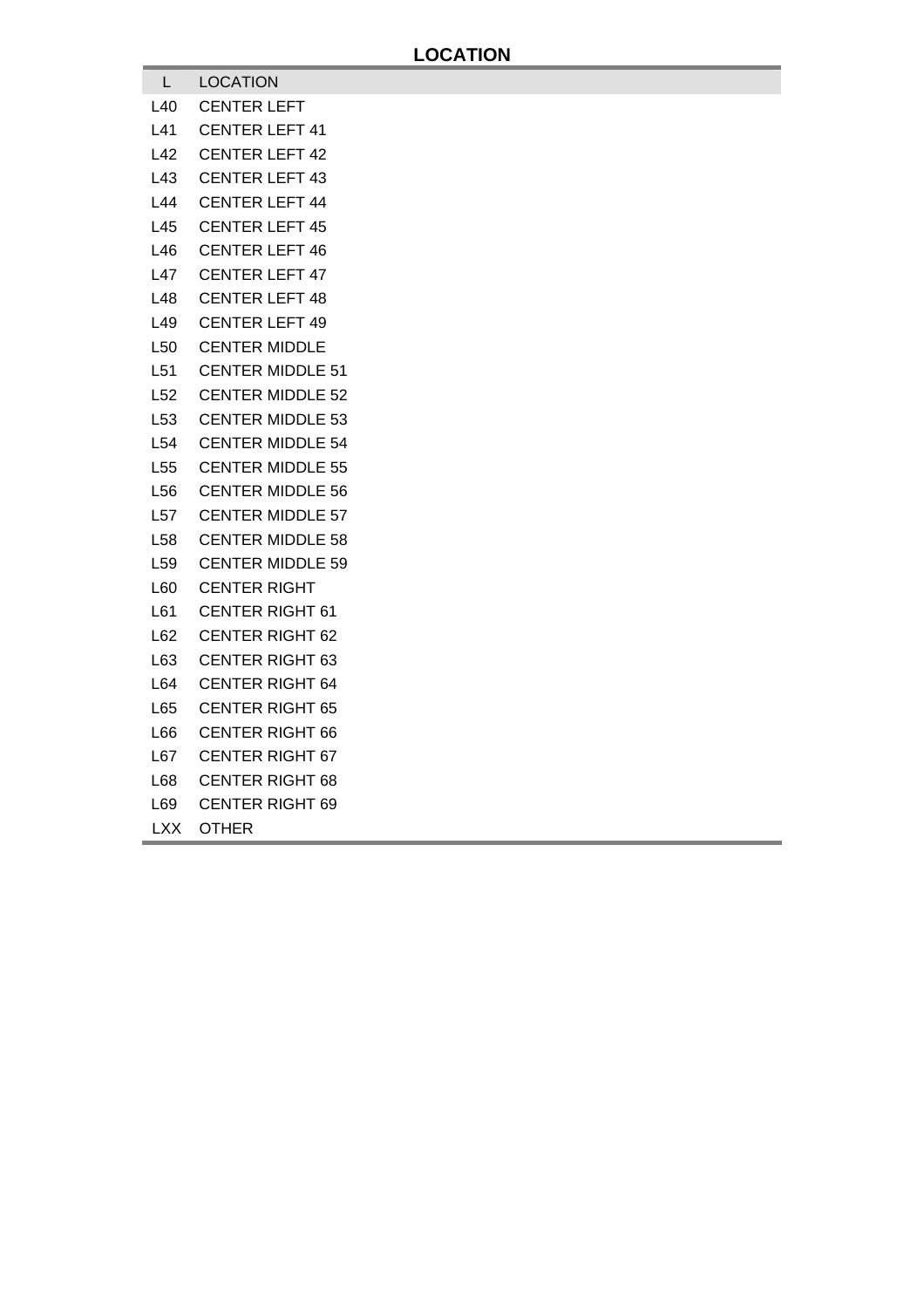- L LOCATION
- L70 BOTTOM LEFT
- L71 BOTTOM LEFT 71
- L72 BOTTOM LEFT 72
- L73 BOTTOM LEFT 73
- L74 BOTTOM LEFT 74
- L75 BOTTOM LEFT 75
- L76 BOTTOM LEFT 76
- L77 BOTTOM LEFT 77
- L78 BOTTOM LEFT 78
- L79 BOTTOM LEFT 79
- L80 BOTTOM MIDDLE
- L81 BOTTOM MIDDLE 81
- L82 BOTTOM MIDDLE 82
- L83 BOTTOM MIDDLE 83
- L84 BOTTOM MIDDLE 84
- L85 BOTTOM MIDDLE 85
- L86 BOTTOM MIDDLE 86
- L87 BOTTOM MIDDLE 87
- L88 BOTTOM MIDDLE 88
- L89 BOTTOM MIDDLE 89
- L90 BOTTOM RIGHT
- L91 BOTTOM RIGHT 91
- L92 BOTTOM RIGHT 92
- L93 BOTTOM RIGHT 93
- L94 BOTTOM RIGHT 94
- L95 BOTTOM RIGHT 95
- L96 BOTTOM RIGHT 96
- L97 BOTTOM RIGHT 97
- L98 BOTTOM RIGHT 98
- L99 BOTTOM RIGHT 99
- LXX OTHER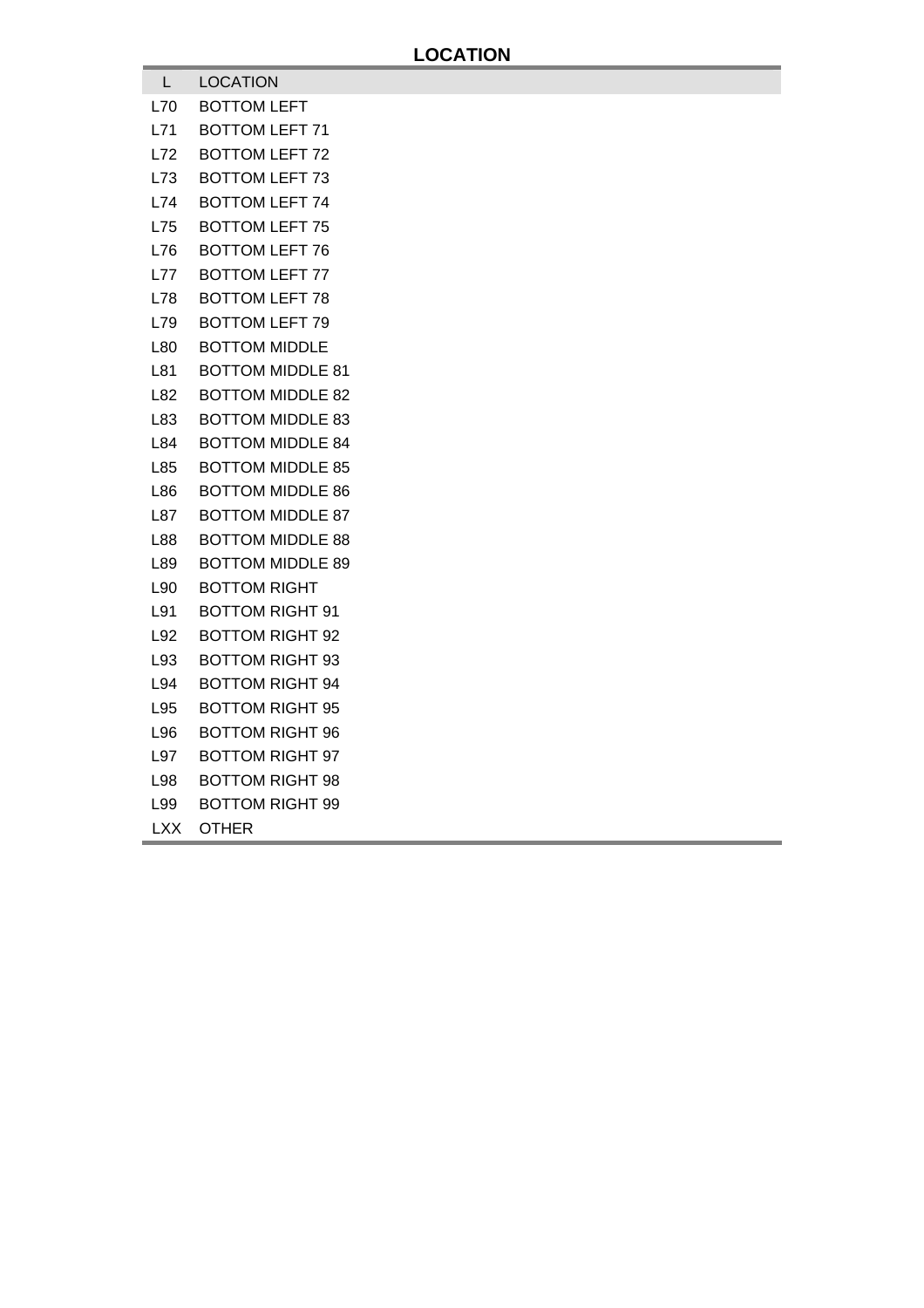#### L LOCATION

- LH1 HORIZONTAL LINE AT 11
- LH2 HORIZONTAL LINE AT 14
- LH3 HORIZONTAL LINE AT 17
- LH4 HORIZONTAL LINE AT 41
- LH5 HORIZONTAL LINE AT 44
- LH6 HORIZONTAL LINE AT 47
- LH7 HORIZONTAL LINE AT 71
- LH8 HORIZONTAL LINE AT 74
- LH9 HORIZONTAL LINE AT 77
- LV1 VERTICAL LINE AT 11
- LV2 VERTICAL LINE AT 12
- LV3 VERTICAL LINE AT 13
- LV4 VERTICAL LINE AT 21
- LV5 VERTICAL LINE AT 22
- LV6 VERTICAL LINE AT 23
- LV7 VERTICAL LINE AT 31
- LV8 VERTICAL LINE AT 32
- LV9 VERTICAL LINE AT 33
- LDL DIAGONAL LINE FROM LEFT TOP
- LDR DIAGONAL LINE FROM RIGHT TOP
- LXX OTHER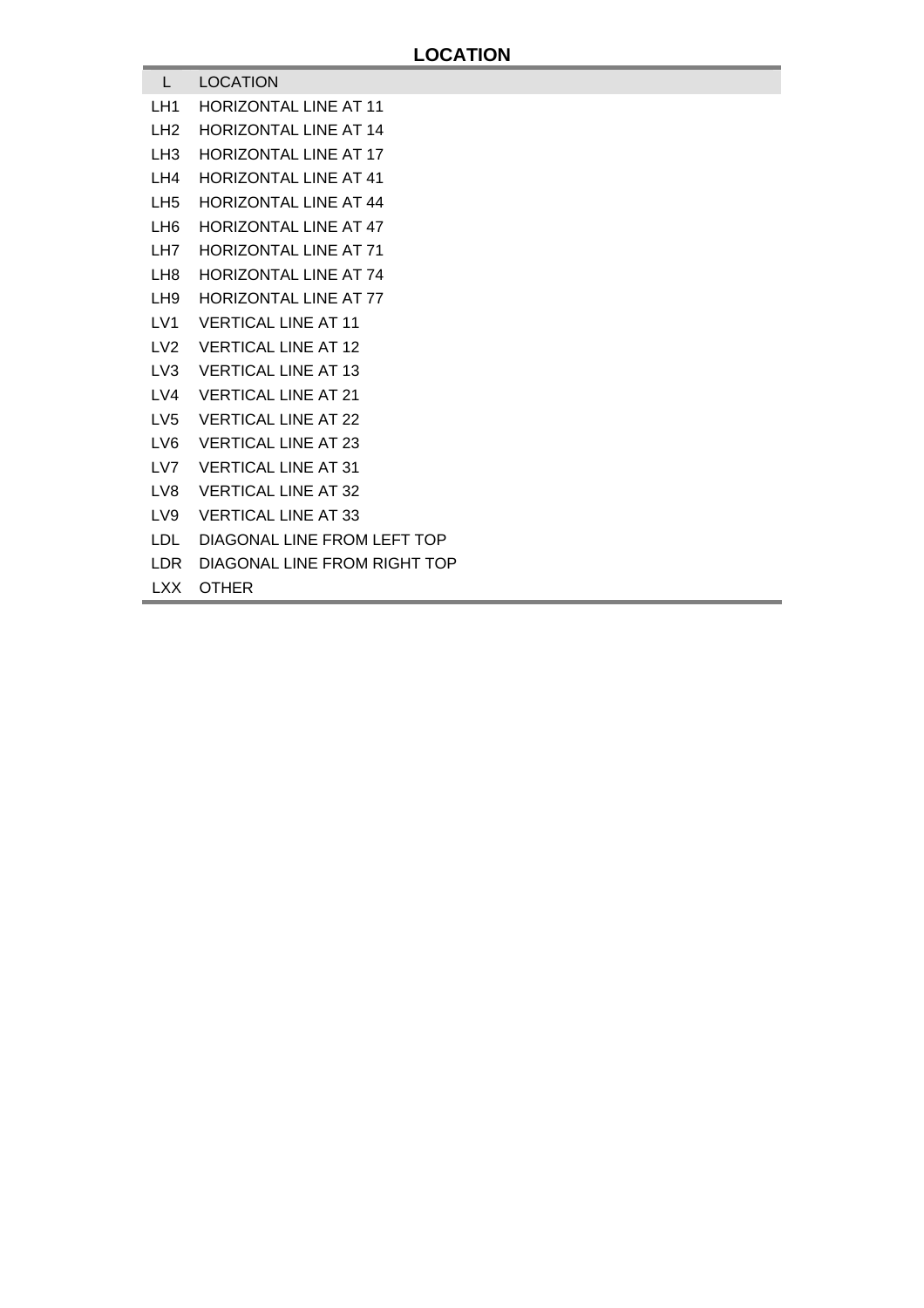- T TIME / COLOUR
- VT1 MORNING
- VT2 NOON
- VT3 AFTERNOON
- VT4 EVENING
- VT5 NIGHT
- VT6 SPRING
- VT7 SUMMER
- VT8 AUTUMN
- VT9 WINTER
- VTA WHITE
- VTB BLACK
- VTC RED
- VTD GREEN
- VTE BLUE
- VTF YELLOW
- VTG MAGENTA
- VTH PURPLE
- VTI PINK
- VTJ CYAN
- VTK LIGHT
- VTL DARK
- VTM
- VTN
- VTO
- VTP
- VTQ
- VTR
- VTS
- VTT
- VTU
- VTV
- VTW
- VTX OTHER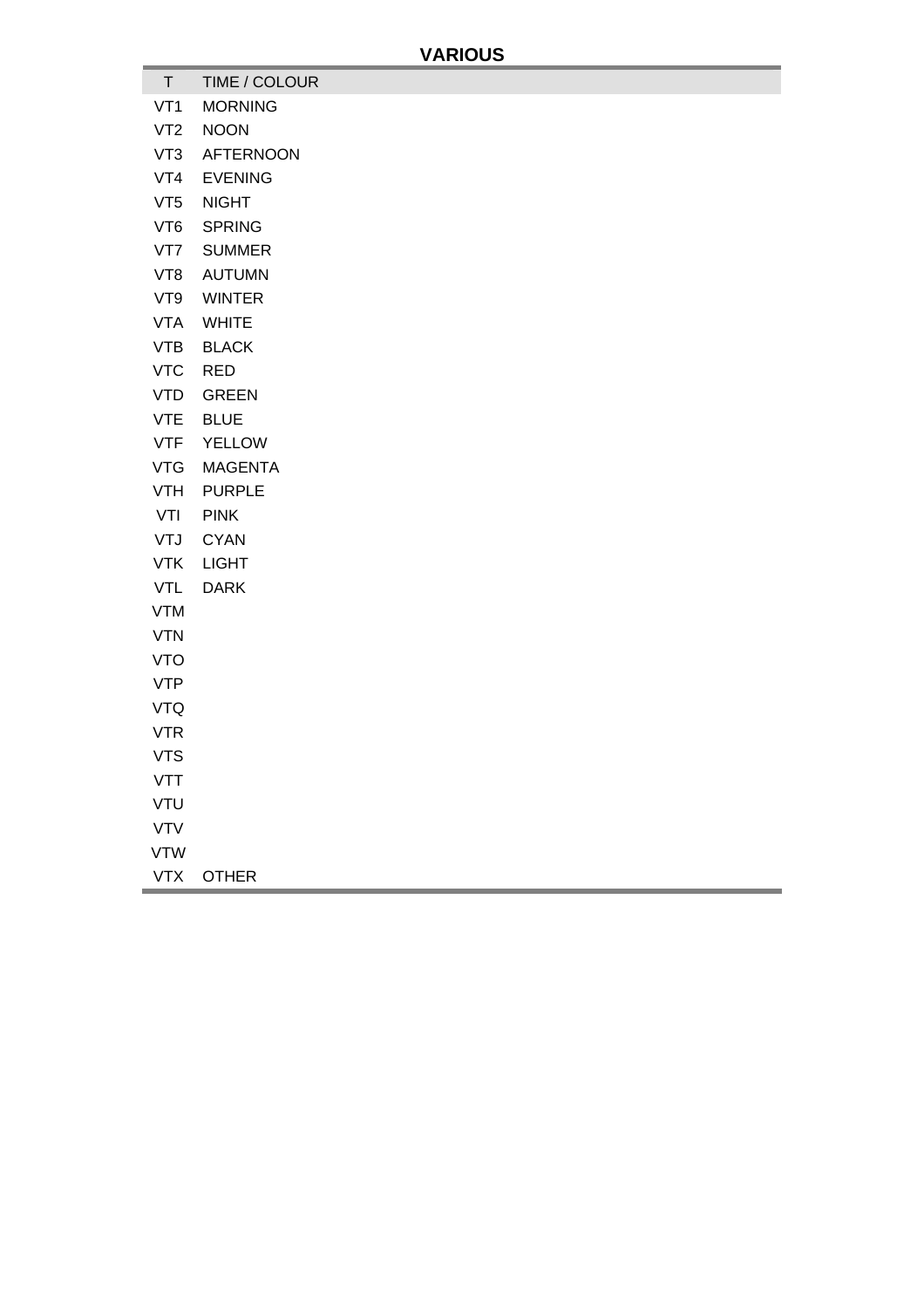- C BATTERY / CONSUMPTION MATERIAL
- VC1 NICD BATTERY
- VC2 NIMH BATTERY
- VC3 LITHIUM-ION BATTERY
- VC4 LITHIUM BATTERY
- VC5 ALKALINE BATTERY
- VC6 ZINC-AIR BATTERY
- VC7 MERCURY BATTERY
- VC8 PB BATTERY
- VC9 PRODUCT SPECIFIC BATTERY
- VCA INK COLOUR
- VCB INK BLACK
- VCC TONER
- VCD THERMAL TRANSFER FOIL
- VCE THERMAL TRANSFER PAPER
- VCF FILTER
- VCG BAG
- VCH BRUSH
- VCI PAD
- VCJ BLADE
- VCK LAMP
- VCL FOIL
- VCM
- **VCN**
- VCO
- **VCP**
- VCQ
- VCR
- VCS
- **VCT**
- **VCU**
- **VCV**
- VCW
- 
- VCX OTHER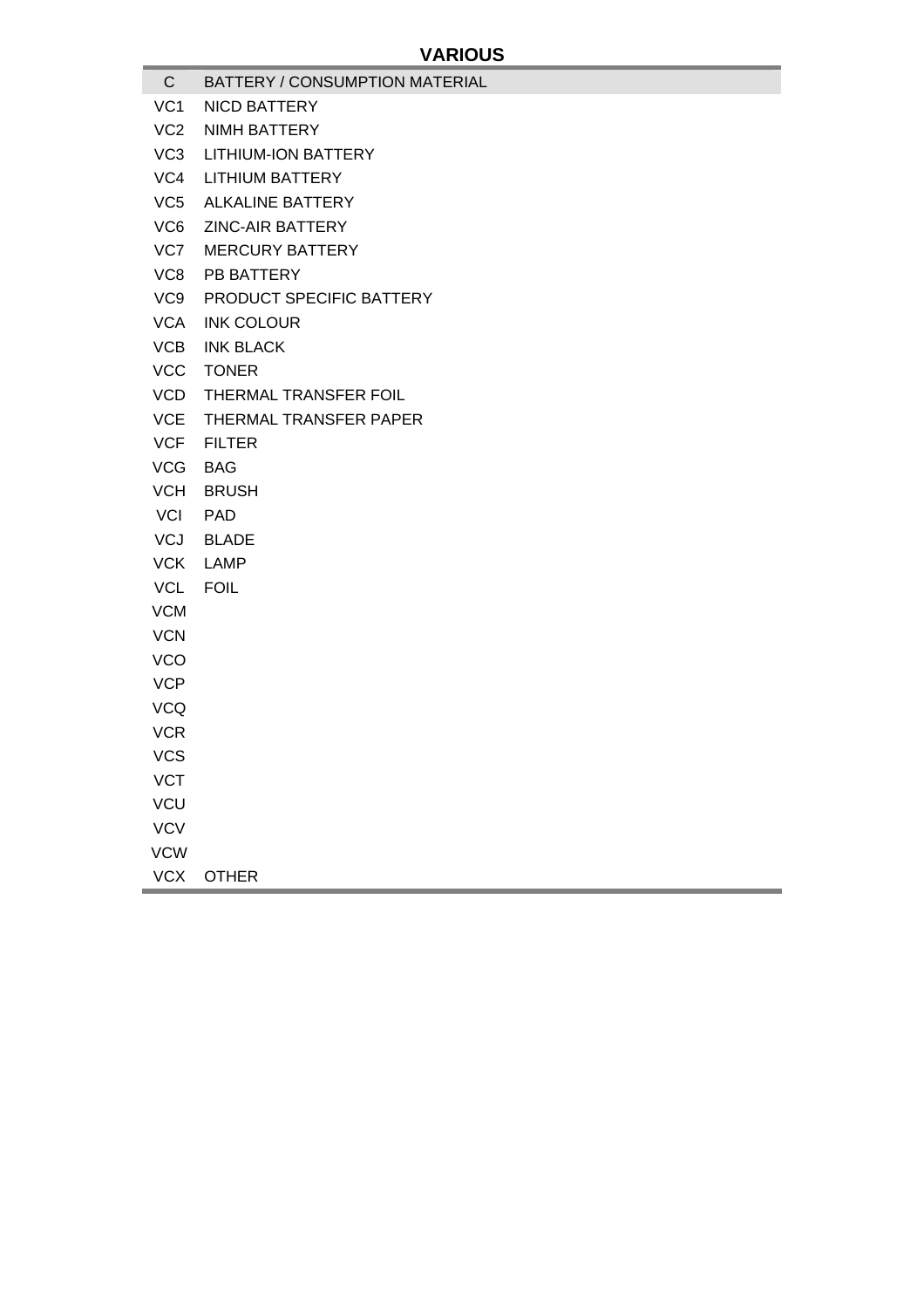- P PHYSICAL ENVIRONMENT
- VP1 EXTREME HEAT
- VP2 EXTREME COLD
- VP3 EXTREME HUMIDITY
- VP4 EXTREME DRY
- VP5 HIGH PRESSURE
- VP6 LOW PRESSURE
- VP7 HIGH SPEED
- VP8 LOW SPEED
- VP9 AT HIGH POWER / VOLTAGE
- VPB AT LOW POWER / VOLTAGE
- VPC HIGH NOISE LEVEL
- VPE LOW NOISE LEVEL
- VPF SILENCE
- VPG MUSIC
- VPH SPEECH
- VPI SMALL ROOM
- VPJ LARGE ROOM
- VPK DIRTY ENVIRONMENT
- VPL CLEAN ENVIRONMENT
- VPM SMOKED ENVIRONMENT
- VPN ORIGINAL PACKING
- VPO FOREIGN PACKING
- VPP FULL
- VPQ EMPTY
- VPR FILLING 10% 30%
- VPS FILLING 40% 60%
- VPT FILLING 70% 90%
- VPU USED IN STONE HOUSE / WALL
- VPV USED IN WOODEN HOUSE / WALL
- VPW
- VPY
- VPZ
- VPX OTHER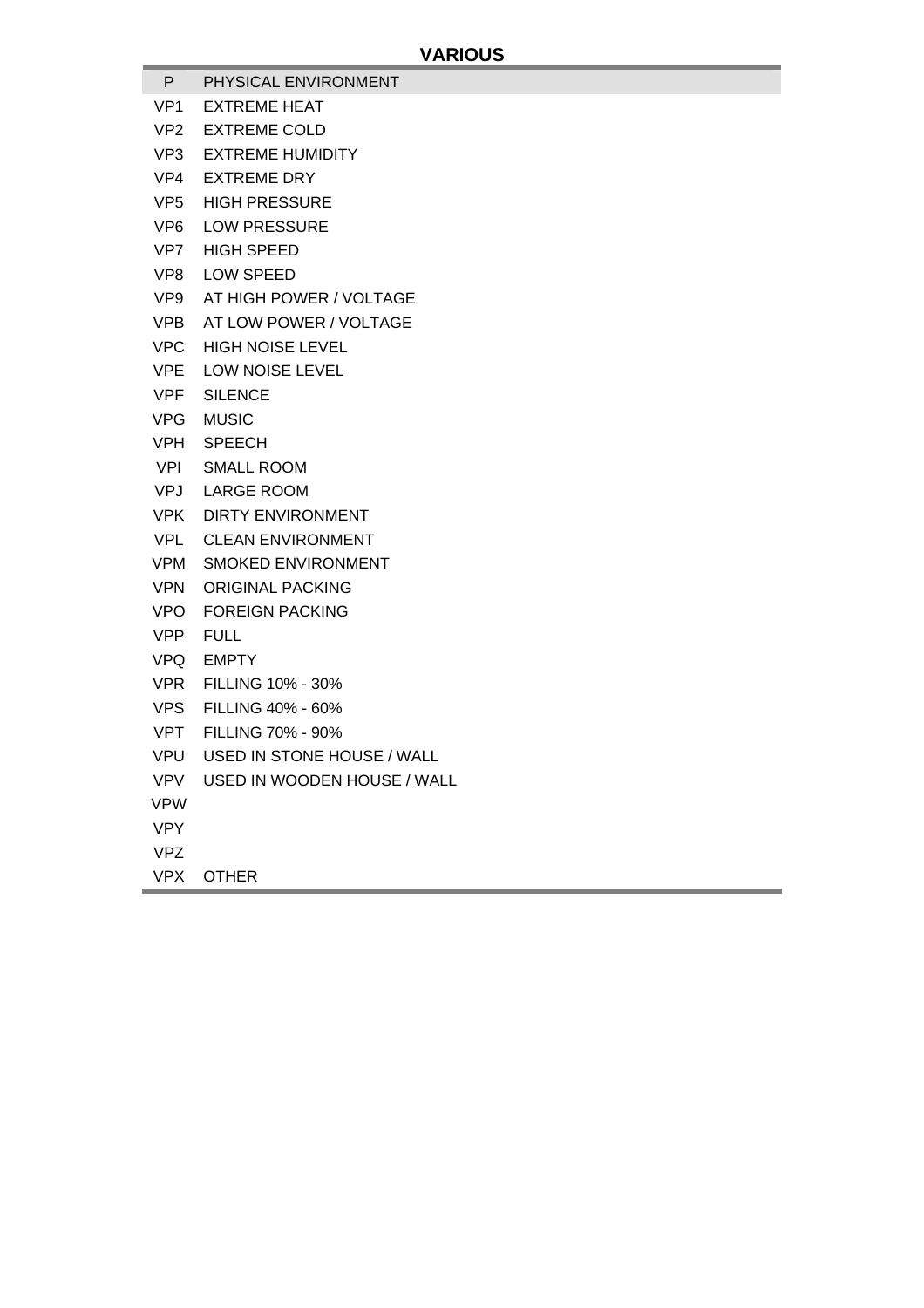- S SITUATION
- VS1 INSIDE
- VS2 OUTSIDE
- VS3 AT THE BEACH
- VS4 IN THE MOUNTAINS
- VS5 UNDER WATER
- VS6 IN AN AIRPLANE
- VS7 ON A BOAT
- VS8 IN A TRAIN
- VS9 IN A CAR
- VSA ON A (MOTOR)BIKE
- VSB USED IN FOREIGN COUNTRY
- VSC AT THE BEGINNING
- VSD AT THE END
- VSE WHILE DRIVING
- VSF WHILE WALKING
- VSG WHEN NOT MOVING
- VSH WHEN OPEN
- VSI WHEN CLOSED
- VSJ EXCESSIVE USING
- VSK LOW / RARE USING
- VSL PROFESSIONAL USING
- VSM UNUSED
- VSN UNPACKED
- VSO PROBLEM WITH SELF-RECORDED
- VSP PROBLEM WITH PRE-RECORDED
- VSQ PROBLEM WITH AUTO START
- VSR PROBLEM WITH MANUAL START
- VSS AFTER SETUP / INSTALLATION
- VST AT REMOTE OPERATION
- VSU AFTER CLEANING
- VSV DOWNLOAD
- VSW UPLOAD
- VSX OTHER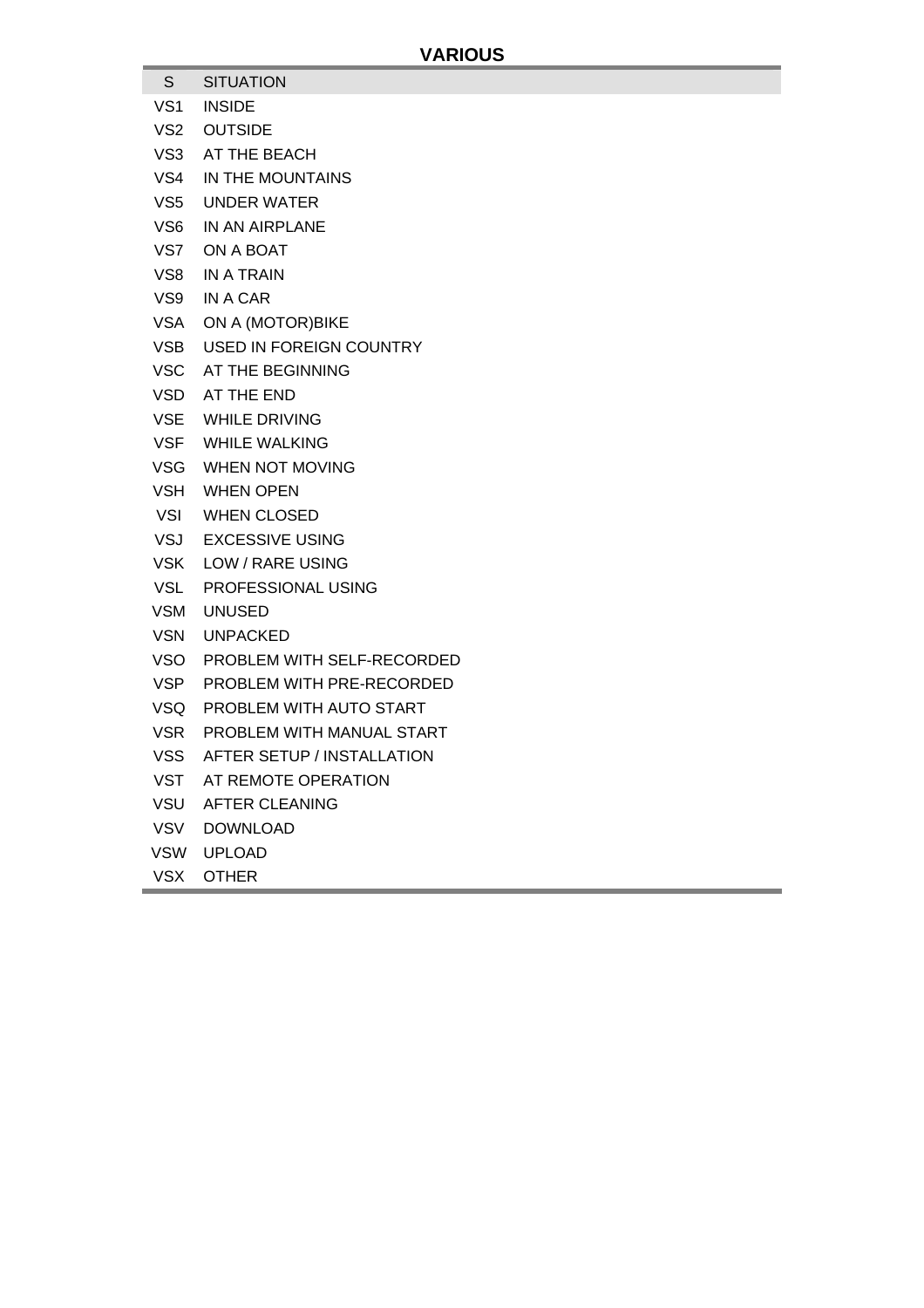- F FREE TEXT INPUT
- VF1 ERROR CODE
- VF2 OPERATION TIME
- VF3 INSTALLATION DATE
- VF4 SOFTWARE VERSION
- VF5 PRODUCTION DATE / CODE
- VF6 CHANNEL
- VF7 FREQUENCY
- VF8 SPECIFIC MEDIUM TYPE
- VF9 RELATED KEY
- VFA COMPONENTS ID NUMBER
- VFB MODIFICATION TYPE
- VFC RELATED MENU ITEM
- VFD RELATED OPERATION / MODE
- VFE CAR VEHICLE ID
- VFF MILEAGE / KILOMETRE COUNT
- VFG OPERATING DISTANCE
- VFH VALUE / LEVEL OF SETTING
- VFI VOLTAGE
- VFJ CONSUMPTION
- VFK MEASUREMENTS / DIMENSIONS
- VFL VOLUME / CAPACITY
- VFM PAGE NUMBER
- VFN
- VFO
- VFP
- VFQ
- VFR
- VFS
- 
- VFT
- VFU
- VFV
- VFW
- VFX OTHER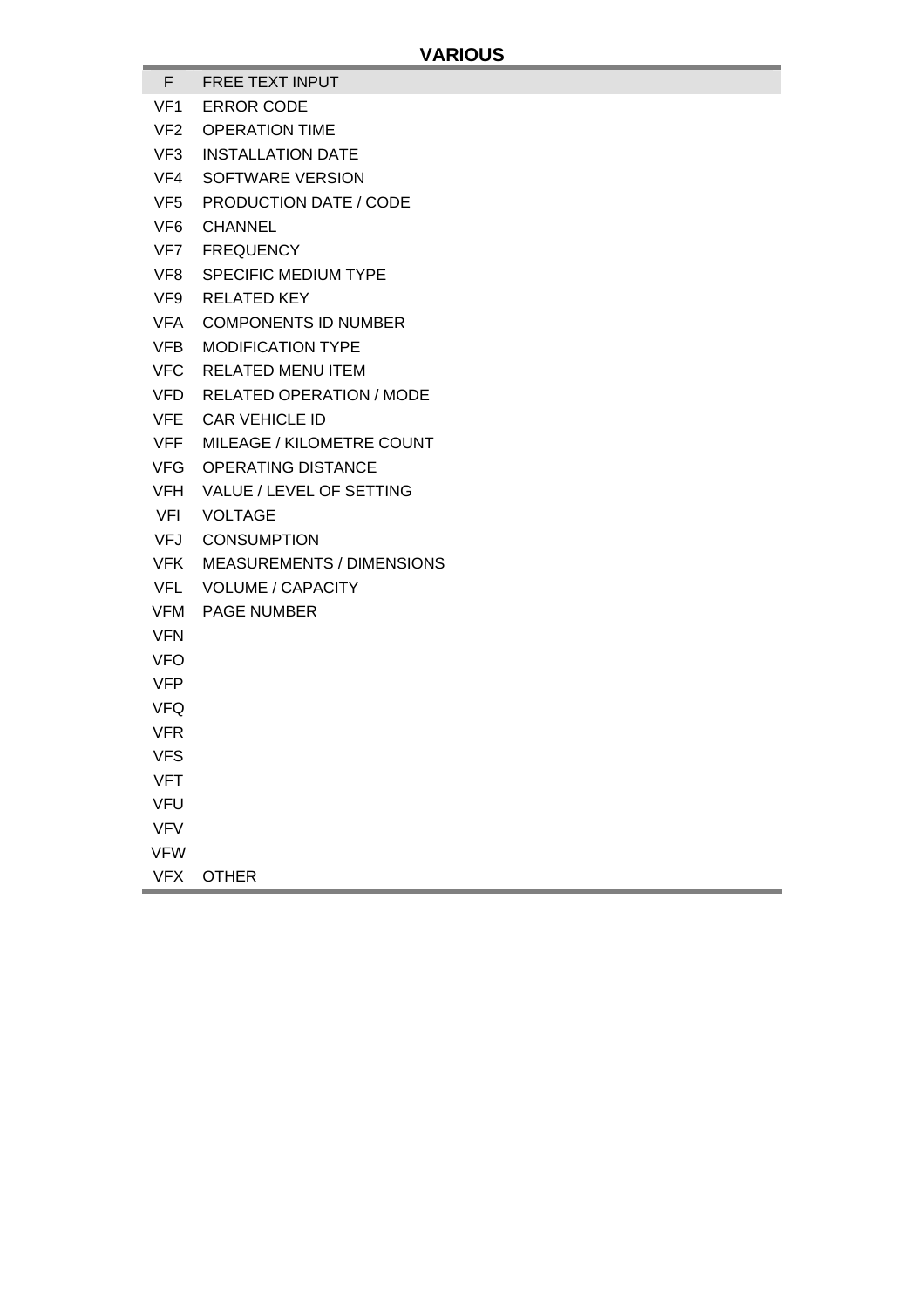# NOTICE: USE OF EXTENDED IRIS CODES IS OPTIONAL AND DEPENDS ON COMPANY REQUIREMENTS.

#### **BASIC PRINCIPLE OF EXTENDED IRIS CODES**

**1. BASIC USE**

BASICALLY THE "SECTION CODE" FIELD CAN BE USED FREELY TO ENTER EITHER:

- "STANDARD" (TECHNICAL) IRIS SECTION CODES
- "NON-TECHNICAL FAILURE" (NTF) CODES
- SIMPLE THREE-BYTE EXTENDED CONDITION CODES

(DUE TO THEIR DIFFERENT BASIC STRUCTURE, COMMON CODES THAT MIGHT CREATE CONFUSION WILL NOT EXIST)



**2. ADVANCED USE**

A "STANDARD" IRIS LINE IN WHICH THE CONDITION CODE CONTAINS THE LETTER " " IS CONVERTED INTO AN " " IRIS LINE. **X EXTENDED**